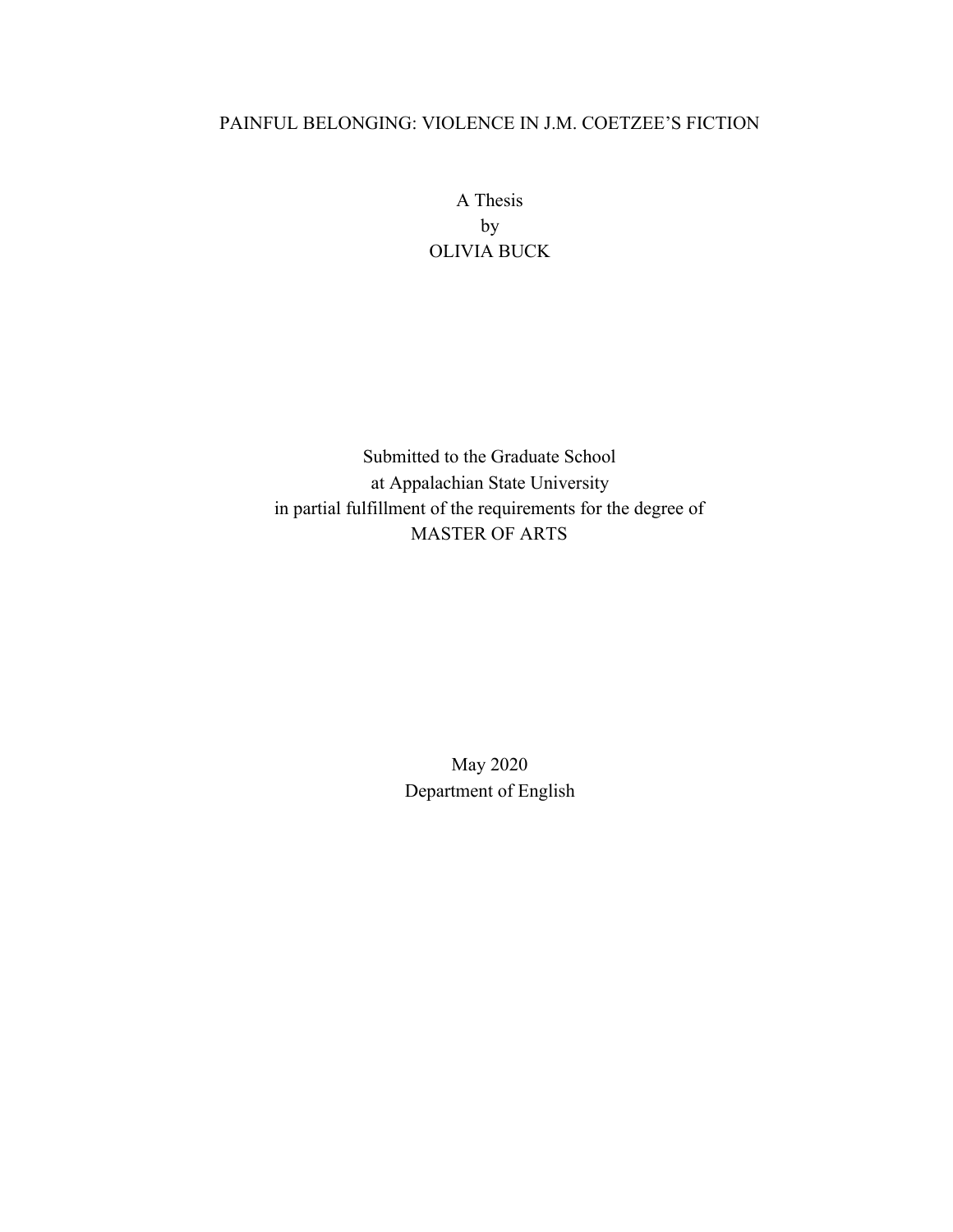#### PAINFUL BELONGING: VIOLENCE IN J.M. COETZEE'S FICTION

A Thesis by OLIVIA BUCK May 2020

APPROVED BY:

Başak Çandar, Ph.D. Chairperson, Thesis Committee

Christopher Meade, Ph.D. Member, Thesis Committee

Germán Campos-Muñoz, Ph.D. Member, Thesis Committee

Leonardo Flores, Ph.D. Chairperson, Department of English

Mike McKenzie, Ph.D. Dean, Cratis D. Williams School of Graduate Studies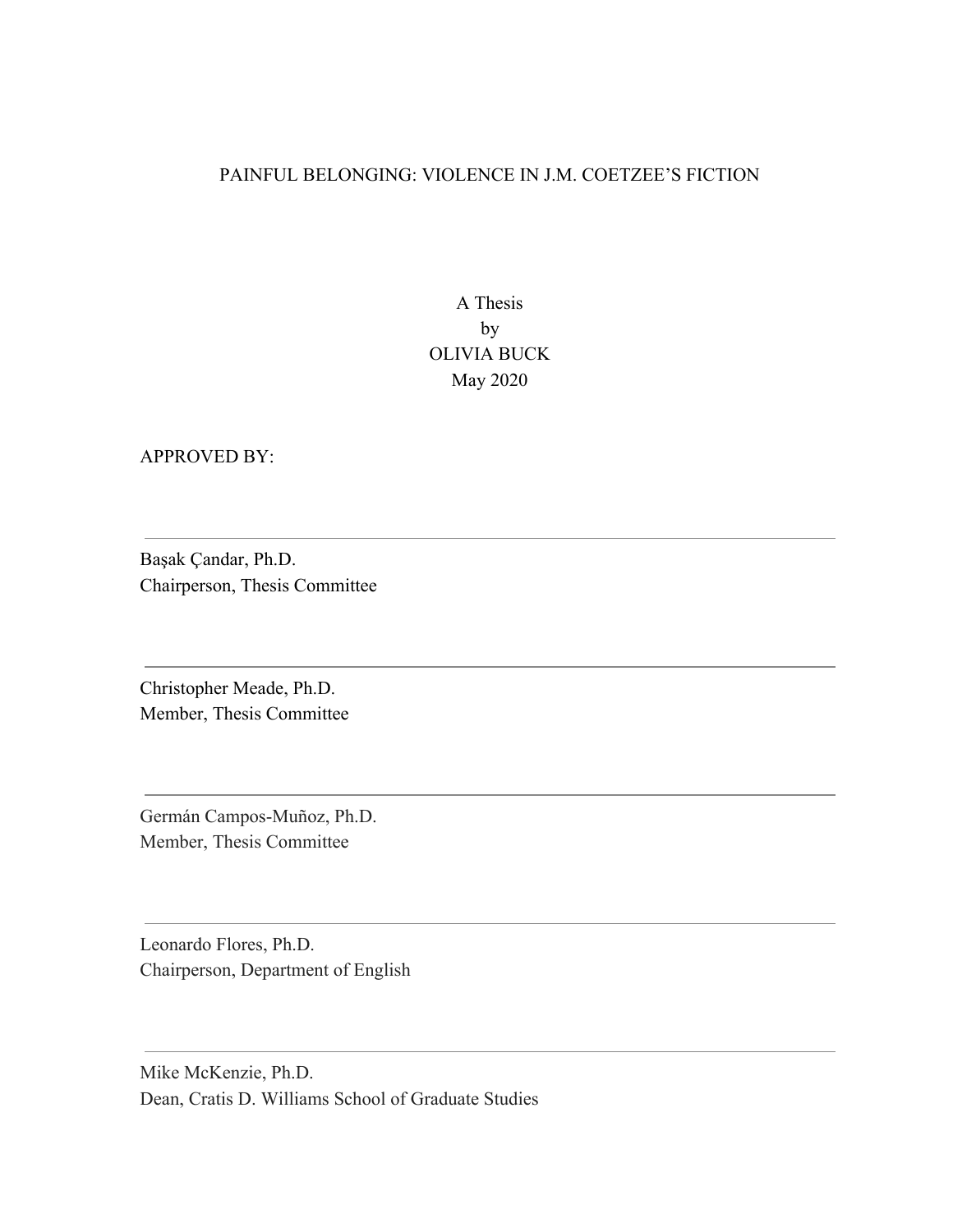Copyright by Olivia Buck All Rights Reserve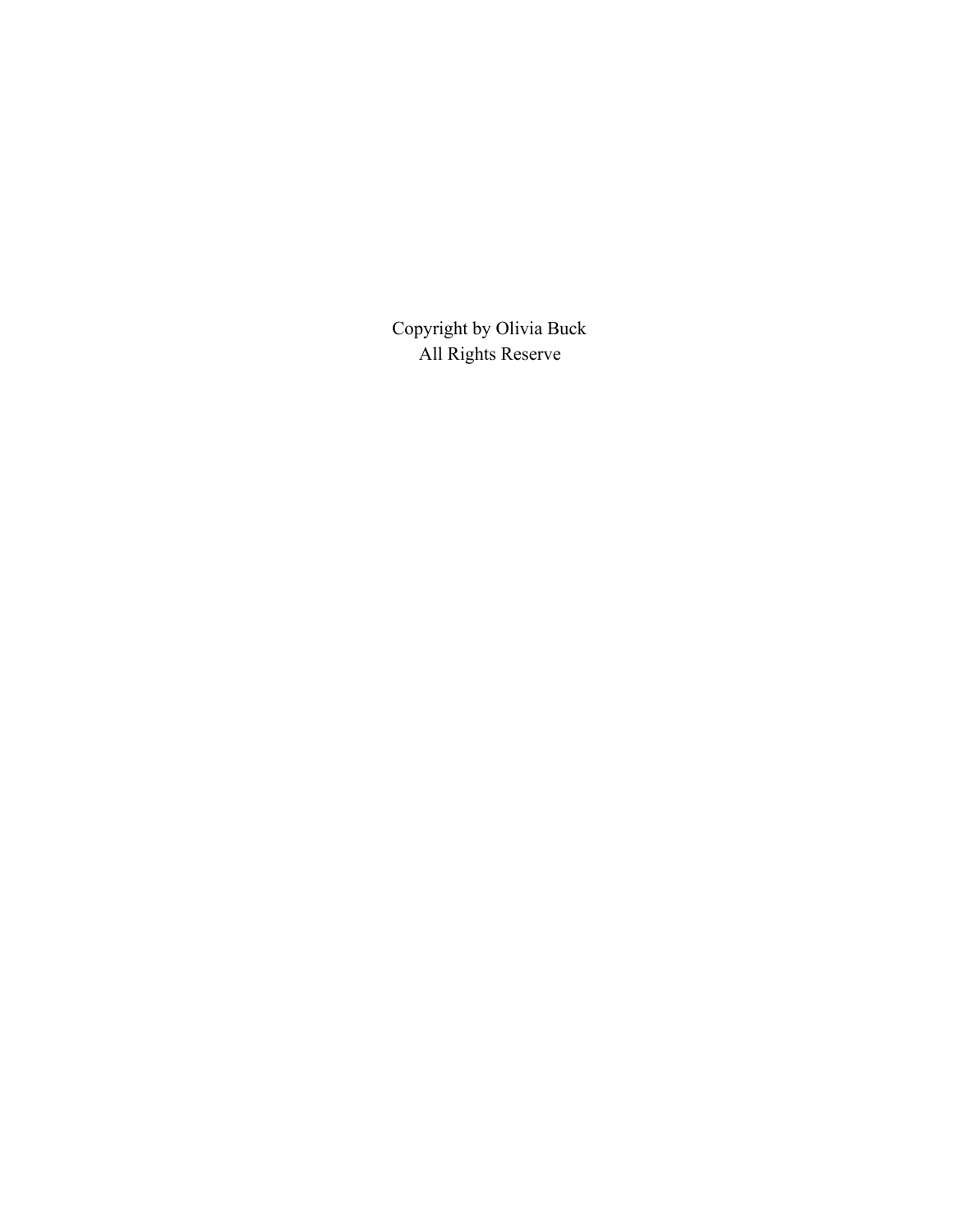#### **Abstract**

#### PAINFUL BELONGING: VIOLENCE IN J.M. COETZEE'S FICTION

Olivia Buck B.A., Appalachian State University, M.A., Appalachian State University

Chairperson: Başak Çandar, Ph.D.

J.M. Coetzee's fiction invites its readers to engage with the representation of political violence during and after the Apartheid period in South Africa. His work wrestles with a consideration of the processes that inform the hierarchization of individuals— whether they be human or non-human— and how consequential iterations of physical and psychological violence affect victims, perpetrators, and bystanders. In short, his fiction represents the consequences of encountering and attempting to represent the Other.

By comparing *Waiting for the Barbarians* and *Disgrace,* I have isolated three distinct ethical considerations that inform Coetzee's representative engagement with violence in both texts: first, the infliction of direct physical pain on bodies that are marked as vulnerable due to specific ontological categories they possess; second, the violence perpetrated through the functioning of sovereign power in both ambiguous and specific spaces; and finally, the violence embedded within the criteria of citizenship and statelessness. The core of my analysis lies in arguing the fundamental interconnectedness of these three categories. Though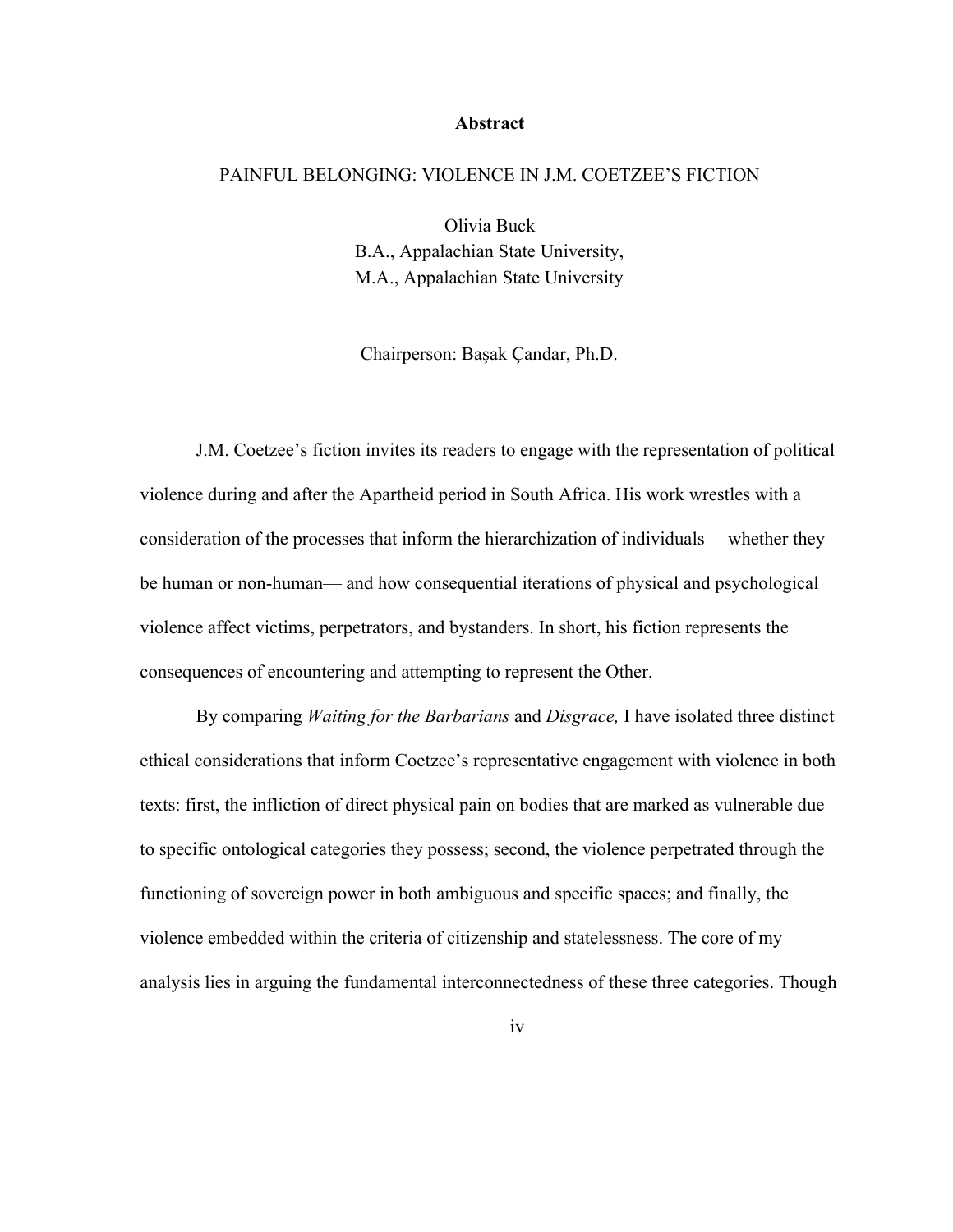they are distinct and can be examined in isolation, they also simultaneously and necessarily inform each other and tend to unfold in a myriad of combinations and settings— for example, the infliction of physical violence in a political setting can be understood as an articulation of the tenuous relationship between perpetual sovereign power and the precariousness of national belonging. This quality of fundamental association between these categories moves across the spaces and contexts of these two novels, and as I hope to show, may extend to non-fictional political violence. In order to effectively delineate the connection between these three considerations, I rely primarily on the theoretical scaffolding provided by the political philosophers Hannah Arendt and Giorgio Agamben, as well as the works of Elaine Scarry, Susan Sontag, and Idelber Avelar on violence. This project unfolds over four chapters; the introduction, which contextualizes Coetzee within debates surrounding global literature, and the subsequent three chapters, which conduct examinations of the three modes of political violence represented in both novels.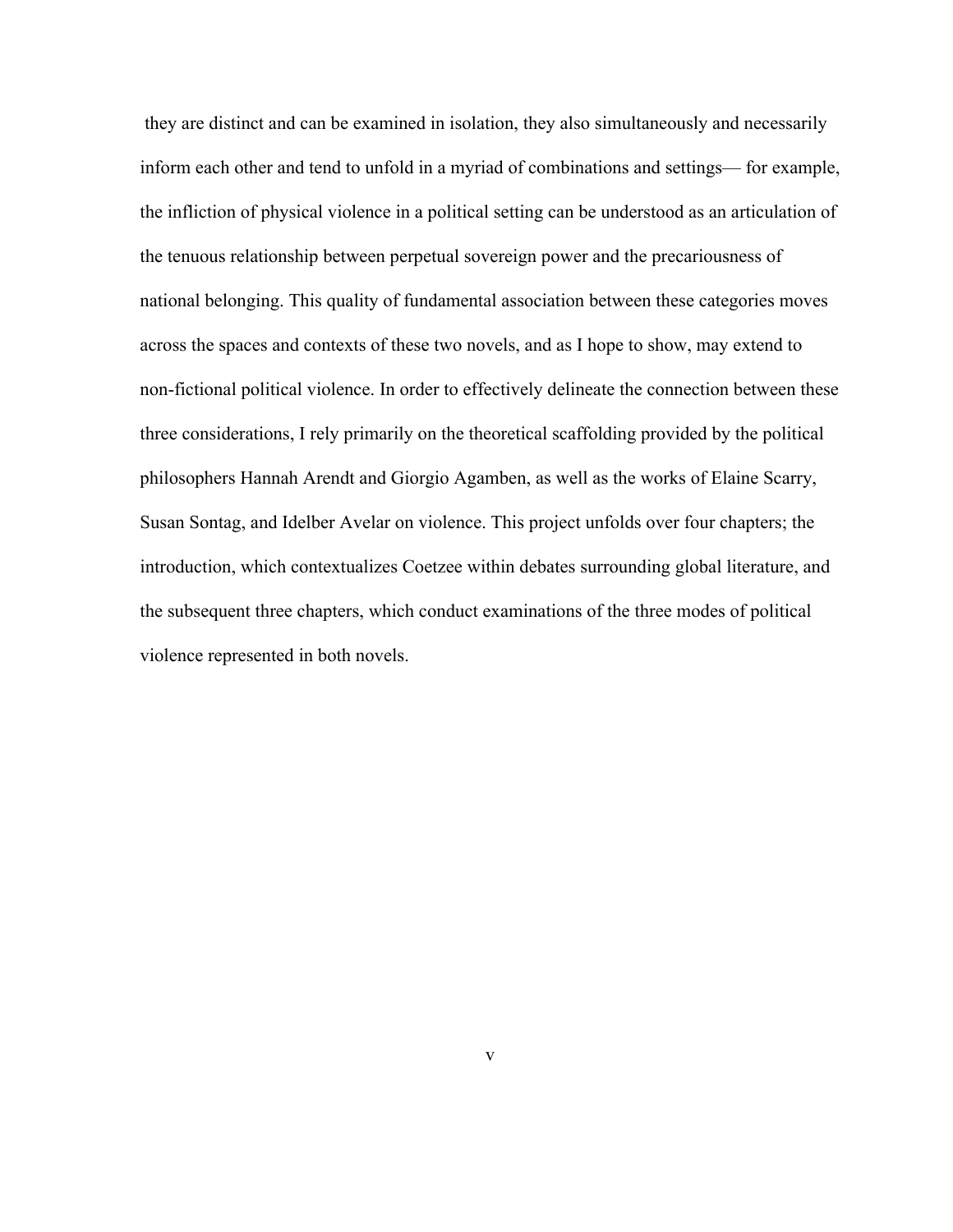#### **Acknowledgments**

From its beginnings to its completion, this project has demanded many kinds of collaborative effort. First, I would like to thank Dr. Germán Campos-Muñoz and Dr. Christopher Meade for their participation in the thesis committee, and for their invaluable guidance and insight throughout the writing process and in my education more broadly. I would also like to acknowledge Dr. David Orvis, for encouraging me to engage with texts and my writing on a more rigorous level, and for his dedication to every student fortunate enough to find themselves in his class or in the English program more generally. Additionally, I would like to thank my father, Dr. John Alan Buck, for enabling my love of literature and my capacity to think critically. Finally, I would like to thank Dr. Başak Çandar, who assigned me the first Coetzee novel I ever read, and directed this thesis. She has been, singularly, the most influential teacher I have ever known, and she has tirelessly allowed me to expand my skills as a scholar, and imagine new possibilities for those skills. I would not be the writer, reader, or thinker I am today without her.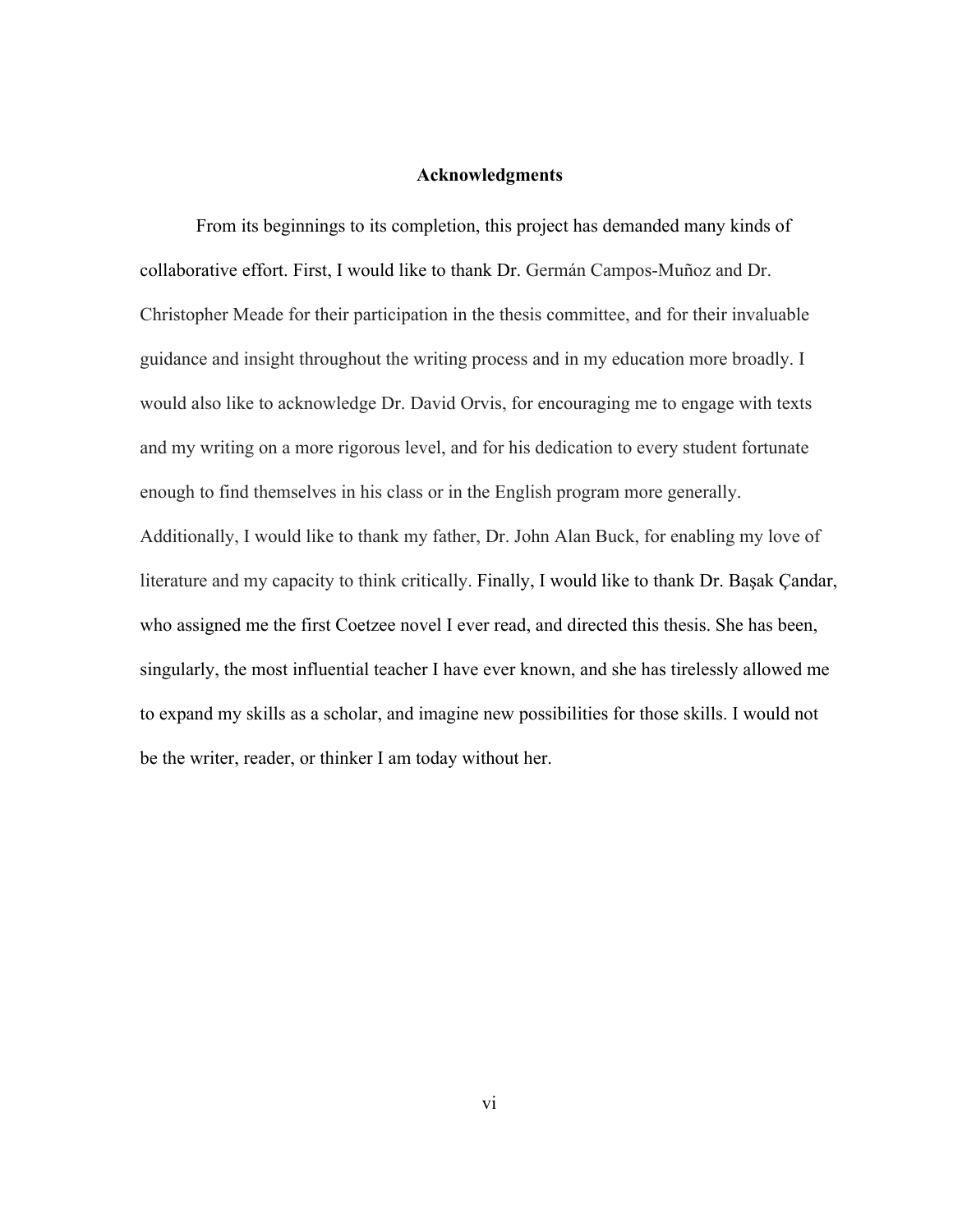### **Table of Contents**

| Chapter One: The Secret Body of the Other: Comparing Representations of Physical        |  |
|-----------------------------------------------------------------------------------------|--|
|                                                                                         |  |
| Chapter Two: The Logic and Time of the Behemoth: Comparing Sovereign Violence in J.M.   |  |
|                                                                                         |  |
| Chapter Three: Ugliness, Bare Life, and the Camp: Comparing the Violence of Citizenship |  |
|                                                                                         |  |
|                                                                                         |  |
|                                                                                         |  |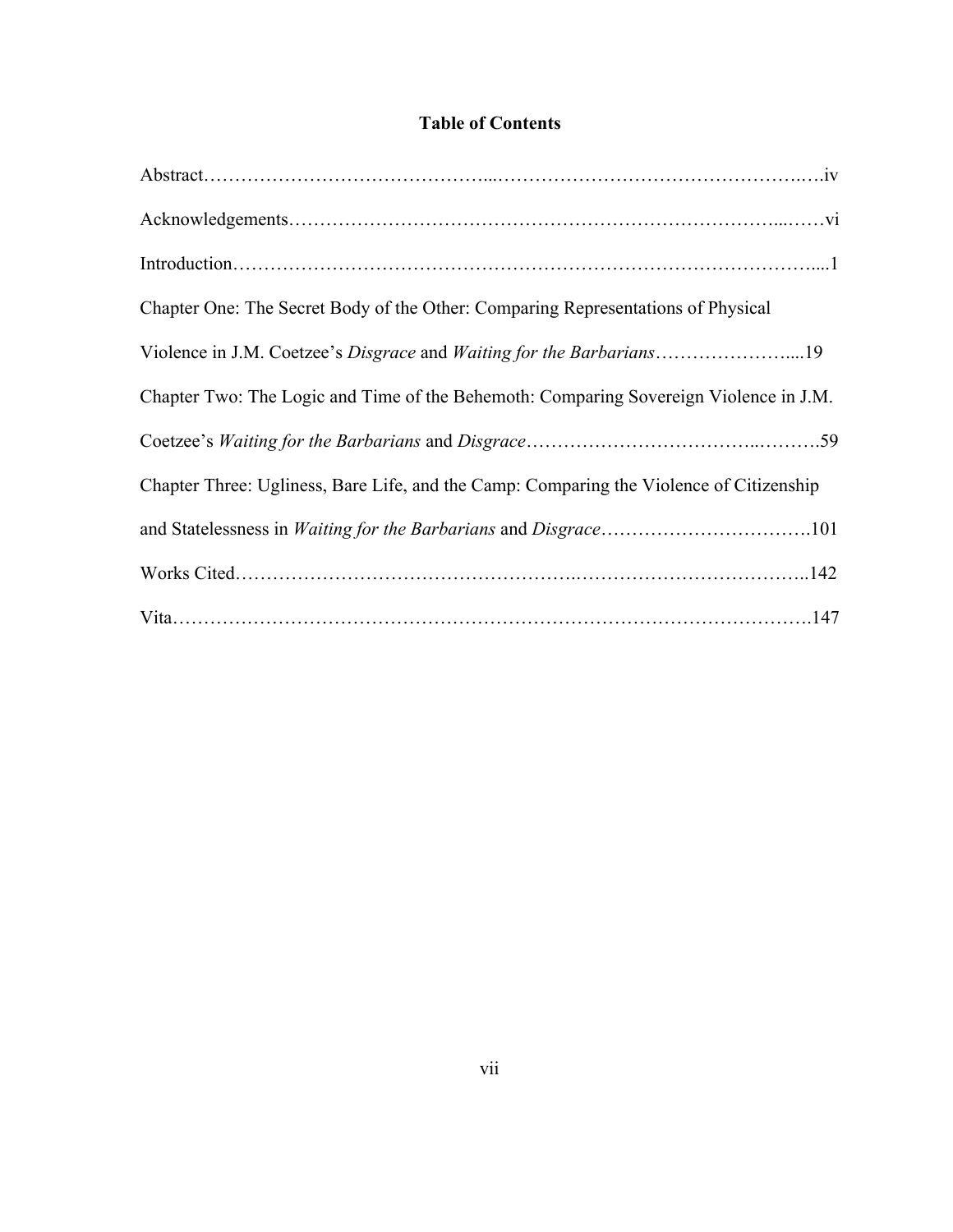## **An Introduction to Physical Violence, Sovereign Violence, and the Violence of Statelessness and Citizenship in J.M. Coetzee's Fiction**

In his 1986 essay "Into the Dark Chamber: The Novelist and South Africa," the South African novelist J.M. Coetzee writes, "The novelist is a person who, camped before a closed door, facing an insufferable ban, creates, in place of the scene he is forbidden to see, a representation of that scene and a story of the actors in it and how they come to be there" (13). Coetzee writes about the difficulty of writing torture into narrative here—living in the midst of South African Apartheid forces him to negotiate with representing violence of which he, as a white man, has had no direct experience. When considering Coetzee's novels, further complications arise due to the privileged position of their author and the dominant space the English language affords them. Broadly speaking, in this essay and in his oeuvre more generally, he touches on the precarious position writers often occupy when finding themselves tasked with answering difficult questions. What role can literature play in the intersections between the "real worlds" of politics, ethics, and violence? What can literary representation do to those realms— how can it critique them, exchange with them, or simply attempt to illustrate them? These questions remain, I argue, the most crucial space from which to examine Coetzee's fiction, where the reality and representation of political violence interact, transact, or merely *do something* to one another.

I am primarily interested in how Coetzee's *Waiting for the Barbarians* (1980) and *Disgrace* (1999) interact with the specific realities of Apartheid and post-Apartheid South Africa and the more general realities of the apparatus of political violence occurring outside of that context. When read comparatively, and alongside some of the most relevant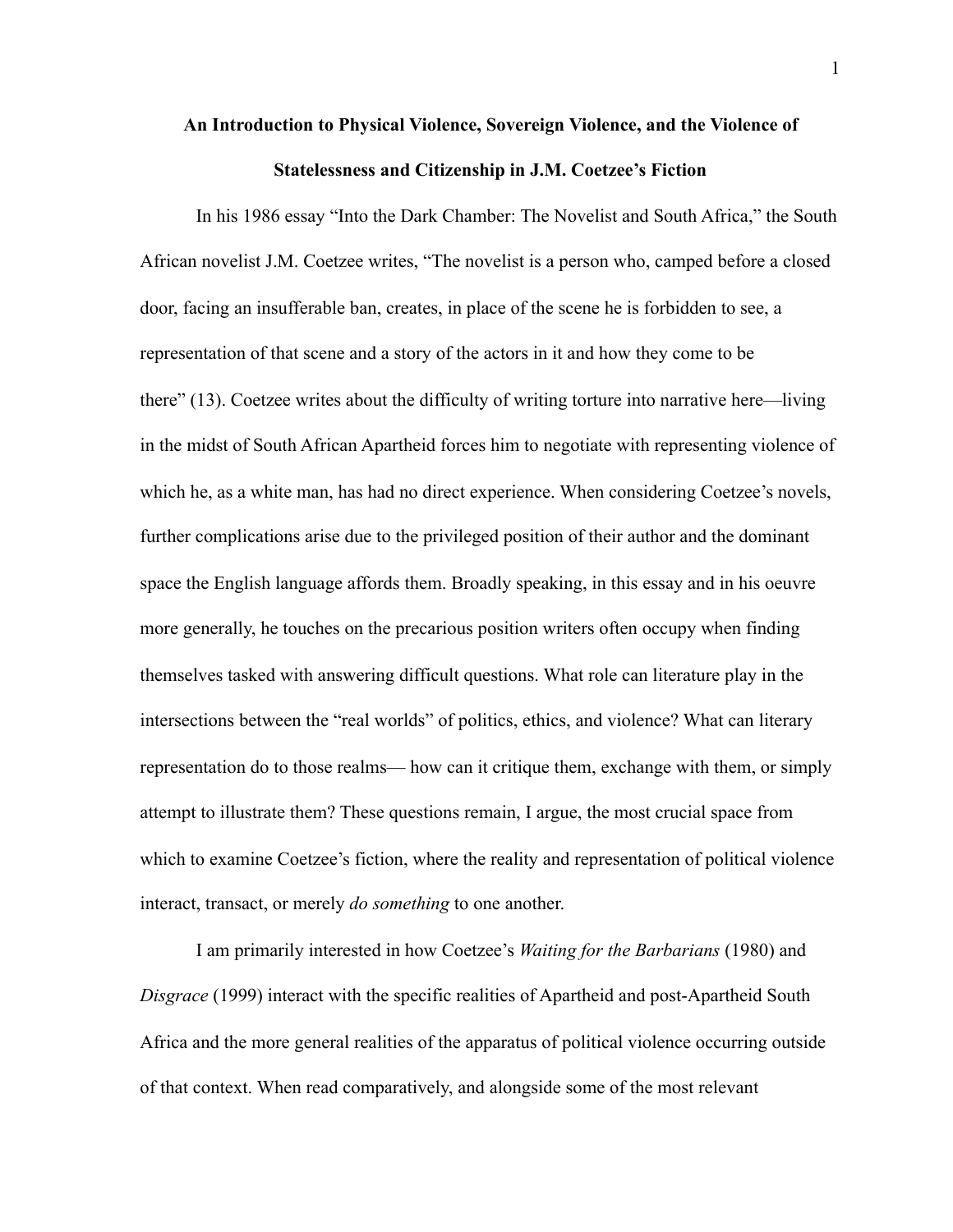contributions to political theory of the past century, I argue these texts open up the possibility of uncovering how representations of political violence relate to non-fictional, testimonial, and theoretical accounts of political violence. The novels move us closer to understanding the process that occurs when some of their creators, though banned from witnessing what occurs in the dark chamber of the state's torture room, still find themselves entrusted with bearing witness to the violence they are prohibited from seeing.<sup>1</sup> I am limiting this inquiry to three primary mechanisms of political violence at work within Coetzee's fiction: the violence of physical pain, the violence of sovereign power, and the violence of citizenship and statelessness.

<span id="page-8-1"></span>Before explicating these categories, I would like to consider two primary critical and theoretical avenues of Coetzee's work that will allow me to situate the methodology I use when reading these two novels. Even before winning the Nobel Prize for Literature in 2003, Coetzee's work afforded him a vast amount of critical and popular attention. With the publication of *Waiting for the Barbarians,* perhaps his best known novel, Coetzee cemented his career as one of the most highly regarded writers in the English language. However, his work did receive and continues to receive a particular criticism that touches on the two realms of critical engagement I want to examine more closely. Especially upon the release and subsequent praise of *Waiting for the Barbarians,* many literary critics (both South African and not) accused his writing of being "preoccupied with problems of consciousness, thus betraying an idealist rather than materialist stance; [...] symptomatic of the forms of consciousness that it criticizes; [unable] to escape colonial history (and its Western

<span id="page-8-0"></span> $1$  Of course, it is important to acknowledge that some novelists were themselves the victims and survivors of the violence they represent in their fiction.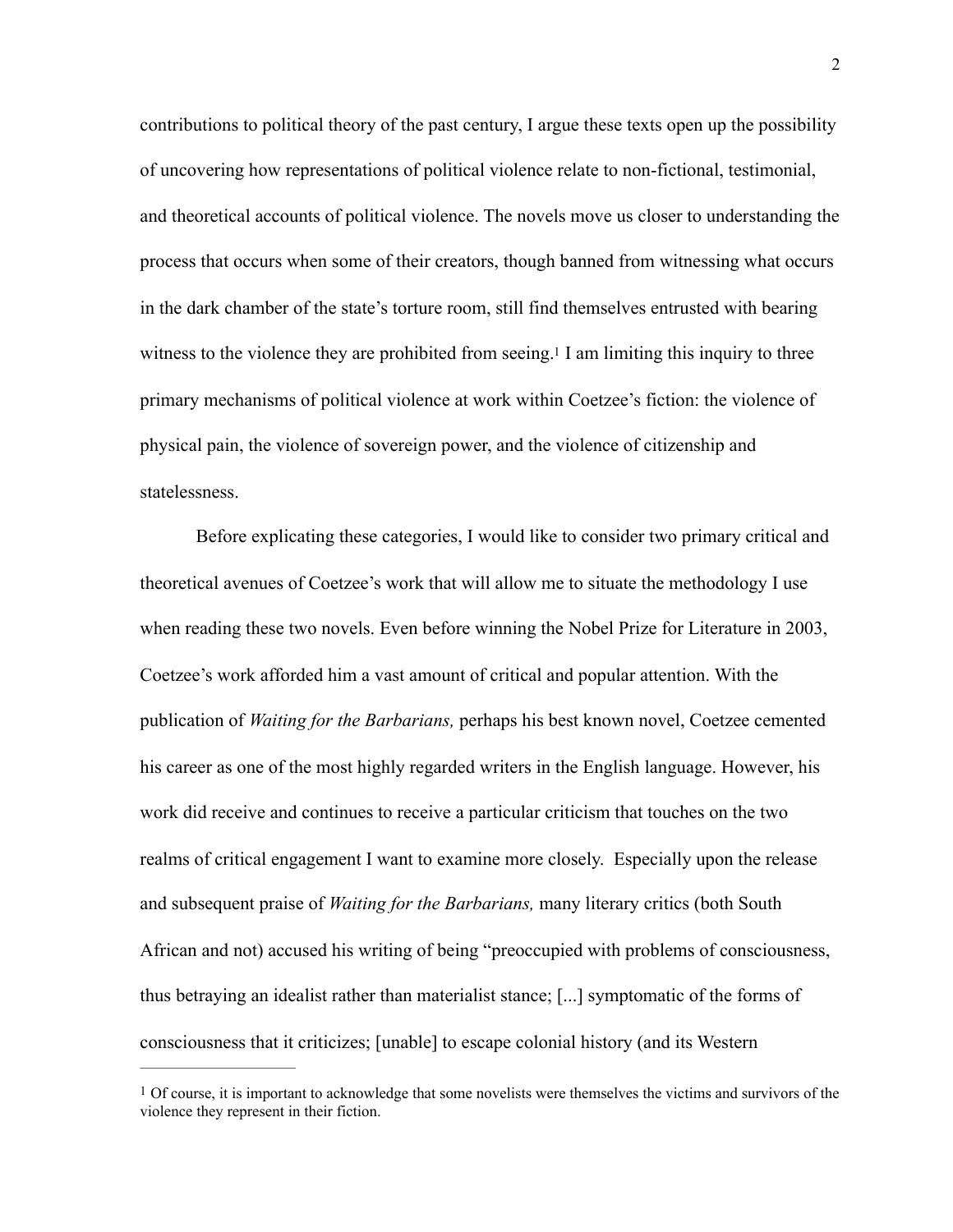<span id="page-9-2"></span>ontology); [and failing] to delineate accurately the economic complexities of oppression" (Dovey 16)[.2](#page-9-0) This critique seems to rest on two important restrictions facing Coetzee's fiction even in our current moment: how can a novelist who is both *white* and writing in *English* communicate the traumatic truth of South Africa's fraught politicohistorical position? These criticisms hinge on the ethical difficulties Coetzee's work faces in attempting to represent the Other in the very language of their oppressors.

# **"More ordinary than I like to think, she may have ways of finding me ordinary too": Approaches to the Representing the Other in Coetzee's Fiction**

<span id="page-9-3"></span> For decades, critical and theoretical interventions have used Coetzee's text in order to explore the ethics of representing the Other. This stems from Coetzee's grasp of the intimacy between the trauma of Apartheid and the trauma of racially marked bodies who both bear witness to it through either the perpetual experience of its violence (black and Coloured SouthAfricans $)$ <sup>[3](#page-9-1)</sup> or the perpetual complicity in its violence (white South Africans). According to a case study on survivors of political trauma during the Apartheid era conducted by Ileana Carmen Rogobete in 2015, when examining Apartheid, one must account for "the contextual differences with regard to the nature of traumatic events experienced by black communitites compared to those of the White victims [...] in the case of black communities shattered by continuous oppression, trauma can be better understood

<span id="page-9-0"></span><sup>&</sup>lt;sup>[2](#page-9-2)</sup> Dovey's article, "Coetzee and His Critics: The Case of Dusklands" (1987), provides a cursory account of the main criticisms leveled against him by the Marxist literary critics writing in South Africa at the time. This passage summarizes Peter Kohler's 1987 paper.

<span id="page-9-1"></span>[<sup>3</sup>](#page-9-3) The term Coloured here refers to a specific ethnic group in South Africa that "came to be linked with the surviving community of Free Blacks and the ex-slaves [...] who together acquired an identity— at first informal but after 1948 forbiddingly formal [...]-- as the Cape Coloured People" (Davenport 33). Certain South African individuals self-identify as Coloured to this day, while others refrain from using the term as a means of identification. Of course, this term indicates a specifically South African identity-category— it is in no way acceptable to use in other contemporary national contexts.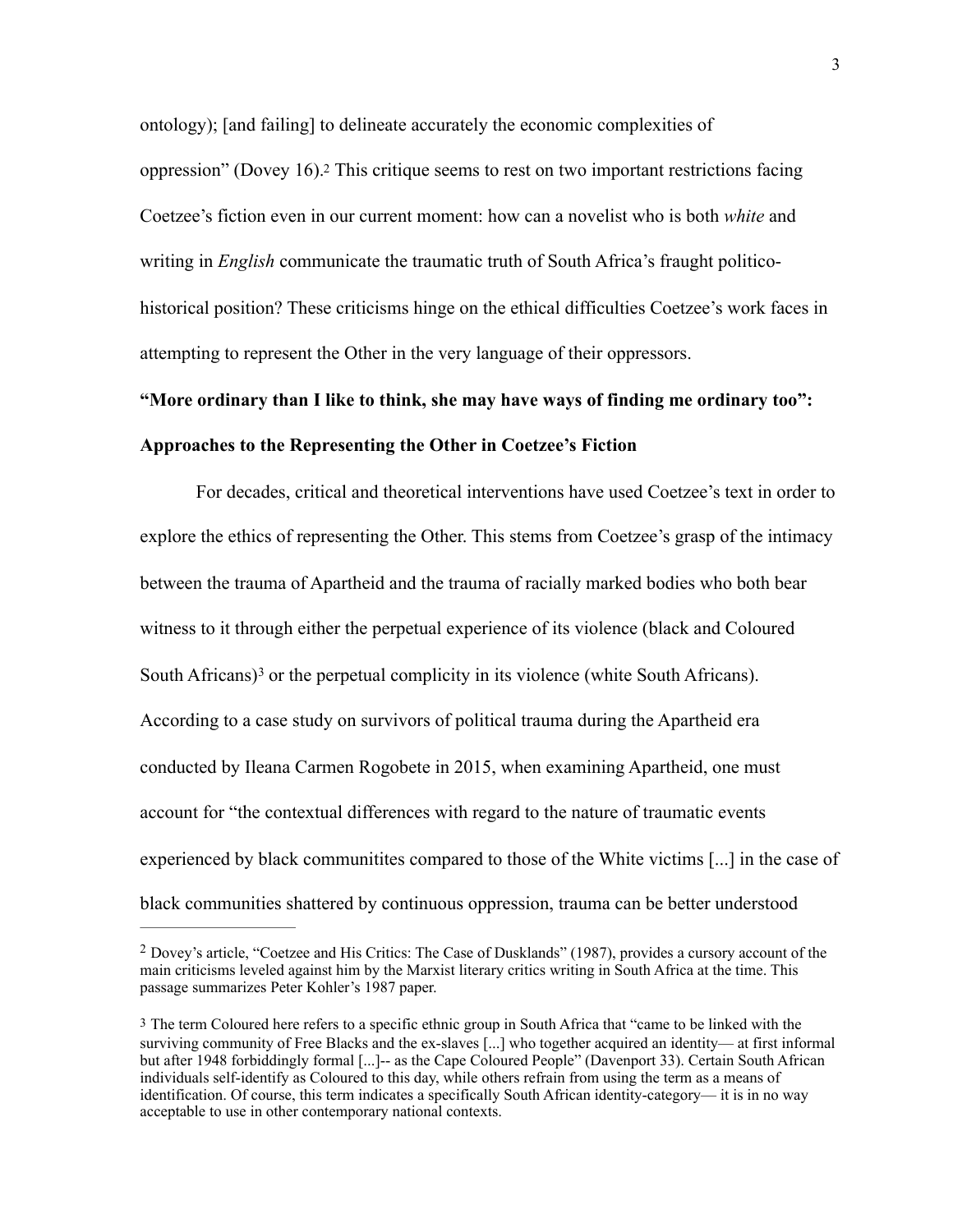within the framework of a traumatic context and not as a result of traumatic events" (186). In order to reach the truth of Apartheid's violence and its residual influences, there must be consideration of the many perpsectives involved within South Africa—this assertion comes from a collection of testimonies stemming from a multitude of South African perspectives, both male and female, young and old, black, white, and Coloured. Yet, this prescription becomes difficult when applied to the realm of fiction. Attempting to represent the immensely complex conglomeration of experiences involved in the history of Apartheid runs the risks of fictional tokenization, over-simplification, exoticization, white-saviorism, and worse still, white-apologism. This difficulty, perhaps, touches on what Coetzee laments in his 1987 Jerusalem Prize Acceptance Speech: "'You cannot resign from the [master] caste. You can imagine resigning, you can perform a symbolic act of resignation, but short of shaking the dust of the country off your feet, there is no way of actually doing it'" (Durrant 18).

Grasping at the connection between the larger system and the particular participants does not necessarily mean Coetzee himself is able to, or even aims to, represent the absolute truth of the violated Other. This is the argument Sam Durrant relies on in his critical account of Coetzee's fiction as a work of mourning (2004): "They [his characters] stand in for a base level of suffering that resists narrativization not simply because the suffering is in itself unspeakable, but because his awareness of his own position of privilege prevents him from speaking on behalf of their suffering" (18). Durrant uses this argument to explain the unexplainable moments in Coetzee's descriptions—the apparent unspeakability of Apartheid's violence correlates with Coetzee's use of ambiguous, allegorical imagery in two of his earlier novels, *Waiting for the Barbarians* (1980) and *Life and Times of Michael K*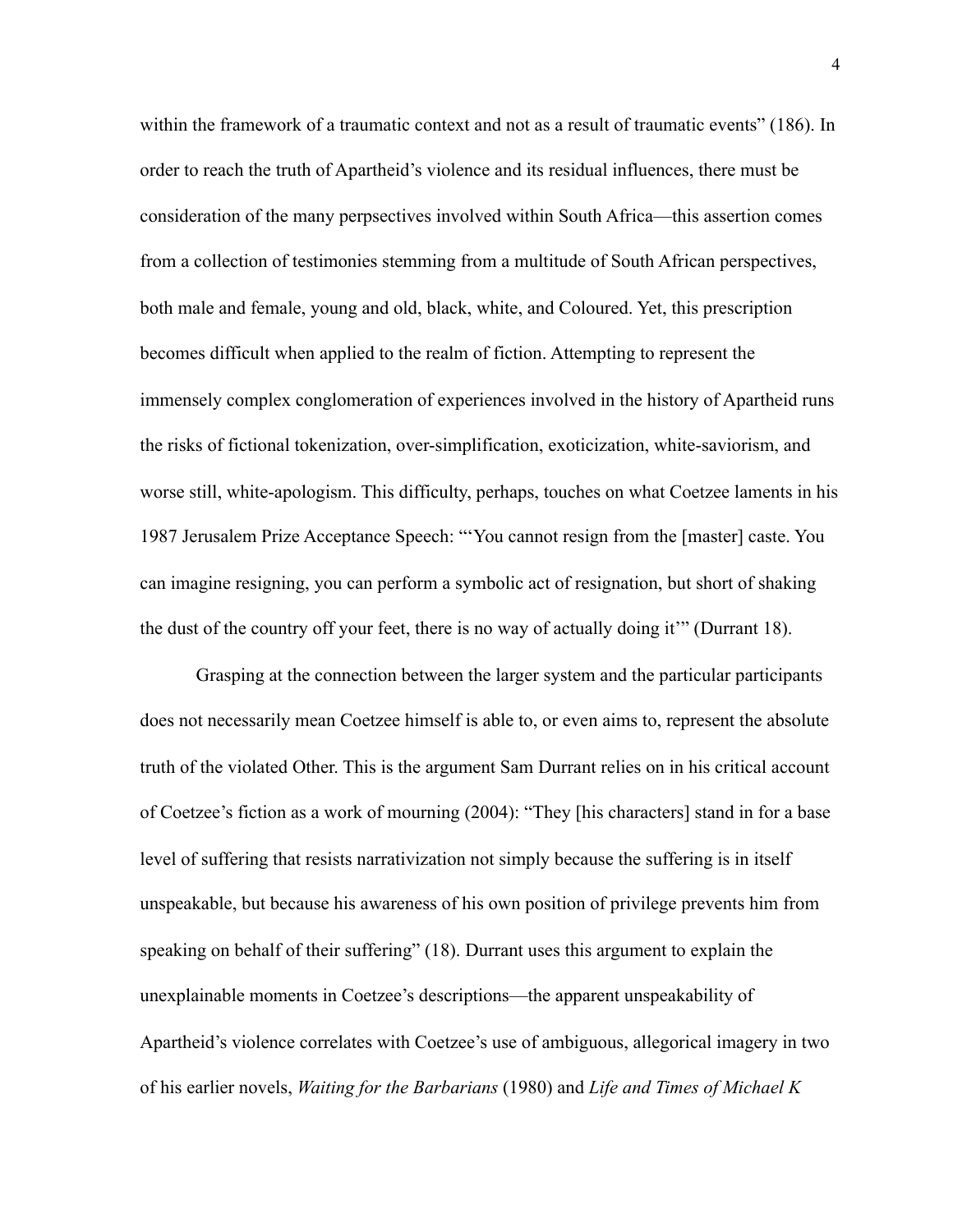(1983). However, this reading relies on a didactically allegorical approach to Coetzee's fiction, and specifically to *Waiting for the Barbarians.* In his book on Coetzee's fiction (2004), Derek Attridge cautions against interpretations informed by this methodology: "We need to ask how allegory is thematized in fiction, and whether this staging of allegory as an issue provides any guidance in talking about Coetzee's use of allegory" (34). Atrridge's argument centers on the necessity in thinking through Coetzee's use of allegory both generally and specifically, and claims that too simple of a one-to-one comparison between his historical context and his fiction may obscure the more important aspect of Coetzee's fiction: its ability to communicate aspects of the ethical human condition in a more general capacity, apart from the South African context in which he writes. Attridge writes, "Coetzee's work both stage, and are, irruptions of otherness into our familiar worlds, and they pose the question: what is our responsibility toward the other?" (12).

Even between only two critics, we have monograph-length accounts for how to understand the relevance and treatment of Coetzee's representations of the Other. It seems on the one hand, Coetzee's representation of Othered bodies can be interpreted as a retreat from presuming to know the truth of the incommunicable trauma of Apartheid's history, and on the other, as an ethically charged event that intentionally displaces the reader precisely through using the representation of the Other as an intrusion.[4](#page-11-0) One can even take Peter Singer and Anton Leist's use of Coetzee's representation of the Other in their analytical collection about the connections between Coetzee's fiction and ethical philosophy (2010): "Like

<span id="page-11-1"></span><span id="page-11-0"></span>[<sup>4</sup>](#page-11-1) For shorter accounts of the ethics of Coetzee's representation of the Other, see citations included for Kelly Adams (2015), Mary LeBlanc (2017), Pavithra Tantrigoda (2016), Liani Lochner (2016), Jonathan Lear (2015), Liani Lochner (2016), and Mike Marais (2011).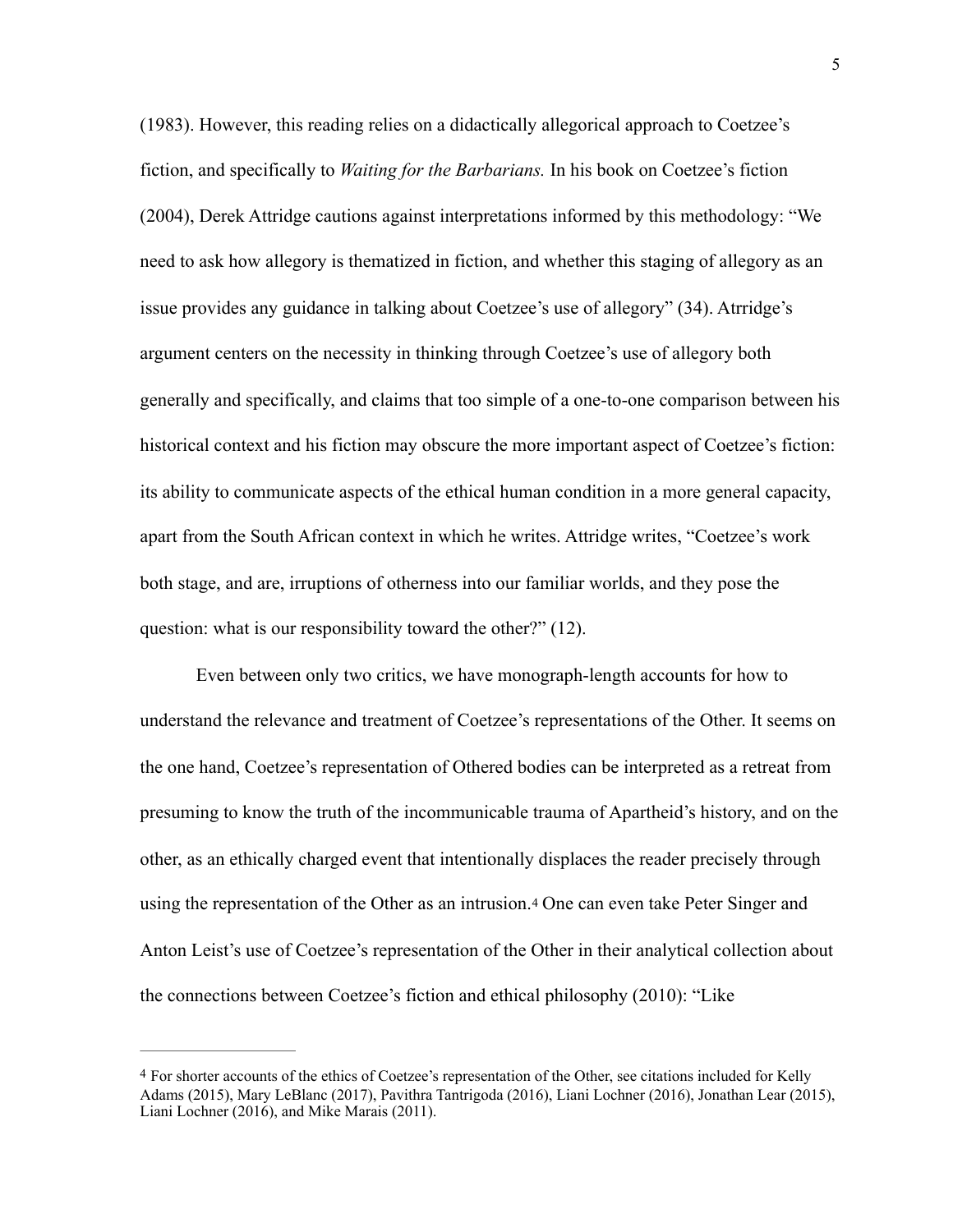transcendental arguments in philosophy, they [literary characters] must radiate their status of being extreme but at the same time must be able to shed some light on the less extreme [...] Coetzee's novels are populated with characters of this kind" (9).

<span id="page-12-1"></span>Though Singer and Leist's collection provides an example of the interdisciplinarity elicited by Coetzee's fiction, I am disinclined to agree with their application of analyticallybent ethical theory to his prose, and am even less enthused about their connection between hisfiction and transcendental philosophical ideals.<sup>[5](#page-12-0)</sup> When read in this fashion, Coetzee's novels come dangerously close to fulfilling aspects of the criticism initially laid against them: namely, that the texts only serve to regurgitate and reify the ideologies they seek to dismantle, or expose. Coetzee's fiction seems less preoccupied with the implementation of transcendental ideals than with the material, psychological, and metaphysical effects of the violence he works to represent. In a moment in *Disgrace,* the text directly rejects the very emphasis on ideas purported by Leist and Singer: "The question is not, How can we keep the imagination pure, protected from the onslaughts of reality? The question has to be, Can we find a way for the two to coexist?'" (22). This question permeates the rest of the novel, and any definite conclusion intentionally evades us. For fiction itself, perhaps, works in the space between imagination and reality that David Lurie touches on here, and in light of this liminality, a clear method with which to read the novels' treatments of Othered characters

<span id="page-12-0"></span>[<sup>5</sup>](#page-12-1) Admittedly, Leist and Singer specify that, "To shift the puzzles of philosophical reflection into literature could be at least a first step towards tackling them in a more realistic and practical manner" (14). However, their reliance on the formal ethical systems provided in analytic philosophy feels facile in light of the lineage of continental philosophy, which houses a whole host of theorists that have been taking the "first step" of linking literature to theory for at least a century.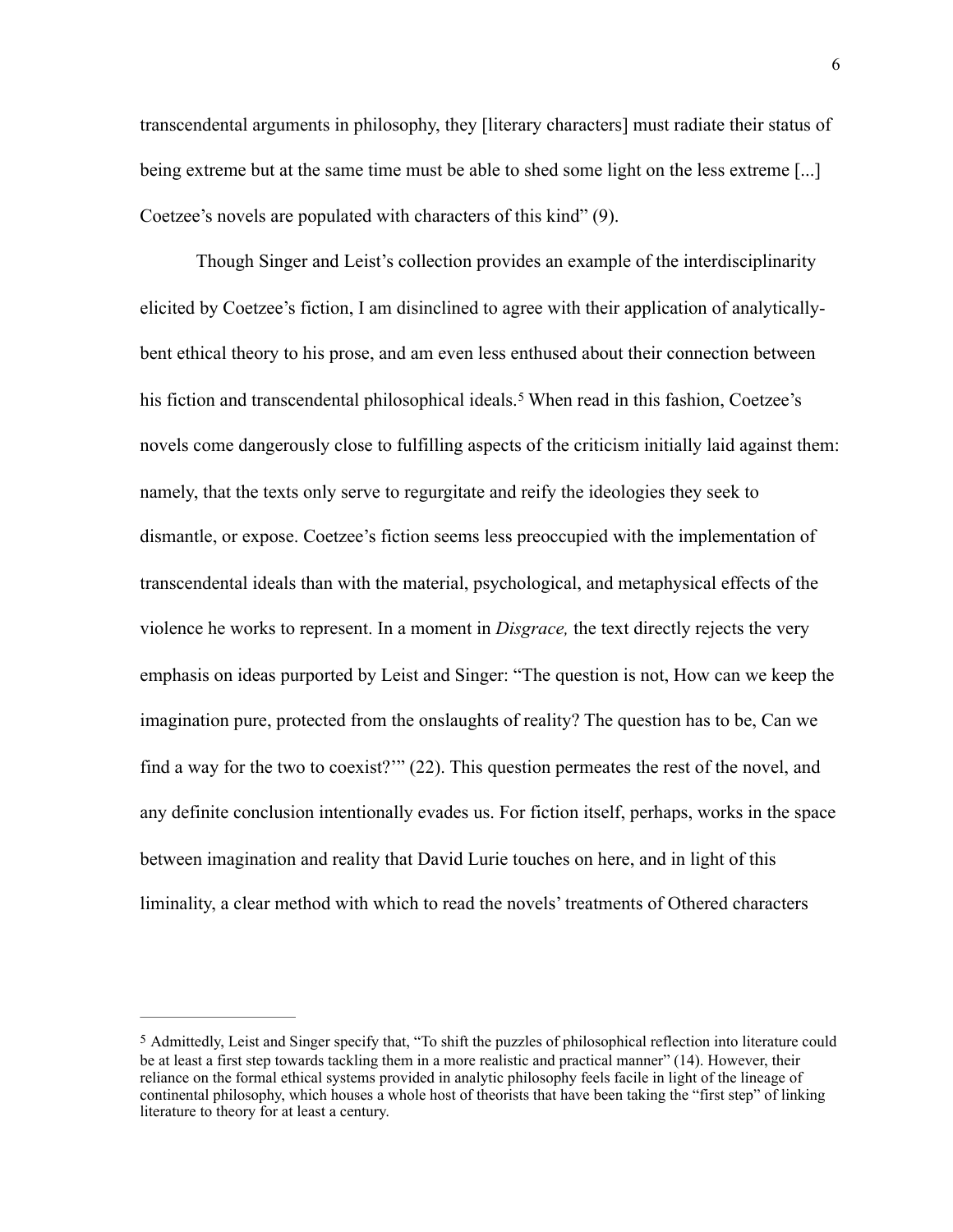must be reached before its representation regarding the violence inflicted on those characters can be explicated.

Durrant and Attridge's perspectives, which also provide potential methods by which to think though the difficulties of Coetzee's representation of the Other, also rely almost too heavily on application of more "literary" ideas to these texts. That is, they place much of their emphasis on the formal elements of Coetzee's prose that apparently give it unique qualities. While not inherently incorrect, these readings also may place Coetzee's fiction too close to the critiques levelled against it by its historical materialist critics. The methodology with which I conduct my reading of this ethical quandary takes aspects of these perspectives into consideration, but relies most heavily on the perspective provided by Gayatri Spivak in *Death of a Discipline* (2003)*.* In her argument about the necessity of cultivating a new Comparative Literature built on collaboration with the field of Area Studies, she turns to both *Disgrace* and *Waiting for the Barbarians* in order to make the case of her preference for qualitative texts that use a logical protocol over a rhetorical protocol.[6](#page-13-0) After quoting a particularly ambiguous description the Magistrate provides of the apparent impenetrability of the Barbarian Girl, Spivak writes,

<span id="page-13-1"></span>But the meaning that is sought is the meaning of the Magistrate as subject, as perceived by the barbarian as other. This meaning is undecidable in at least two ways. First, there is no stable declaration of meaning. And second, the alternative possibilities of the meaning of the dominant self in the eyes of the barbarian other are

<span id="page-13-0"></span>[<sup>6</sup>](#page-13-1) Spivak writes "these logical passages are often accounts of the fruits of imperial experience with some historical generalizability within the loose outlines of the narrative" (22). In her understanding, logical protocol in qualitative narratives moves away from the impulse to efface the fact that the proper study of literature gives entry to the performativity of cultures, not the reality of them (13).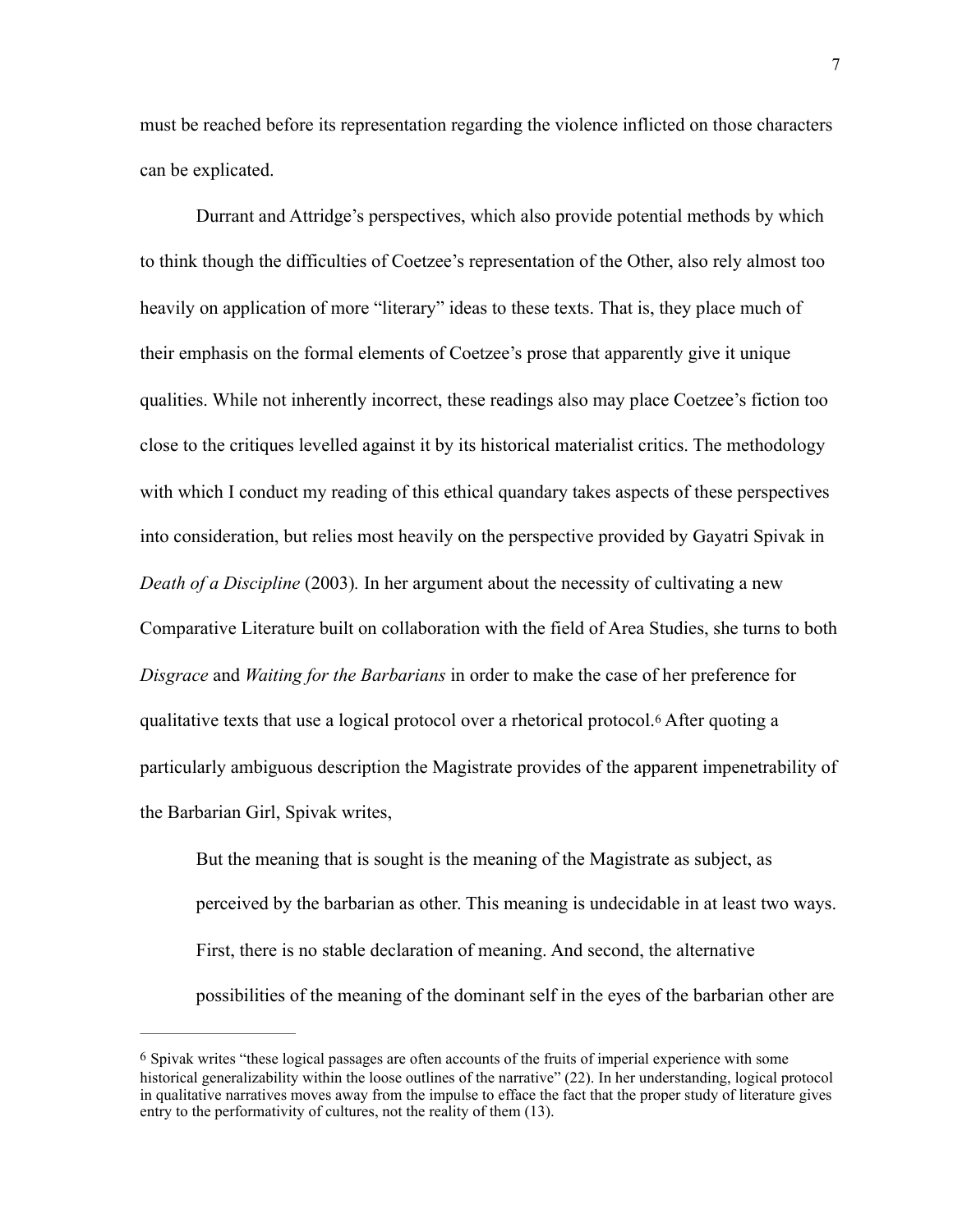given as questions. It is possible to suggest that two alternatives are standing in for an indefinite structure of possibilities here [...] Our own undecidable meaning is in the irreducible figure that stands in for the eyes of the other (23).

In this observation, Spivak argues that Coetzee's ambiguous account of the Othered characters, instead of shrinking away from representation, instead intentionally illustrates the fact that when one regards the Other, one can neither completely access them nor ourselves in their eyes. In this way, Coetzee's narratives work to highlight the *mutual* ambiguity that continually effaces any attempt to access the Other. In so doing, his narratives work against the more anthropologically-based qualitative fiction Spivak warns against.

She applies a similar understanding to *Disgrace*'s representation of gendered difference: "That novel [*Disgrace*] offers a glimpse of what happens when the woman is no longer an honorary brother, a figuration of the impossible" (34). In other words, Coetzee's novels embrace the shared impossibility of understanding implicit in the relationship between the self and the Other, and in light of this, highlights the agency of the Other often forgotten in other representations of alterity. This instance on mutuality can be glimpsed in another point in *Waiting for the Barbarians* when the Magistrate realizes the Girl finds his conversation uninteresting: "I would do well to take these thoughts seriously. More ordinary than I like to think, she may have ways of finding me ordinary too" (64). Here, for the first but not the last time, the protagonist in Coetzee's novel demonstrates his capacity to apprehend the mutual indecipherable quality he and the Girl share when attempting to understand each other. Spivak's text, however, while offering a preferred method to read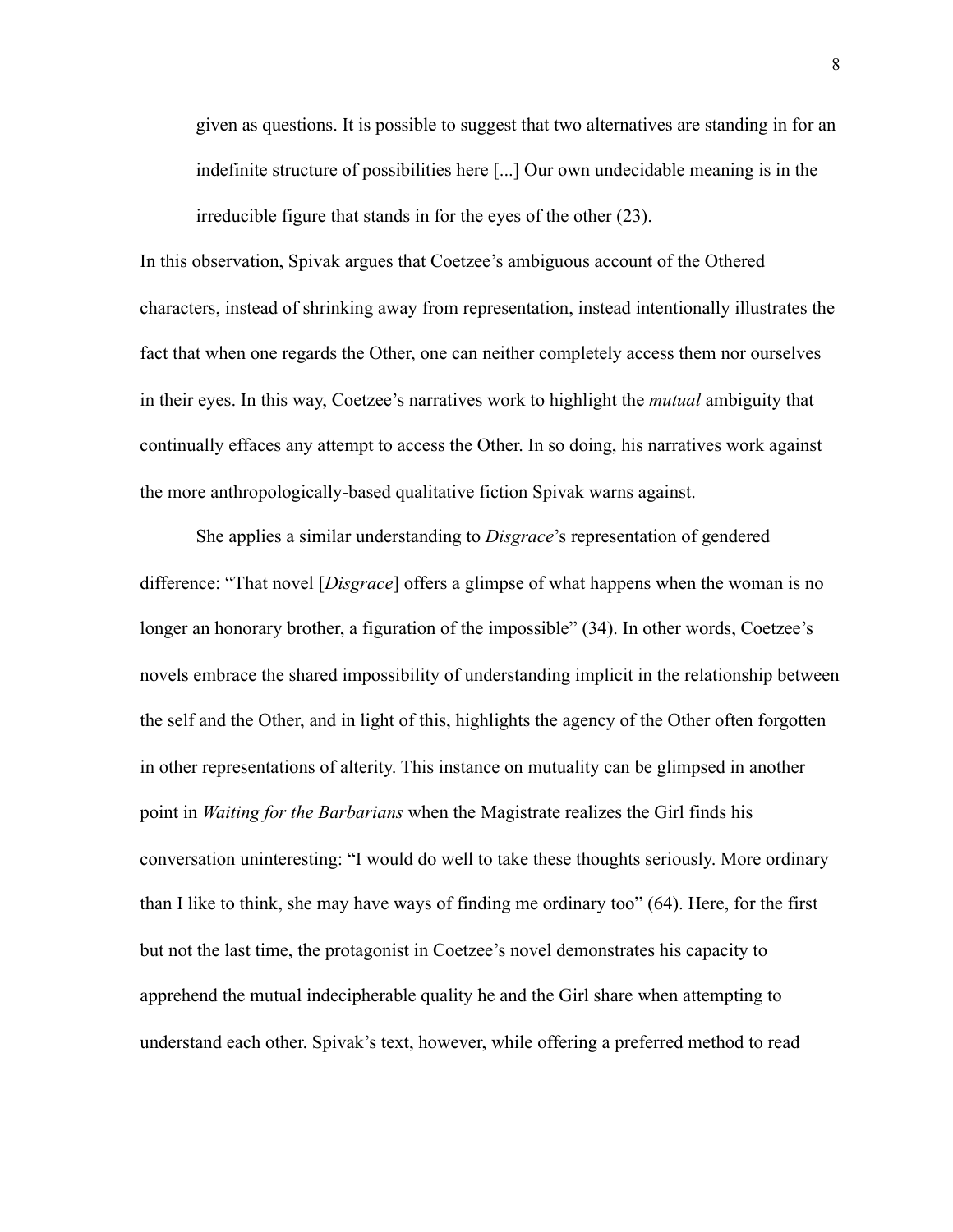Coetzee's representation of the Other, provides another ethical snag often leveled against his fiction— the criticism of his use of the English language to write about South Africa.

 This criticism stems first from the Marxist reading of the shortcomings in his fiction, which accuse it of being unable to move outside of its colonial history and thus, its Western ontological perspective. Spivak writes, "Literary studies will have to acknowledge that the European outlines of its premise [...]— positing the idea of the universality of each of the European national languages [...]-- have in globaility and in subaltern U.S. multiculturalism, altogether disappeared" (12). In other words, literary studies' insistence on the absolute domination of European languages have resulted in the tendency to regard literature written in the languages of the Southern Hemisphere as inanimate objects of cultural study instead of active examples of cultural media, a perspective less in line with the movement of global dynamics as a whole (9). The insistence on the inherently dominant position of European languages ignores the possibility of encountering examples of cultural production written in the languages of the colonized populations of the Global South. In light of the fact that Coetzee writes in English, a possibility that his literature usurps the position of historically erased cultural and linguistic perspectives emerges. This anxiety appears in *Disgrace*: "The language [English] he draws on with such aplomb is, if he only knew it, tired, friable, eaten from the inside as if by termites. Only the monosyllables can still be relied on" (129). This anxiety allows us to move to an examination of the methodologies and perspectives critics have provided about the difficulty of communicating the reality of the violence of colonial dynamics in South Africa through the production of Anglophone fictional representations.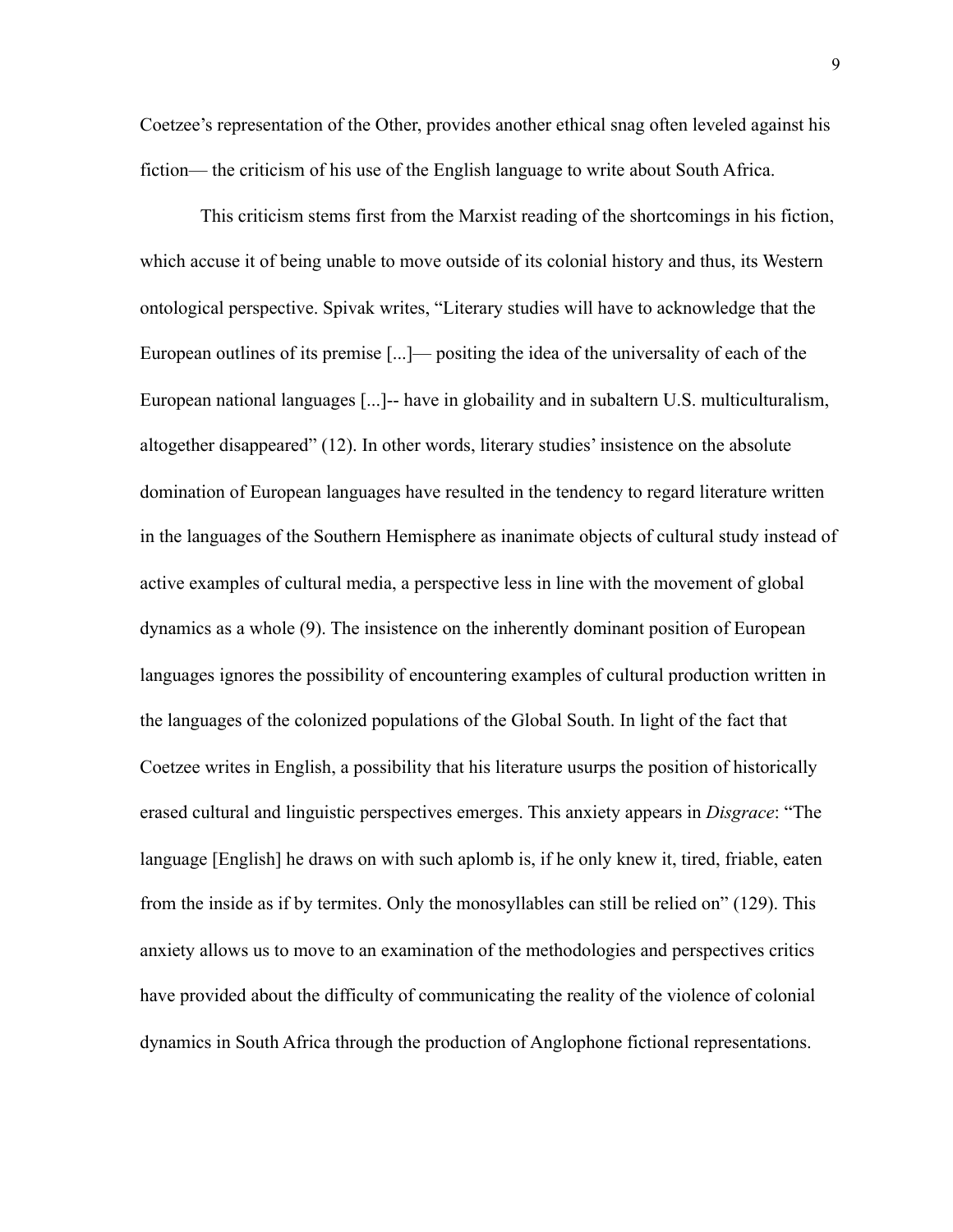## **"More and more he is convinced that English is an unfit medium for the truth of South Africa": Approaching Conversations about Anglophone Literary Production**

Spivak begins to make her case for the urgency of a newly conceived methodology in the field of Comparative Literature by writing: "The literatures in English produced by the former British colonies in Africa and Asia should be studied and supported. [...] Yet the languages that were historically prevented from having a constituted readership or are now losing readership might be allowed to prosper as well" (15). She advocates here for mutual consideration of Anglophone literature— and linguistically European literature as a whole and literature written in languages that have been historically suppressed. Spivak then predicts that if literary studies remains focused on translation into and from primarily European languages, the discipline loses the ability to recognize the texts that disappear precisely because of that mode of translation (18-19). In regards to Coetzee's texts, then, the ethical questions surrounding his use of the English language become paramount to the role of literature in the specific colonial violence he represents.

 Spivak's concern about the direction of literary studies echoes in Emily Apter's *The Translation Zone* (2006). However, Apter's way of thinking about linguistic exchange may provide a way to approach the ethical stakes of Coetzee's reliance on English. Apter introduces the concept of the translation zone, or a way of thinking about the parallels between linguistic exchange and war zones. Her book, written immediately after 9/11, when the stakes of accurate and effective translators became much higher, broadens the discipline of Translation Studies and demonstrates how contemporary political dynamics run parallel to contemporary linguistic interplay. She writes, "the translation zone applies to diasporic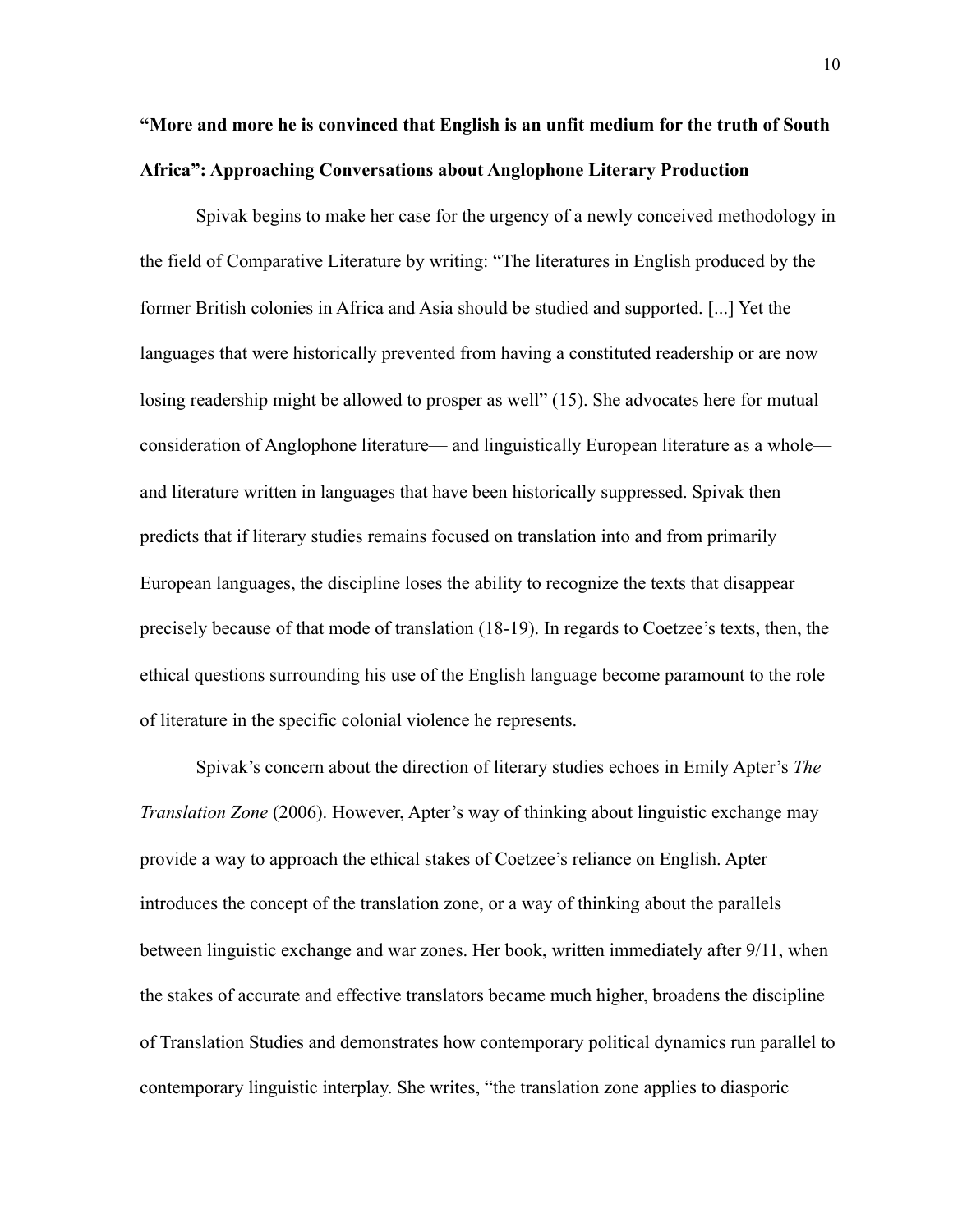language communities, print and media public spheres, institutions of governmentality and language policy-making, theaters of war, and literary theories with particular relevance to the history and future of comparative literature" (6). Translation Studies, and the discipline of literary studies by extension, needs to embrace the ways in which it influences and is influenced by political realities. When the concept of the translation zone is utilized, the possible implications of language and translation carry enormous political weight. Apter's conceptualization of the proximity between global linguistic dynamics and contemporary war zones presents a tool with which to read Coetzee's understanding of the relationship between language, fiction, and political realities. Coetzee's fiction offers an example of what occurs in fiction when linguistic exchange is thought of as part of political war zones.

In a 2011 interview, Coetzee touches on his understanding of the English language in the context of South Africa's political schema: "The chief lesson [...] a lesson whose force came home to me only years later, concerned the English language [...] a medium that I naively used to think was neutral and could be bracketed and forgotten" (Rainey 848). Here, Coetzee directly addresses the fact that English can never be considered a politically neutral language. If *Disgrace* and *Waiting for the Barbarians* are read with Apter's translation zone in mind, the texts actually serve to provide ample evidence of the connection between fiction, linguistic exchange, and political violence. In *Waiting for the Barbarians,* a particular point works within the framework provided by Apter's understanding of translation as a war zone. The Magistrate, after being accused of sabotaging the Empire in order to aid the supposed barbarian uprising, is forced to "translate" a collection of ancient relics he has spent his life collecting. Though he has no actual knowledge of the characters embossed on the tablets he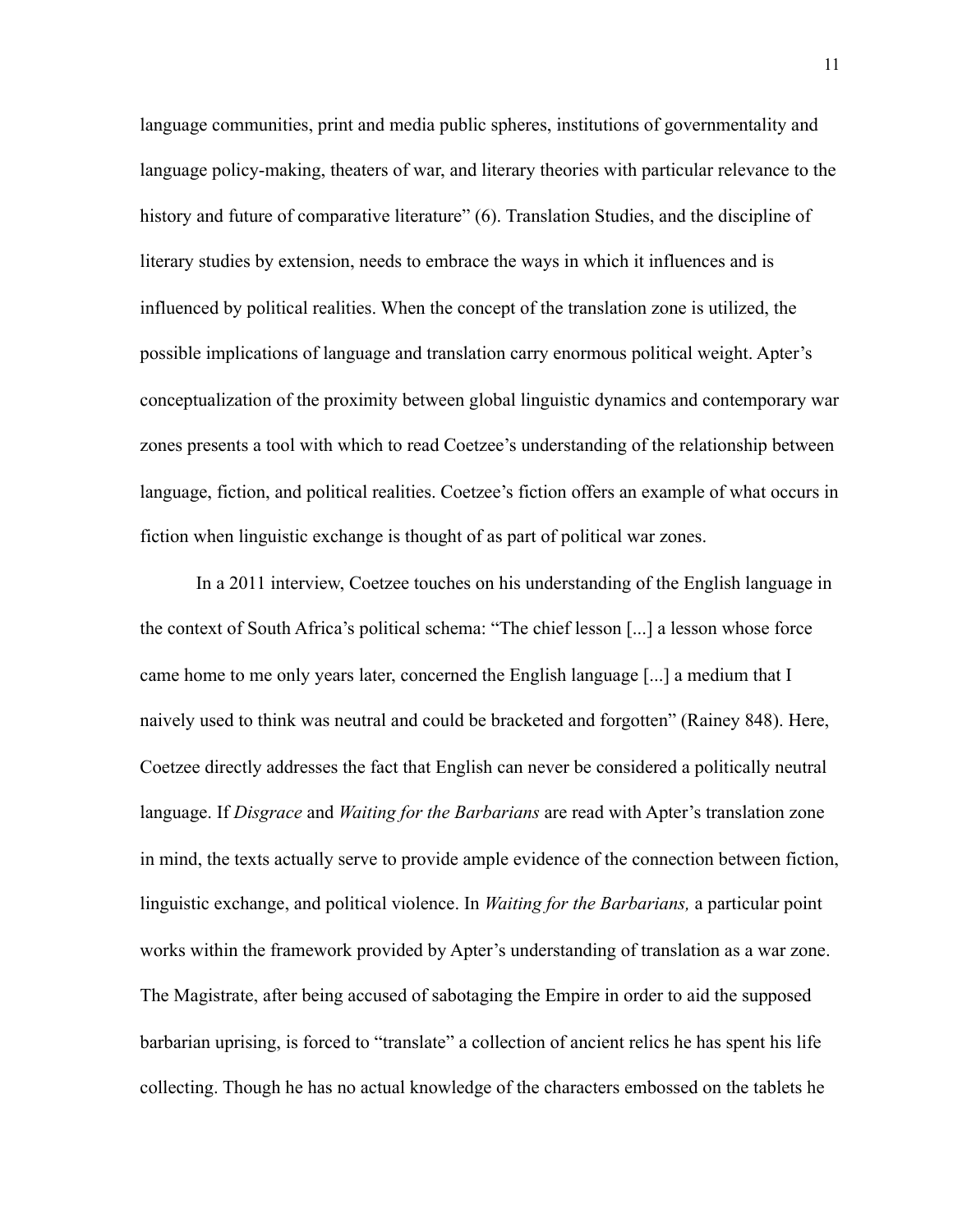has uncovered, he uses them to launch into a diatribe against the Empire that spans several pages, accusing them of everything from war-mongering to genocide.

Finally, he finishes, "'Sometimes when you have difficulty in falling asleep it is because your ears have been reached by the cries of the dead which, like their writings, are open to many interpretations. Thank you. I have finished translating'" (129). Though not actually based on a one-to-one translation between an ancient dialect and the language (presumably English) he uses, this moment indicates the text's awareness of the powerful political stakes involved in linguistic interplay, and therefore acts as a mode of translation that moves it from the linguistic realm to the political realm. When the Magistrate "translates" in this moment, he actually presents a truth pertaining to the atrocities the Empire carries out in order to secure its dominance. This correlates with Apter's claim that "The translation zone defines the epistemological intersections of politics, logic, linguistics, media, and environment" (6).

*Disgrace* also continually underscores the visceral stakes between the translation of linguistic and political realms by highlighting how shifts in the English language double the shifts in post-Apartheid racial dynamics : "More and more he is convinced that English is an unfit medium for the truth of South Africa. Stretches of English code whole sentences long have thickened, lost their articulations, their articulateness. Like a dinosaur expiring and settling in the mud, the language has stiffened" (117). Meta-textually, the novel acknowledges its own shortcomings elicited by the very language it uses. Just as David Lurie finds himself unable to penetrate the truth of the violence occurring around him because he only speaks European languages, so to, the reader is jolted into the recognition that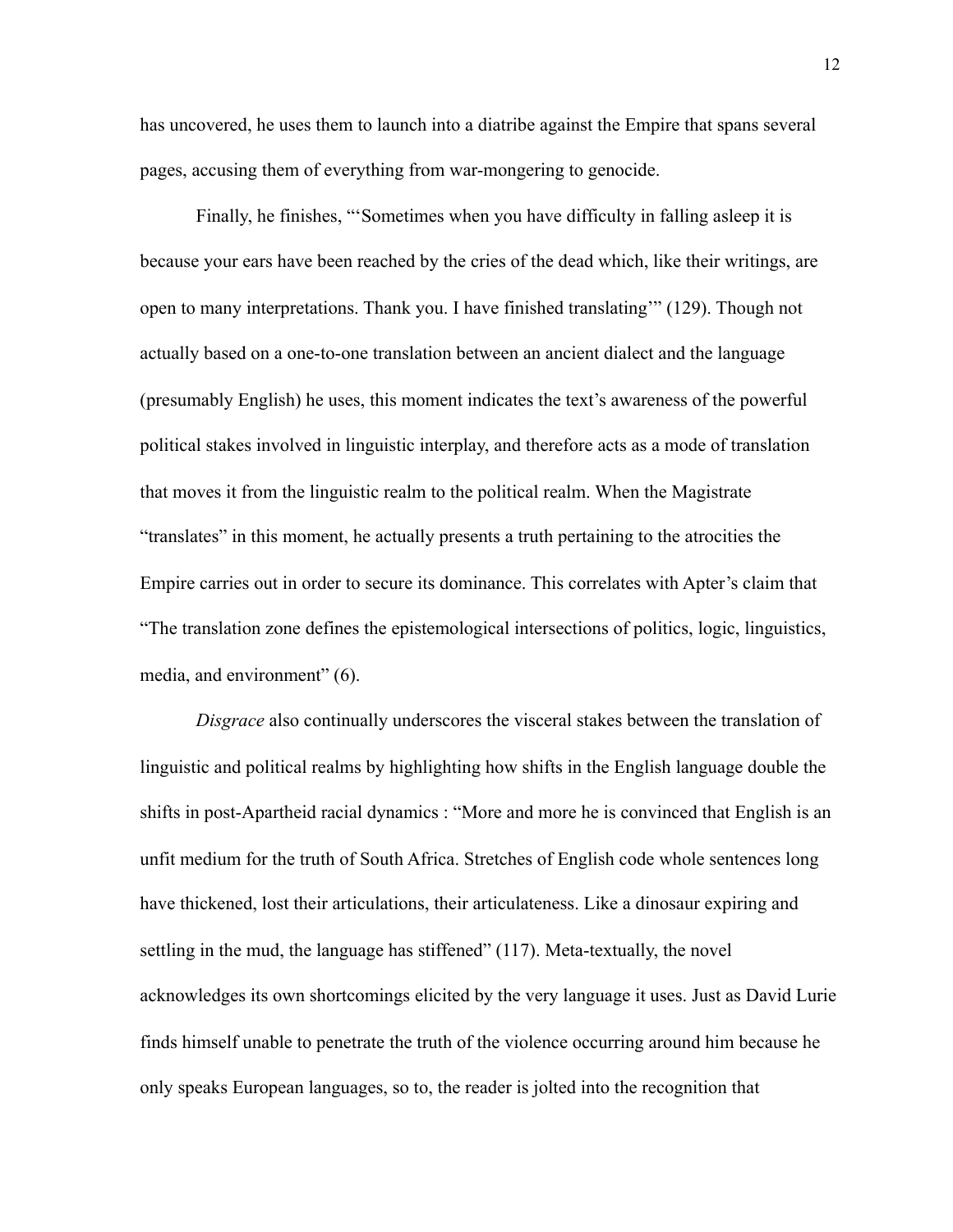attempting to discover the entire truth of South Africa cannot happen through reading a novel written in English. In this way, based on its use of the English language, the novel itself demonstrates how the possibility or impossibility of adequate linguistic exchange mirrors the fluctuating political dynamics surrounding it both internally and externally.

A last moment in *Disgrace* cements Coetzee's commitment to interrogating the political stakes of writing about colonial violence in English: "The real truth he suspects, is something [...] that would take months to get to the bottom of, months of patient, unhurried conversations with dozens of people, and the offices of an interpreter" (118). Here again, the text explicitly informs its reader that the truth of South Africa cannot be communicated in English. When Apter's understanding of translation-as-war-zone is considered in conjunction with Coetzee's texts, the criticism he faces pertaining to his choice to write in English are in fact criticisms that he himself has already apprehended, recognized, and leveled against his own work. The inherent violence attached to English, the impossibility of its neutrality, seeps through both novels. In the same interview from 2011, Coetzee remarks, "In practice, specific languages make specific ranges of thoughts and feelings easier and other ranges more difficult. In that sense every language inclines toward a particular sensibility" (Rainey 849). If we take him at his word, then we can perhaps understand his choice to use English when writing his fiction as an intentional one. English participates in the war zone between languages, it carries a distinct legacy of non-neutrality and violence. If written from a powerful perspective, as in Coetzee's case, it makes sense to write in English as a way to demonstrate the compulsory participation in the systemic violence of Apartheid. Coetzee writes exclusively from the position of the oppressor, and his use of English simultaneously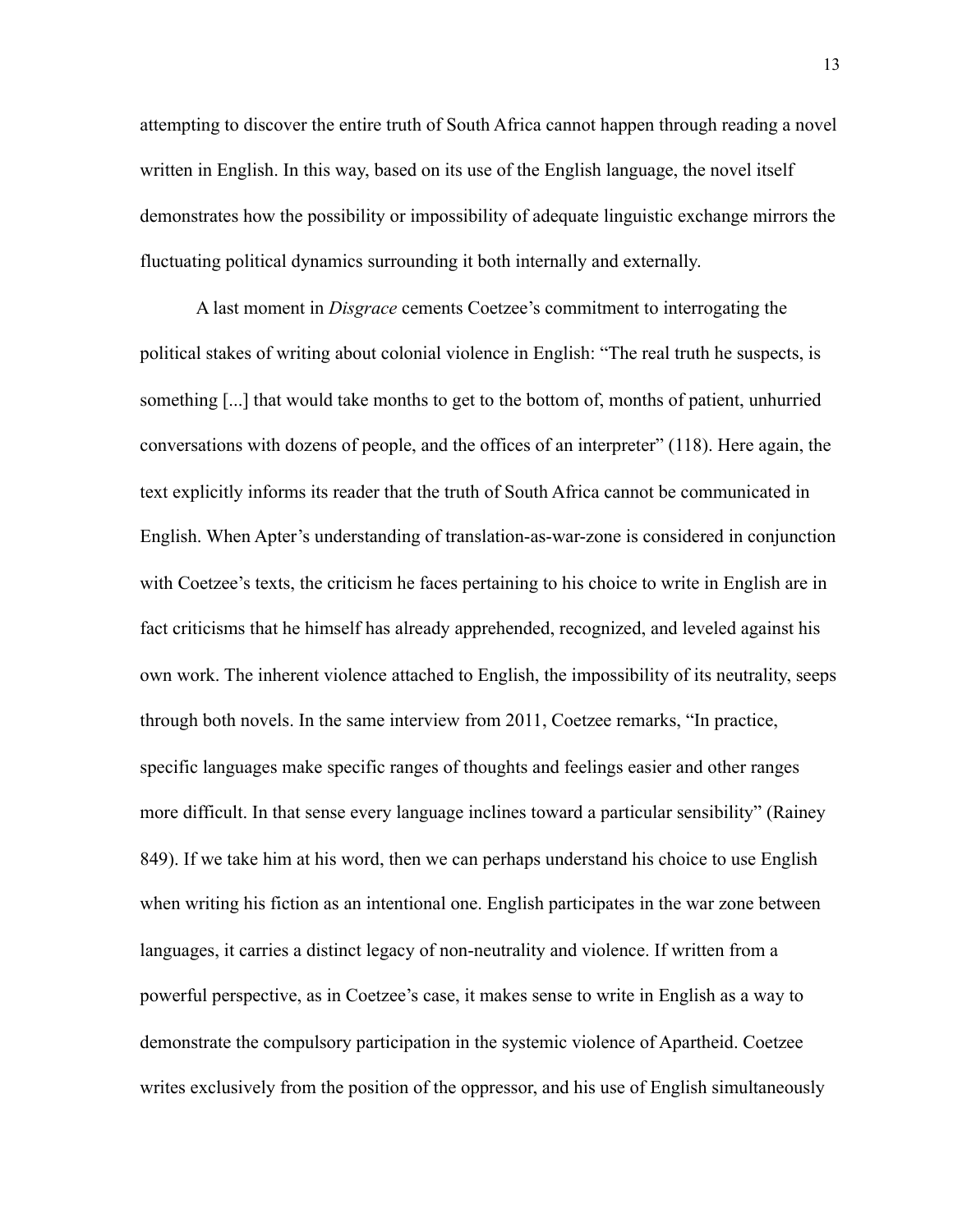demonstrates the oppressors' participation in the violence of hegemonic oppression, and the oppressors' inability to completely access the cultural reality of those they dominate. Of course, this is not to say that Coetzee's fiction retains its communicative powers solely through its use of the English language, or that texts written in Sotho, Xhosa, or any of South Africa's other official languages would not be more effective in representing the violence of Apartheid. However, Coetzee's awareness of the exchange between language and politics, and of his own complicity in the violent dynamics of his nation, is made excruciatingly clear in his decision to write in English.

# **"'The crime that is latent in us we must inflict on ourselves,' I say. 'Not on others,'": Complicity and Mechanisms of Violence in** *Waiting for the Barbarians* **and** *Disgrace*

Both *Waiting for the Barbarians* and *Disgrace* continually address and return to the complicity the protagonists apprehend in their own behavior and social positions. In *Disgrace,* David Lurie touches on this complicity most directly when he tells Melane Isaac's father, "In my own terms, I am being punished for what happened between myself and your daughter. I am sunk into a state of disgrace from which it will not be easy to lift myself" (172). Here, David indicates that he has begun to view the violence inflicted onto his daughter by her rapists as an articulation of the same violence he inflicted on Melanie Isaacs, a student he coerced into engaging in sexual relations with him. In *Waiting for the Barbarians,* the Magistrate expresses what complicity has taught him to the would-be antagonist of the entire narrative, Colonel Joll: "I mouth the words and watch him read them on my lips: 'The crime that is latent in us we must inflict on ourselves,' I say. I nod and nod, driving the message home. 'Not on others,' I say" (170). When considered in terms of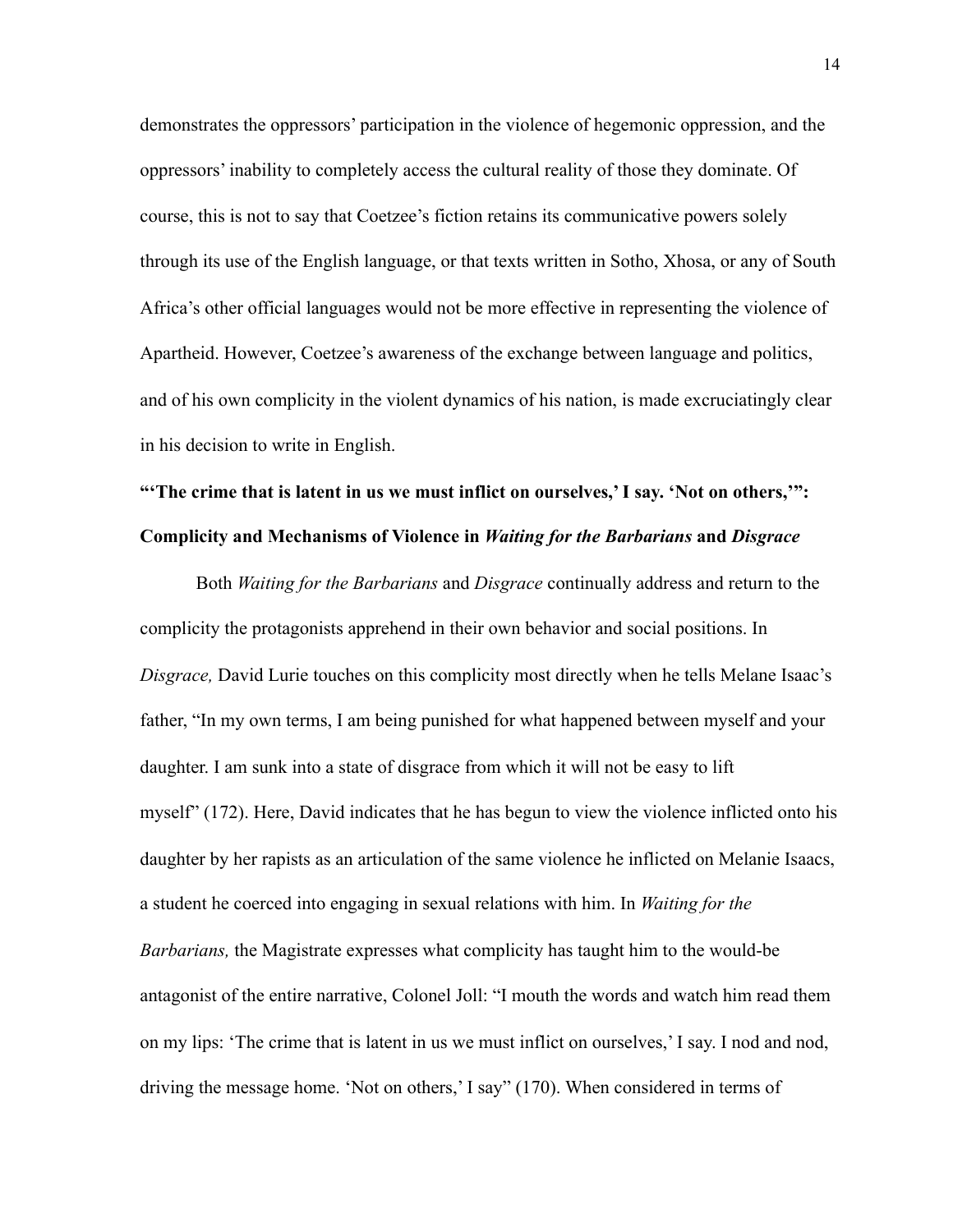complicity with the violence that happens in the novel, this moment indicates the importance in acknowledging the violent impulses within all of us. These impulses, which are elicited by fear and disgust of the Other, must be directed against the self. If directed against the self, it seems, concrete steps can be taken in the direction of critically thinking about and working to overcome the differences that engender the infliction of violence. If directed against the Other, as the Magistrate has already realized, unchecked, indiscriminate violence occurs and ultimately results in atrocity.

The element of complicity embedded within Coetzee's decision to use English as the vehicle for his fiction extends to all three mechanisms of violence I examine in this inquiry. The first chapter, which compares the infliction and experience of physical pain in *Waiting for the Barbarians* and *Disgrace,* traces the how complicity in physical violence inflicted on the disempowered Other extends to the infliction of physical violence on the self. The first section compares physical violence inflicted on bodies who are made less powerful, and therefore more vulnerable to violation by the powerful, based on gendered differences. The second section compares how this dynamic extends to bodies made less powerful because of racial differences. The final section argues that the texts' shared representation of this mode of violence extending to both the Magistrate and David Lurie work to demonstrate that once the infliction of severe physical violence is tolerated against particular bodies, there is little or nothing to stop it from extending to every body. In order to make these claims, I rely on the theoretical apparatuses provided by Elaine Scarry and Judith Butler, which are dedicated to parsing out the relationship between the infliction of physical pain and hierarchies created by hegemonic systems of power.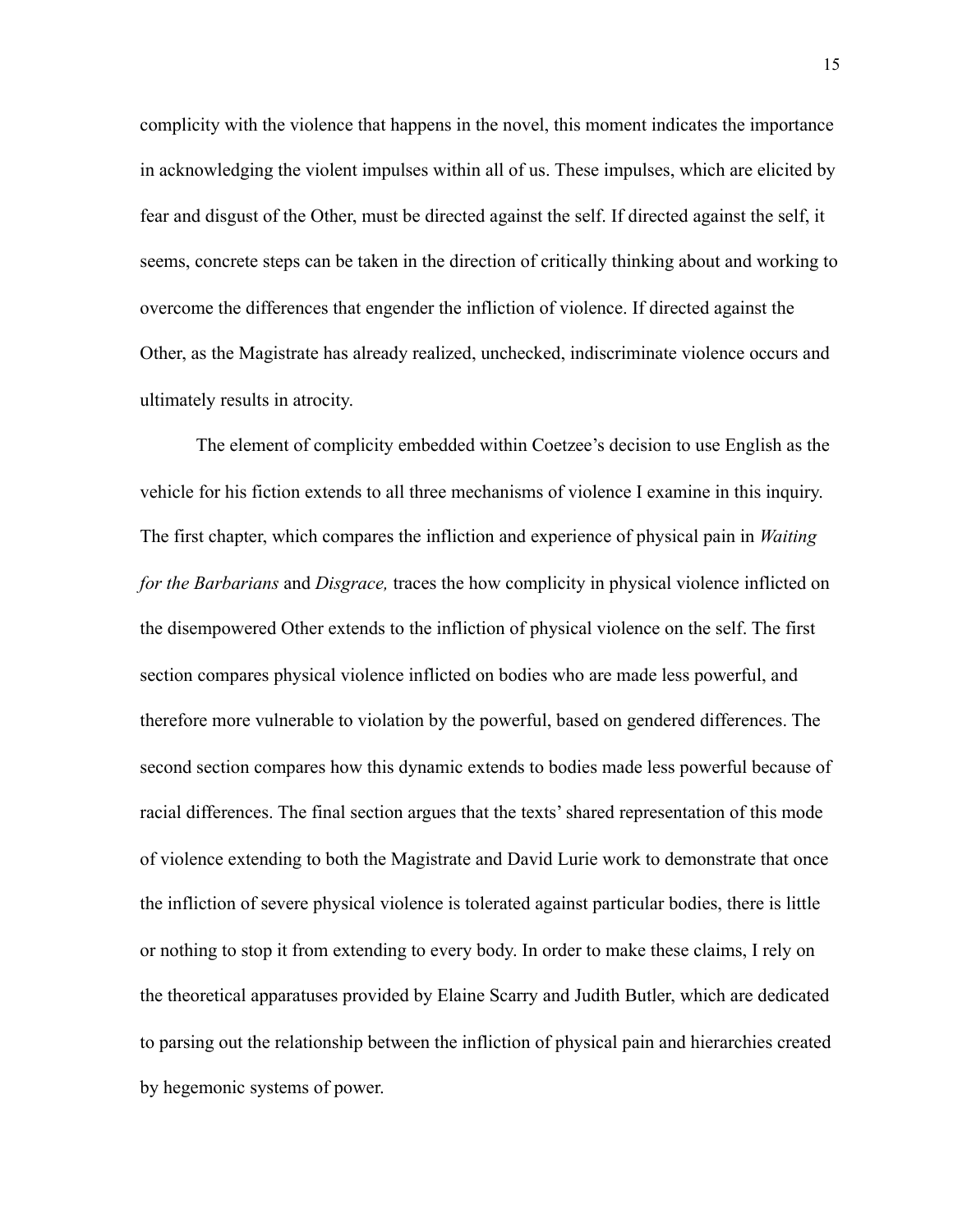The second chapter begins with an examination of the tension between individual complicity and sovereign violence. How much can be expected of a single individual when they are faced with the simultaneously omnipresent and invisible behemoth of sovereign violence? The chapter then moves to explicate how each novel illustrates the paradoxical structure of sovereign power, but crucially, illustrate that structure at different points in its eternal cycle. In *Waiting for the Barbarians,* the sovereign violence of the Empire is articulated through the apparatus of torture, and thus becomes overtly apparent to some of its subjects for the first time. In *Disgrace,* the violence caused by the sovereign power of the Apartheid South African state has been technically disolved, and yet, its residual influences and legacies continue to influence the dynamics between the characters. Both iterations of sovereign violence provided in these texts provide a basis upon which the eternal quality of sovereign power can be glimpsed, and moreover, argue that powerful individuals who inflict physical pain onto less powerful individuals become articulations of the sovereign power they live within. The last section of this chapter compares both protagonists' experiences of temporal and spatial fluctuations to argue how sovereign power, which partially rests on the fiction of its perpetual progress and futurity, implicates every individual it claims to protect through its infliction of violence. For these arguments to emerge, I use theoretical engagements from Judith Butler and Giorgio Agamben.

The last chapter, which deals with the violence of citizenship and statelessness, begins with an explication of the fictional division between bare life and political life sovereign power espouses in order to perpetuate itself. Individual characters, and particularly the protagonists in each text continually face their own complicity in the continuation of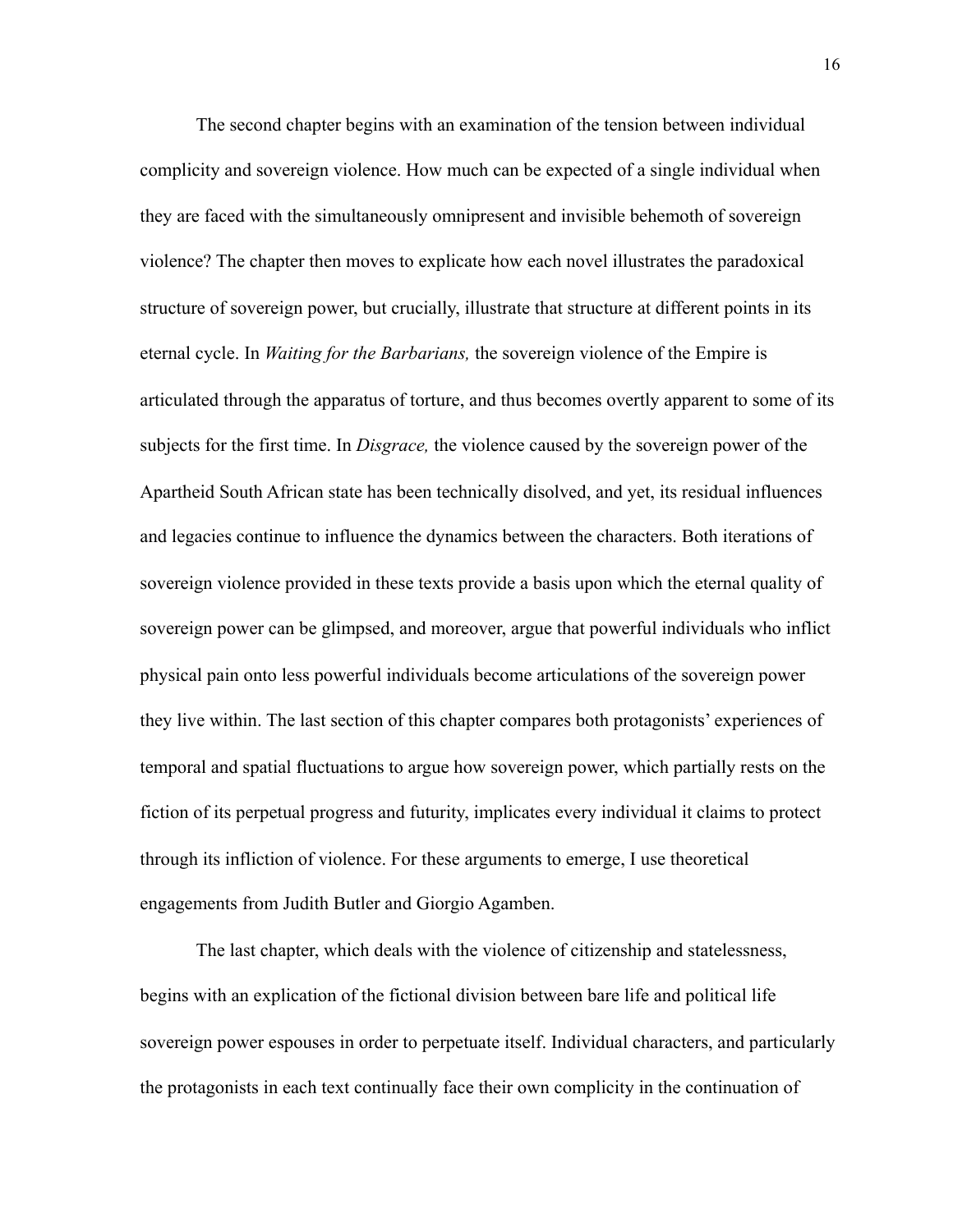sovereign violence precisely because of how they understand the divisions between bare life and political life. The novels both work to uncover these illusory binarisms between bare life and political life, and human and non-human life, through proliferating parallels between the plight of disempowered human characters and the abuses of non-human characters. In the chapter's next section, the criteria used to indicate belonging to either political life or bare life is compared; both texts use a criteria of citizenship attached to ethnic or racial origin, or birth in the territory of the nation. The last section of the chapter compares the space of the camp present in *Waiting for the Barbarians* and *Disgrace* in order to argue the fundamental connection between physical violence, sovereign violence, and the violence of citizenship and statelessness.

Comparing these modes of violence in Coetzee's texts ultimately reveals how the sovereign apparatus of nation or empire uses the criteria of citizenship and statelessness to justify the infliction of physical violence onto bodies whose differences threaten the illusion of absolute control and efficacy that is necessary for the conservation of sovereign power. This dynamic indicates that all three mechanisms necessarily engender each other, and that when one attempts to uncover the illusory character of political violence, one cannot exist without the other two. Comparing these modes of violence between Coetzee's novels also serves to illustrate what Claudia Bernardi writes about the creation of art in the aftermath of atrocity: "Art is a tender caress of remembrance, fatigue, loss, pain, and hope, finding in the proposition of beauty its vindication. Art may not necessarily mean an improvement, but art will assist in the recapitulation of the suffering endured, transformed, and finally rebirthed as a communal proposition" (179). In other words, this comparative project aims to uncover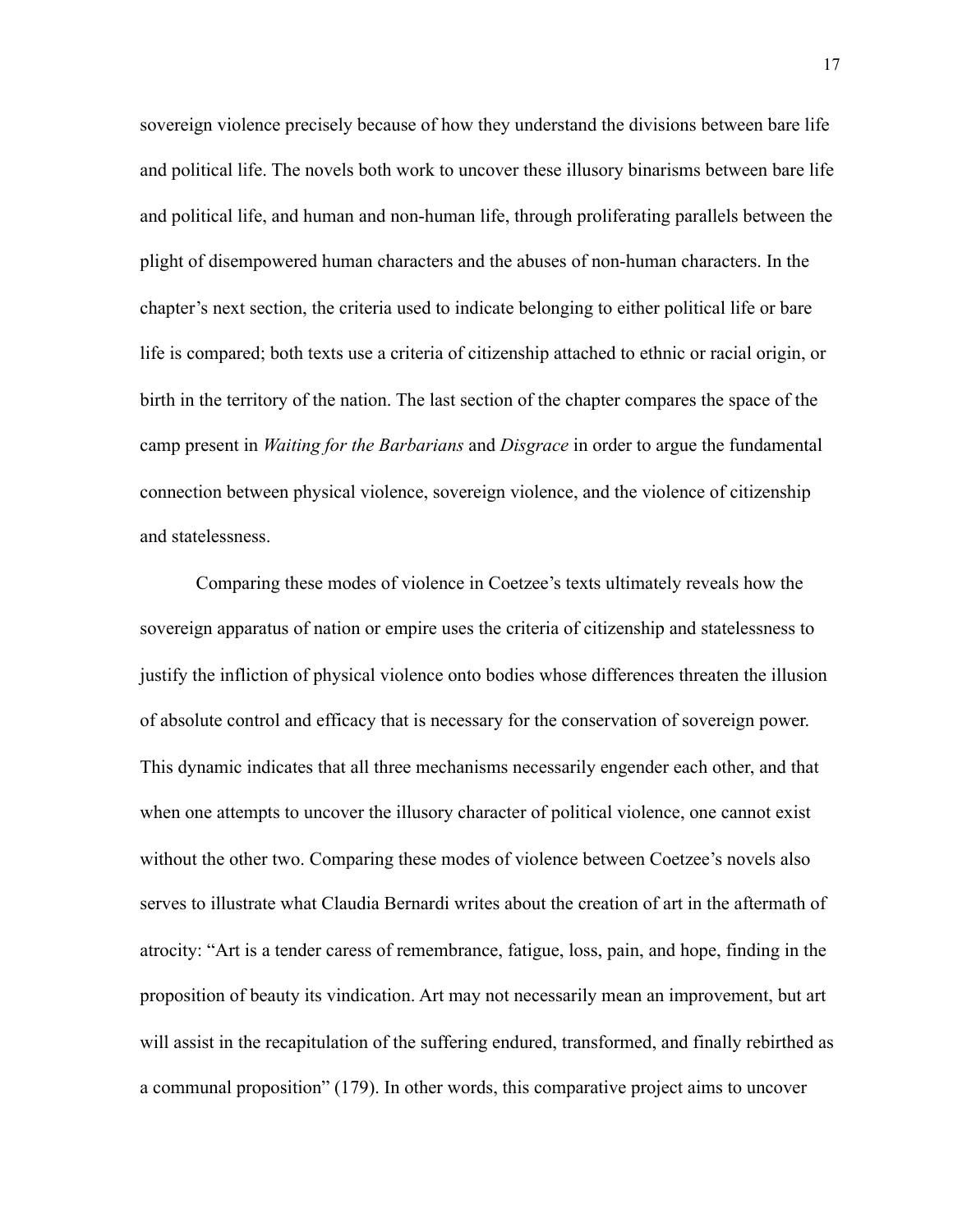how the representation of violence in Coetzee's novels works to simultaneously ensure that the violence of Apartheid will never be erased, and also proposes that confrontation with the past, with its far-reaching consequences, may gesture toward a reconceptualized future.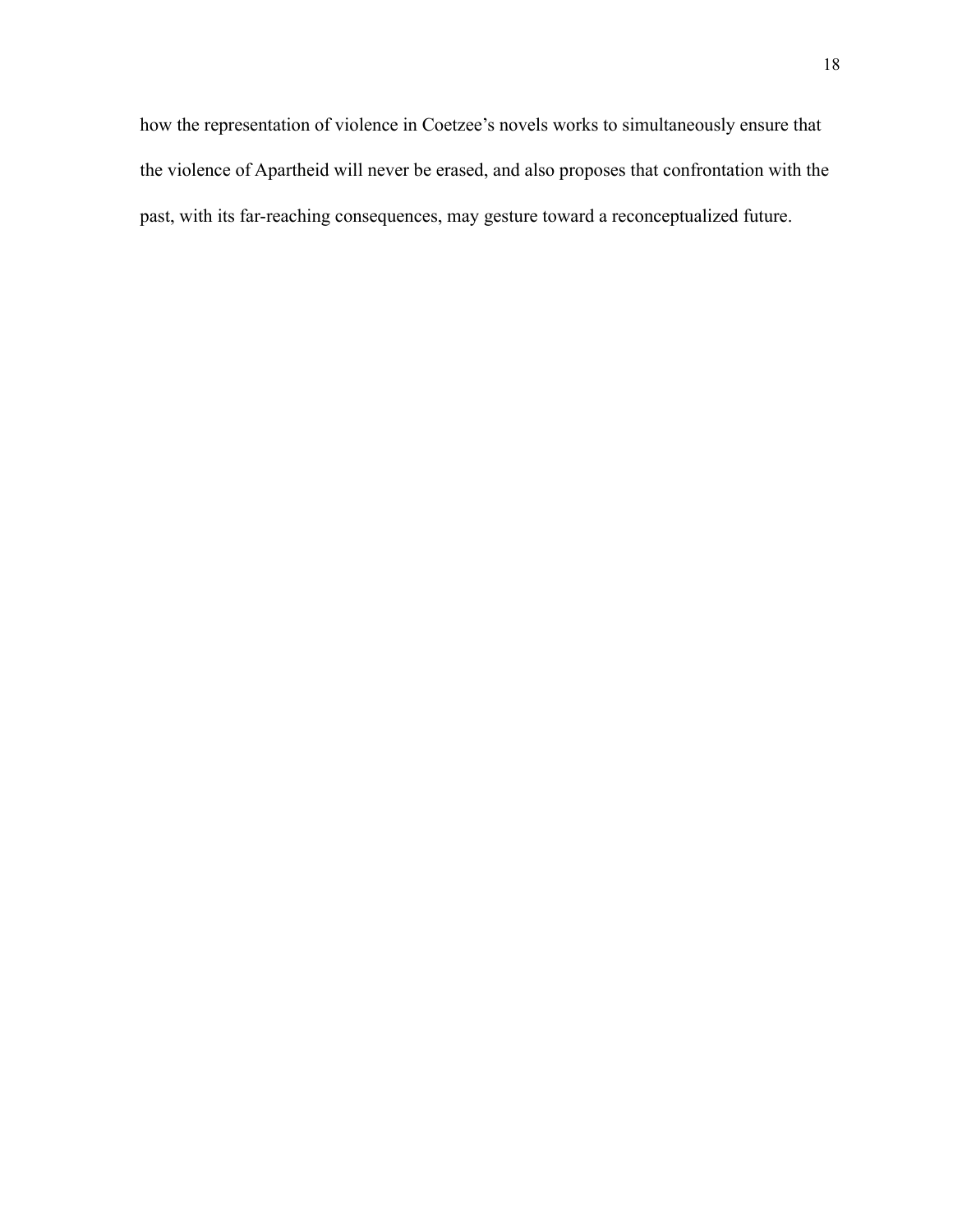#### **Chapter One**

## **The Secret Body of the Other: Comparing Representations of Physical Violence in J.M. Coetzee's** *Disgrace* **and** *Waiting for the Barbarians*

 The first mechanism of violence this inquiry will examine in Coetzee's fiction is that of the infliction and experience of physical pain. Before examining physical pain in each narrative specifically, however, it is crucial to depart from an understanding that physical pain resists representation. As Elaine Scarry writes in *The Body in Pain* (1985), "[...] pain comes unsharably into our midst as at once that which cannot be denied and that which cannot be confirmed" (4). Ironically, this resistance to representation, this unspeakable or secret quality of physical pain, is an important aspect of the mechanisms of violence at work in J.M. Coetzee's *Waiting for the Barbarians* (1980) and *Disgrace* (2000)*.* Though the instances where physical pain is illustrated are perhaps the most blatant examples of violence in these novels, they still carry a mysterious or evasive quality. Accessing them, however, is vital in the process of accessing the other two modes of sovereign violence and the violence of citizenship and statelessness. Inflictions and experiences of physical violence permeate both novels, and act as catalysts for much of their progression; moreover, the physical violence in both texts also engender, intersect, and inform the violence at work in the other categories of violence present in these texts.

 In spite of the particularities of the representations of physical pain—both in its infliction and the experience of it—I argue that, when read comparatively, *Disgrace* and *Waiting for the Barbarians* reveal that the perpetration of violence occurs when certain bodies have been disempowered by being marked as outside the norms of hegemonic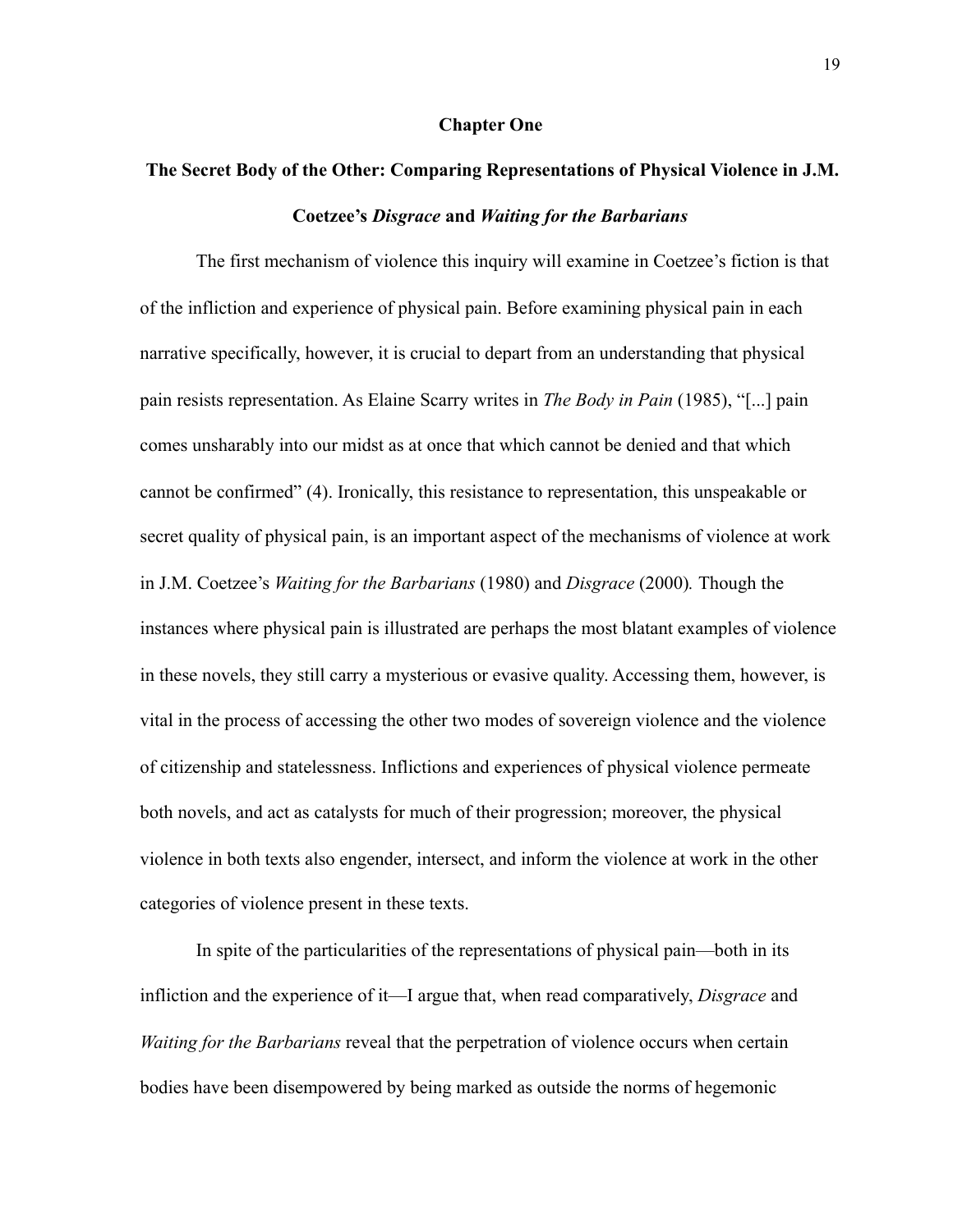systems of power. The exclusions which lead to the justification of physical violence serve the civilizing mission embedded within the settler-colonial dynamics present in both novels. The contexts that engender the sexually motivated violence inflicted on and experienced by Lucy Lurie in *Disgrace* and the Barbarian Girl in *Waiting for the Barbarians* and the racially motivated violence inflicted on and experienced by Pollux and the Barbarian prisoners in the novels highlight this necessary connection between physical violence and a condition of disempowerment. The novels also share a crucial other characteristic that influences their representations of physical violence. Both David Lurie and the Magistrate, the protagonists of *Disgrace* and *Waiting for the Barbarians* respectively, begin their trajectories from the positions of power their race and gender afford them. However, they both experience extreme physical violence that reconfigures their subject position into ones of powerlessness. Though both of these men witness other moments of brutal violence inflicted on gendered or racial Others prior to their own experience, they do not intervene in any significant way. This inaction indicates the centrality given to complicity that spans both texts—passivity in the faceof physical violence by powerful<sup>[7](#page-26-0)</sup> individuals is a part of what eventually renders them vulnerable to the same physical violence carried out on disempowered individuals.

<span id="page-26-1"></span>There are two events in these texts that can be understood as catalysts for the central acts of physical violence under consideration later in the narratives. Lucy Lurie's rape and the Barbarian Girl's torture lead David Lurie and the Magistrate to respond in ways that perpetuate the initial violence of these events— their attempts to understand the womens'

<span id="page-26-0"></span>[<sup>7</sup>](#page-26-1) I am using the terminology of powerful/disempowered to describe the characters' identities as they figure into the hegemonic schema within the texts. Disempowered bodies are bodies marked by racial and/or gendered difference that render them inferior (and less worthy of protection) when compared to the bodies of hegemonically dominant white men.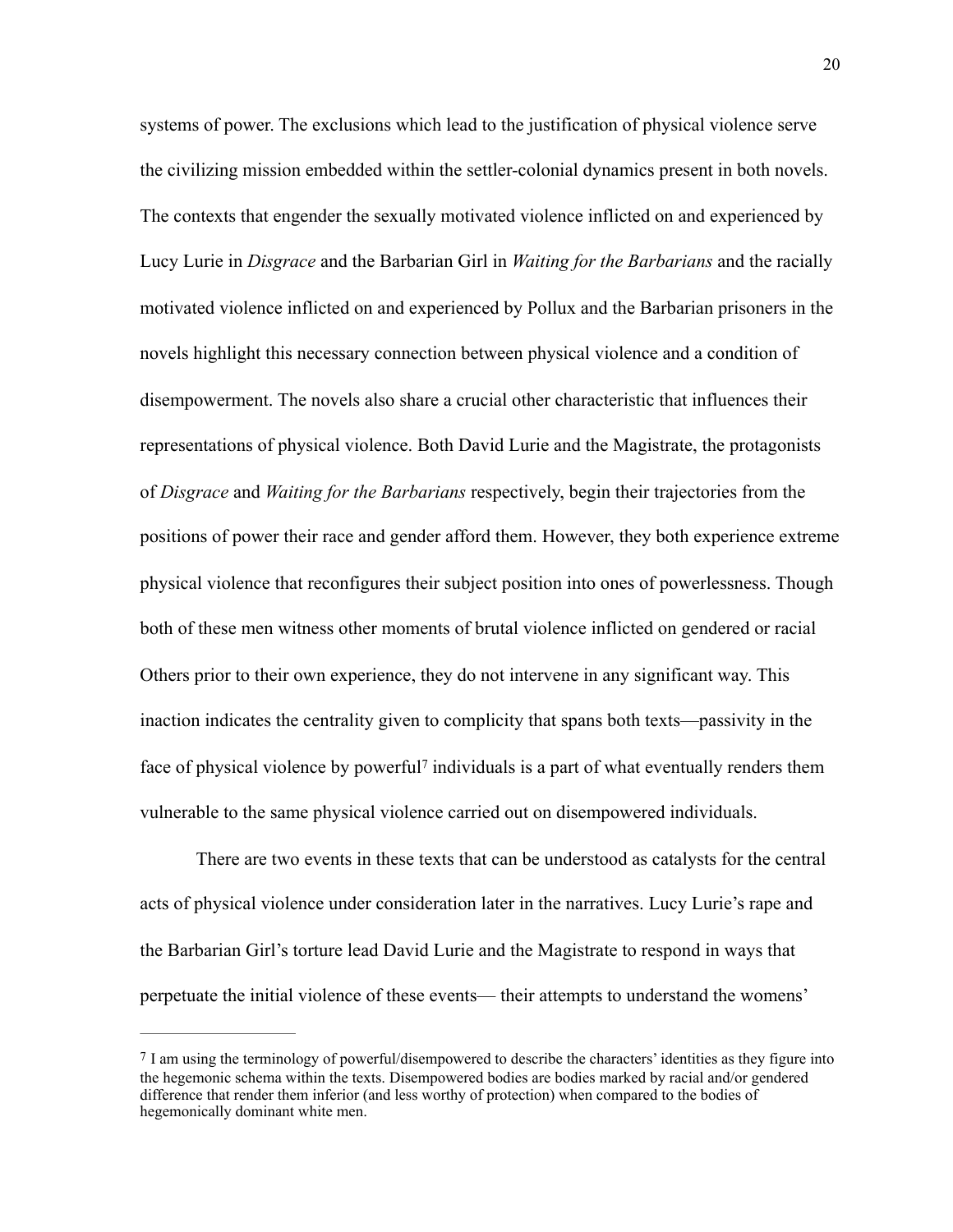trauma lead to a cyclical re-traumatazation. Moreover, the protagonists' responses to these two events lead them to directly and indirectly extend physical violence to the bodies of racially disempowered individuals, which eventually lead to the infliction of physical violence onto the protagonists themselves. The first two considerations in this chapter—the physical violence inflicted on disempowered individuals made so through discernable external differences of gender and race—intersect, beget one another, and culminate in the extension of violence to powerful bodies. In other words, once the infliction of physical violence on a *certain* body or bodies is excused, there is little (or perhaps, nothing) standing in the way of that violence being inflicted on *any* body. In this capacity, Coetzee's fiction, through its representation of the complexity and all-permeating quality of physical violence, may gesture toward a particular way to think through the ethics of action and accountability in a hegemonic culture that condones and perpetrates the infliction of physical violence. The texts force the reader to confront uncomfortable questions about the politics of complicity and consideration; for example, is it possible to advocate for the lives of others if the violence threatening them does not threaten the self as well? What responsibility does a single individual have when confronted with the political apparatuses that justify the infliction of violence onto some while punishing the infliction of violence onto others? **"How natural a mistake, to believe that you can burn or tear or hack your way into the secret body of the other!": Gendered Violence in** *Waiting for the Barbarians* **and**  *Disgrace* 

The rape of Lucy Lurie and the torture of the Barbarian Girl are catalytic events in these texts that instigate later physical violence in each of Coetzee's narratives. *Waiting for*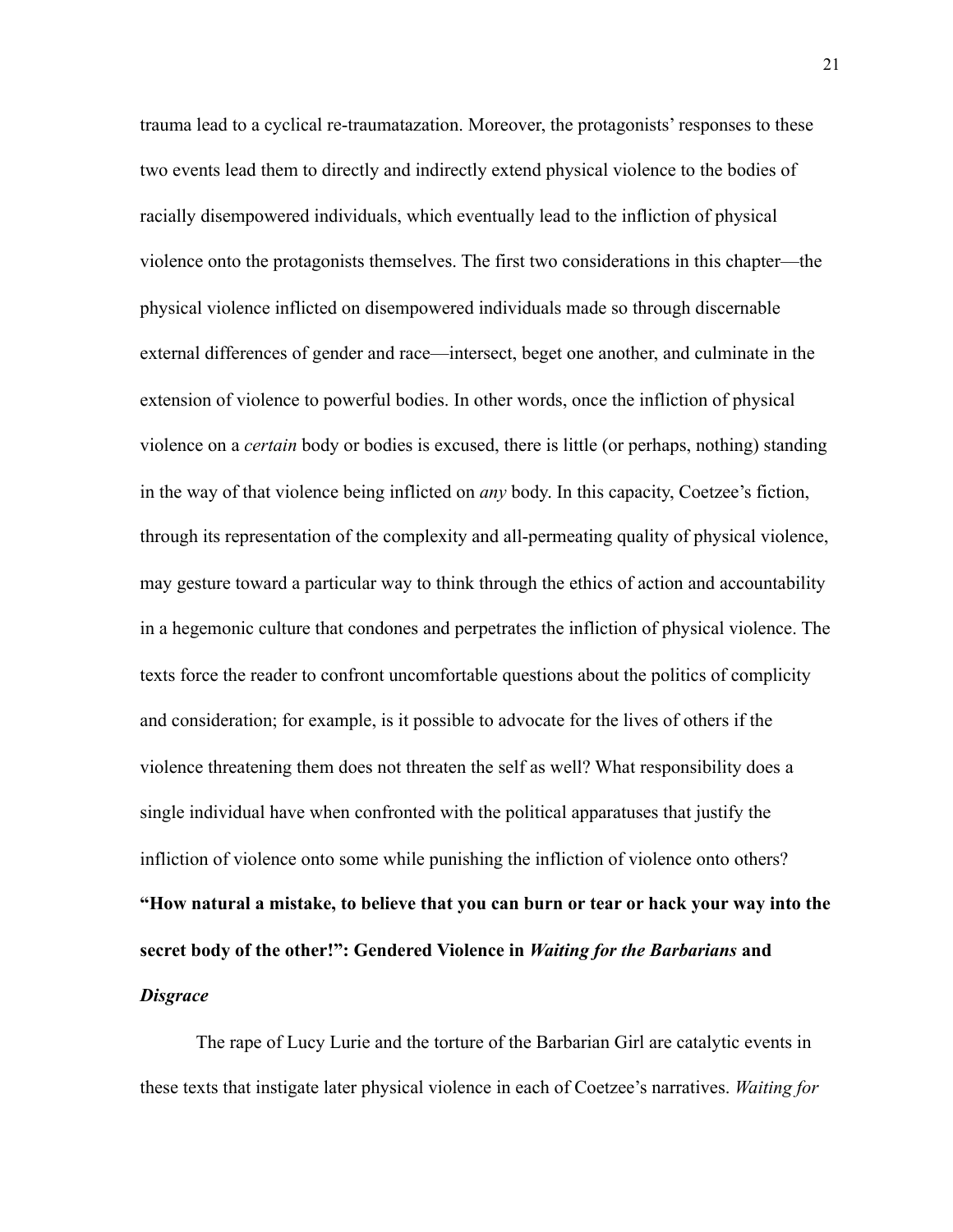*the Barbarians* centers on an ambiguous outpost on the fringes of an unnamed Empire, where the Magistrate of the township witnesses the systematic rounding up, imprisonment, and torture of barbarian populations in the name of securing the Empire from barbarian invasion. These populations are referred to only by names like "the barbarians" and "the river people," terms that intentionally withhold national or ethnic markers, and thus gesture toward part of what makes the difference between how the subjects of the Empire are treated and how these populations are treated. Colonel Joll, the head of the Third Bureau of the Civil Guard and one of the only named characters in the novel, stands as the primary instigator of these practices, and as such, is the only individual present for all instances of torture in the narrative. Though initially disturbed by the Bureau's "interrogation" tactics, the Magistrate only becomes directly opposed to them because of his relationship with an unnamed barbarian woman, who in light of the injuries sustained during the torture inflicted on her, is left behind by her community when Colonel Joll decides to release them. The Magistrate finds himself simultaneously fascinated and repulsed by the horrors the Barbarian Girl has lived through. Subsequently, uncovering the details about what transpired between Colonel Joll and the Girl primarily dictate the events that unfold for the first half of the novel. The Magistrate confesses, "It has been growing more and more clear to me that until the marks on this girl's body are deciphered and understood I cannot let go of her" (36). What ensues is a relationship fraught with ethical tangles.

The Girl and the Magistrate live together throughout the winter, during which he relentlessly attempts to discover the truth of what has happened to her. By design, the reader is never privy to the intricacies of what occurs in the hours when the Barbarian Girl is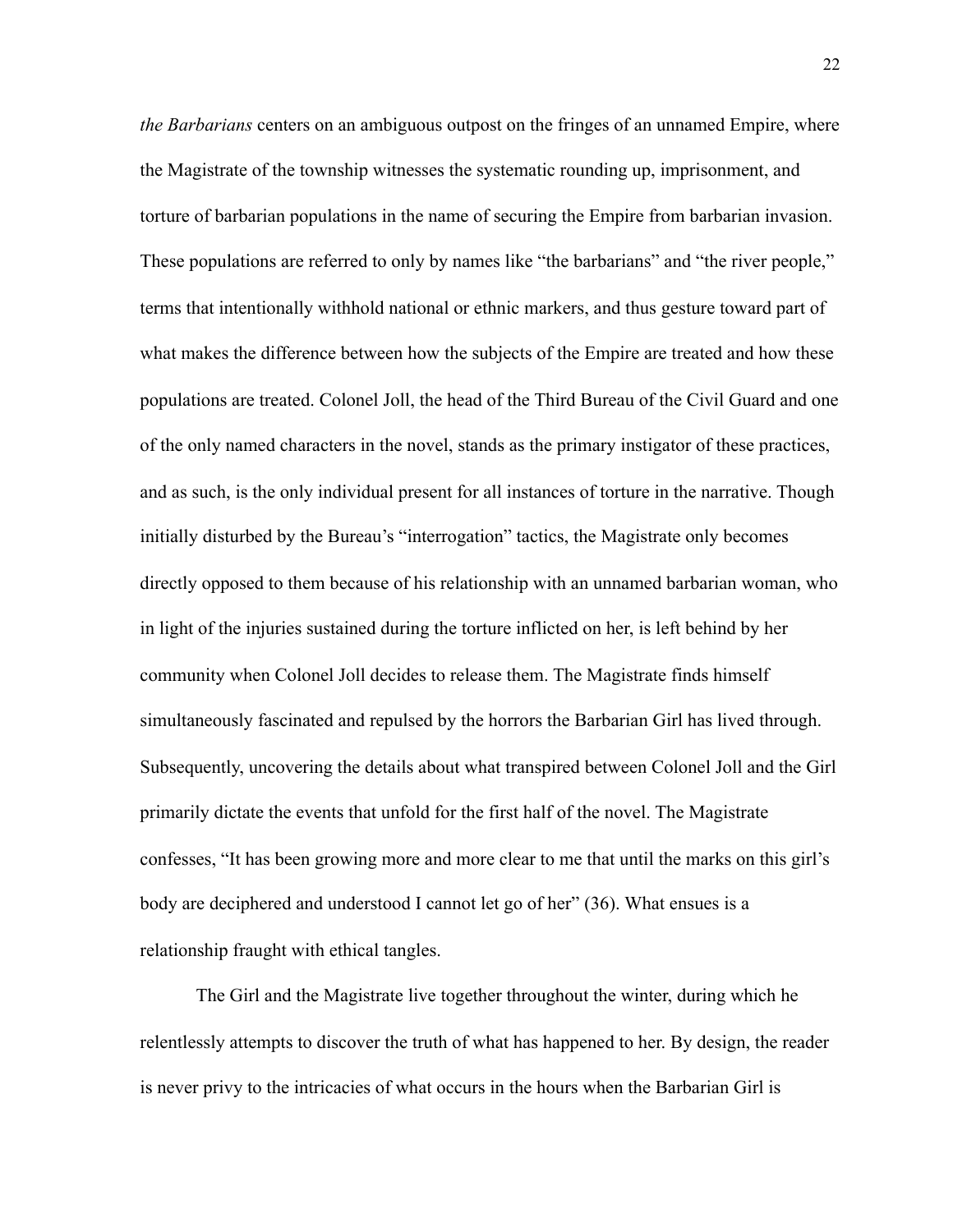<span id="page-29-1"></span>tortured<sup>8</sup>in real-time—like the Magistrate, we can only guess as to what actually happened in the torture chamber. The first description we have of the Girl comes almost immediately after her encounter with Colonel Joll, and is so subtle that it can be easily overlooked. While surveying the yard of the barracks-turned-prison, the Magistrate notices that "One of the women has to be helped. She shakes all the time like an old person, though she is young" (27). Though the text never directly identifies this woman as the Barbarian Girl, the specificity with which this observation is foregrounded heavily implies this connection. Moreover, if we can posit that this woman is the Barbarian Girl, this moment illustrates that even in this early point in the narrative, she has already been marked by her trauma, and yet the specificities of her torture have already happened, away from the eyes of the Magistrate, and by extension, the reader.

The implications of this initial vague introduction to the Barbarian Girl can perhaps be better understood through Judith Butler's theory of the necessary conditions that frame the difference between "valuable" and "expendable" lives in *Frames of War: When is Life Grievable?* (2009). For Butler, at a most basic ontological level, all life, due to its precariousness or vulnerability, theoretically carries inherent value and mandates protection (3). However, that inherent value is obscured because of the ways in which that life is framed in hegemonic systems: "The 'being' of the body [...] is one that is always given over to others, to norms, to social and political organizations that have developed historically in order to maximize precariousness for some and minimize precariousness for others" (Butler 3). For Butler, this creation of ontological fields conditions the difference between the

<span id="page-29-0"></span>[<sup>8</sup>](#page-29-1) For more about Coetzee's understanding of the ethics of representing torture, see his essay "Into the Dark Chamber: The Novelist and South Africa" (1986).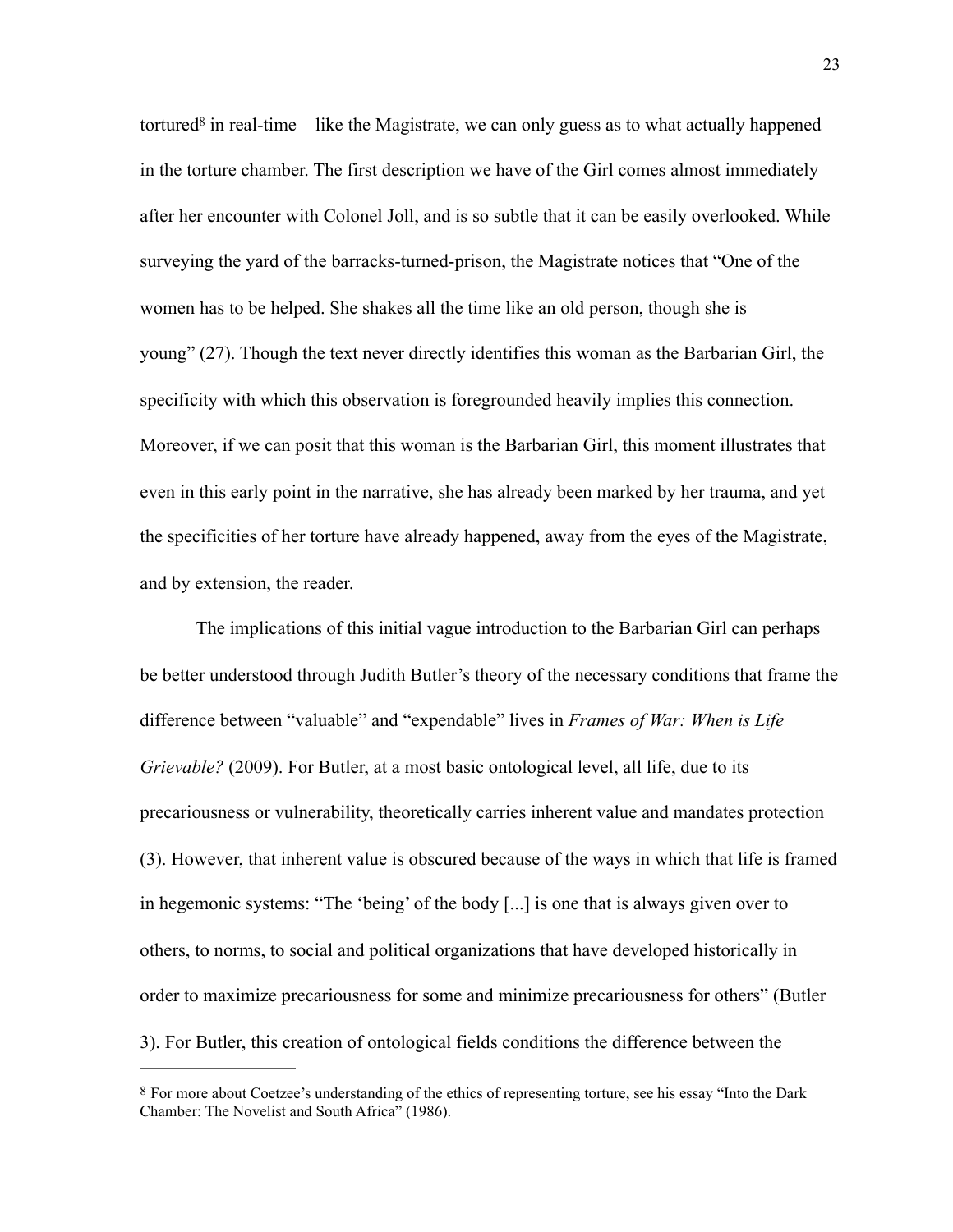<span id="page-30-1"></span>cognitive process of apprehending a life (or registering without full cognition) and recognizing a life (or reciprocally registering with full cognition) (4).[9](#page-30-0) She continues to describe a condition given to life recognizable as such: its grievability. Butler writes that "The apprehension of grievability precedes and makes possible the apprehension of precarious life" because the element of grievability indicates that the life in question is capable of being missed, or mourned, and therefore is a life meant to be lived (14). When life does not contain this element of grievability, "there is no life, or rather, there is something living that is other than life" (14). When life lacks grievability, there is a latent understanding that the life lost must not have been meant to exist in the first place.

From the first time he sees her, the Magistrate cannot recognize the Barbarian Girl's life as grievable, and therefore, as a life that matters. The first description of her indicates that he apprehends her as little more than a spectral figure, a status given to her precisely because of the way she is framed within the settler-colonial dynamics between the Empire and the barbarians. She cannot conform to the hegemonically dominant norms of the Empire, which give bodies the condition of being either grievable, and worthy of protection, or ungrievable, and unworthy of that protection. In other words, the fact that her introduction in the text amounts to little more than a passing image of an ambiguous barbarian woman illustrates the same discourse of inherent ontological difference that made the violence inflicted on her justifiable by her torturers— her life is merely apprehended by the Magistrate, who regards it as mattering less, and therefore as less worthy (or completely unworthy) of any protection

<span id="page-30-0"></span>[<sup>9</sup>](#page-30-1) For Butler, apprehension is less precise than the cognitive stage of recognition— it is possible to apprehend that something lies beyond recognition, but apprehension itself is a form of knowing that resists conceptual forms of knowledge whereas recognition does not. (4).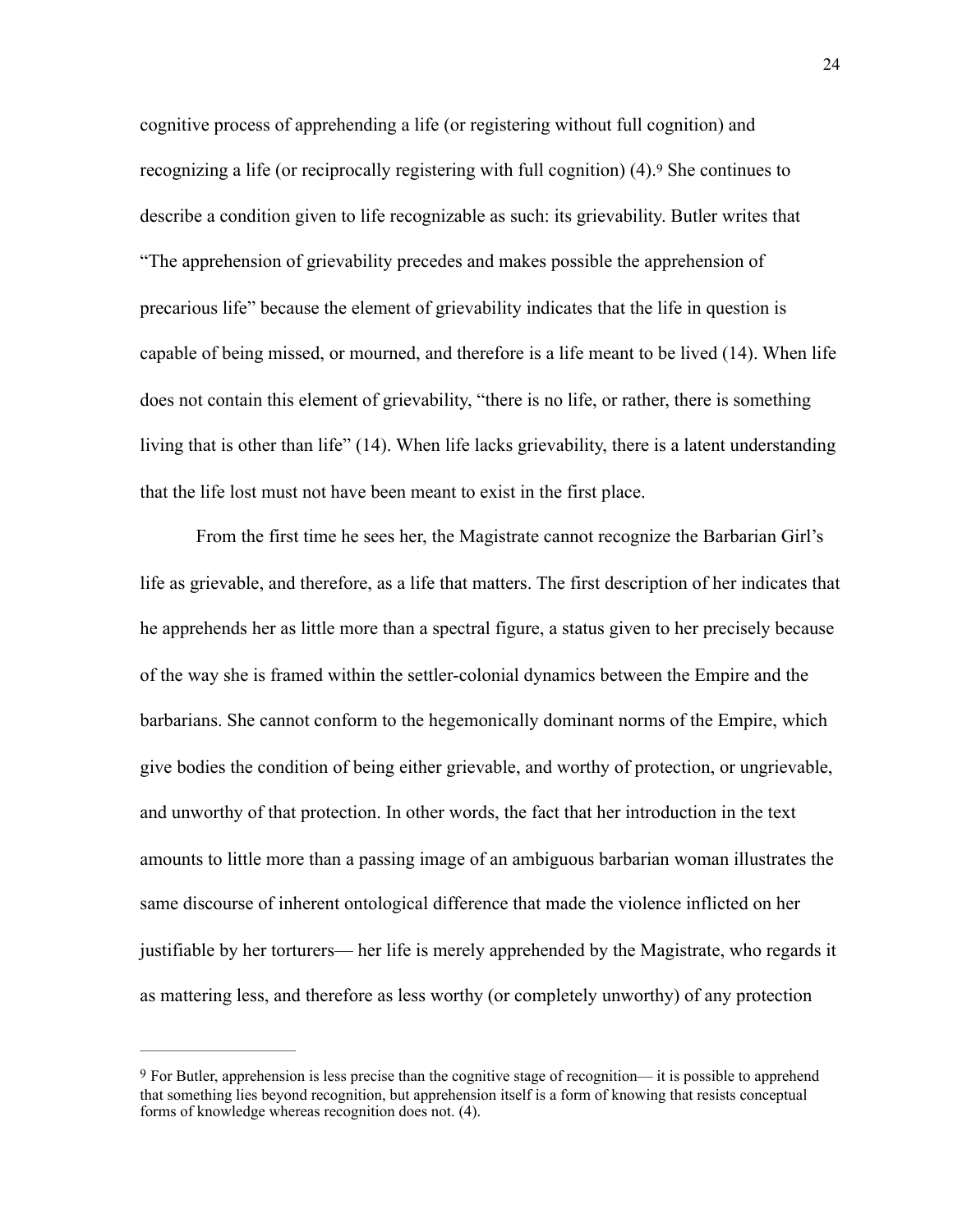offered by the juridical power that simultaneously and paradoxically justifies the persecution of certain bodies in order to protect others.

Their first interaction, which takes place in the privacy of the Magistrate's residence, can be understood as the moment where her body, and therefore her life, become recognizable to the Magistrate. Of course, the connection here between her physical form and her recognizability is loaded with gendered implications—her feminine body becomes the site where the violence of the Empire finds articulation for the Magistrate, and his obsession with the evidence he believes it presents perhaps unintentionally interacts with a highly gendered process of dehumanization. Additionally, it is only through direct contact with him that she finally comes into full relief, and it is this interaction that becomes the necessary condition that allows her pain to move from apprehension to recognition. This implies that less grievable life only becomes recognizable through proximity to more grievable life— the Magistrate becomes invested in the Barbarian Girl only when she has a direct connection to him and not when she stood in the prison yard with other expendable bodies. Moreover, this first encounter also cements her inherent difference from the citizens of the Empire (and from the women the Magistrate has known in the past) which he locates in her experience of torture. She tells the Magistrate in their initial conversation, "'You do not understand. You do not want someone like me. [...] I am …' she holds up her forefinger, grips it, twists it. I have no idea what the gesture means" (31). The gesture implies what the Girl's linguistic barrier barrs her from articulating: "You do not want someone like me. I am *broken."* Though she attempts to convey this to the Magistrate, he cannot recognize what she means by it— he

25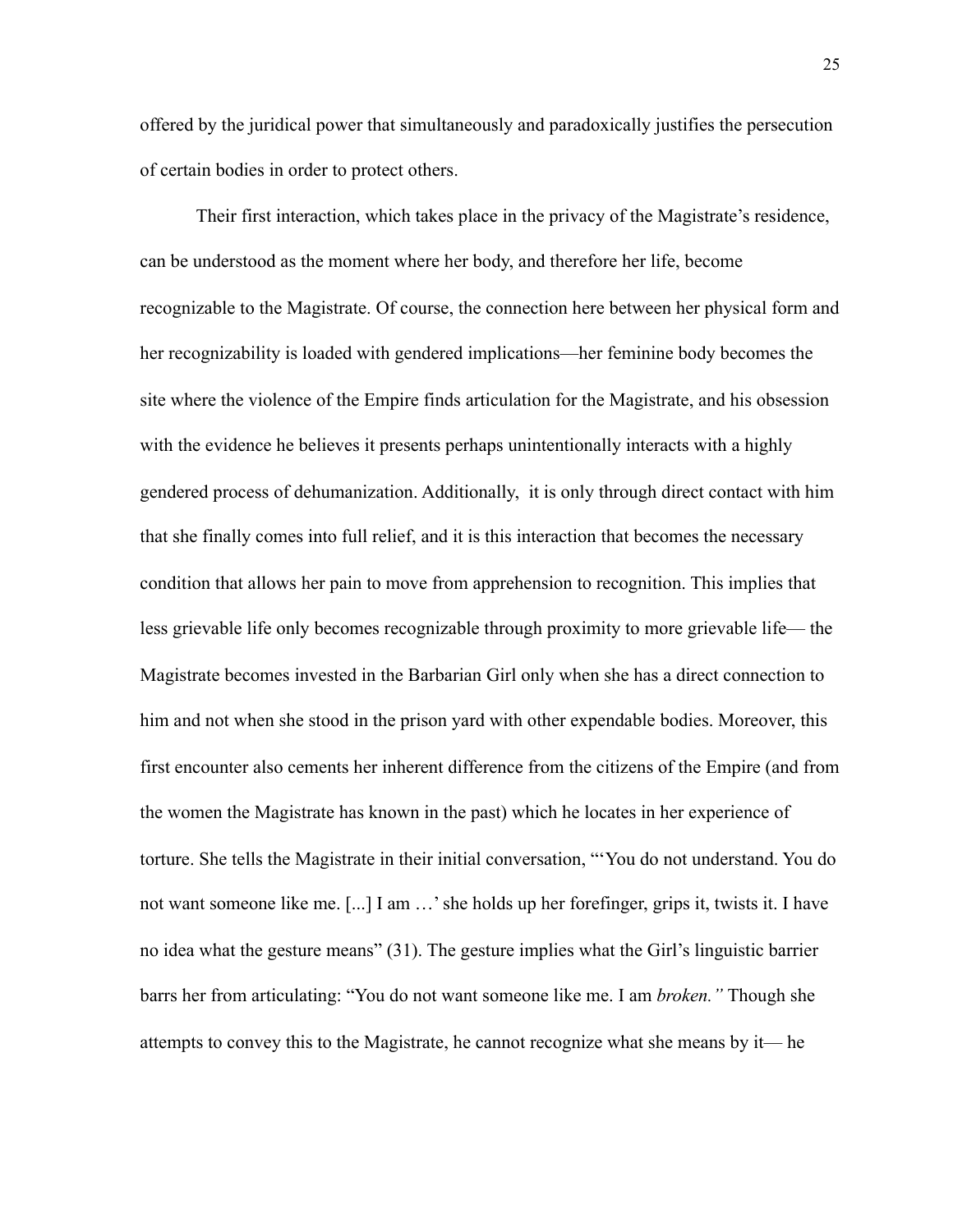understands it only as a failure to communicate her experience, thus broadening the barrier between them.

This moment foregrounds an understanding of the phenomenology of pain that Scarry delineates. She writes: "Thus, when one speaks about 'one's own physical pain' and about 'another person's physical pain,' one might also appear to be speaking about two wholly distinct orders of events. For the person whose pain it is, it is 'effortlessly' grasped [...] while for the person outside the sufferer's body, what is 'effortless' is not grasping it" (Scarry 4). This is the basis of the incommunicability of physical pain: to have pain is to have certainty, and to hear about pain is to have doubt (4). The Magistrate, though earnestly invested in understanding the truth of the Barbarian Girl's pain, can only do so through the mediation of a necessary doubt. By continuously asking her to give her testimony, to declare the truth of her torture, he cannot apprehend that such an exchange has been made impossible by the incommunicability of physical pain itself. Their relationship unfolds through a series of exchanges like this: "'Nothing is worse than what we can imagine,' [...] She gives no sign that she has even heard me. [...] 'Tell me,' I want to say, 'don't make a mystery of it, pain is only pain'; but the words elude me" (36). Ironically, by requesting her disclosure in this respect, the Magistrate not only indirectly rubs up against the difficulty in communicating physical pain through his own elusive words, but simultaneously renders the possibility of her relating her testimony even more remote by essentializing the fact that her reality can never be as severe or as painful as his imagining.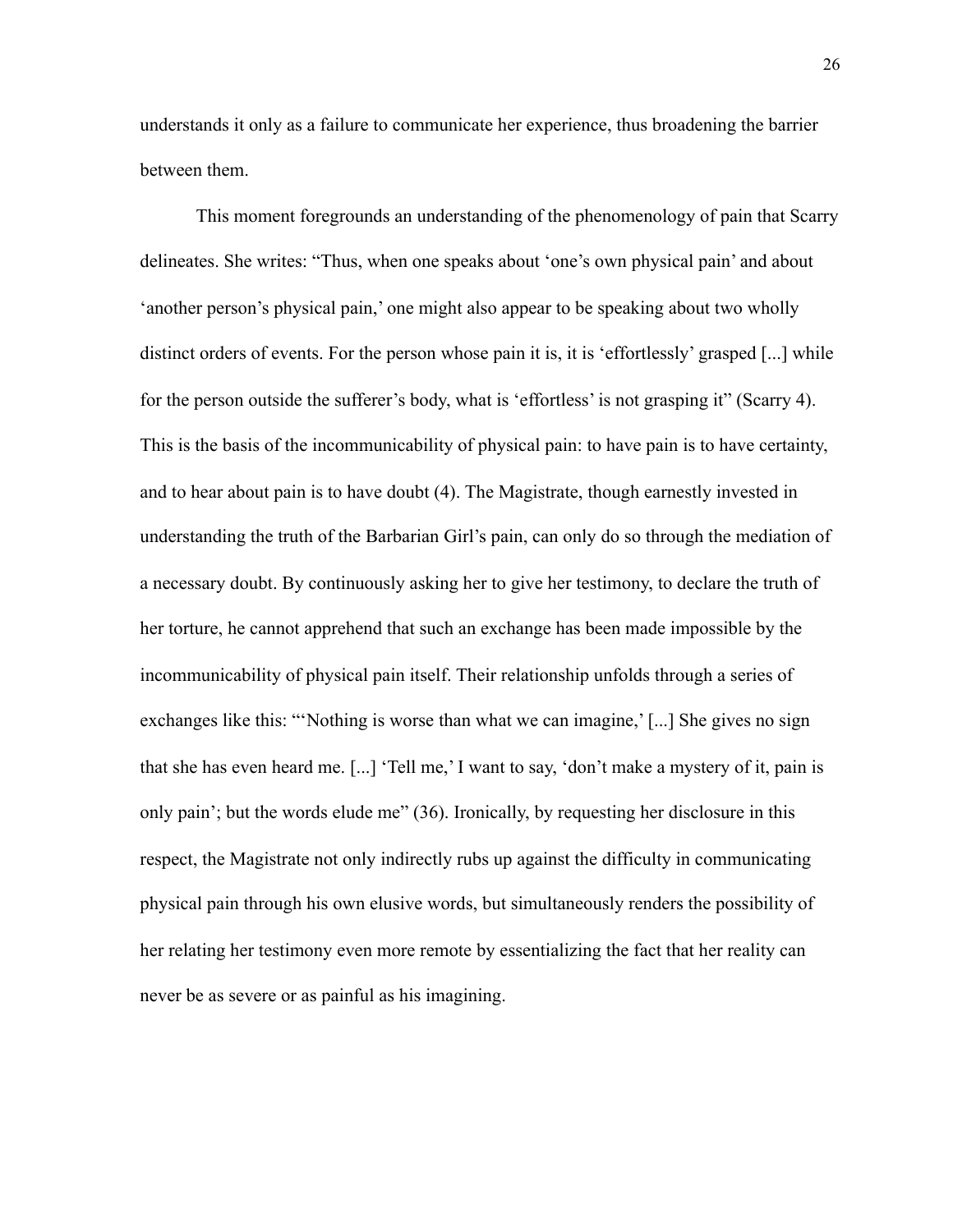The Magistrate's interrogation of the Girl, his attempt to find the truth of what has happened to her, places him close to performing the same function as her torturer, a proximity which grows clearer to him the longer he spends with her. He ruminates:

"But with this woman it is as if there is no interior, only a surface across which to hunt back and forth seeking entry. Is this how her torturers felt hunting their secret? [...] How natural a mistake to believe that you can burn or tear or hack your way into the secret body of another! [...] I might equally well tie her to a chair and beat her, it would be no less intimate. (49)

For Scarry, torture draws justification from the interrogation— this is how it cements its disguise as a practice meant to gather information, or to establish truth, and simultaneously elicits a response from its victim, usually coded as a form of betrayal, either against family, friends, or nation (28). The structure of the interrogation becomes a crucial formulation in the overall understanding of the infliction of extreme physical pain. For Scarry, it consists of two parts, the question and the answer. She writes that the question, always understood as the motive behind the infliction of the torture, "credits the torturer, providing him with justification, his cruelty with an explanation" and that the answer, often understood as a betrayal, "discredits the prisoner, making him rather than the torturer, his voice rather than his pain, the cause of his loss and self and world" (35). In forcing the tortured individual to use their voice in this way, the torturer negates it, and through repeatedly inflicting intense physical pain, reduces the victim of torture to their body alone. At the same time, in the interrogation, the torturer ceases to be experienced as anything other than a voice. The Magistrate, then, through performing a similar mode of interrogation,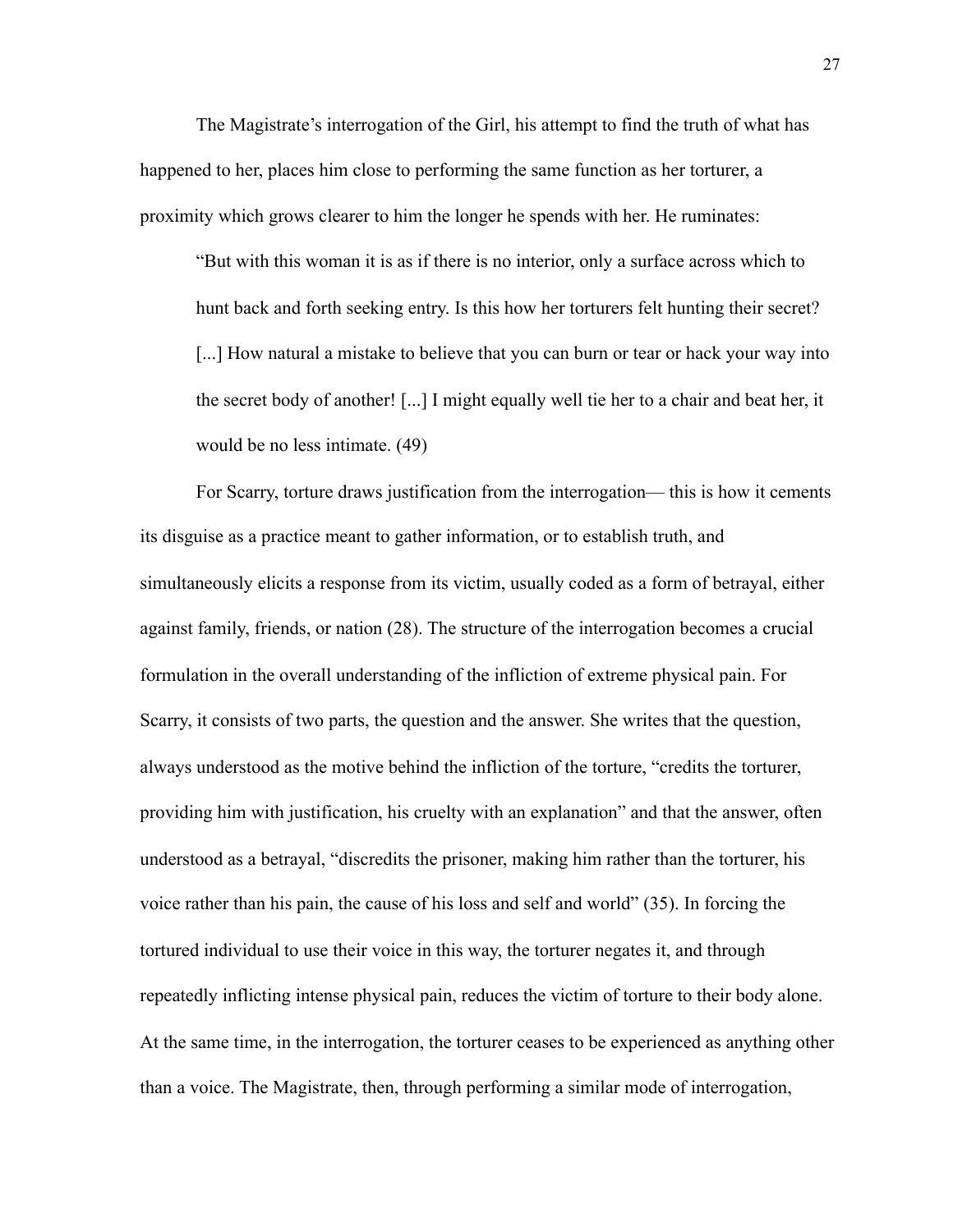except replacing the infliction of physical pain with the caresses of intimacy, still reduces the Girl to her body alone, placing himself in dangerous adjacency to Colonel Joll. While hunting for evidence of her torture on her body, he deprioritizes her voice, the words she actually speaks to him, and thus makes her testimony completely inaccessible.

In order to begin piecing together the Girl's suffering, the Magistrate turns to members of the Empire's army that may have witnessed the encounter first-hand. Confronted with the Magistrate's tireless questions, the soldier conversing with him cries out, "'I do not know sir! [...] Sometimes there was screaming. I think they beat her, but I was not there" (40-41). This reliance on second-hand accounts to confirm the Girl's experience of torture correlates with a claim Idelbar Avelar makes in *The Letter of Violence* (2004): "This confirmation [the validity of the experience of the tortured subeject] only emerges, however, with the torturer's confession, and is only valid inasmuch as it comes out of his mouth" (43). Through attempting to confirm or deny the truth of an experience of torture he necessarily cannot fully access by relying on its potential perpetrators, the Magistrate unwittingly prioritizes the testimony of the men who carried it out over the testimony of the individual on whom it was inflicted. Eventually, after this pattern of interrogation and reliance on external indications of the truth is established by the Magistrate, the Girl discloses the following account of her torture:

'They said they would burn my eyes out, but they did not. The man brought it [the instrument] very close to my face and made me look at it. They held my eyelids open. But I had nothing to tell them. That was all. That was when the damage came. After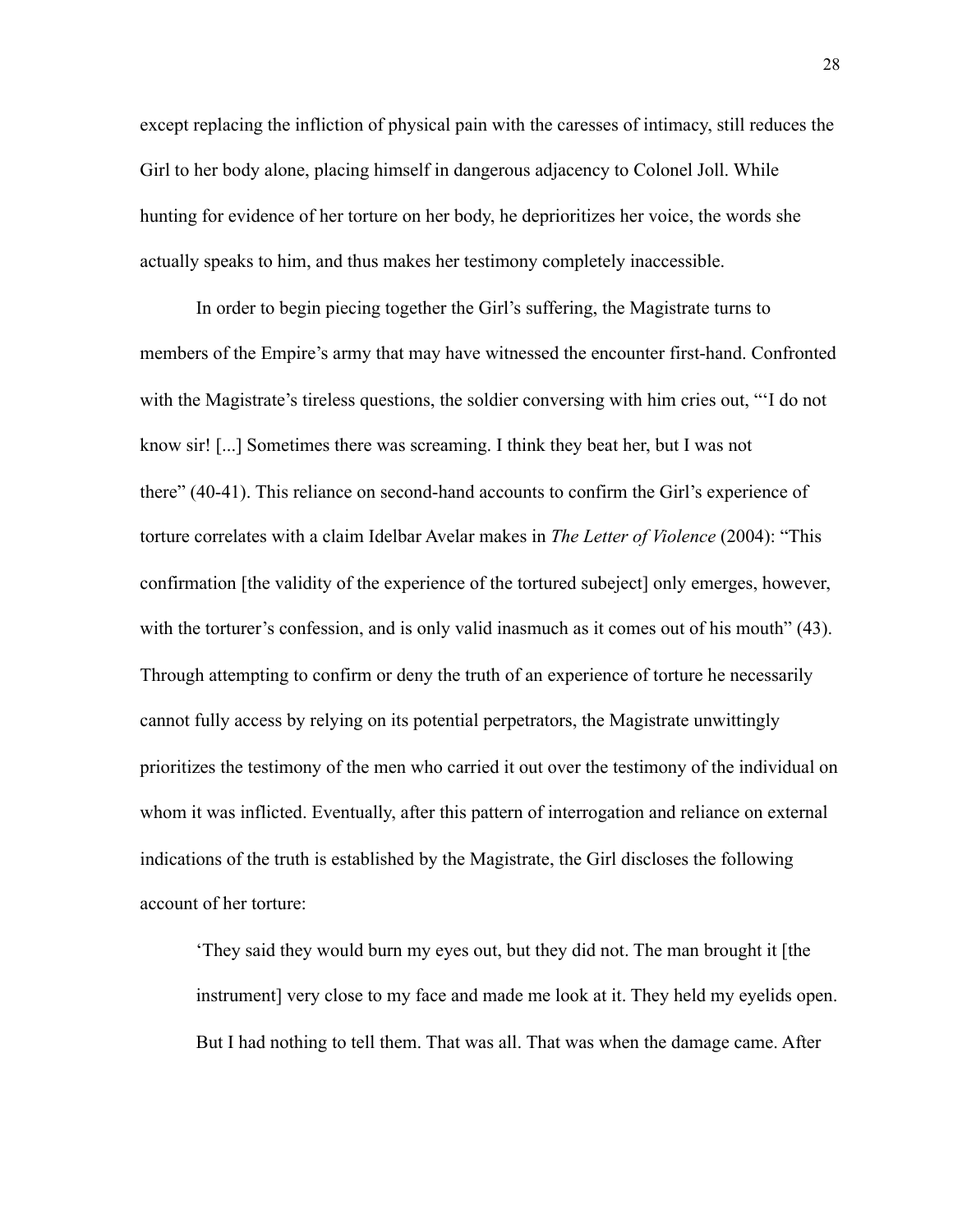<span id="page-35-1"></span>that I could not see properly anymore. There was a blur in the middle of everything I

looked at; I could see only around the edges. It is difficult to explain.' (47) In this singular account of the details of her torture, at least one vital implication is emphasized. After being subjected to the infliction of extreme physical pain, the Girl is now mostly blinded, and thus her visual access to the world around her is permanently impaired. This correlates with another one of Scarry's formulations about the phenomenology of physical pain; physical pain is necessarily a process that destroys an individual's world[,](#page-35-0)  $10a$  $10a$ "destruction experienced spatially as either the contraction of the universe down to the immediate vicinity of the body or as the body swelling to fill the entire universe" (35). In physical, linguistic, and psychological capacities, the Girl can no longer encounter the external world as it was before her experience of torture—in retelling that destruction to the Magistrate, she is forced to re-confront her trauma, and again finds linguistic articulation of little to no use.

 In *Disgrace,* the same particular complexities of physical pain emerge in the aftermath of the focal event of the narrative: Lucy Lurie's rape by three black South African men. The narrative centers on David Lurie, an aging professor who, after engaging in an coercive sexual relationship with one of his university students, quits his position and moves in with his daughter Lucy on the outskirts of Cape Town, alongside her black neighbor and employee Petrus. Their lives are changed forever when, upon returning to their home, they find three black South African men waiting for them. After beating David and leaving him locked in the bathroom, they bring Lucy into her bedroom and they take turns raping her for

<span id="page-35-0"></span>[<sup>10</sup>](#page-35-1) By "world," Scarry means everything that makes one's subject-position their own— their beliefs, perspective, physical body, etc.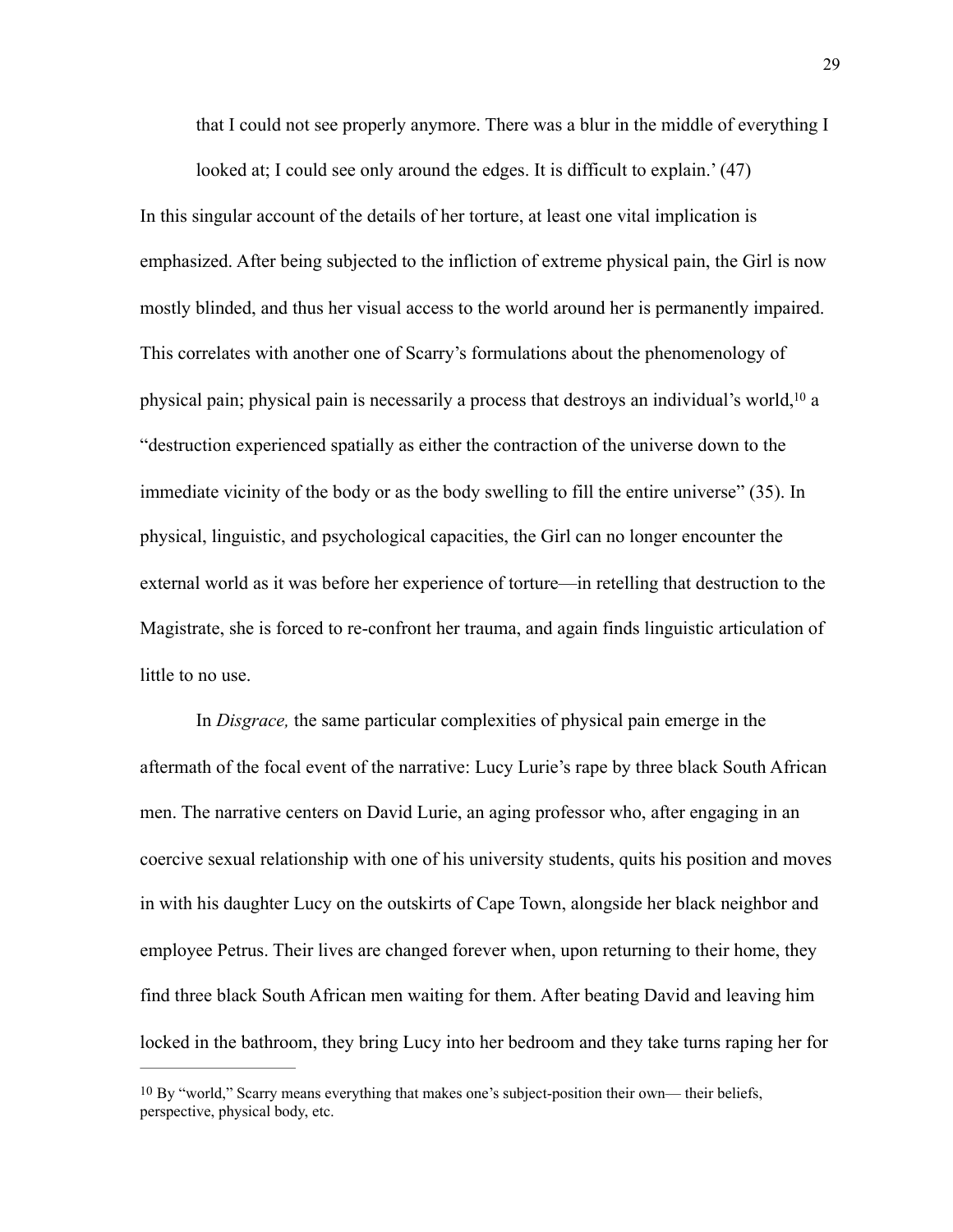an unspecified amount of time. David attempts to free himself, thinking, "His child in the hands of strangers. In a minute, in an hour, it will be too late: whatever is happening to her will be set in stone, will belong to the past" (94).

A note that must be addressed before expanding upon any shared characteristics between the violence experienced by the Barbarian Girl and Lucy Lurie, however, resides at the point of distinction between the former's torture and the latter's rape. Physical violence that takes on a sexual dimension must be understood as necessarily different than physical violence that does not— moreover, rape's only necessary function is a lack of consent and though it is *often* physically painful, it is not *always* physically painful. Torture, on the other hand, is necessarily painful— the infliction of physical pain is the very instrument through which torture is articulated. Through reading the experiences of the women in these novels in a comparative way, I am not attempting to erase the differences between torture and rape. Instead, I am attempting to follow a point made by Butler: "[...] we have to include both of these views [of sexual violence and torture] within a larger framework if we are to understand how these scenes of sexual debasement and physical torture are part of the civilizing mission's efforts to seize absolute control over the construction of the subject [being violated]" (128). In both cases, the subject in question is a feminine subject— though this seems obvious, it is this gendered difference that gives these characters a distinct framing of expendability and disempowerment, which is part of how their violators justify their actions. Though the torturers in *Waiting for the Barbarians* do not limit their interrogations based on gender, the treatment the Girl receives from the Magistrate and other men in the town after she is tortured connects her experience to Lucy in a highly gendered capacity.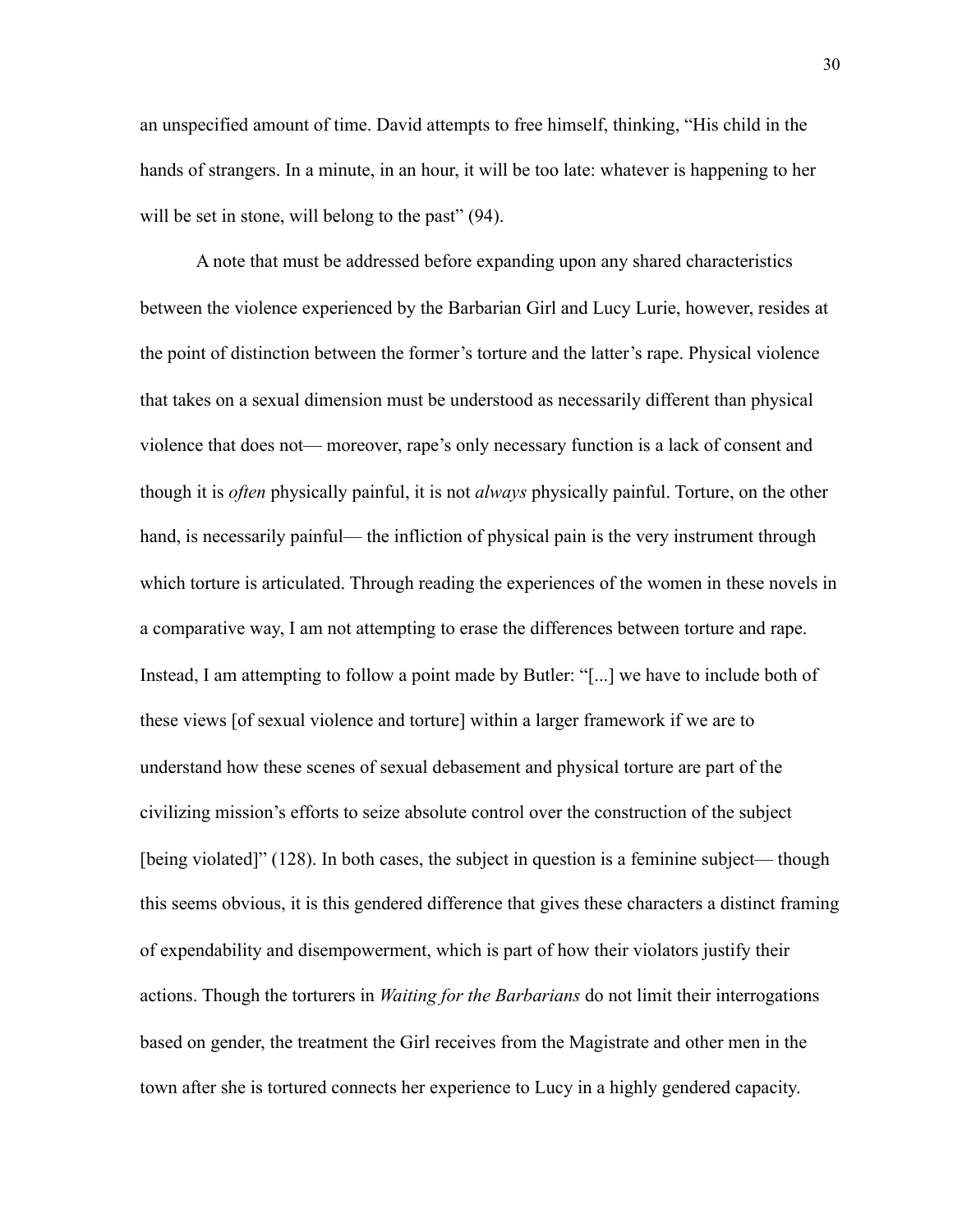Both women's bodies become the site on which the violent political dynamics of settler/ colonialism occur. Though their experience of physical pain is *different*, just as the experience of torture and rape is *different,* the way their bodies are examined and used by the men around them after their trauma indicates the *similiar* consequences of the disempowered state they occupy because of their gender.

What underlies both of these representations of violence is this compulsion on the part of the violator to exercise absolute control over the bodies they are violating. Additionally, given the colonial dynamics at work in both novels, both women's experiences correspond to broader considerations of how feminine bodies are framed within those dynamics. For example, the colonial impulse to control, to possess, and to conquer land intersects with the impulse of patriarchal systems regarding the feminine individuals living within them. Precisely because femininity is normatively considered to be closer to a state of nature, patriarchal hegemonic discourses reduce feminine individuals to their bodies alone. When they are reduced to their bodies, these individuals become exponentially more vulnerable to the same impulses of possession and domination that inform colonial enterprises. Of course, the Girl is made inherently more vulnerable in this construction: both her gender and her ethnic origin make her vulnerable to the patriarchal and colonial impulses of domination, control, and possession. However, to varying degrees of severity, both Lucy and the Barbarian Girl are reduced to their feminine bodies during their encounters with their violators. That dehumanizing process then occurs again and again when the men in their lives attempt to understand what has happened to them through prioritizing their bodies and the means to arrive at some kind of truth.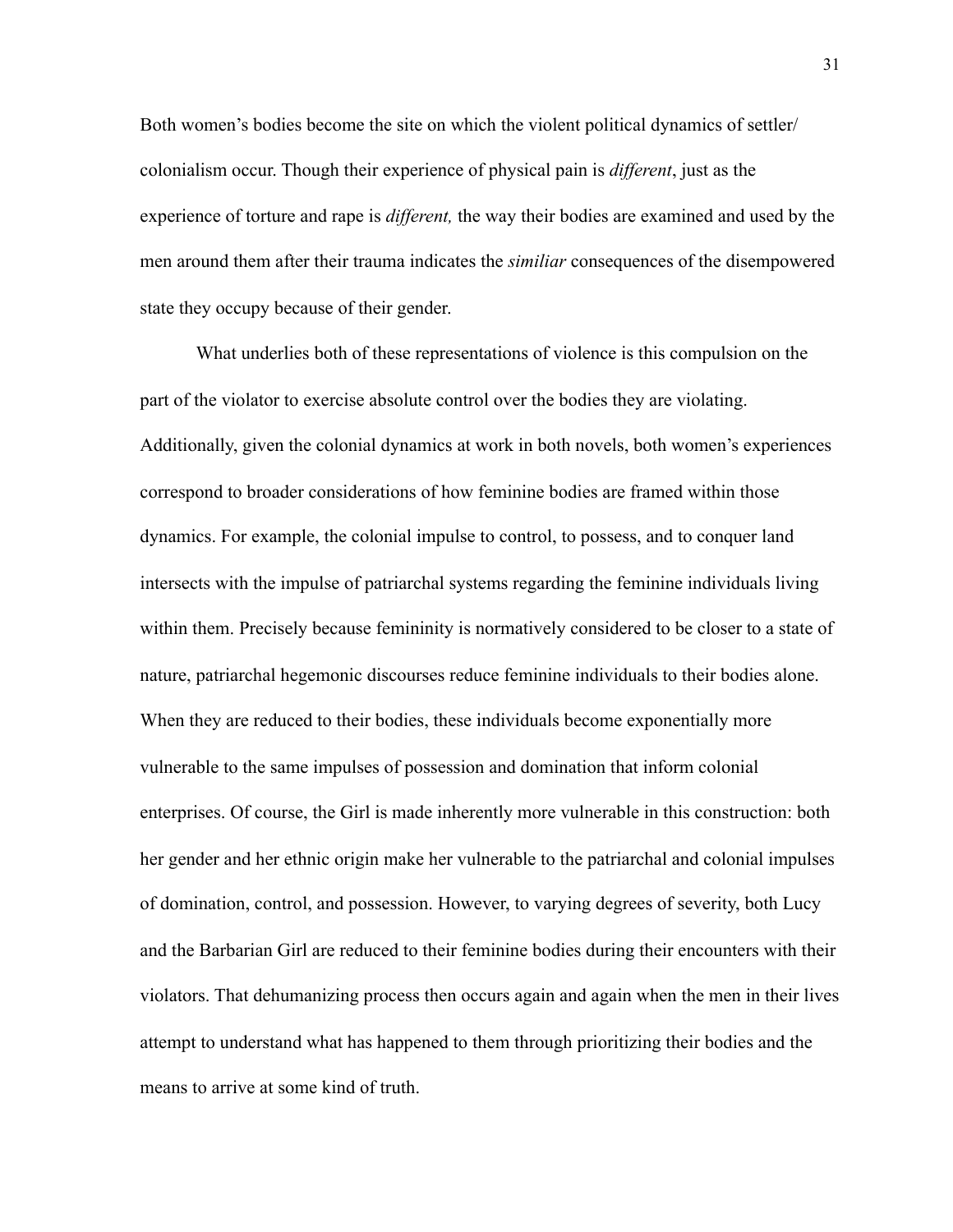If both the experience of torture and rape are informed, at least in part, by the discourse surrounding any 'civilizing mission,' then they are then intimately connected with the framing that creates the ontological distinctions between the grievability of 'civilized' bodies and ungrievable 'barbaric' bodies. The justification of the Barbarian Girl's torture, and the torture of other unnamed barbarians is articulated in this way: "The barbarian tribes were arming, the rumour went; the Empire should take precautionary measures, for there would certainly be war" (9). Torture, then, becomes justified because of the curated division between civilization and barbarity— under the guise of security, of the importance in protecting the lives recognized as such by the juridical power in place. Though torture is never technically legal, in this way, it becomes the legal illegality Coetzee describes in "Into the Dark Chamber: The Novelist and South Africa": "In the torture room, unlimited force is exerted upon the physical being of an individual in a twilight of legal illegality, with the purpose, if not of destroying him, then at least of destroying the kernel of resistance within him." This construction follows Butler's understanding that the security and freedom promised by such practices attached to civilizing missions, "[...] is an extension of the logic that establishes state power— and its mechanisms of violence— as beyond the law" (129).

Lucy Lurie's rape is also intimately involved with the dynamics between civilization and barbarity in light of her identity as a white South African woman and her violaters' identities as black South African men. However, her perspective comes at least in part from the historic oppressor because of the privilege she receives as a white woman, whereas the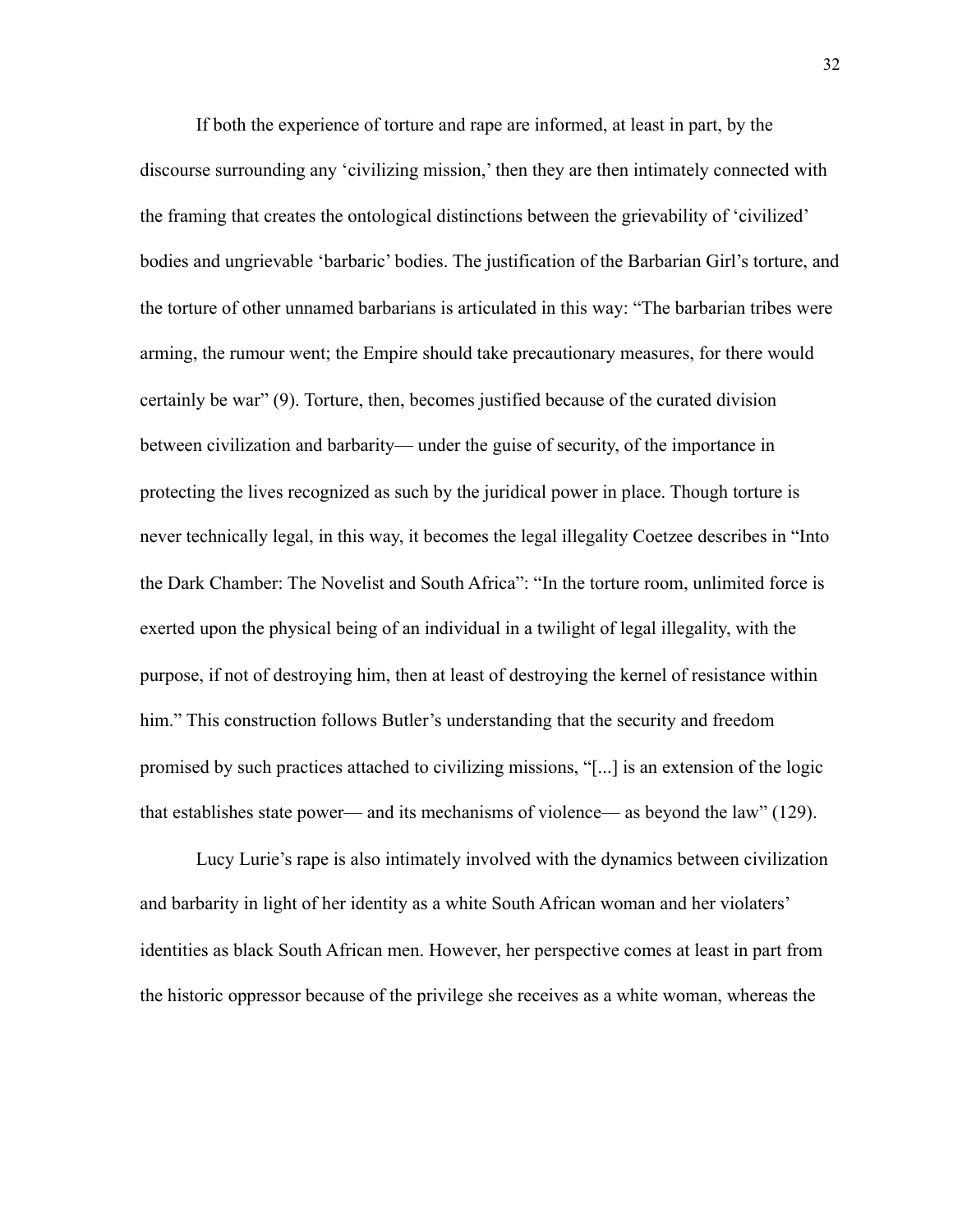<span id="page-39-1"></span>Girl's perspective comes from a unilaterally oppressed position.<sup>[11](#page-39-0)</sup> The text's representation of Lucy's violation contains an further element of complexity. In post-Apartheid South Africa, the formally upheld hegemonic structure has officially been disrupted; the legal code enforcing discrimination along racial lines has, at least in all appearances, been dissolved. This leaves both black and white populations in a position that necessitates an individual struggle to mediate the radically different socio-political dynamics of this "new" South Africa. Lucy's violation thus becomes fraught with enormously difficult implications. What emerges for some characters is the belief that her rape is retaliatory violence inflicted on Lucy by individuals whose lives have continually been regarded as beyond the scope of complete recognition, and therefore, as unworthy of juridical protection and subjectable to extreme violence. This becomes difficult to process in light of the horrific intimacy involved in Lucy's rape—though she has never met her rapists prior to their encounter outside of her home, three complete strangers still feel compelled to violate her in the most personal way imaginable. Though the connection between Lucy's rape and the broader legacy of racial discrimination in South Africa relies on speculation on the part of David Lurie, the possibilities it presents lead to questions about the ethics of turning her body into a metaphor for the racial trauma of the Apartheid system.

Ileana Rogobete articulates in *Reconstructing Trauma and Meaning: Life Narratives of Survivors of Political Violence During Apartheid in South Africa* (2015), "The helpless and depersonalization of rape victims was also experienced by apartheid sufferers through

<span id="page-39-0"></span>[<sup>11</sup>](#page-39-1) The position occupied by the Girl may lend itself to the description of subalternity given by Gayatri Spivak, in which she articulates how white feminism's claims of some sort of shared oppression only along gendered lines works to efface the experience of individuals who are oppressed on multiple levels.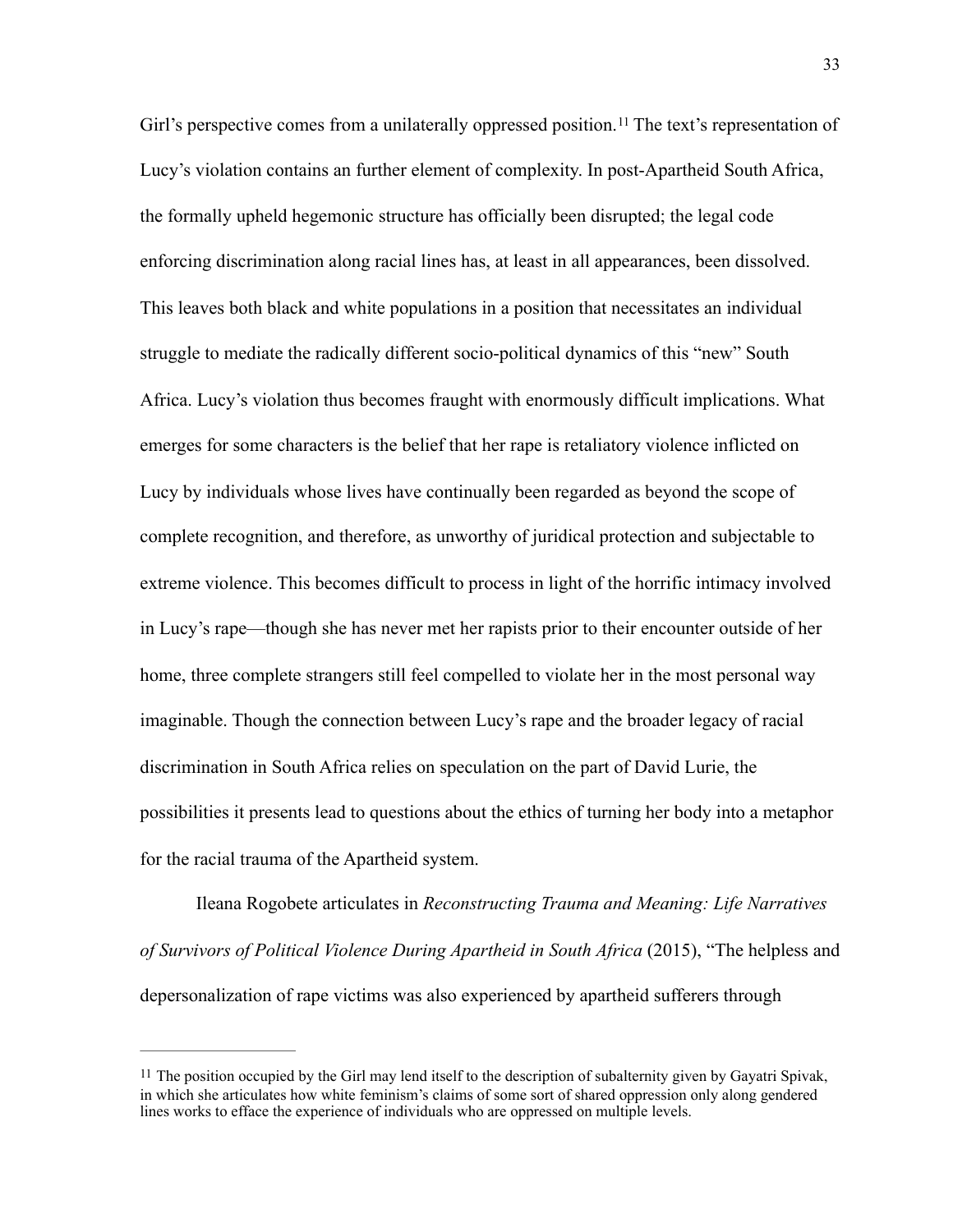mutiliations and cruelty, in which victim's sexual organs were part of the torture practices in solitary confinement" (107). When considering this element of sexual violation that took place during the torture inflicted on political prisoners during Apartheid, *Disgrace*'s representation of Lucy's rape can be further understood as representing the fragility and confusion following the legal dissolution of the normative perpetrator/victim dynamics of South Africa. This confusion begins in this episode of sexual violence, continues throughout the novel, and appears to be an intentional way of demonstrating the prolific anxiety felt by characters attempting to navigate through tumultuous and shifting social dynamics. In other words, the white characters in the novel experience anxiety about possibility becoming the victims of the violence they themselves unleashed. Sexual violence, then, becomes especially egregious, in part because of the way feminine bodies are framed in patriarchal systems as able to be owned, and in part because of the racist fear of contamination presented by the possibility of white women being raped by black men. Moreover, this inversion of the typical dynamics of violence between white and black South African bodies could indicate a strategy that highlights the ethical implications of Coetzee's own privileged position as a white South African man— he does not attempt to write the novel from any perspective he does not have access to, and thus, both of his protagonists are aging white men witnessing a reality where, as Mamphela Rhampele describes, "Violence has become as a festering sore in the body of South African society [...] it bursts forth, pouring pus and blood just as we begin to have hope that temporary calm will become a true harbinger of peace" (104).

 The main connection between Lucy and the Barbarian Girl's experience of violence manifests in the aftermath of both events. It is Lucy herself who frees David from his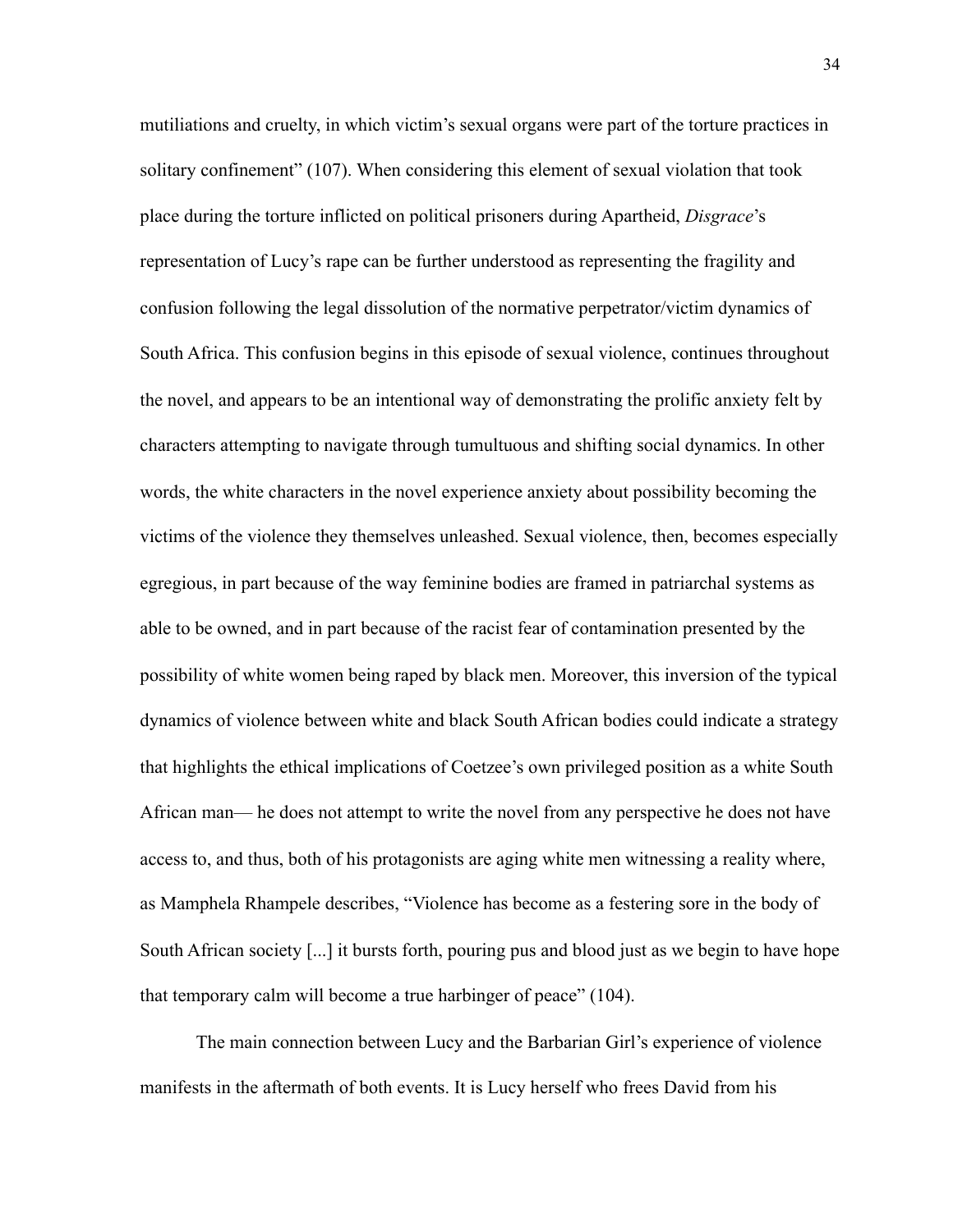confinement after the men have left: the first question he asks her is "'What on earth did they do to you?'" (97). At this point, the question is only answered when Lucy refuses to report her assault to the police: she tells David, "'You tell what happened to you, I tell what happened to me," (99). In spite of her refusal, David continues to pressure Lucy to bring her story to the police, and thus positions himself in the same place as the Magistrate— both men, after not witnessing the physical violence inflicted on the women in their lives, cannot accept not knowing, and trt to force these women into recounting what has happened to them. In this way, though no verbal interrogation took place during Lucy's rape, David Lurie comes precariously close to assuming the same function as her violators through deprioritizing her voice and reducing her to her body alone, or to the experience of rape alone. In his questioning, David also disregards Lucy's reluctance to talk about her assault, and therefore does not consider her consent to be more important than his answers[.12](#page-41-0) Moreover, through obsession over Lucy's sexual violation, and using it as evidence to justify his own racist attitudes, David behaves in a way that parallels the liberal ideology described by Butler: "[...] when women's sexual freedom [...] is invoked instrumentally to wage a cultural assault [...] that reaffirms [...] [national] sovereignty and violence" (105). At issue is David's failure to grasp the broader implications of what Lucy's assault may affirm for a juridical body that only recently abolished legal Apartheid; namely, the affirmation of the "essential" or

<span id="page-41-1"></span><span id="page-41-0"></span>[<sup>12</sup>](#page-41-1) Again, I am not intimating that David and Lucy's rapists are the same— I am suggesting that they share certain characteristics that prove potent enough to lead to re-traumatization.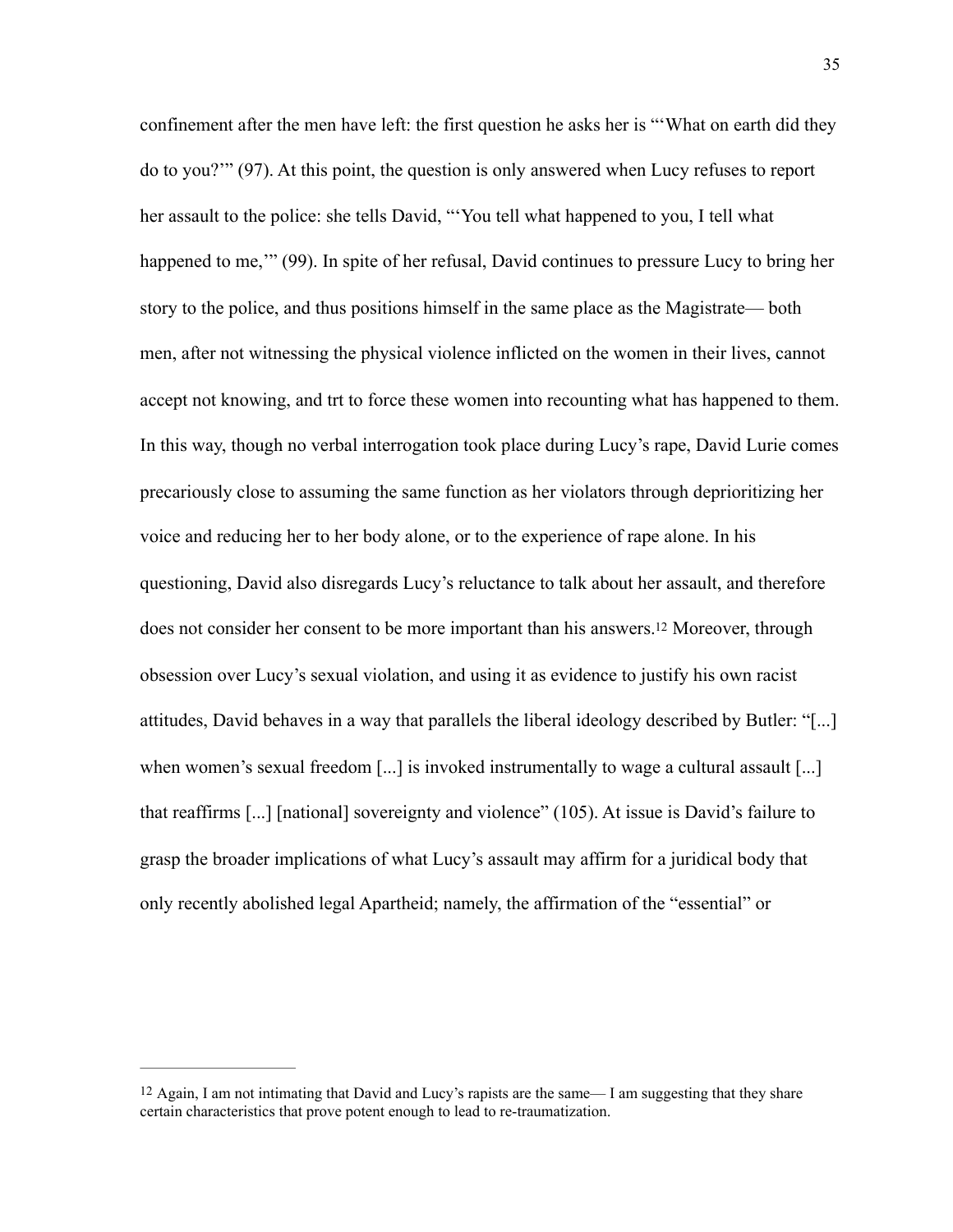<span id="page-42-1"></span>"natural" barbarity of the black South African population upon which an entire system of legalized discrimination rested[.13](#page-42-0)

 The incommunicability of Lucy's rape becomes a major source of conflict throughout the rest of the novel; David, in attempting to understand the motivations behind her silence, thinks, "She would rather hide her face, and he knows why. Because of the disgrace. Because of the shame" (115). When he brings this point up with Lucy, she doubles-down on her refusal to disclose her experience of sexual violence with state officials. In so doing, Lucy draws attention to the way that David's intellectualization of her rape de-prioritizes her voice and her particular experience. According to Avelar, "For all survivors this war against metaphorization is particularly urgent and gives rise to the sensation of powerlessness common in memoirs of survivors. The traumatized subject perceives that the experience stained language irreversibly and made narrative an impossible endeavor" (47). David's instinct to "read into" the implications of Lucy's rape performs this metaphorization of physical violence. In abstracting her lived experience by extrapolating it to signify feelings of shame and disgrace, David continues the process of alienating Lucy from her voice, and thus her narrative agency, and has compounded the fundamental incommunicability of her experience of physical pain.

David, like the Magistrate, cannot think of anything but the violence he has encountered; the protagonists' shared obsessions with that violence become traumatic in themselves. David cannot accept Lucy's decision not to report her rape to the state

<span id="page-42-0"></span>[<sup>13</sup>](#page-42-1) Additionally, hypersexualized stereotypes commonly attributed to black men and the hysteria surrounding the violation of a white woman by black men described in Patrick Wolfe's "Land, Labor, and Difference" could also be affirmed in this scenario.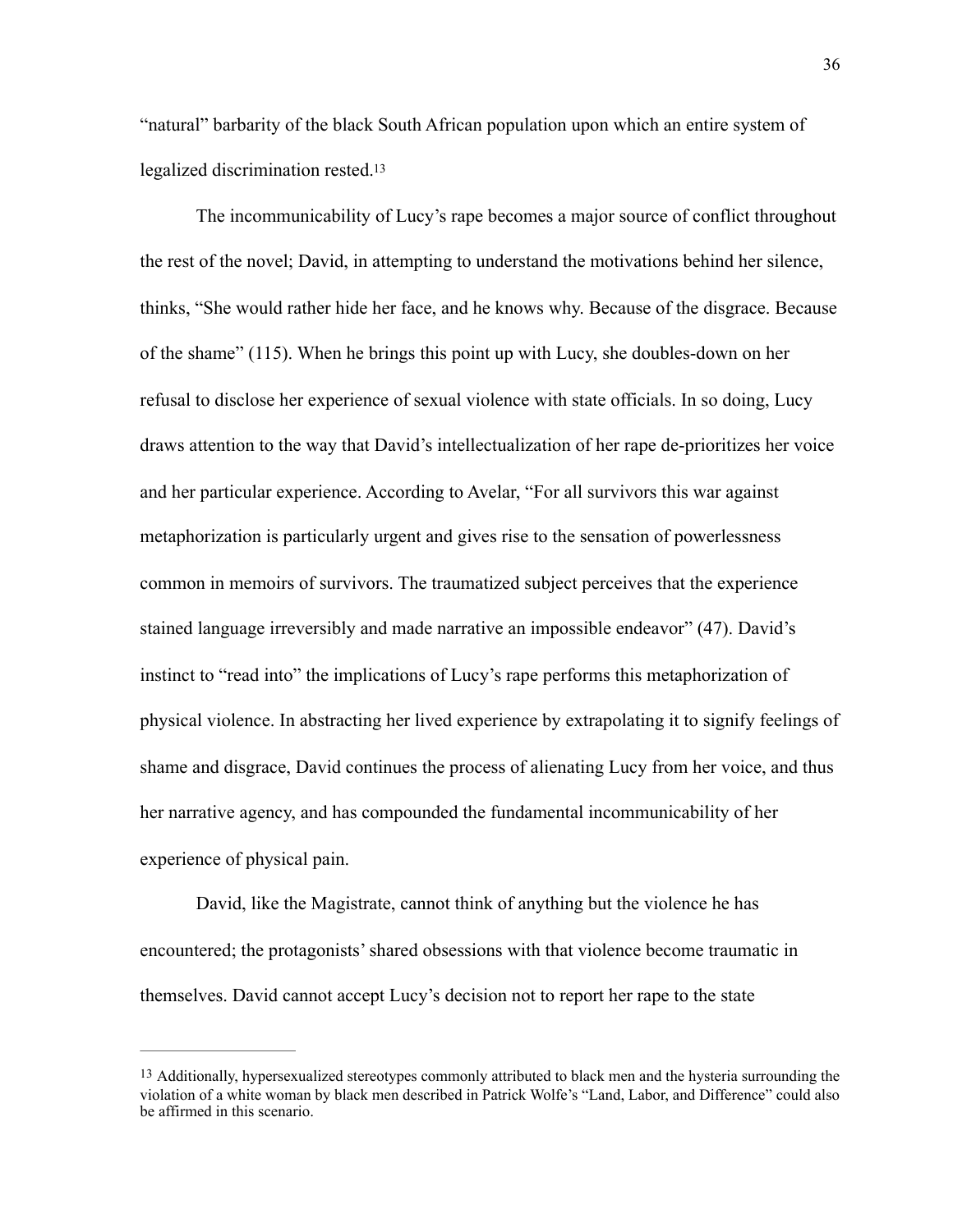authorities: "That is what their visitors have achieved [...] Not her story to spread but theirs; they are its owners. How they put her in her place, how they showed her what a woman is for" (15). Scarry's configuration of the structure of voice and body in the act of inflicting physical violence correlates with David's rumination. Through making the body present in its own destruction while simultaneously rendering the voice absent "makes [...] any experience of great physical pain mimetic of death; for in death the body is emphatically present while that more elusive part represented by the voice is [...] absent" (49). Both physical pain and death destroy an individual's world, or at least, fundamentally alter it and forbid any return to what it previously was.

This is particularly clear when Lucy, after being pressured by David once again to give her testimony to the police, tells him, "'Dear David. You have not been listening to me. I am not the person you know. I am a dead person and I do not know yet what will bring me back to life'" (161). Both Lucy and the Barbarian Girl have experienced physical pain so extreme that return to normal life in its aftermath becomes impossible. There are literal reminders of this, since both women carry permanent physical reminders of their experience (the Barbarian Girl's near-blindness and impaired movement and Lucy's pregnancy) as well as apparent psychological reminders.

Lucy, in articulating that rape has killed her, demonstrates the proximity of the experience of physical pain and the experience death; in both cases, one is made into a body merely— the entirety of the universe condenses onto the site of one's physical form. She makes this connection more explicit earlier in the narrative, when she tells David, "When you have sex with someone strange [...] isn't it a bit like killing? Pushing the knife in; exiting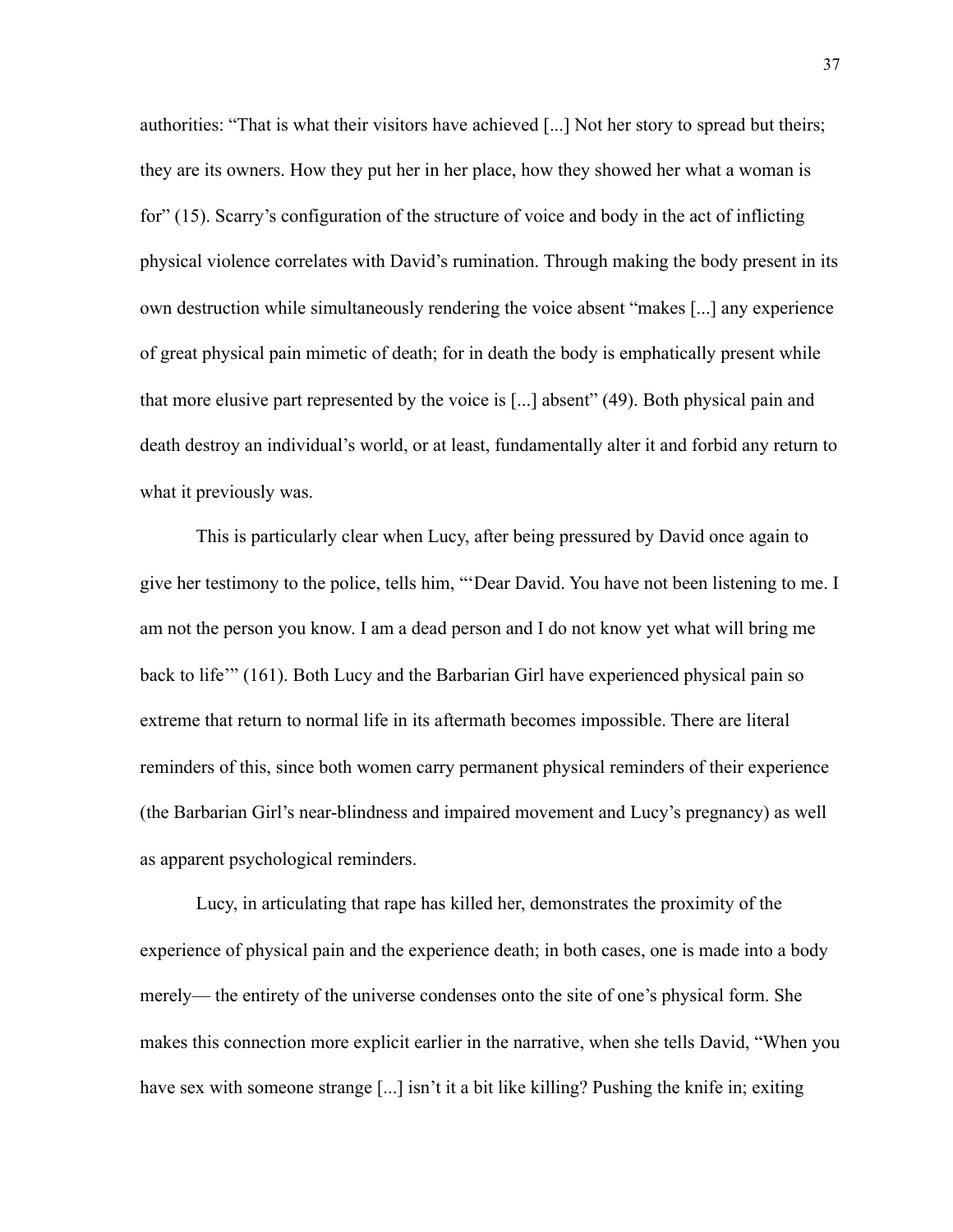afterwards; leaving the body behind covered in blood— doesn't it feel like murder, like getting away with murder?" (158). Clearly, in this moment, Lucy is, for one of the first times, attempting to discuss what has happened to her with another individual. She abstracts herself from the content of that discussion, however, in using the phrase "the body" instead of "my body." Though Lucy does not divulge the particularities of the pain she most likely experienced during her violation (she refrains from answering when David initially asks her if she is hurt), formulating the proximity of "strange" sex to murder implies the explicit physical and latent psychological pain she experiences. Her linguistic construction here indicates what Scarry describes as: "The ceaseless, self-announcing signal of the body in pain, at once so empty and undifferentiated and so full of blaring adversity, contains not only the feeling 'my body hurts' but the feeling 'my body hurts me'" (47). Lucy can only divulge her experience through evacuating her subjectivity from it; *her* body becomes *the* body, "when *you* have sex" is the locution used to describe the feeling of being killed, instead of an explicit use of the statement "when *I* was raped." The bodies of her violators and even her own body become weaponized, and by extension, she becomes almost completely alienated from her body. She can articulate her trauma only through this language of abstraction. In that abstraction, however, Lucy seems to also address a specific type of toxic masculinity that rapes in the first place—it is not a coincidence, for example, that she addresses this "you" to her own father, who ended his career in disgrace after being accused of raping Melanie Isaacs.

Lucy's rape and the Barbarian Girl's torture share certain characteristics that connect them to one another— though they emerge in the drastically different contexts of torture and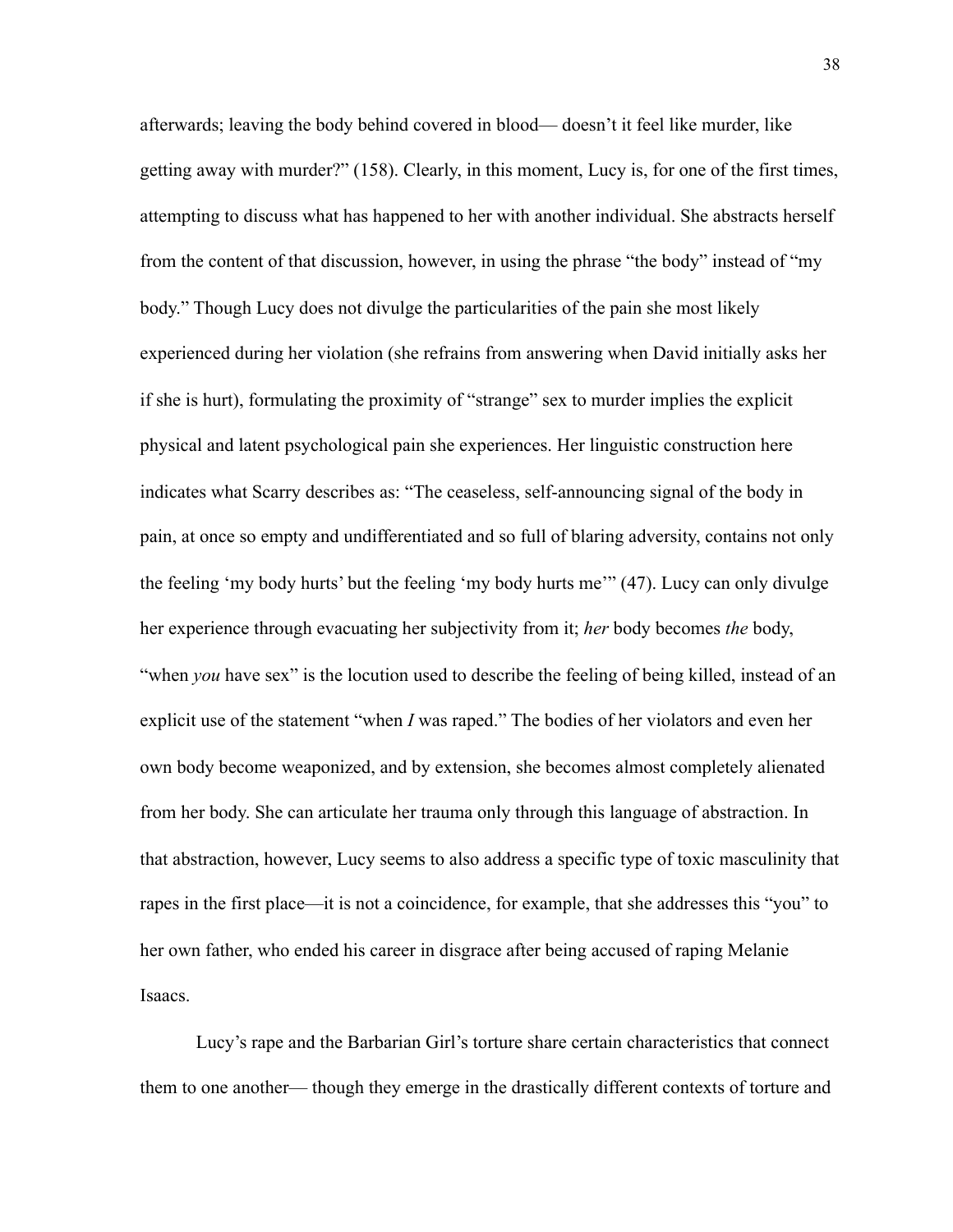rape, these two events rupture the narrative arcs in both texts and either directly or indirectly beget later iterations of physical violence in the novels. First, both women experience the destruction of their previous world, both physically and psychologically, in the aftermath of these events. Second, in order to understand what has happened to the women they love, the men in the novel continually attempt to force Lucy and the Girl to re-encounter their trauma, to disclose the specificities of their experience of pain, and in so doing, diminish their agency by reducing them to their violated bodies and thus perpetuate their violent experiences. However, a crucial difference emerges in this last point. The reasons behind both women's silences about their experiences diverge dramatically, and this divergence can be attributed specifically to the particular settings of both novels. The next section of this chapter examines the reasons for Lucy Lurie's silence and uses it as a point of departure to explore another mode of physical violence at work in *Waiting for the Barbarians* and *Disgrace*: the infliction and experience of physical violence motivated by racial difference.

## **"In another time, in another place it might be held to be a public matter. But in this place, at this time, it is not": Racial Violence in** *Waiting for the Barbarians* **and** *Disgrace*

A major source of conflict in *Disgrace* centers on Lucy's refusal to disclose her sexual violation. She attempts to explain her reasons for remaining silent about her rape several times in the narrative:

You want to know why I have laid no particular charge with the police. I will tell you, as long as you agree not to raise the subject again. The reason is that, as far as I am concerned, what happened to me is a purely private matter. In another time, in another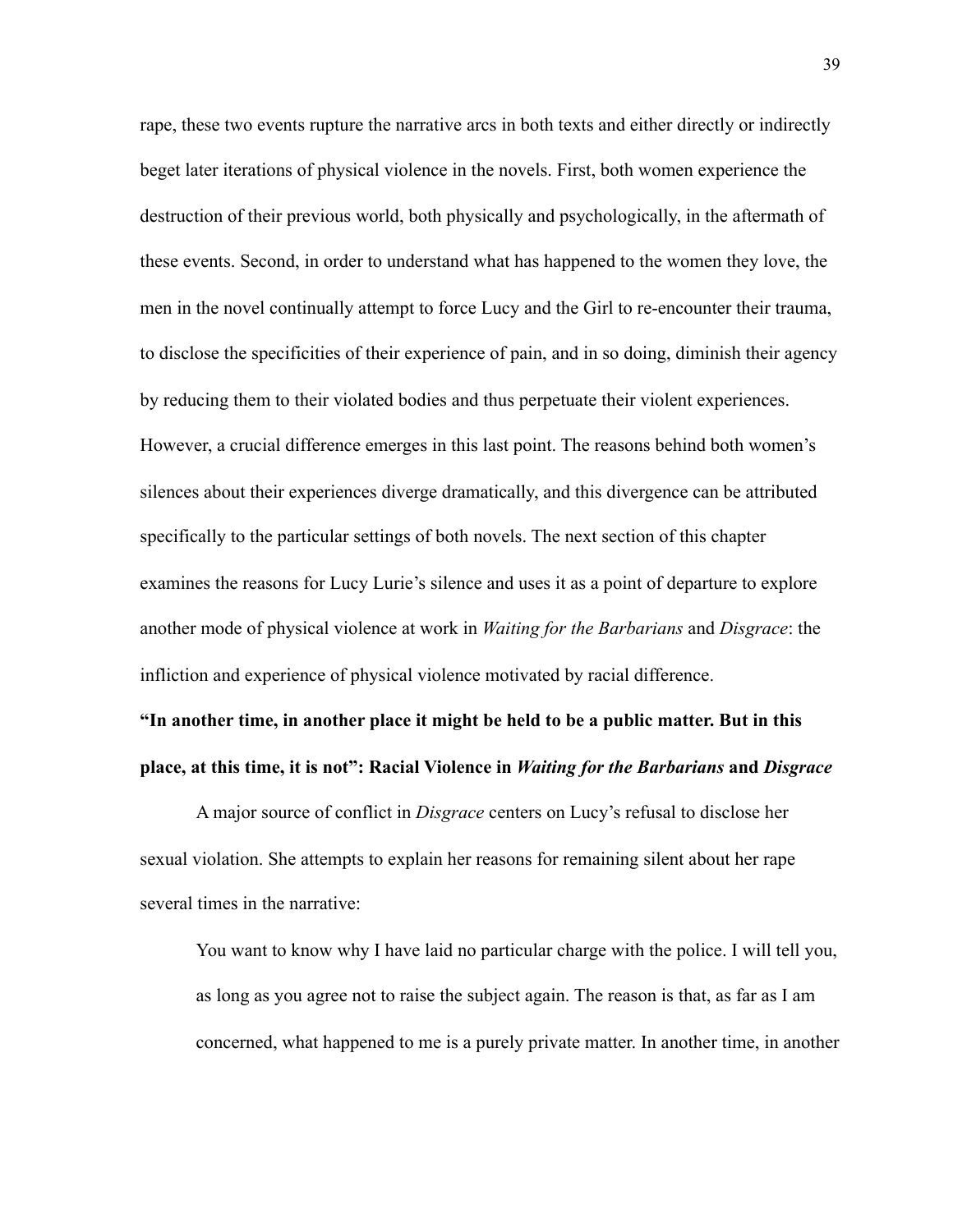place, it might be held to be a public matter. But in this place, at this time, it is not. It is my business, mine alone. (112)

What Lucy refers to here is the context in which her narrative unfolds, a context that haunts the text and much of Coetzee's fiction: the legacy of Apartheid in South Africa. *Disgrace*  takes place specifically in the aftermath of the legal dissolution of Apartheid in South Africa in 1994. In light of this context, the complexities posed by the racial identities of her perpetrators emerge; the problem Lucy, a white South African woman, finds in disclosing her rape by black South African men stems from her awareness of the implications of doing so. In this explanation, Lucy gestures toward the reasoning behind her silence; she does not wish to involve the police because doing so may reinforce the legacy of the South African state's brutality against the black South African population during Apartheid[.](#page-46-0)<sup>[14](#page-46-0)</sup> This reasoning becomes more overt as the exchange continues. David begins to pick up on the implications attached to her vague language and asks, "Do you hope you can expiate the crimes of the past by suffering in the present?" (112). Lucy replies, "No. You keep misreading me. Guilt and salvation are abstractions. I don't act in terms of abstractions. Until you make an effort to see that, I can't help you" (112).

<span id="page-46-1"></span>Here, two conflicting views of the trauma of Apartheid emerge. David, a white South African man residing in the city, and an academic specializing in English Romantic poetry, understands the reality of the racism involved in Apartheid in exceedingly abstracted terms the only direct interface he has with the black population is with a sex worker named Soraya, an interaction which only serves to reinforce the position of power his whiteness gives him.

<span id="page-46-0"></span><sup>&</sup>lt;sup>[14](#page-46-1)</sup> From Rogobete: "The breaking of the law [by the black population] attracted repressive actions from the apartheid state in the form of arrests, shootings, detentions, and even killings" (109).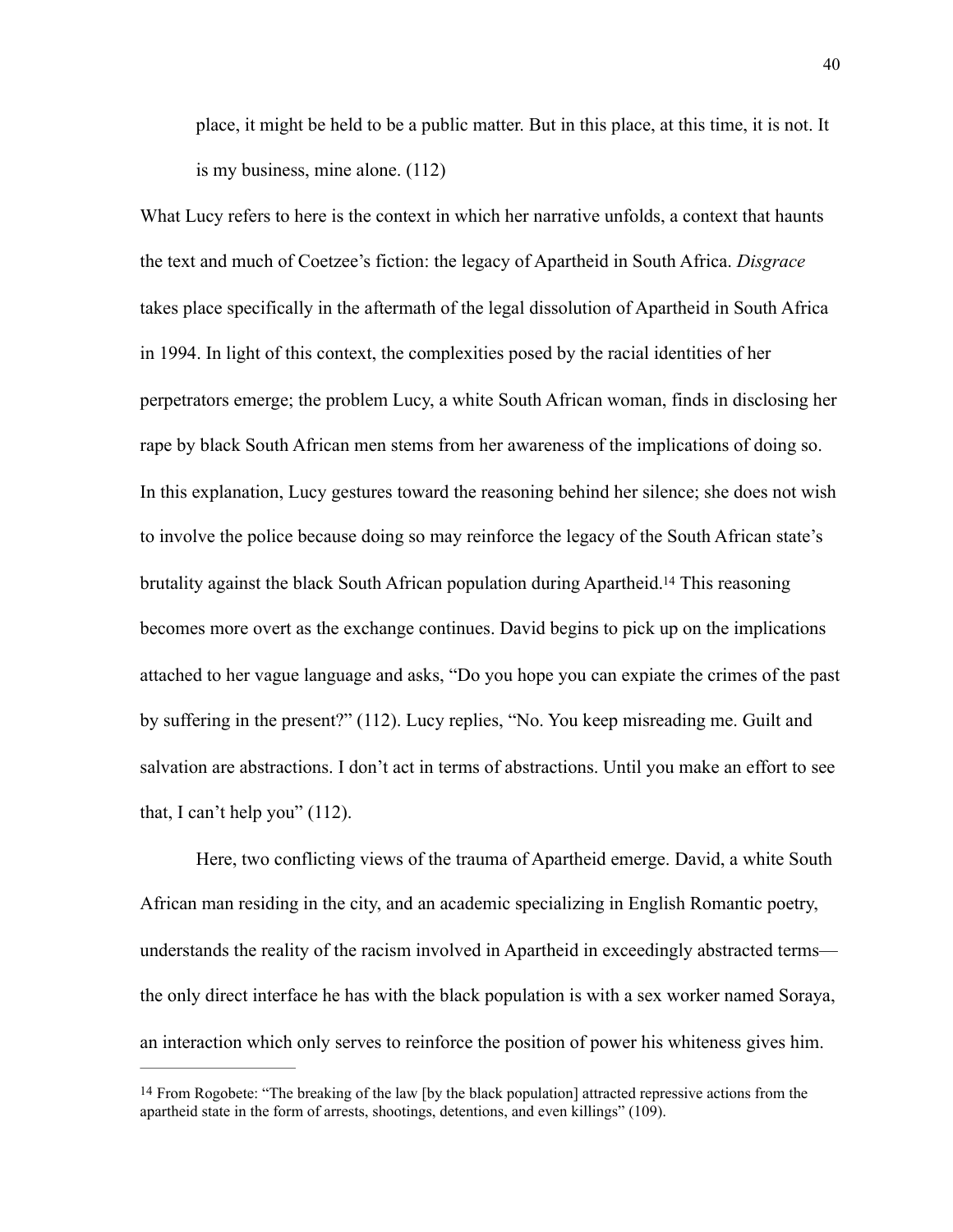Lucy, though a white South African woman, lives in the relative isolation of her small township, and works in close proximity to Petrus and his family. In light of her position in this regard, Lucy is concerned only with the material realities of the racial dynamics she encounters on a day-to-day basis. David's lofty academic conclusions about the purposes behind her refusal to disclose her trauma to state officials, which draw from universalisms and make no account of the particularities attached to her specific experience or any individual experiences of the remnants of the Apartheid system, miss the mark.

 Because he is both unable to understand his daughter's violation and fails to convince her to report that violation, David grows increasingly racist toward the black South Africans he encounters. He focuses most of his emerging prejudice onto their neighbor, Petrus. This cycle begins with a simple question: "Does Petrus know who the strangers were? Was it because of some word Petrus let drop that they made Lucy their target?" (116). This momentary accusation soon spirals and engenders pronounced and disturbing fantasies in David's imagination. Not much later in the text, David thinks, "In the old days one could have had it out with Petrus. In the old days one could have had it out to the extent of losing one's temper [....] [but] it is a new world they live in, he and Lucy and Petrus. Petrus knows it, and he knows it, and Petrus knows that he knows it" (116-117). In toying with the idea of inflicting physical violence on Petrus, David not only presents a disturbingly wistful picture of the Apartheid-era years, but simultaneously exposes the innate social disempowerment attached to Petrus' identity as a black South African that persists even if his legal disempowerment does not.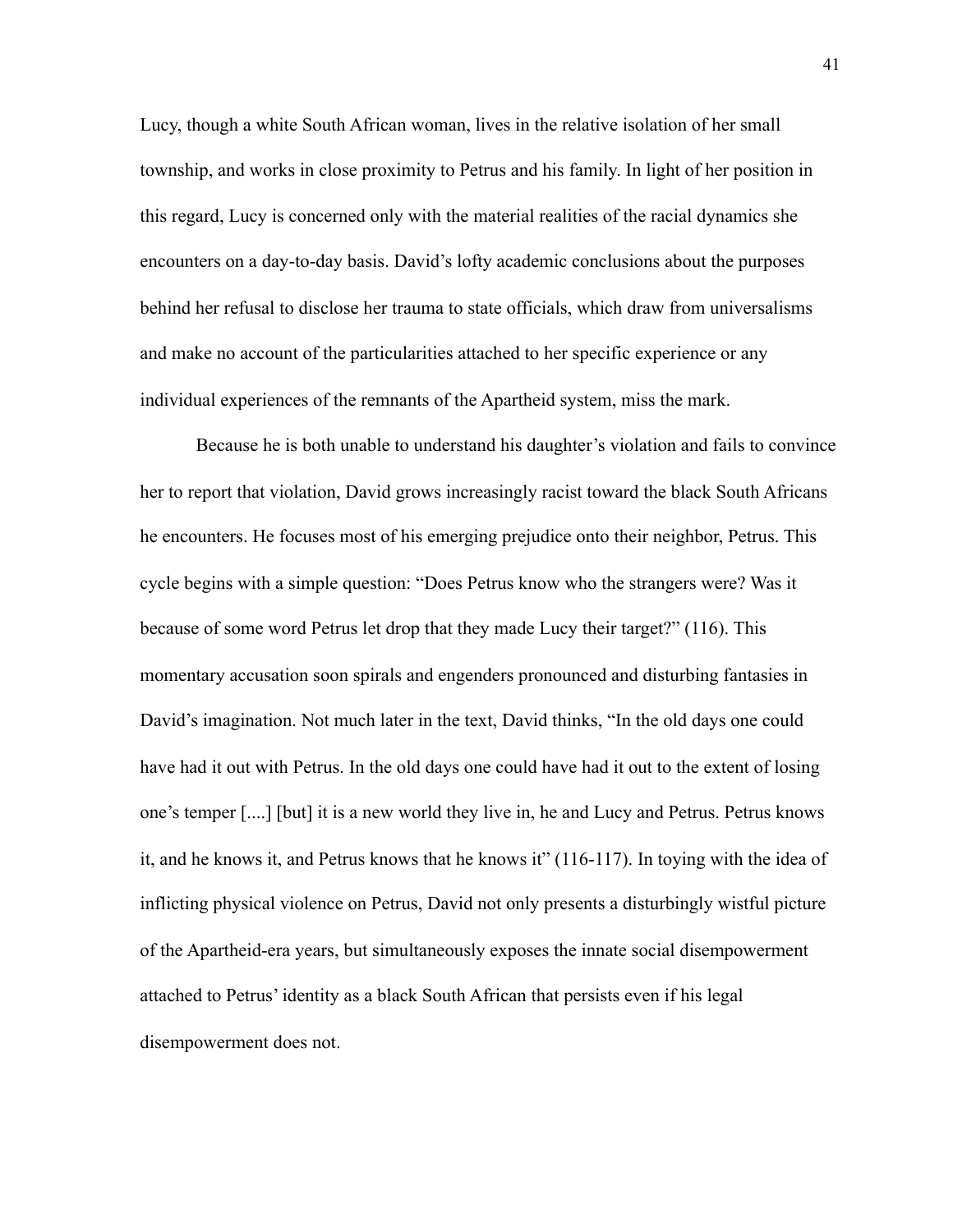David's fantasies of inflicting violence on Petrus indicate an aspect of Butler's understanding of how the perpetration of violence on disempowered bodies becomes justifiable by the powerful. She writes:

Forms of racism instituted and active at the level of preception tend to produce iconic versions of populations who are eminently grievable, and others whose loss is not loss, and who remain ungrievable [...] [this] has implications for why and when we feel politically consequential affective dispositions such as horror, guilt, righteous sadism, loss, and indifference. (24)

Though Petrus has done nothing to warrant David's vengeful musings, he is nevertheless figured as deserving of them. Petrus as an individual is obscured in David's mind due to how the hegemonically dominant white population frames the black South African population as eminently un-grievable— Petrus exists in David's mind as constitutive of the "iconic," monolithic, and dangerous black population. Because the overdetermination provided by something as visually recognizable as the color of one's skin, it is all the more probable that every black body is registered as the same from David's point of view.

The equating of individual black South Africans with the entire population of black South Africans is made more apparent in one of David and Lucy's discussions. She notes that one of the most shocking elements of her rape was the personal nature of it: "'It was so personal,' she says. 'It was done with such personal hatred. That was what stunned me more than anything [...] I had never set eyes on them'" (156). David replies in a way that reinforces his understanding of the division between black and white South Africans, and exacerbates his willingness to inflict violence on racially Othered individuals. He tells Lucy that "'It was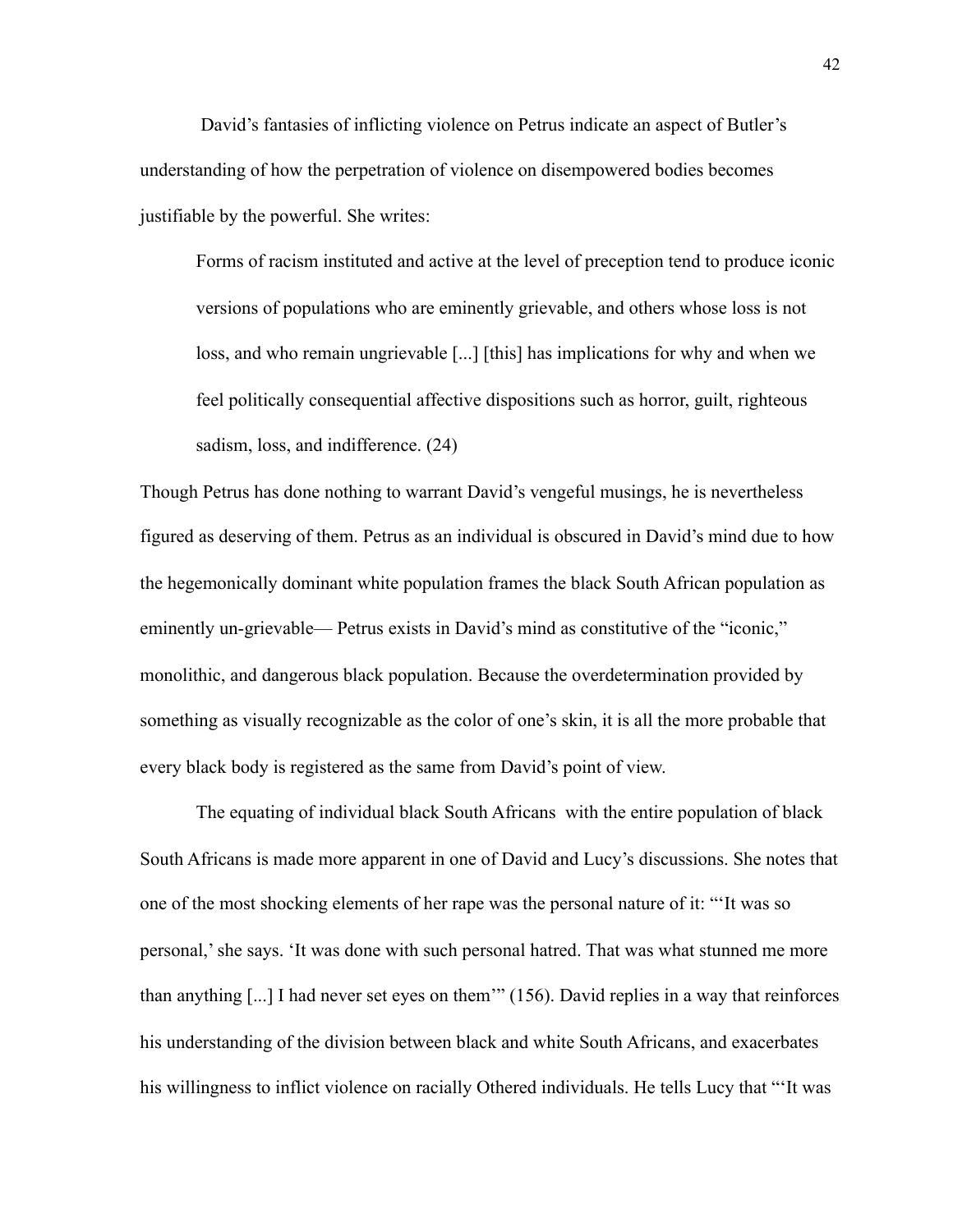history speaking through them [...] A history of wrong'" (156). This connection David perceives between the particular violence of Lucy's rape and the more broad violence of racial hierarchies in the Apartheid system is part of what makes *Disgrace* so difficult to read. In light of Coetzee's refusal to represent perspectives he has no access to in reality, we can really only interrogate the implications of David's speculations. Though he may have touched on part of what informed Lucy's rapists, David's line of thought works to abstract specificity in favor of a universalizing historical narrative, one that serves to justify endless and violent acts of vengeance. Instead of using this point as an opportunity to explore the ethical considerations at work in their situation, David instead finds that this realization only compounds his growing resentment.

 This resentment culminates in David's impulsive, yet severe, beating of Pollux, Petrus' nephew, who witnessed and may have participated in Lucy's rape. When he catches Pollux spying on Lucy as she showers, David beats Pollux, sicks one of their dogs on him, and chases him until he collapses. A fit of rage ensues:

Swine! Never has he [David] felt such elemental rage. He would like to give the boy what he deserves: a sound thrashing. Phrases that all his life he has avoided seem suddenly just and right. Teach him a lesson. Show him his place. So this is what it is like, he thinks! This is what it is like to be a savage! He gives the boy a good solid kick, so that he sprawls sideways. (206-207)

David's beating of Pollux serves as an explosion of the tension that has mounted internally since their encounters earlier in the narrative. Though in the moment he understands this beating as indicative of an archaic savagery, it may actually serve to destabilize ontological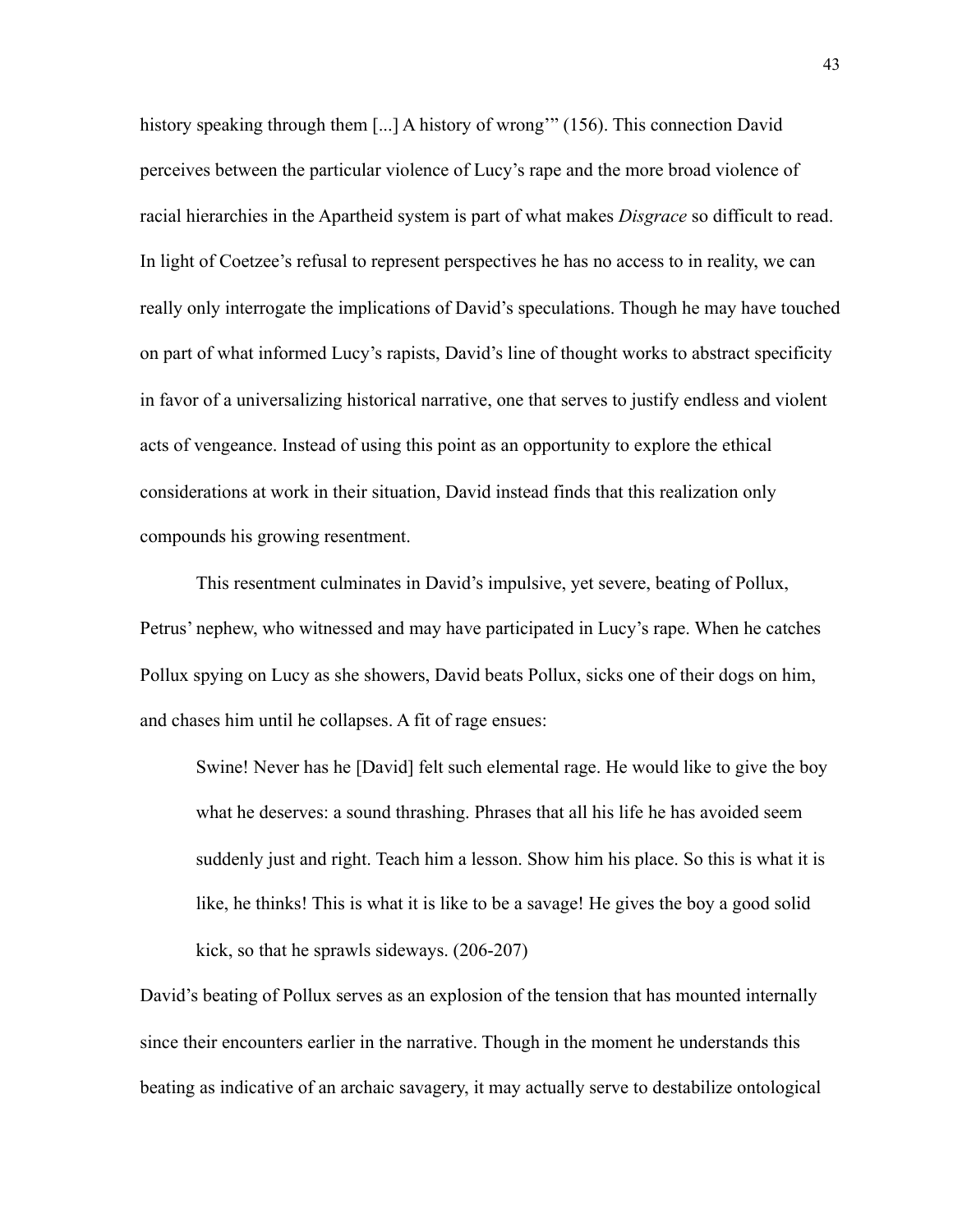categories of civilization and barbarism often used to justify the violence perpetrated against colonized populations (in this context, black populations) by conquering populations (white populations). Though David, as a white, educated man, seemingly embodies the epitome of European colonial "civilization," his violent actions here indicate his capacity to easily step into the archetype normatively ascribed to a "savage." David justifies his "savage" actions because he views himself as defending the already-violated Lucy, who, as a white woman and as his daughter, he understands as inherently closer to the "civilized" end of the binary. Moreover, it is Lucy's rape that causes David to begin viewing black South Africans as more barbaric than civilized, and though he views his vengeance on her behalf as working in opposition to that barbarism, the reciprocal violence only proves that the cateogies of "civilization," "barbarism," "white," and "black" are not mutually exclusive.

Butler writes "that violence in the name of civilization reveals its own barbarism, even as it 'justifies' its own violence by presuming the barbaric subhumanity of the other against whom that violence is waged" (93). What actually emerges when David beats Pollux is evidence that the infliction of physical violence obscures any understanding of a concrete or inherent division between the supposedly savage black population and the supposedly civilized white population of South Africa. In mercilessly beating Pollux, in stepping into the role of the "savage," David, overturns the division between himself and the victim of his beating. The violence inflicted on Pollux in this moment renders the categories of civilization and barbarism undifferentiated— their location no longer resides in the purported "certainty" of racial difference. What is foregrounded in David's beating of Pollux, through his own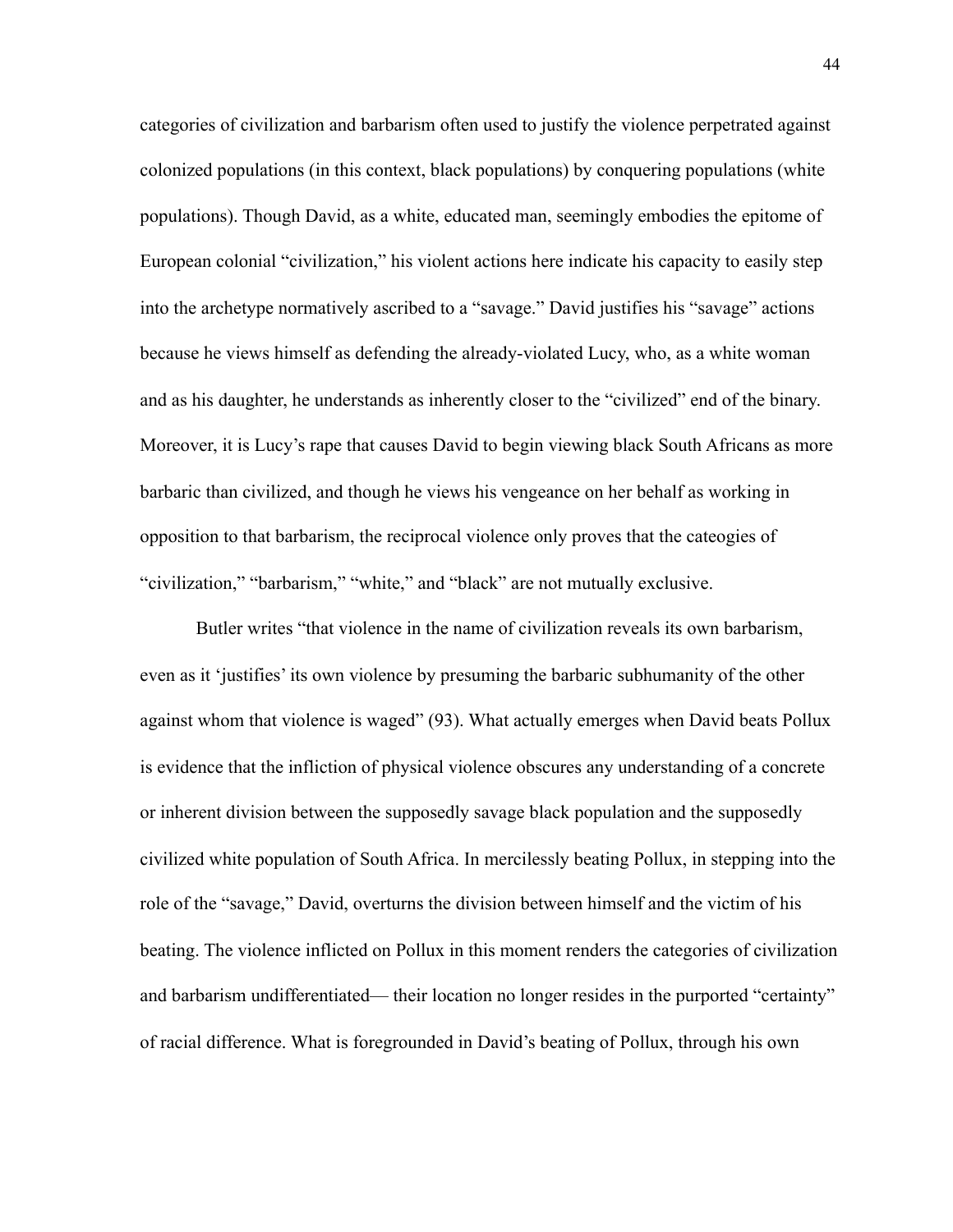twisted recognition of the "savagery" involved in the act, is the notion that the logic of racial superiority based on innately "savage" or "civilized" behaviors begins to break down.

 This instability becomes apparent in consideration of physical violence perpetrated because of racial difference in *Waiting for the Barbarians.* After delivering the Girl back to barbarian territory, the Magistrate returns to his town and is immediately imprisoned by Colonel Joll for fraternizing with the enemy. In what could be the most brutal representation of physical violence in the entire novel, the Magistrate witnesses the collective beating of a group of captured barbarians by the armed forces of the Bureau and the population of the town he used to preside over. The Magistrate, though technically in the midst of attempting to escape, finds he cannot move away from the spectacle before him. He describes that "The Colonel steps forward. Stooping over each prisoner in turn he rubs a handful of dust into his naked back and writes a word with a stick of charcoal. I read the words upside down: ENEMY… ENEMY… ENEMY… ENEMY. He steps back and folds his hands" (121). The crowd, composed of state officials and civilians alike, then begin to beat the prisoners until "The black charcoal and ochre dust begin to run with sweat and blood. The game, I see, is to beat them till their backs are washed clean" (121).

<span id="page-51-1"></span>This violent scene takes place in a town supposedly attached to a "civilized" Empire, which is able to form its identity as such in opposition to the savagery of the barbarians. Even inits exhibition, the text makes the reliance on this dichotomy readily apparent.<sup>[15](#page-51-0)</sup> This can be seen in a moment examined in the earlier section, where Magistrate narrates, "But last year

<span id="page-51-0"></span>[<sup>15</sup>](#page-51-1) Perhaps, even, in its title, based on the poem by C.P. Cavafy whose final lines read, "And some of our men just in from the border say/ there are no barbarians any longer./ Now what's going to happen to us without the barbarians?/ Those people were a kind of solution"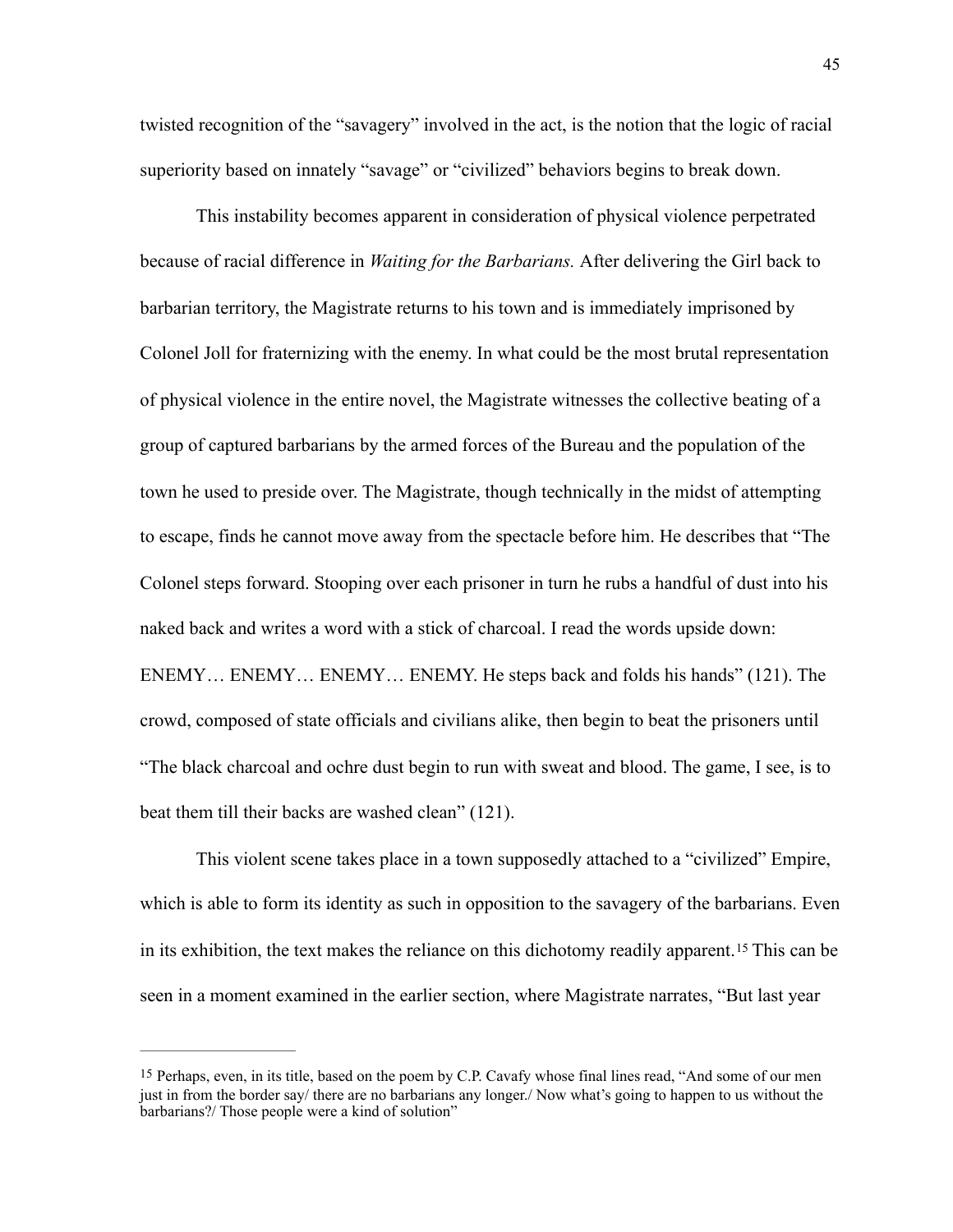stories began to reach us *from the capital* of unrest among the barbarians" and then later on, "Of this unrest I myself saw nothing. In private I observed that once in every generation, without fail, there is an episode of hysteria about the barbarians" (9, emphasis added). Important in these lines is a subtle implication that the "savagery" of the barbarian population seems to paradoxically come from the direction of the Empire's capital instead of from its frontier; logically, any reports of barbarian uprisings should come from the frontier town the Magistrate presides over because of its proximity to barbarian territory. This seemingly contradictory directional movement can be analyzed alongside sociologist Patrick Wolfe in "Land, Labor, and Difference: Elementary Structures of Race" (2001) when he writes, "The primary issue [that perpetuates racial prejudice] is [...] the maintenance of social divisions, an imperative that requires difference to be configured and reconfigured in highly contextual manners" (904). In other words, the prejudice engendered by racial difference must be curated, orchestrated, and adjusted to support the rhetoric of inherent superiority of conquering populations over conquered populations. For Wolfe, this curation accounts for the fact that though racism has certain structural similarities, it manifests differently in settlercolonial dynamics in separate spatial and temporal contexts.

The ambiguous reports of barbarian unrest and uprisings come not from the barbarian territory but from the capital of the Empire and seem to indicate that this complex maintenance Wolfe describes is at work in the text. The Empire must represent the barbarians as a constant threat in order to simultaneously reify its own superiority over the barbarians, which renders any atrocity perpetrated against the barbarians part of a civilizing mission, while also ensuring the continuation of its sovereign power. The barbarians are framed as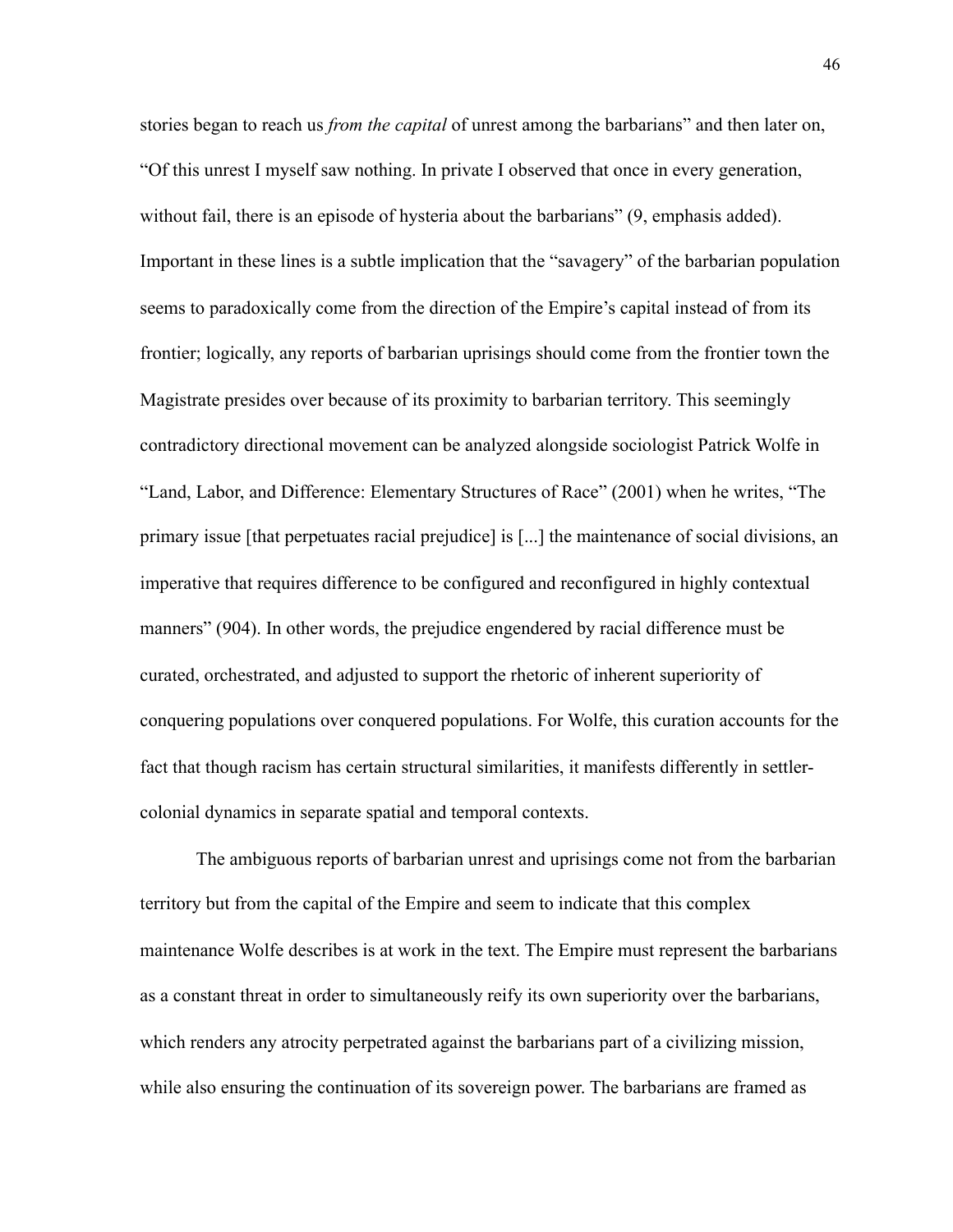dangerous in order to solidify the "civilized" position of the conquering population, and this framing allows for the justification of violence against them based on claims of state security. The Magistrate begins to grasp the frailty of this supposedly inherent separation, and exposing himself to the crowd, attempts to intervene: "'Look!' I shout. We are the great miracle of creation! But from some blows this miraculous body cannot repair itself [...] Look at these men! *Men!'*" (123-124). Through witnessing the infliction of physical violence onto racial Others by citizens and protectors of the Empire, the Magistrate apprehends the fiction of civilization that the Empire has attempted to make into truth. He tries to make it readily apparent to the rest of the crowd by forcing them to not only *apprehend* the lives of the barbarian prisoners as equally precarious to their own, but to *recognize* their shared fragility — of course, his imperative ultimately falls on deaf ears.

The Magistrate's failure to convince his fellow residents of the barbarian's humanity stems from the Empire's ability to render the captured barbarians as inherently Other. This process begins with the instilling of mass-hysteria from ambiguous reports and culminates with the Colonel literally writing the word "enemy" on their backs. Though they are clearly disempowered and vulnerable due to their captive, violated state, the crowd still finds justification in making and participating in the spectacle of the barbarians' pain: "There is a word from the Colonel: all four of them [the soldiers] cease their labour and come forward offering their canes to the spectators" (122). Instead of recognizing the fragility of the barbarian lives at stake in this episode of extreme racially motivated violence, the crowd becomes directly involved in the perpetuation of it. This point in the narrative resonates with this description from Butler's *Frames of War:*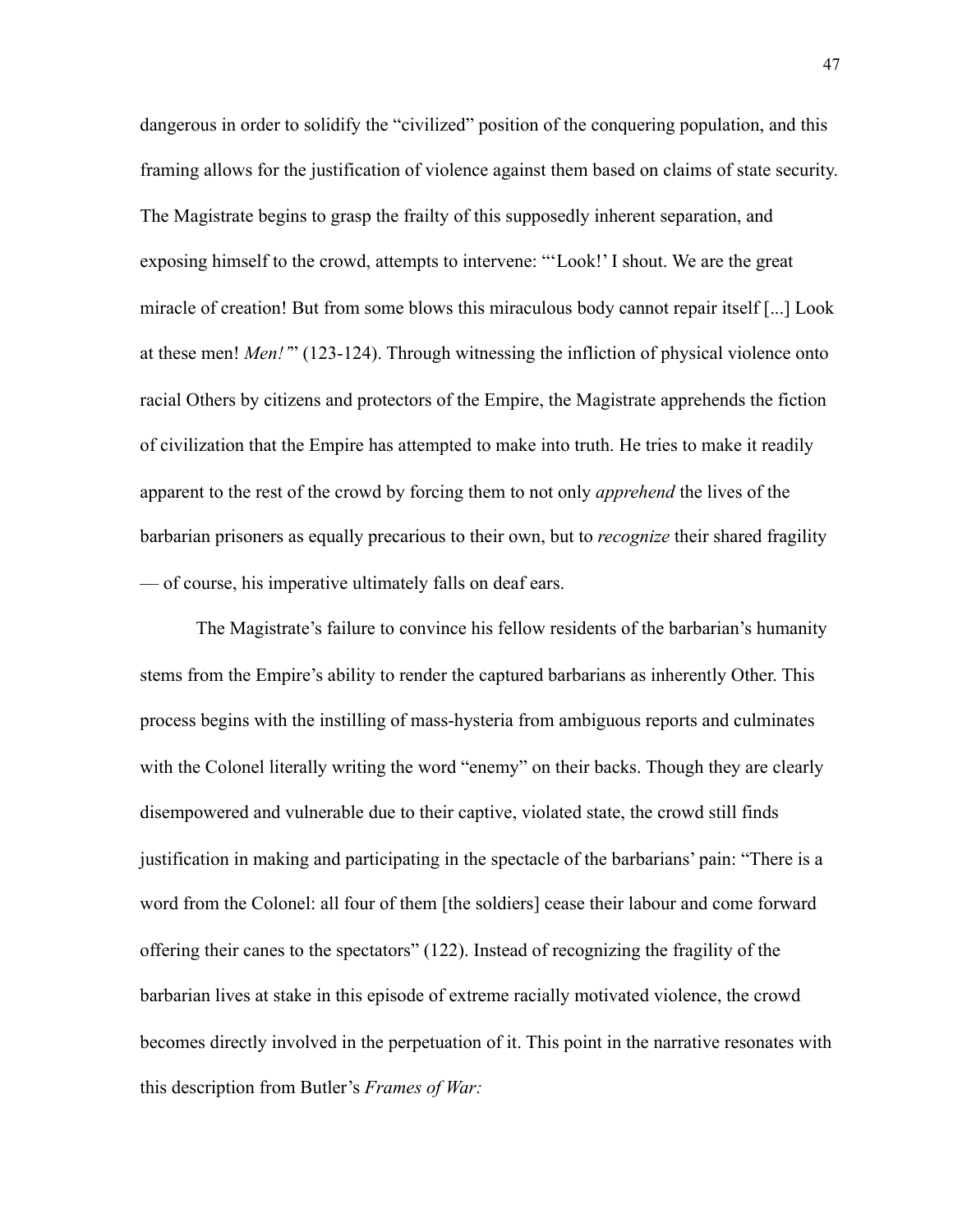Yet, precisely because each body finds itself potentially threatened by others who are, by definition, precarious as well, forms of domination follow [...] the shared condition of precariousness leads not to reciprocal recognition, but to a specific exploitation of targeted populations, of lives that are not quite lives, cast as 'destructible' and 'ungrievable.' [...] they are cast as threats to human life as we know it rather than as living populations in need of protection. (31)

Though arising in disparate contexts, the infliction of physical violence onto racial Others in both *Disgrace* and *Waiting for the Barbarians* relies on this structure outlined by Butler. Due to the intentional exploitation of conquered populations by conquering powers based on perceived racial difference, the barbarians in *Waiting for the Barbarians* are framed as ungrievable and therefore as expendable, become undifferentiated "savages." Inflicting physical violence onto them, regardless of any viable charge, becomes not only justifiable, but commendable. In *Disgrace,* Petrus and Pollux's individual actions and identities are subsumed into a monolithic black South African population, which in his mind, is capable of "savage" acts of violence and must be put back in its place. The point, of course, is not that black South African men are not capable of violence, but that everyone, regardless of constructed difference, is capable of violence.

Both of these moments also situate a fundamental connection between the physical violence exerted on gendered and racial Others in these texts— the protagonists respond passively to the violence they witness perpetrated against disempowered bodies, and because they do not care enough to meaningfully intervene, they become victims in return. The Magistrate never attempts to directly intervene in the first iteration of torture inflicted by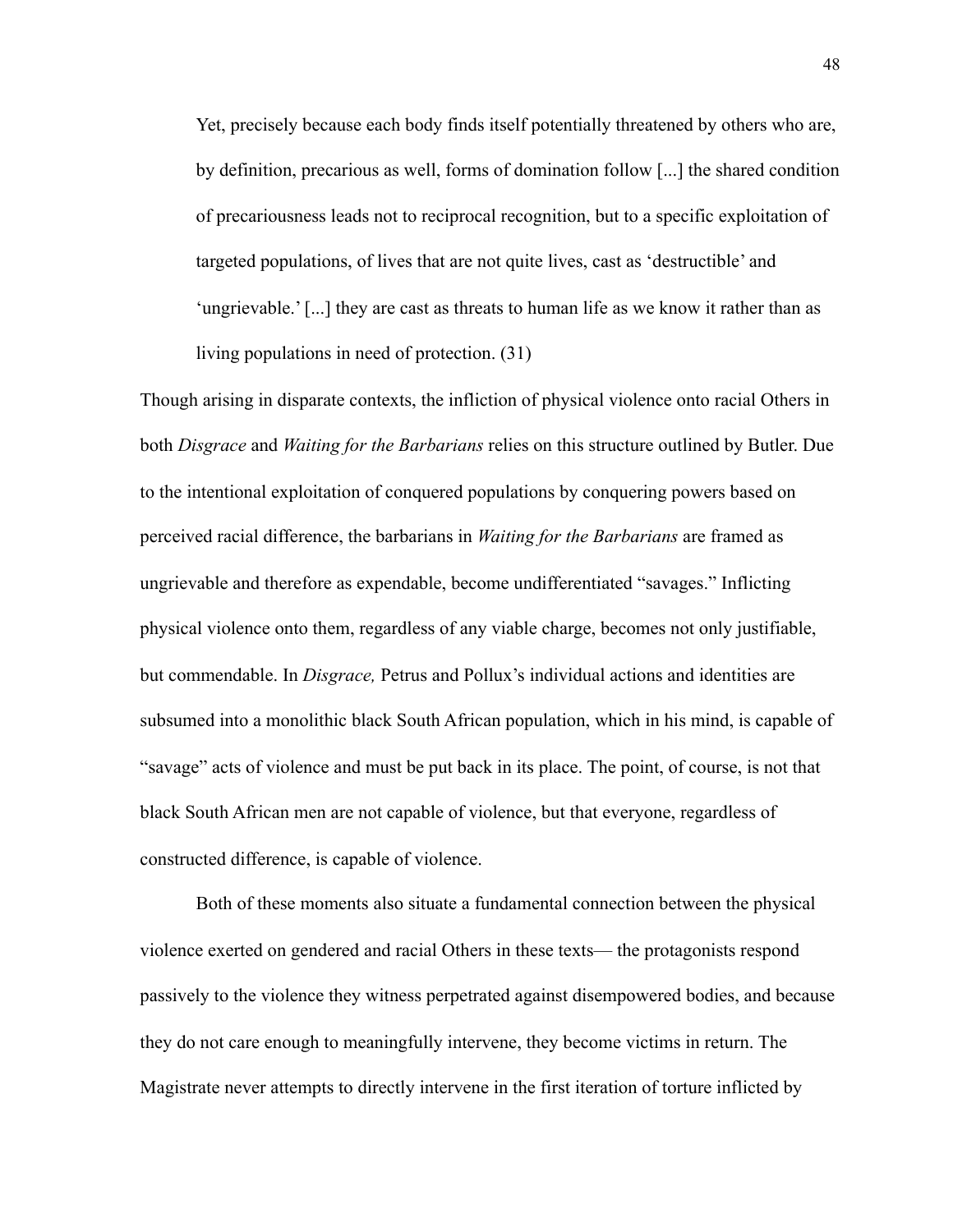Colonel Joll onto the barbarian father and son, and he moreover never thinks to convince his constituients of the inexcusability of torture in any context, actions which could theoretically have prevented the events in the town square from occurring in the first place. Instead, he resides in a place of relative power, comfort, and privilege, preferring to bury himself in other pursuits. Likewise, David Lurie's relative position of isolation from the realities of Apartheid violence, and even his participation in exploiting racialized feminine bodies for his own pleasure, renders him unequipped to even begin to access the complexities surrounding the violence inflicted on Lucy and on himself. Instead, he cannot fully comprehend the violence he experiences and bears witness to, and thus recedes into the racist mentality he initially believed himself incapable of. Both of these protagonists' actions or inactions serve to directly or indirectly allow for the extension of the infliction of violence onto disempowered bodies, making them complicit in the mechanisms they seek to oppose. However, it is worth contemplating whether or not the systems of violence they find themselves engulfed in are systems that can be disrupted or broken by the actions of a single individual, even if that individual acts in a far more radical capacity than either the Magistrate or David Lurie. Moreover, how much responsibility can be placed on a single individual faced with an entire historical, political, and cultural legacy of natural and justifiable domination? The questions of complicity and accountability, then, are central to the physical violence represented in both of these texts.

**"Why should it be inconceivable that the behemoth that trampled them will trample me too?": Violence and Complicity in** *Waiting for the Barbarians* **and** *Disgrace*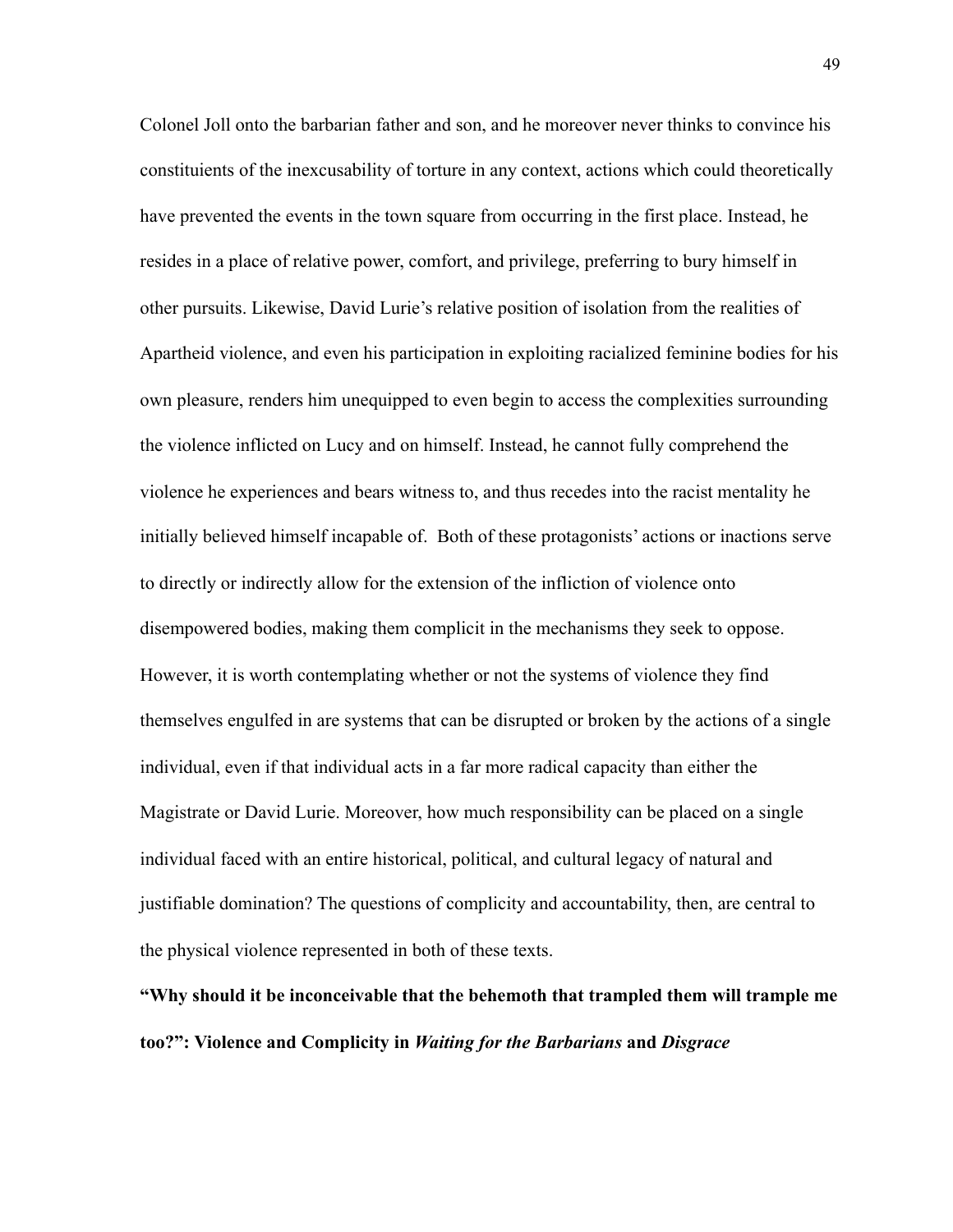In *Waiting for the Barbarians,* the Magistrate becomes increasingly uncomfortable with his passivity in the face of the Bureau's "investigation tactics." As Colonel Joll begins to interrogate and torture the first groups of barbarians, the Magistrate, though morbidly curious about the content of the interrogations, instead confines himself to "sit in my rooms with the windows shut, in the stifling warmth of a windless evening, trying to read, straining my ears to hear or not hear the sounds of violence" (24). Later, the Magistrate, while explaining the reasons for insomnia, asks, "But what can I possibly say? 'Terrible things go on in the night while you and I are asleep?' The jackal rips out the hare's bowels, but the world rolls on" (24). In both of these instances, the Magistrate can apprehend that the torture perpetrated by the Bureau is ethically reprehensible, evinced by his inability to sleep at night, and yet he naturalizes these practices through drawing a parallel between the Bureau's violation of the barbarians and a jackal pursuing a hare. This comparison implies the Magistrate's reluctance to interrogate the framing through which the barbarians are presented to the population of the Empire— as naturally subordinate, difficult to catch, but whose capture and killing ensures the survival of their predators. He seems to naturalize the dynamics between the Empire and the barbarians in an attempt to justify his passivity—if the Empire is the predator and the barbarians are the prey, then regardless of the Magistrate's individual feelings about torture, attempting to convince others of its ethical reprehensibility would prove daunting, and potentially impossible.

This way of understanding the dynamics between the barbarian prisoners and Colonel Jolls' Bureau conditions the Magistrate's refusal to act against the torture he sees occurring before his eyes in this early yet crucial point in the narrative. The Magistrate, however, in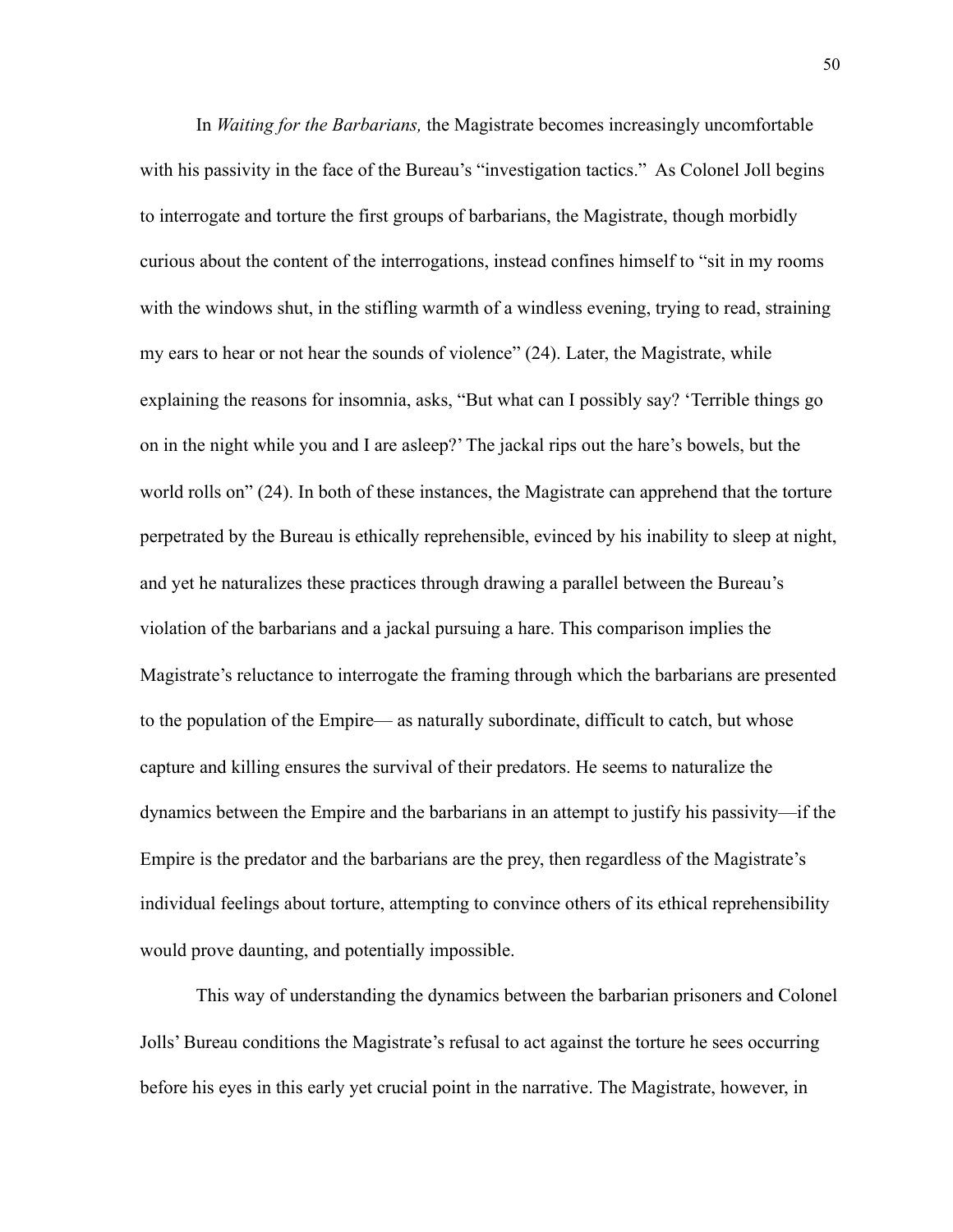spite of his best efforts, remains unable to completely convince himself of any truth in the Empire's justifications. This emerging disbelief begins to take shape when he takes an interest in the first person to endure the Colonel's torture and survive: the unnamed and injured barbarian boy arrested in the first few pages of the narrative. Upon visiting the boy after one of the Colonel's more severe sessions with him, the Magistrate attempts to uncover the specifics of his experience and realizes, "I cannot pretend to be any better than a mother comforting a child between his father's spells of wrath. It has not escaped me that an interrogator can wear two masks, speak with two voices, one harsh, one seductive" (8). At this point, the Magistrate occupies a liminal space; he has apprehended the implications of his complicity in the Empire's cruelty but does not yet fully recognize those implications.

This anxiety about the proximity he feels between himself and the torturers of the Bureau escalates, however, while engaging with the Girl after the first series of tortures have been conducted. He struggles against his instinct to not act, however, even after he has delivered the Girl to barbarian territory and has been subsequently arrested. In a critical moment, while reflecting on the opportunities he had to intervene, the Magistrate realizes this point:

Deliberately I bring to mind images of innocents I have known: the boy lying naked in the lamplight with his hands pressed to his groins, the barbarian prisoners squatting in the dust, shading their eyes, waiting for whatever is to come next. Why should it be inconceivable that the behemoth that trampled them will trample me too? (109) Through reflecting on how the Bureau's torture practices have escalated from the individual body of one innocent barbarian to an entire population of barbarians all in the pursuit of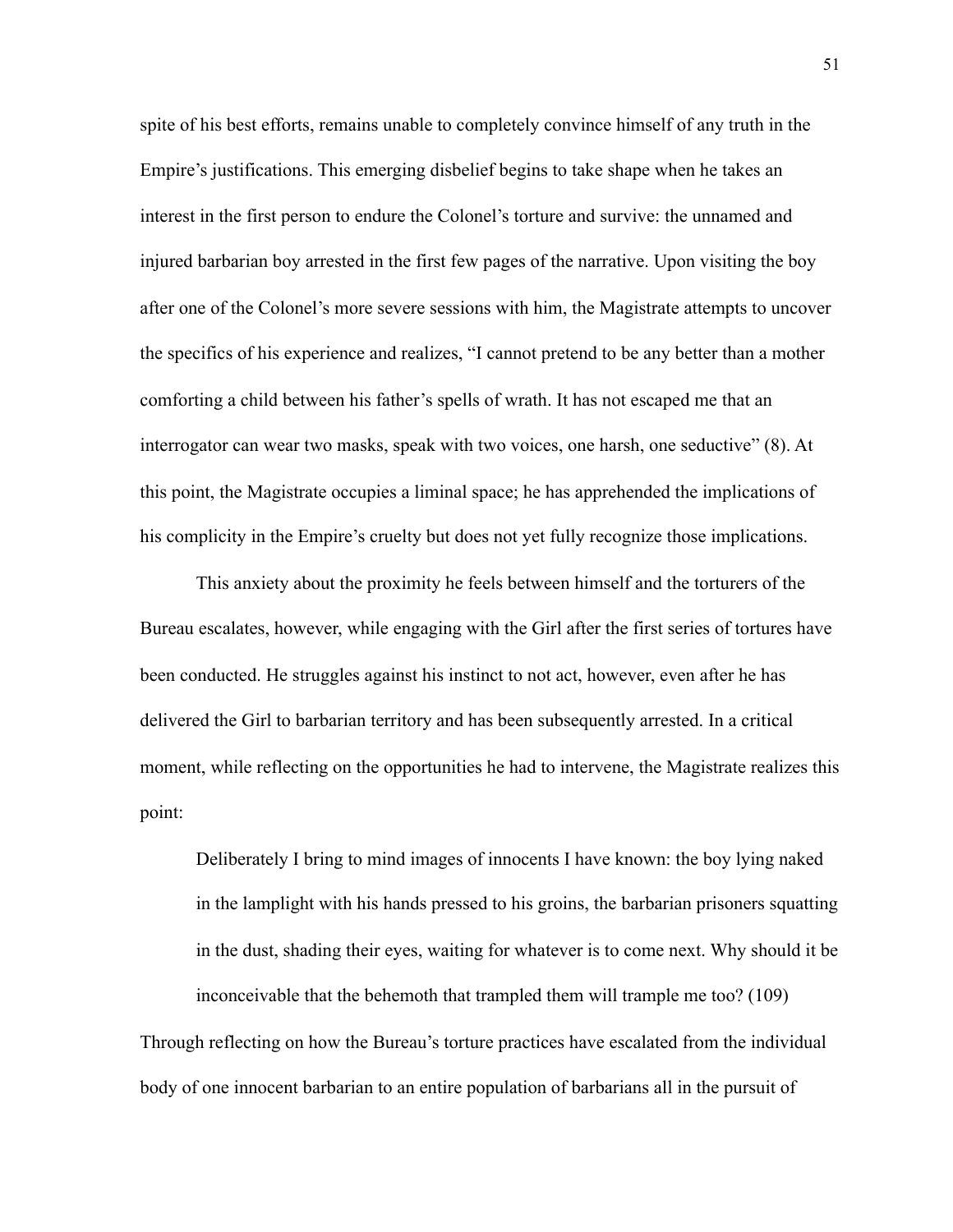unearthing the truth of their iminent threat, the Magistrate apprehends that his passive mode of complicity has allowed for the possibility of their violence to extend to himself as well. Torture has ceased to retain any justification from the Empire's deliberate framing of the barbarians as savage, threatening Others that must be neutralized to ensure the safety of its subjects— the Magistrate, through asking this crucial question, at last recognizes the inconsistent logic that excuses the infliction of physical violence in service of the Empire's security. This questioning resonates with Butler's theoretical construction about the instability of the attempt to frame any individual or population as necessarily outside or inside the norms of the dominant and powerful:

To call the frame into question is to show that the frame never quite contained the scene it was meant to limn, that something was already outside, which made the very sense of the inside possible, recognizable. The frame never quite determined precisely what it is we see, think, recognize, apprehend. Something exceeds the frame that troubles our sense of reality; in other words, something occurs that does not conform to our established understanding of things. (9)

Through recognizing the impermanence of the dominant framing that justifies the torturing of the barbarians, the Magistrate simultaneously grasps that this instability also implies something crucial about the Empire. Namely, that this mode of justification can easily shift to excuse perpetrating torture against any subject, "civilized" or "savage." When the framing of the barbarians is called into question, the Magistrate glimpses the innate precariousness attached to all life, the vulnerability of all individuals.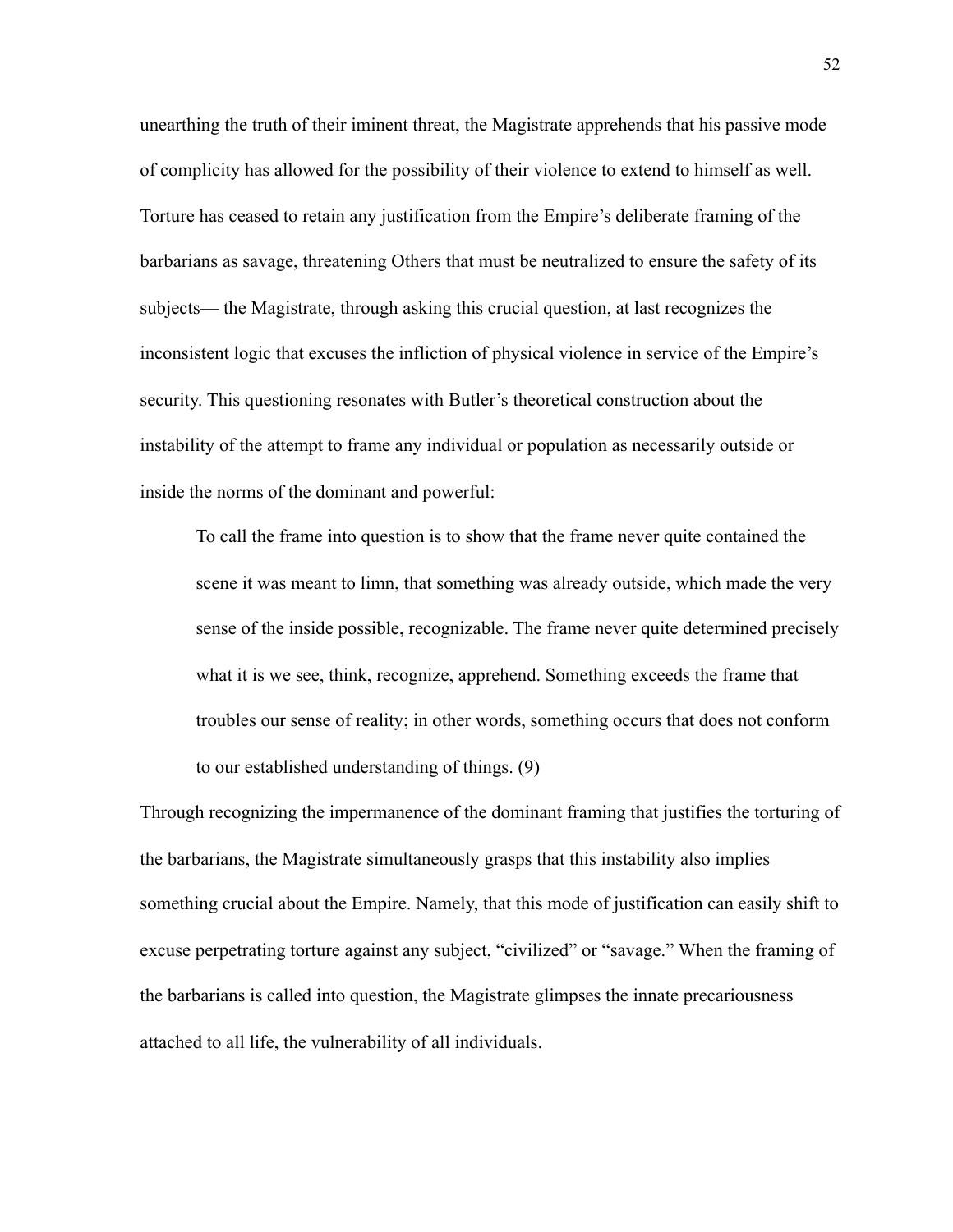At this point, the Magistrate ceases to reside in the space between passive suspicion and active intervention, which culminates in his public outcry during the beating of the barbarian prisoners. Even still, while being escorted back to his cell, he wonders, "What, after all, do I stand for besides an archaic code of gentlemanly behaviour towards captured foes, and what do I stand against except the new science of degradation that kills people on their knees" (124). Even when he attempts to act in direct opposition to the violence inflicted on Othered individuals, to break with his complicity, the Magistrate finds that he cannot separate himself from a moral code formerly prescribed by those who have now turned away from it. He cannot separate himself from the code he has learned through his position as an Imperial official— he is stuck in a part of the same logic that has evolved to justify the torture of enemies. He realizes that complicity with that violent "behemoth" cannot be eradicated through action alone—it is ingrained in his very subject-position as the Magistrate. An additional point, which may be obvious, but still important to consider, is the immediate repression of his outcry by state officials.

 What eventually serves to disrupt this underlying participation in the ideology that leads to the willful infliction of physical violence is the transformation of that subjectposition. This occurs in his transition from a passive perpetrator to victim after he is tortured. The Magistrate realizes "They were interested only in demonstrating to me what it meant to live in a body, as a body, a body which can entertain notions of justice only as long as it is whole and well" (132). As Scarry explains, "The goal of the torturer is to make the one, the body, emphatically and crushingly present by destroying it, and to make the other the voice, absent by destroying it" (49). The Magistrate experiences the destruction of his beliefs, his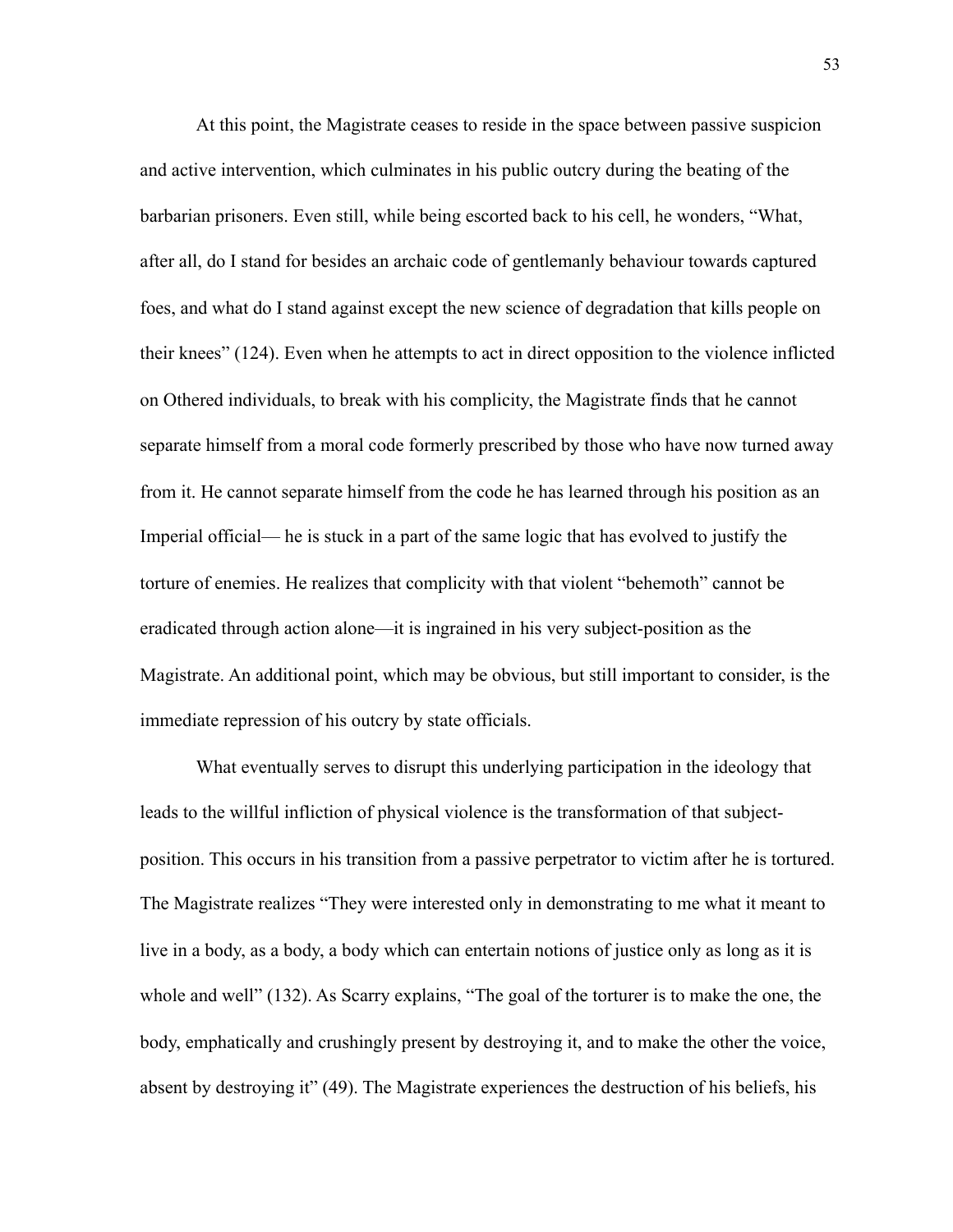perspective—his world—as a result of experiencing the physical pain of torture. He is made into a disempowered body in spite of his powerful subject-position as a white state official and begins to grasp that his fate is tied to the growing hostility felt against the barbarians: "The higher feeling runs against the barbarians, the tighter I huddle in my corner, hoping I will not be remembered" (142). Here, the text makes a critical gesture about the consequences of tolerating the infliction of physical violence onto the Other through illustrating how tenuous invulnerability can be: complicity in the infliction of violence onto bodies marked by difference allows for the possibility of that violence being extended to those who tolerate it. Ideally, the threat of violence extending to the self would not be necessary in order to advocate for the value of the lives of Others. If nothing else, this construction works to effect individuals who would resist the accountability their privilege affords them in hegemonic systems of oppression.

 In *Disgrace,* before moving in with Lucy, David proves that he is complicit with hegemonic violence of patriarchal society through almost all of his interactions with women. The first moment in the narrative where this is described is in his pursuit of a black sex worker named Soraya. He invades her privacy through uncovering her personal information, including her address and her telephone number, and after she spurns his advances, he mildly observes "But then, what should a predator expect when he intrudes into the vixen's nest, into the home of her cubs?" (10). The complicity at work in this moment is manifold: he, as an affluent white man, transgresses the boundaries of an economically disadvantaged black woman. He describes himself as a predator, and indeed, can prey on Soraya because of her disempowered position in Cape Town society.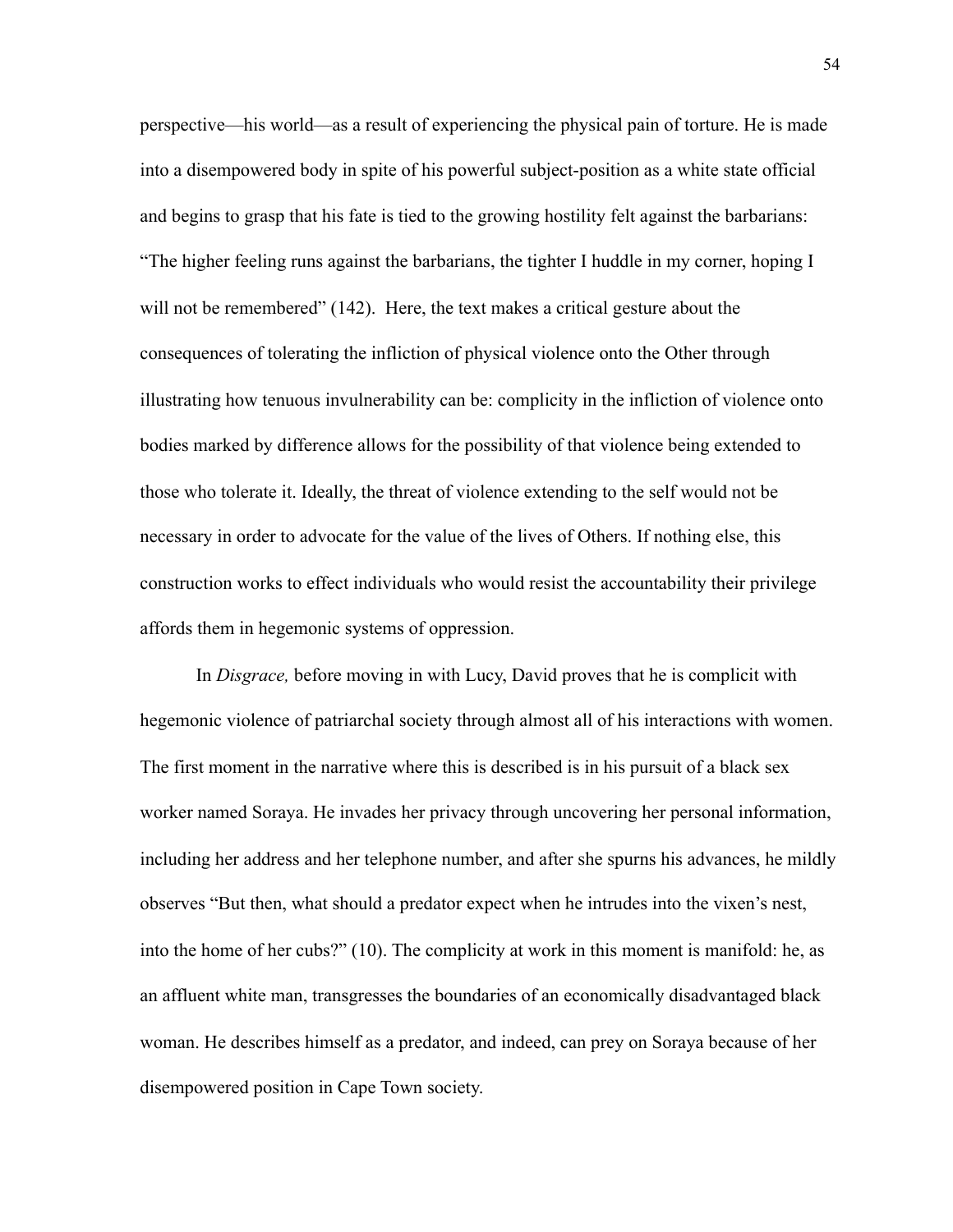The next scenario in which David actively participates in the infliction of gendered violence occurs when he forces himself onto one of his students, Melanie: "Not rape, not quite that, but undesired nevertheless, undesired to the core. As though she had decided to go slack, die within herself for the duration" (25). The description here resonates most uncannily with the correlation Lucy makes later about the experiencing sexual violence as death. Though this encounter with Melanie eventually forces David to withdraw from his position at the university, he refuses to recognize the fact that he has done anything violent or even reprehensible. He observes that "his mind has become a refuge for old thoughts, idle, indigent, with nowhere else to go. He ought to chase them out, sweep the premises clean. But he does not care to do so, or does not care enough" (72). Like the Magistrate, David Lurie almost recognizes his complicity in a social schema that disempowers certain bodies and makes their subjection to violence less abhorrent, and yet chooses to continue residing in the comfort of his privilege.

 David's infliction of violence onto disempowered individuals, which is only possible because of his powerful subject-position as a white man, shifts when he is physically assaulted by the men who rape Lucy. After he tries to intervene on Lucy's behalf, the men beat him, splash him with methylated spirits, and set him on fire. While ablaze, he realizes that "He and his daughter are not being let off lightly after all! He can burn, he can die; and if he can die, then so can Lucy" (96). Like the Magistrate realizing that the sovereign apparatus of the Empire can turn against him as well as the barbarians, David can also glimpse, even in this frenzied state, the innate precariousness attached to life. It is no accident that this almostrecognition occurs as he is on fire. As the flames inflict severe physical pain, they also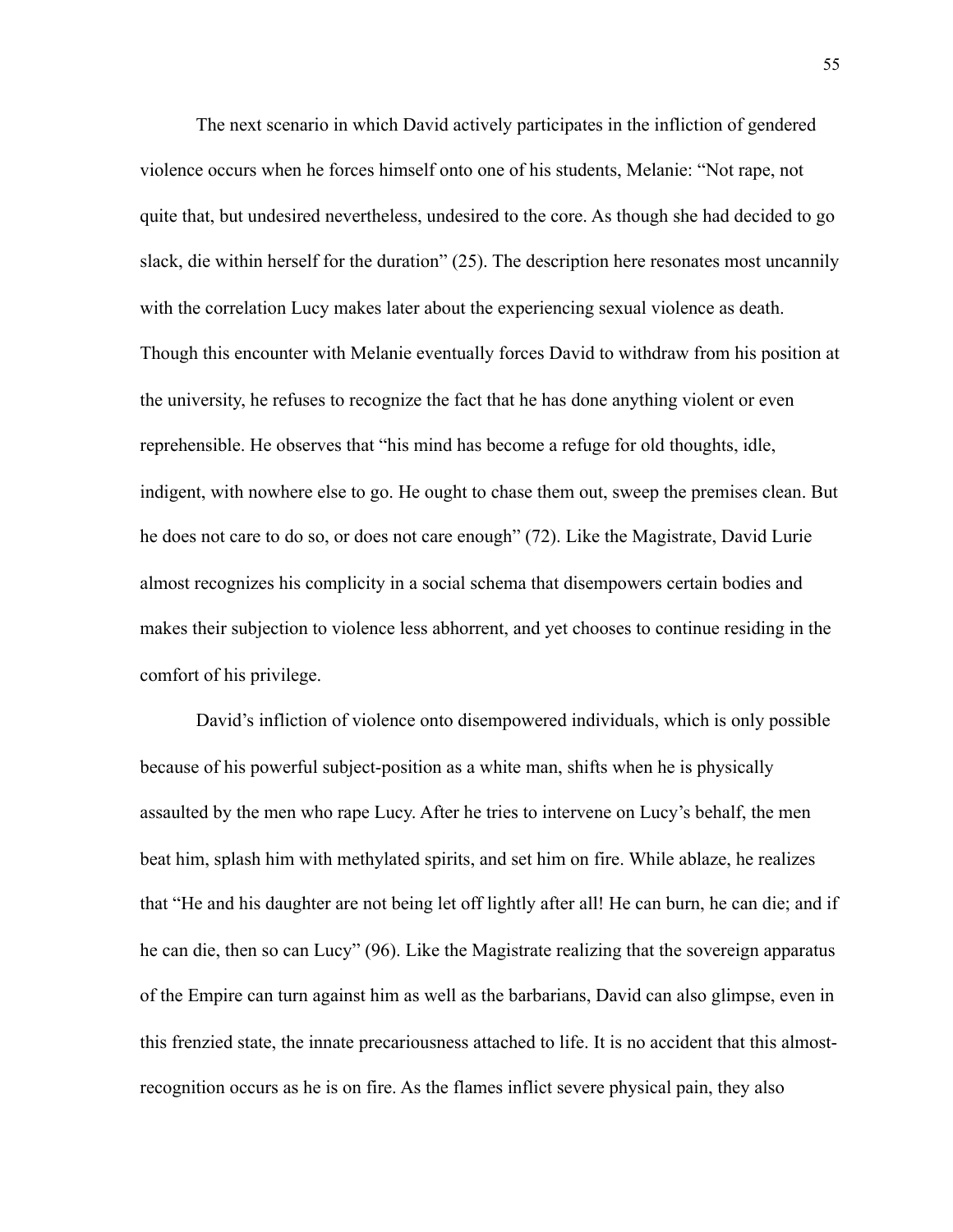transform his appearance: "His eyes are stinging, one eyelid is already closing. He runs a hand over his head and [...] save for a patch over one ear, he seems to have no hair; his whole scalp is tender. Everything is tender, everything is burned, Burned, burnt" (97). This description indicates his literal transformation from a powerful subject to a disempowered subject. He becomes physically marked by the violence which disrupted his comfortable position in South Africa. Crucially, however, though he can *apprehend* the shared precariousness of life in this moment, he cannot completely *recognize* it. As Butler describes, "precariousness [...] can be apprehended, taken in, encountered, and it can be presupposed by certain norms of recognition just as it can be refused by such norms" but "it cannot be properly recognized" (13). This inability for mutual precariousness to assume full cognitive recognition is part of what allows David to move past this apprehension of ubiquitous human fragility after this violent encounter. He apprehends the precariousness of life when his own precariousness is exposed, but this later serves to reinforce the mentality that justifies violence based on the fact that it is the Other who has exposed the self's fragility.

## **"'And I did nothing. I did not save you.' That is his own confession": Complicity and the Behemoth in** *Waiting for the Barbarians* **and** *Disgrace*

After explicating some of the complexities attached to the problem of the protagonists' complicity in the perpetration of physical violence in *Waiting for the Barbarians* and *Disgrace*, I would like to highlight two final moments in each text.

Unable to intervene in his daughter's violation, David encounters an iteration of the specific form of physical violence he perpetrated during his time in Cape Town. The text implies this acknowledgment when David tells Lucy, "'And I did nothing. I did not save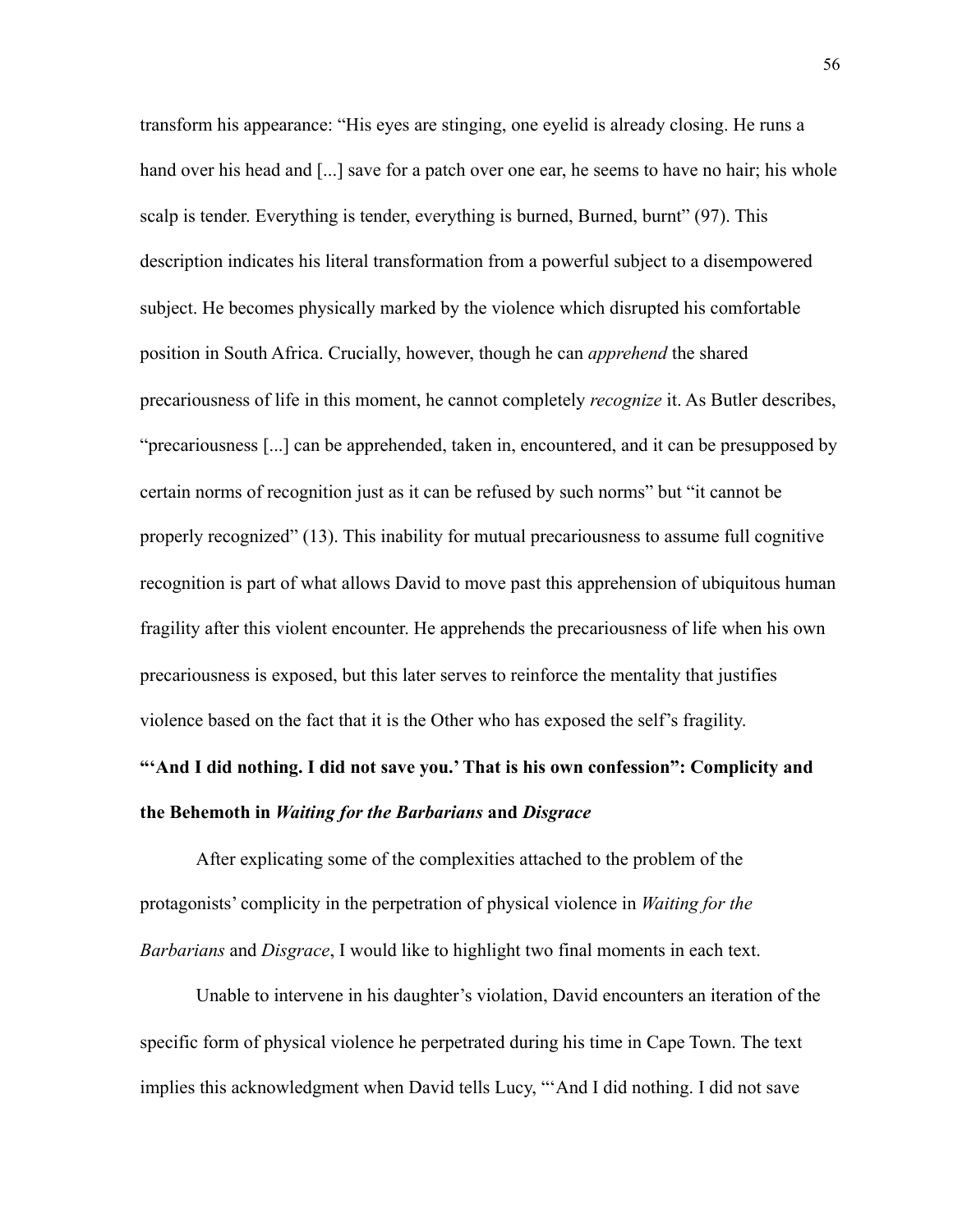you.' That it is his own confession" (157). Whether David literally means that he could do nothing to save Lucy from her attackers, or whether he refers to his willful participation in the social and political mechanisms that made her violation possible in a more abstracted sense, this confession is one of the only moments in the text where the ambivalence of accountability, of who or what to hold responsible for physical violence comes into focus.

The ambivalent character of accountability also surfaces in this moment in *Waiting for the Barbarians,* where the Magistrate ponders that the cell he now occupies was once the site of the Barbarian Girl's torture: "they hurt her and he [her father] could not stop them (on a day I spent occupied with the ledgers in my office). Thereafter she was no longer fully human, sister to all of us" (94). Not only does the Magistrate's speculation on the dynamics between the Barbarian Girl and her father parallel the dynamics between David and Lucy Lurie, but it also calls into question the identity of who (or what) can *be* identified as accountable for her torture. Though he allows for the joint failures of her father and himself as a solution to the problem of identifying who is accountable, both characters arguably lacked the means to meaningfully intervene in that particular moment. Indeed, as illustrated later, once the Magistrate makes the choice to act on behalf of the barbarians, he finds himself crushed by the same "behemoth" that crushes the barbarian captives. One possible answer, it seems, resides in the last sentence of this reflection, which may offer a characteristic of who or what must be held accountable.

Whoever or whatever made torture possible, made it permissible, stripped her of her humanity and simultaneously divulged the inherent fragility shared by all life, a fragility that binds every subject together, but which has resided in obscurity up until this point. This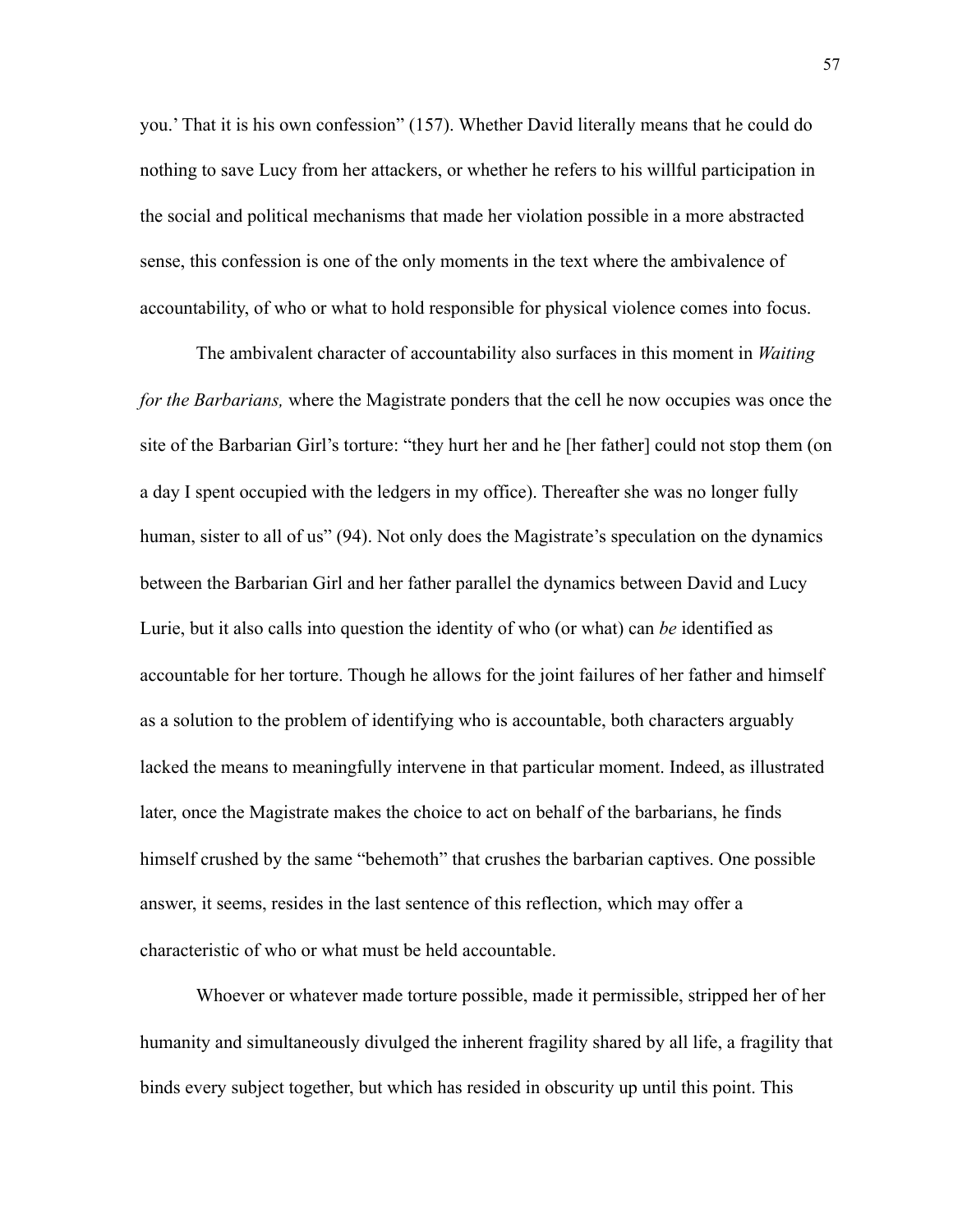description resonates with Rogobete's account of testimonies collected from survivors of political violence during Apartheid: "Trauma was not only experienced individually or privately [...] Even in situations in which the perpetrators could be identified, all participants *found it difficult to distinguish individual perpetrators responsible for causing their* 

*pain*" (114-115, added emphasis). Why does the identity of a perpetrator continually evade these fictional and non-fictional accounts of the experience and trauma of living through the infliction of severe physical pain? If no singular person or thing can be held accountable, what can possibly be done to redress the injustice of the atrocities that have been carried out? Or at least, what can be done to allow the beginning of any collective healing? This line of questioning begins to grasp at an insidious, liminal, and fleeting presence that permeates both the fictional settings and cultural context of *Waiting for the Barbarians* and *Disgrace*— one that at certain points I have brushed up against, almost addressed, but have never fleshed out fully. This presence, this behemoth, this violent mechanism that makes the conditions for the infliction of physical violence a reality, is what I will identify and explicate in the next chapter of this project.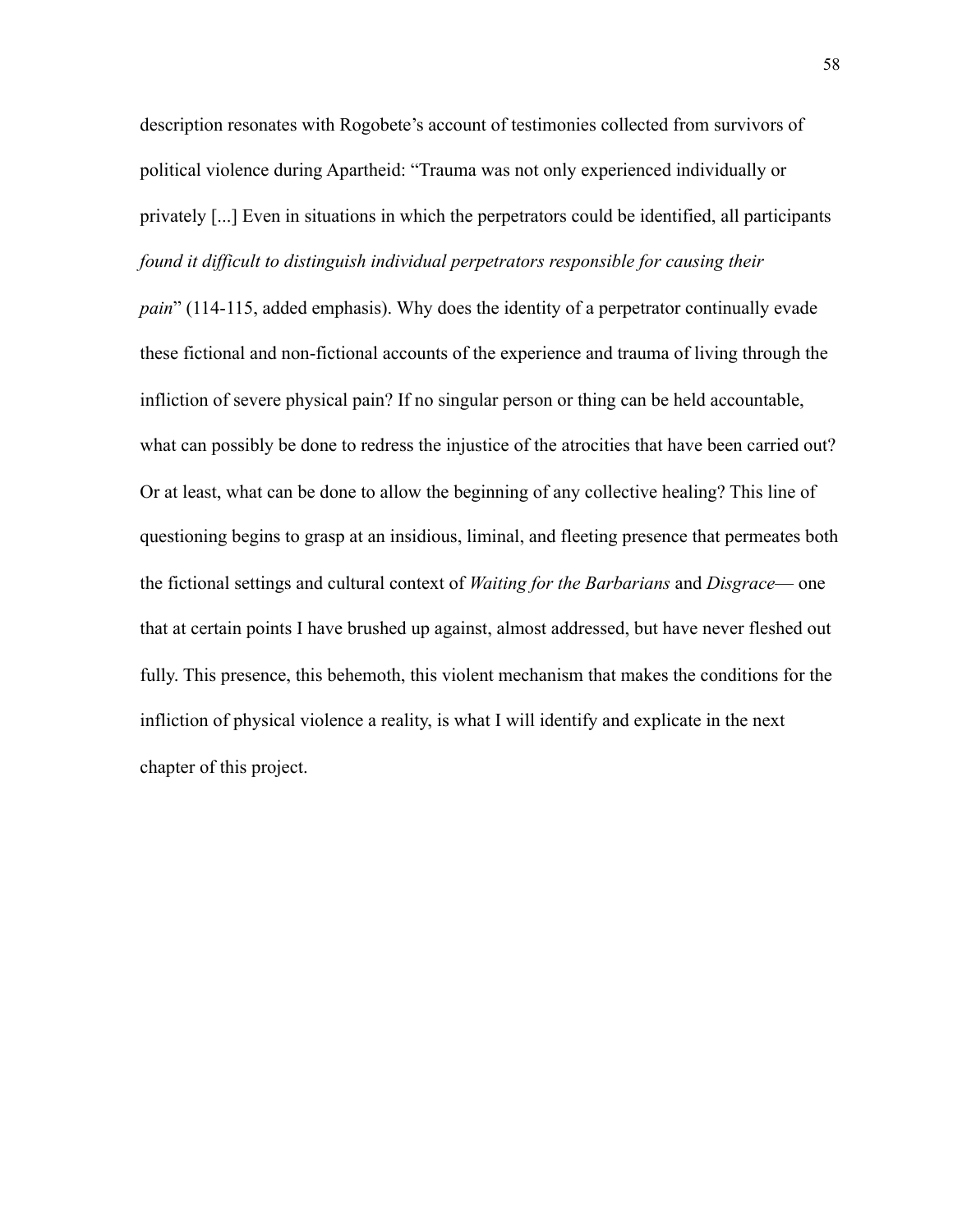## **Chapter Two**

## **The Logic and Time of the Behemoth: Comparing Sovereign Violence in J.M. Coetzee's**  *Waiting for the Barbarians* **and** *Disgrace*

 The second mechanism of violence in both *Disgrace* and *Waiting for the Barbarians*  pertains to two separate (but perhaps intimately connected) moments of recognition in the novels. In *Waiting for the Barbarians,* the Magistrate feels despair when he begins to inquire into the larger forces behind the torture he knows agents of the Third Bureau are perpetrating: "I know somewhat too much; and from this knowledge, once one has been infected, there seems to be no recovering. [...] The knot loops in upon itself; I cannot find the end" (23). A shameful confession in *Disgrace* that correlates with the Magistrate's hopelessness occurs when David Lurie first attempts to explain why his and Lucy's violation happened: "That is the theory [...] just a vast circulatory system, to whose workings pity and terror are irrelevant. That is how one must see life in *this country*: in its schematic aspect. Otherwise one could go mad" (98, added emphasis). These two examples have several crucial similarities. Both illustrate the protagonists grasping at the larger forces at work behind the physical violence they experience or witness and then simultaneously retreating from them. More significantly, however, each character, in responding to either the Empire or the South African State, begin to apprehend, but do not quite fully recognize[,16](#page-65-0) the identity of the mechanism itself, the behemoth that circulates endlessly and evades outright explication: the violence of sovereign power.

<span id="page-65-1"></span><span id="page-65-0"></span>[<sup>16</sup>](#page-65-1) In this chapter, as in the previous one, I am using Butler's understanding of the terms "apprehension" and "recognition" in order to articulate different levels of cognition. The protagonists in both novels apprehend the sovereign violence surrounding them at various points, but full recognition does not come, indeed if it ever does, until much later.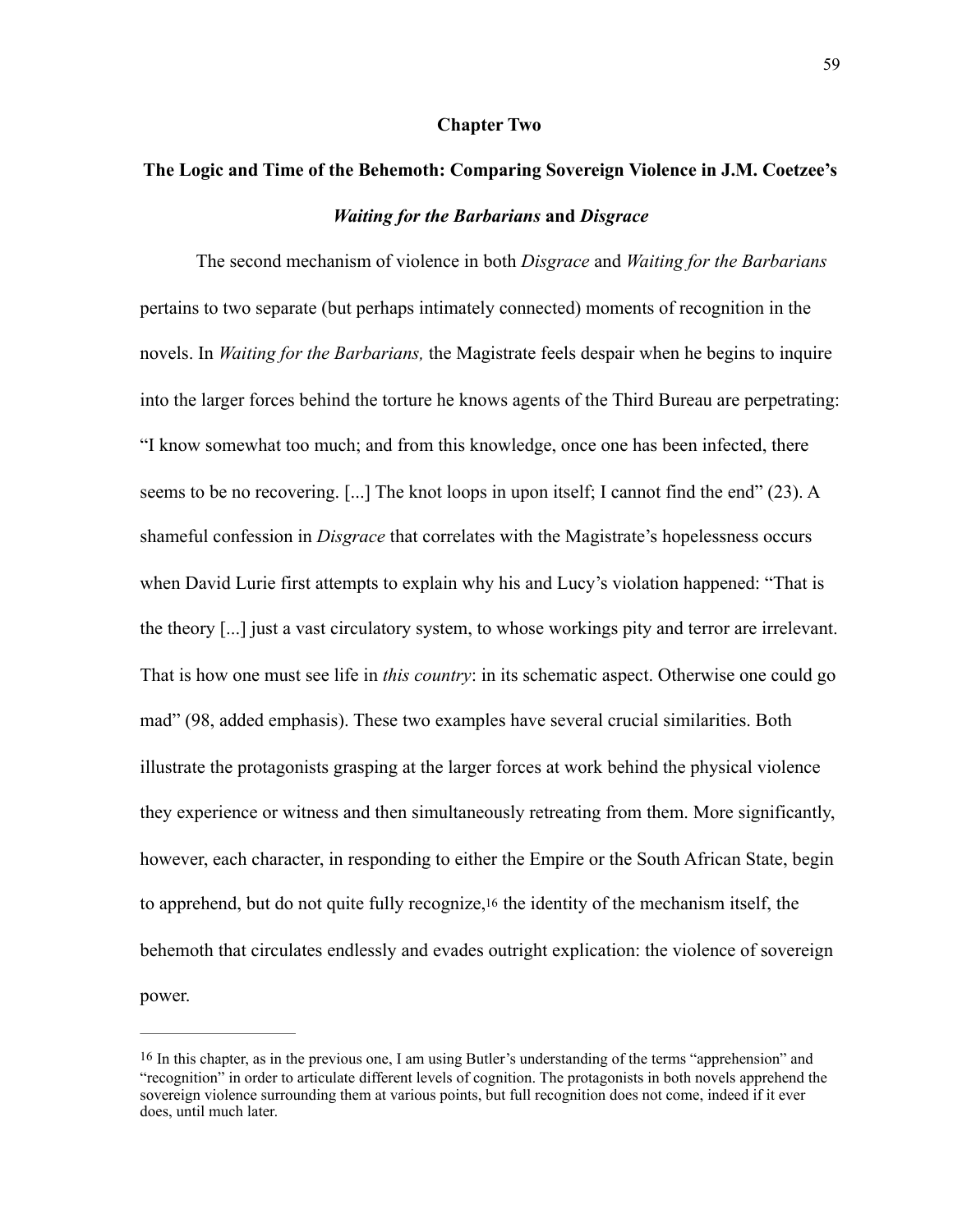Both characters, when confronted with the reality that their experience of extreme physical violence has been perpetrated by the sovereign powers of the Imperial system and the South African state, find themselves overwhelmed and wishing they had not apprehended it at all. Instead of seizing the knowledge this realization affords and attempting to trace the complexities surrounding it, David clings to it only in abstraction, the method through which he claims he can preserve his sanity. The Magistrate also retreats from the initial apprehension of the violent sovereignty, and adamantly repeats a pattern of wishing he had never investigated the techniques employed by the Empire's agents against innocent people. Of course, this tension between approaching and retreating from the behemoth that is sovereign power brings other considerations into relief. What action can be expected from a singular person when they confront the terrifying enormity of sovereign power? Can one person effectively work against this kind of violence when it appears in almost every level of any social structure?

Though David and the Magistrate's apprehension of the sovereign violence in their respective contexts both incur continual denials and retreats, their similar description of the cyclicality of sovereignty imply that the sovereign violence at work in both novels does not end— that it continues to permeate all aspects of life, effectively haunting each text. Crucially, however, the sovereign violence in both texts is rendered at a different point; *Waiting for the Barbarians* centers on the violence of sovereign power through describing the effects of the state of emergency implemented by the Empire, and *Disgrace* depicts the violence of sovereign power after it has technically or legally diminished, but maintains its influence and continues to operate in the lives of individual South African subjects. Though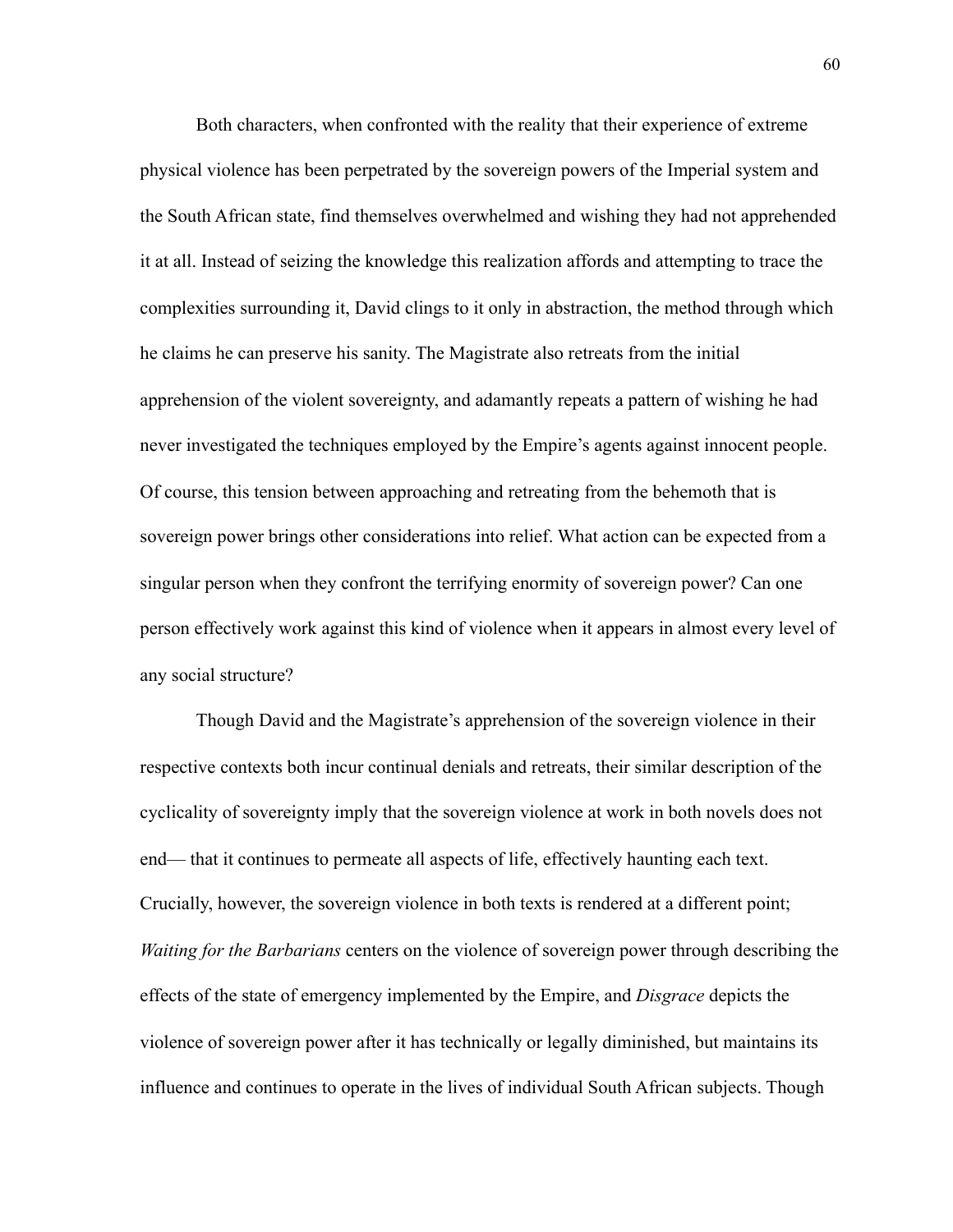depicting a different point in the eternal cycle of sovereign power, each text demonstrates a crucial characteristic of sovereign violence: the exceptional state of emergency is, actually, not exceptional at all, but has become the norm through which sovereign power finds its articulation. The men's shared experience of temporal instability resulting from sovereign violence in both novels will then be foregrounded, and that mutual fluctuation they experience may prove to show the intimate connection between sovereign violence and the final mechanism of violence I will examine in this project: the violence that informs the criteria of statelessness and citizenship.

Though inquiries into the function and characteristics of sovereign power is a legacy fraught with epistemological difficulty, I argue that analyzing Coetzee's novels alongside the theoretical interventions of Giorgio Agamben and Judith Butler may allow for a method to think through its logic and temporality that accounts for the particular sovereign violence present in each novel, while also producing potential patterns of sovereign violence that are represented in both novels. Moreover, through conducting this analysis, the difficulties each protagonist has in identifying a singular perpetrator— evidenced by the patterns of who and what they blame at certain points in each narrative— may become more comprehensible and also provide a way to understand that many individuals are involved in the perpetuation of sovereign violence and the violence of citizenship and statelessness, which ultimately lead to the infliction of physical violence.

**"Now people just pick and choose the laws they want to obey. It's anarchy": The Liminality of Sovereign Violence in** *Waiting for the Barbarians* **and** *Disgrace*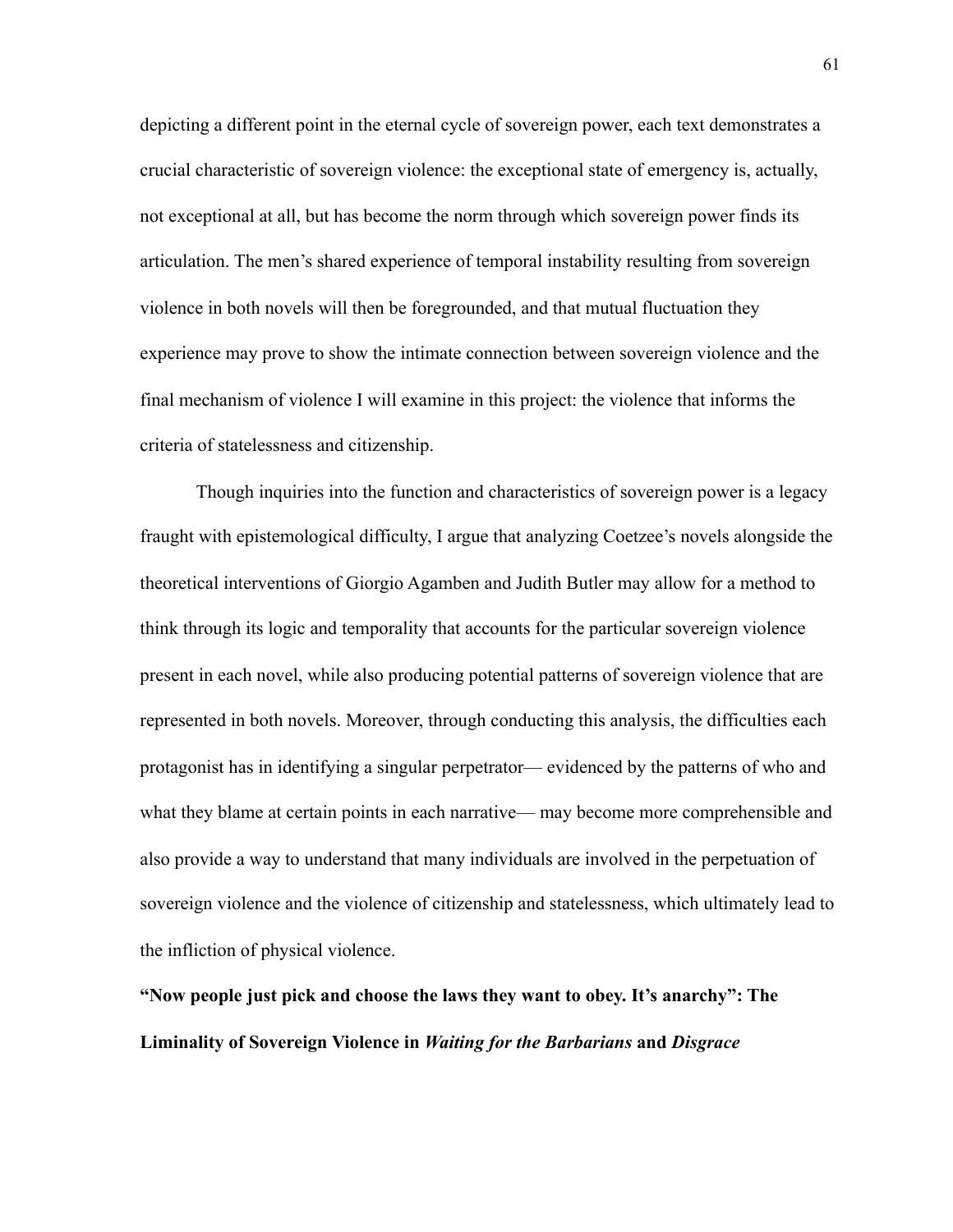In the initial chapter of *Homo Sacer: Sovereign Power and Bare Life* (1998),

Agamben offers the following description of the paradoxical structure of sovereign power:

The paradox of sovereignty consists in the fact the sovereign is, at the same time, outside and inside the juridical order. [...] the sovereign, having the legal power to suspend the validity of the law, legally places himself outside the law. This means the paradox can also be formulated this way: 'the law is outside itself,' or: 'I, the sovereign, who am outside the law, declare that there is nothing outside the law. (15) This description of the sovereign paradox foregrounds the liminal quality of sovereign power — it resides both inside and outside the juridical order *at the same time,* which makes any question of its exact location an attempt to locate liminal space itself, which seems to be an epistemological impossibility. This is why the Magistrate and David Lurie both find it enormously difficult to locate a singular perpetrator on whom to place the blame of the atrocities they experience and witness.

According to Agamben, the liminal characteristic of sovereignty is what makes it resistant to any efforts to effectively "pin down" its specific locations or functions. Agamben's description carries another vital component with which to think through the paradoxical structure of sovereign power— because the sovereign power has the ability to decide when the law either applies or does not apply to any given situation, to either suspend or resume its own legality, the sovereign can reside both inside of the law (because of the ability to make this decision) and outside of the law (because that decision does not apply to the sovereign power itself). This ability for the sovereign to decide what is inside or outside the legal system is a concept Agamben develops from Carl Schmitt's understanding of the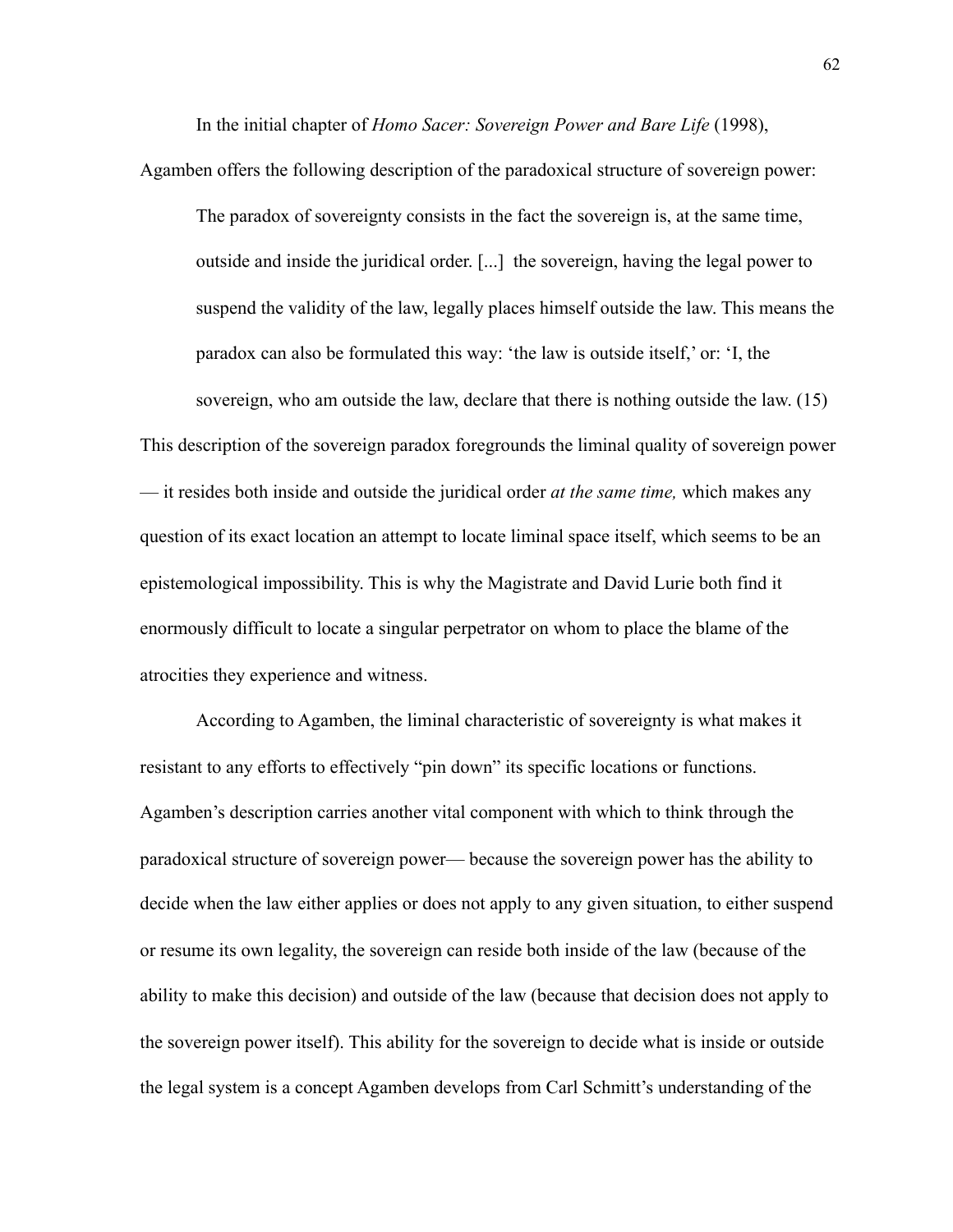sovereign decision. When the sovereign exercises its ability to decide the terms of inside and outside, while residing in the threshold between the two, this decision creates what Agamben calls the state of exception.

 In *Waiting for the Barbarians,* the Magistrate begins to apprehend sovereign violence as it is embodied through one of the only named characters in the text: Colonel Joll. The particularity given to Colonel Joll through the act of naming him already gestures to a significant mode of sovereign violence. As a high-ranking member of the Third Bureau of the Civil Guard, Joll is the character that most explicitly wields the violence of the Empire. By giving Colonel Joll one of the only singular names in the novel, the text demonstrates a connection between a militant imperial apparatus and the sovereign violence it is meant to uphold. It also allows for the population of the town, the Magistrate, and the reader to attach Imperial sovereign violence to a singular character, made memorable because of the fact that he is named in a text where almost no other character is. Colonel Joll's name draws attention to his specific character, and allows the reader to identify how the enormity of sovereign violence can be embodied and practiced through a single individual. In the first few chapters, the Magistrate and the reader are continually led to believe that Colonel Joll is the perpetrator on whom to attach the blame of the atrocities that occur.

In addition to naming Colonel Joll, the text also draws attention to him through highly individualized physical descriptions.The novel opens with a description of Joll's eyeglasses, which emphasizes that "The disks are dark, they look opaque from the outside, but he can see through them" (1). Already, the narrative implies that Colonel Joll is fundamentally different from the ambiguously signified townsfolk of the frontier— because of his shaded lenses, he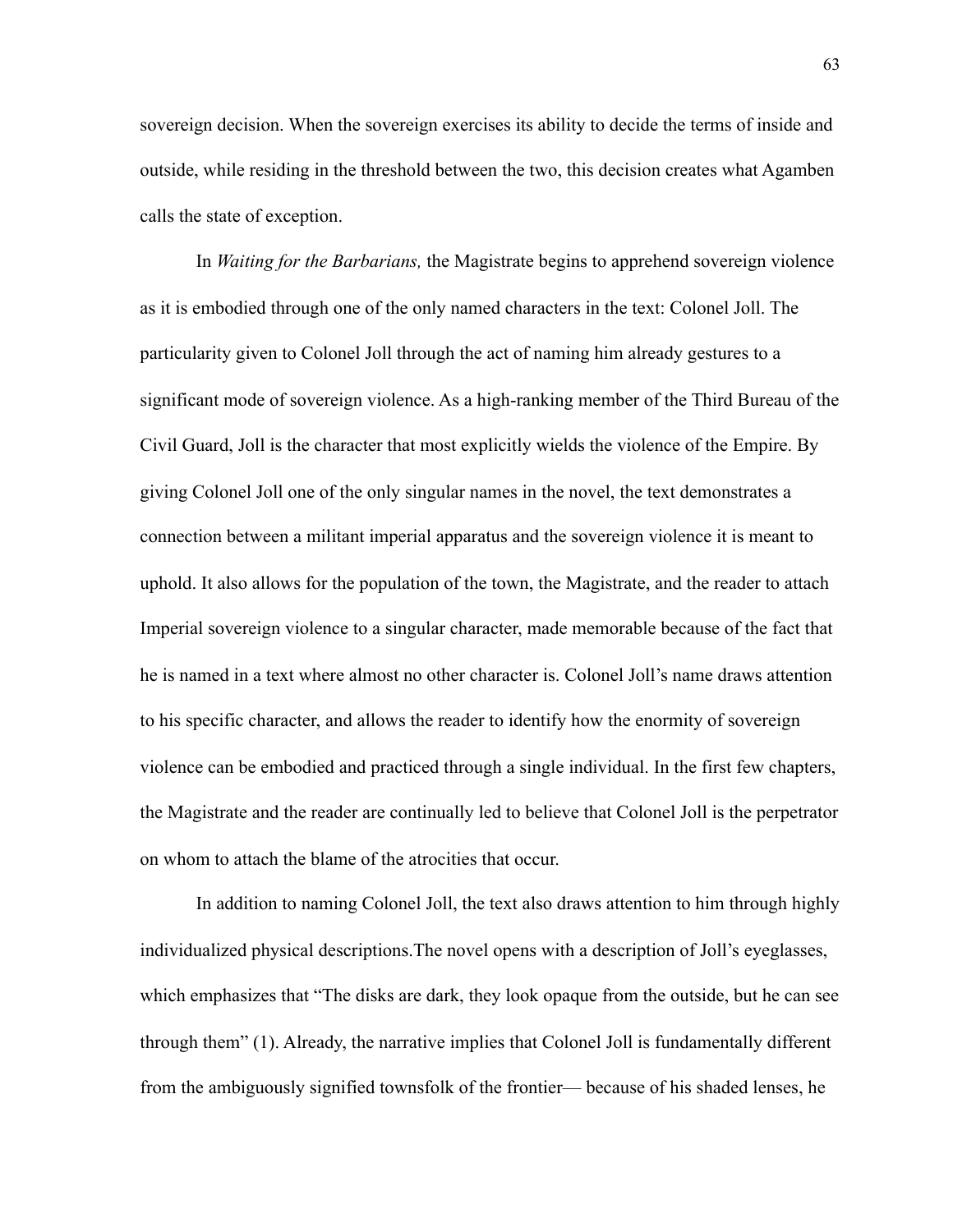can maintain constant surveillance but that surveillance remains undetected. At the least, his darkened glasses can be understood as a literal division between Colonel Joll, an operative of the Empire, the civilian population of the town, and most importantly, the victims of the torture he inflicts. Moreover, the text describes the fact that the Colonel *constantly* wears these lenses, in spite of the weather or the time of day, and even in spite of being inside. The significance of this decision to wear the lenses at all times certainly works to make the Colonel individual and therefore more memorable, as noticed by the Magistrate when he wonders, "Whom will that other girl with the blind face remember: me [...] or that other cold man with the mask over his eyes who gave the orders and pondered the sounds of her intimate pain" (155). In this reflection, the Magistrate compares Joll's lenses to a mask covering his face, and connects this "mask" to Joll's ability to destroy the Girl's world through torturing her. This implies another possibility—if we can conclude that wearing sunglasses indoors or at night actually makes the faculty of sight weaker, or that wearing a mask over one's face similarly obstructs vision, Colonel Joll may intentionally be obscuring his ability to see the extent of his violence, and thus experience any amount of kinship between his victims and himself.

This point correlates with the last glimpse we receive of Joll when he returns from his campaign into barbarian territory: "His face is naked, washed clean [...] Memories of his mother's soft breast, of the tug in his hand of the first kite he ever flew, as well as those intimate cruelties for which I abhor him, shelter in that beehive. He looks out at me, his eyes searching my face. The dark lenses are gone" (170). The intention of obscuring any similarity between the Colonel and his victims has dissipated with the disappearance of his dark lenses,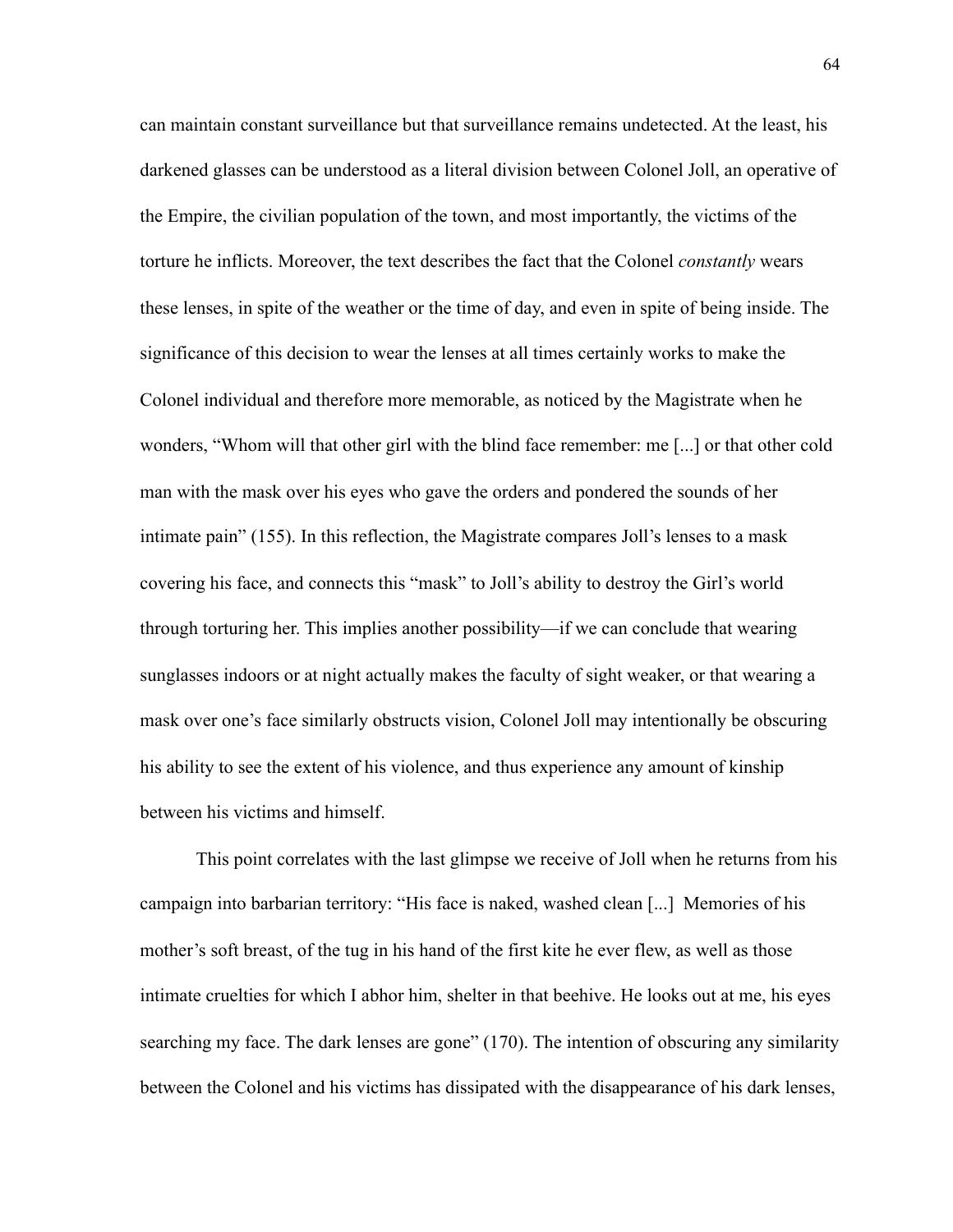<span id="page-71-1"></span>and by extension, the Magistrate and Colonel Joll are each confronted with the humanity of the other. Colonel Joll, a character who presents the discrepancy between the benevolent form of humanity and the form of humanity that perpetrates atrocity, is finally revealed here to be just a man.[17](#page-71-0) When he resolutely recognizes Joll's humanity, the Magistrate's attempt to locate the whole of sovereign imperial violence in the man through which it is wielded can no longer be valid. He realizes that Joll is undeniably a person, and thus demonstrates the ethically dubious— and misdirected— attempt to blame the perpetuation of sovereign violence on any one individual.

Unlike in *Waiting for the Barbarians,* which uses the figure of Colonel Joll to mark the supposed *beginning* of the infliction of the sovereign violence of the Empire, *Disgrace*  begins from an understanding that in post-Apartheid South Africa, the sovereign violence that formerly perpetuated legally sanctioned violence against the black South African population has *ended.* If the novel took place in the midst of apartheid, the violence of the sovereign nation state of South Africa would perhaps be more explicit. However, *Disgrace*  takes place when the dynamics of that sovereignty have shifted. The sovereign violence in *Disgrace* is illustrated in divergent, individual iterations of the residual violence of the modern South African state apparatus, which includes the legacies of Apartheid that have shaped it for decades. In its ability to create and suspend the law, the state apparatus of South Africa resides inside and outside of the juridical order simultaneously, and therefore, after the

<span id="page-71-0"></span>[<sup>17</sup>](#page-71-1) This realization correlates particularly with Hannah Arendt's understanding of the banality of evil in *Eichmann in Jerusalem: A Report on the Banality of Evil* (1963), in which she emphasizes the importance of understanding atrocity as a human faculty, and condemns the apparent ease with which egregious violence can be abstracted as monstrous or inhuman.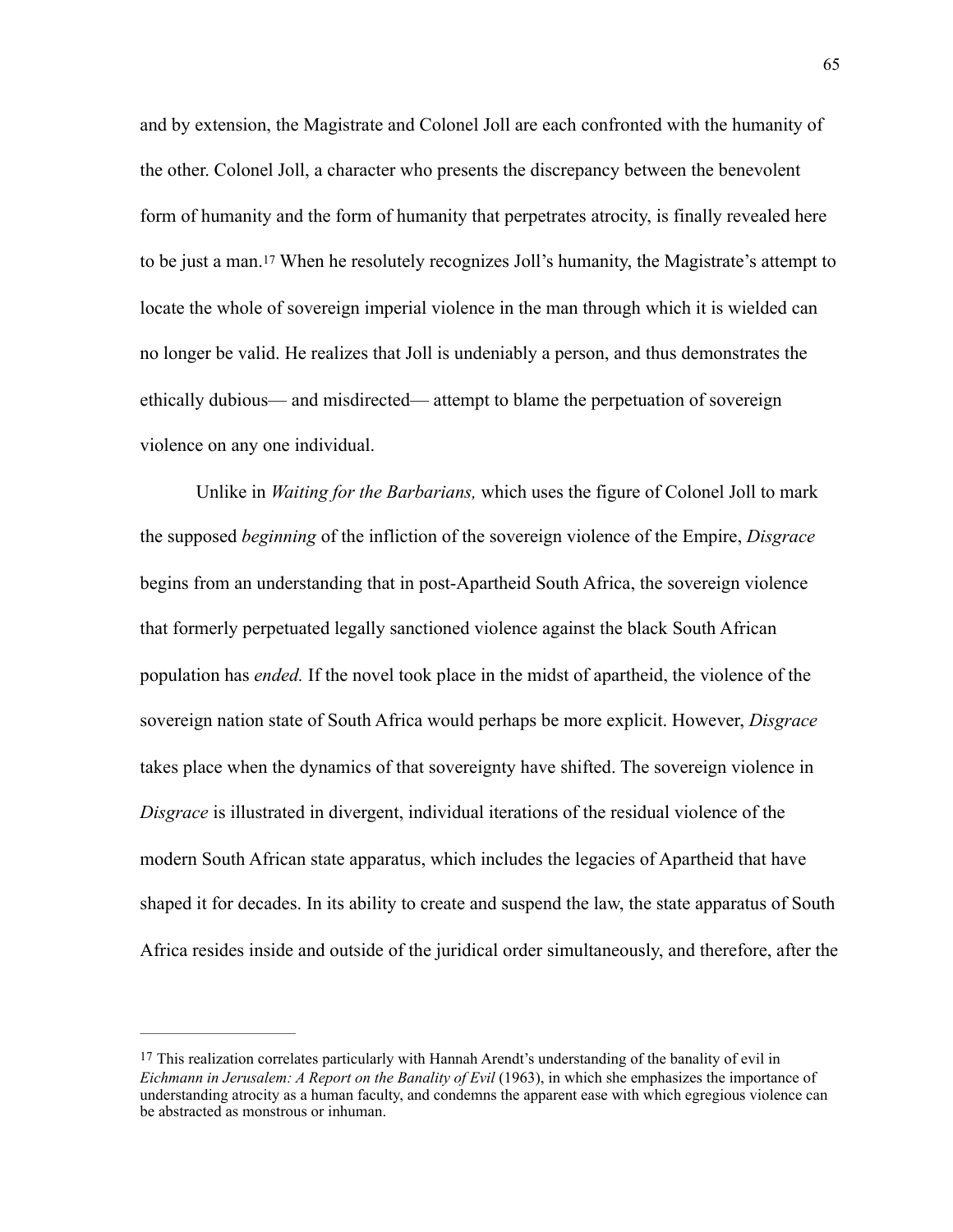legal suspension of Apartheid policy, the source of the violence it continues to inflict on its subjects becomes extremely difficult to locate.

This difficulty can be seen in an observation made by David's secretary, Dawn: "I mean whatever the rights and wrongs of the situation [Apartheid], at least you knew where you were [...] Now people just pick and choose which laws they want to obey. It's anarchy" (9). In other words, the text suggests that after the South African state has *officially*  ended the overt violence of Apartheid, its subjects are now faced with a complete restructuring of the law they have been embedded in for decades. This means that those who benefited from Apartheid (the white South African population) supposedly no longer retain the same privileges, and those victimized by Apartheid (the black South African population) supposedly are no longer violated by official representatives of state authority. The figures who would ordinarily act as a conduit through which state violence is exercised (i.e. the South African police) no longer retain the authority to officially perpetuate the violence of Apartheid policy. As Ettinger, Lucy's neighbor and a thoroughgoing racist, advises after the Lurie's home invasion, "'The best is, you save yourself, because the police are not going to save you, not any more, you can be sure" (100). His advice to the Luries is to make somewhat of a fortress out of their farm, and not to hesitate to protect themselves with reciprocal violence if the situation calls for it.

**"I am trying to understand the zone in which you live. I am trying to imagine how you breathe and eat and live from day to day. But I cannot! That is what troubles me!": The Violence of Sovereignty in** *Waiting for the Barbarians*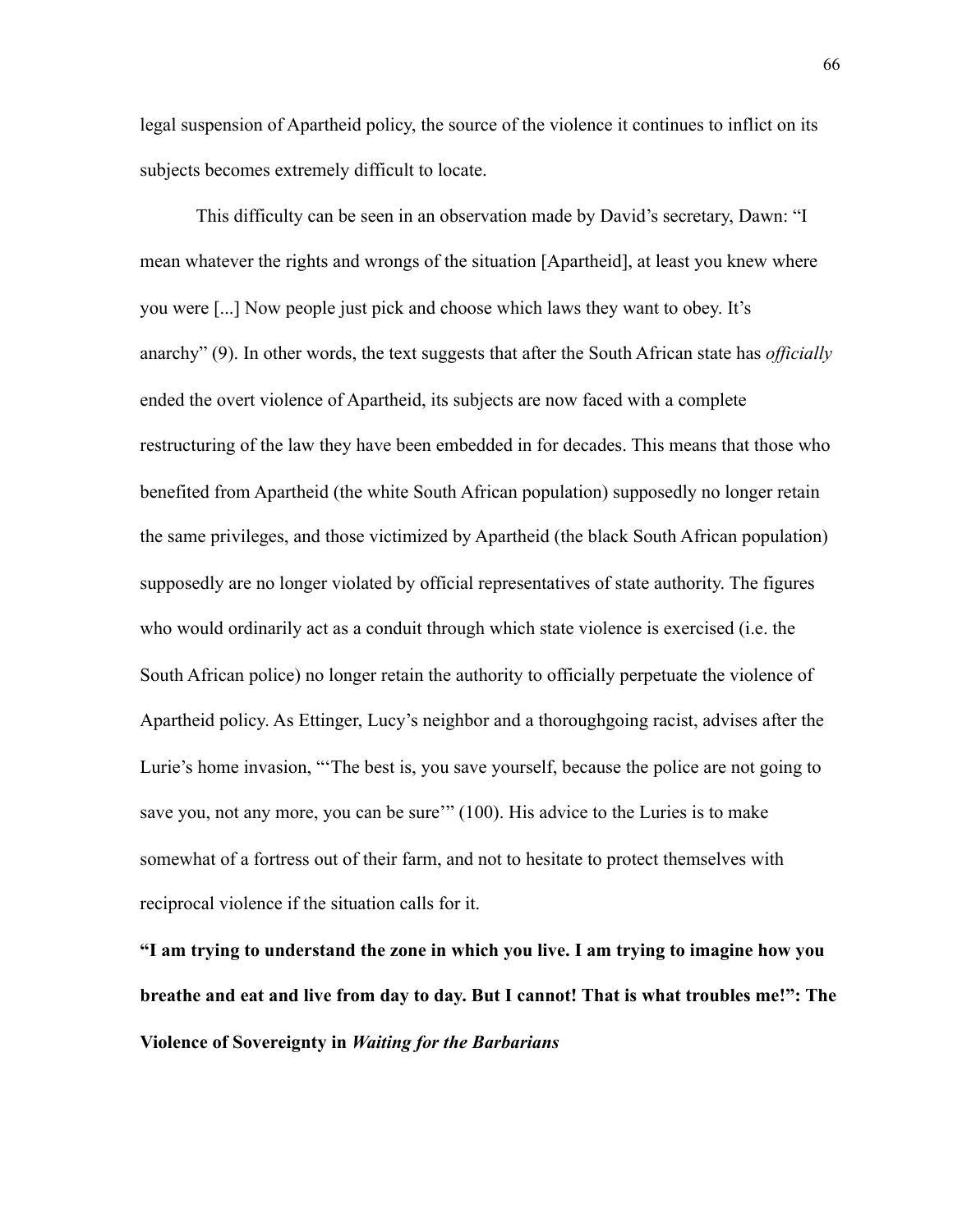Though both *Waiting for the Barbarians* and *Disgrace* illustrate the liminal characteristic of the paradox of sovereignty, the sovereign violence that is perpetuated through sovereignty's paradoxical structure appears to differ substantially in each text. This is in light of the fact that the sovereign violence inflicted in *Waiting for the Barbarians* is presumed to be beginning, and the sovereign violence in *Disgrace* is presumed to be ending. However, examination of sovereign violence as it manifests differently in each novel will serve to actually connect both representations as examples of the cyclicality of sovereign violence. Therefore, through comparing the structure at work in these different stages, any understanding of a certifiable "beginning" and "ending" of sovereign violence will be both undesirable and potentially impossible to reach.

 After the Magistrate first encounters Colonel Joll, he describes, "We do not discuss the reason for his being here. He is here under the emergency powers, that is enough" (1). The reasons behind Colonel Joll's visit to the frontier town, then, are almost completely obscured— the Magistrate knows only that Joll is presently operating under "emergency powers" put into place after a barbarian raid near the border of the Empire. The reasons for his visit emerge however, once the Magistrate informs him of the state of their prison facilities, and mentions that two barbarians have been arrested under suspicion of participating in a raid against the frontier town. The pair are still detained even after the barbarian father and son inform the Magistrate that, "'The soldiers stopped us and tied us up. For nothing. We were on the road, coming here to see the doctor'" (4). When Colonel Joll hears this, he tells the Magistrate that, "'Nevertheless [...] I ought to question them. This evening, if that is convenient" (5). Joll's refusal to listen to the Magistrate demonstrates an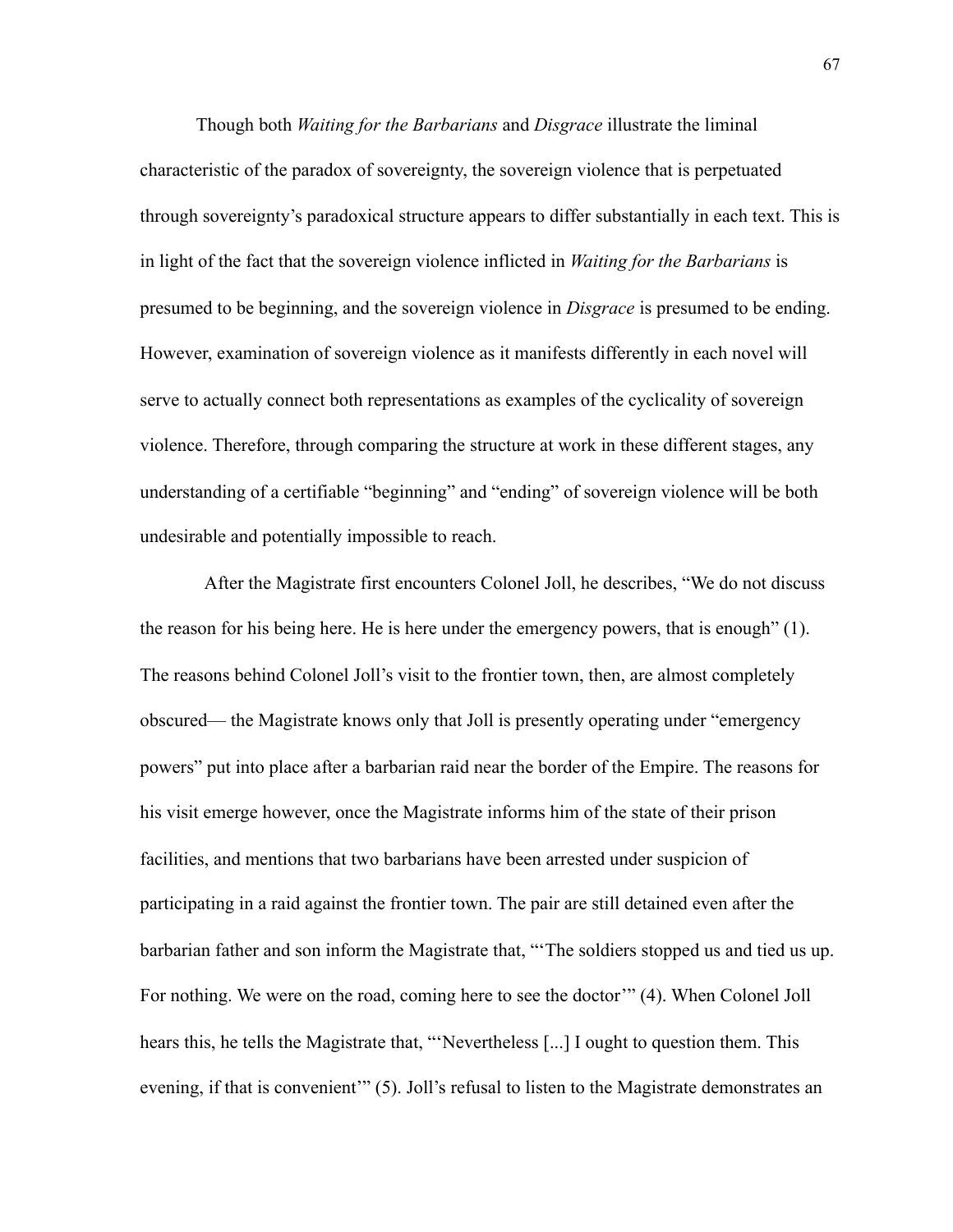element of what can be expected when living under "emergency powers." Joll does not accept what the Magistrate would consider to be normal juridical proceeding— that is, releasing prisoners when there is no evidence supporting their arrest (or a version of "innocent until proven guilty"). Colonel Joll, based on the authority derived from the vague title "emergency powers," is at liberty to modify these proceedings, and indeed, does so. At this point, the Magistrate also becomes aware of the meaning behind Colonel Joll's use of the term "question," and makes several more failed attempts in convincing him of the validity of the barbarians' story. In spite of these protestations, Colonel Joll proceedes in his "questioning," and begins the process of torture that leads to the death of the barbarian father and the mutilation of the barbarian son. This exchange between Joll and the Magistrate effectively illustrates that the normative juridical proceeding the Magistrate believes to be benevolent and attempts to perpetuate has been suspended. The Colonel, as acting sovereign, decides that the normative juridical order does not apply to the barbarian father and son. Joll alters the validity of the normative process of law in this situation— which the law itself tells us is an impossibility— and draws his authority to do so based solely on the "emergency powers" the frontier town is under. However, underlying this suspension of the law, a situation assumed to be exceptional, is the fact that in its ability to suspend its own proceeding, the sovereign power of the Empire proves that this emergency state is actually part of its normal functioning.

Agamben explicates the structure in place that enables the sovereign to decide what or who is inside or outside the juridical sphere by defining two of its components: the rule and the exception. For Carl Schmitt, what is created when the rule is suspended is its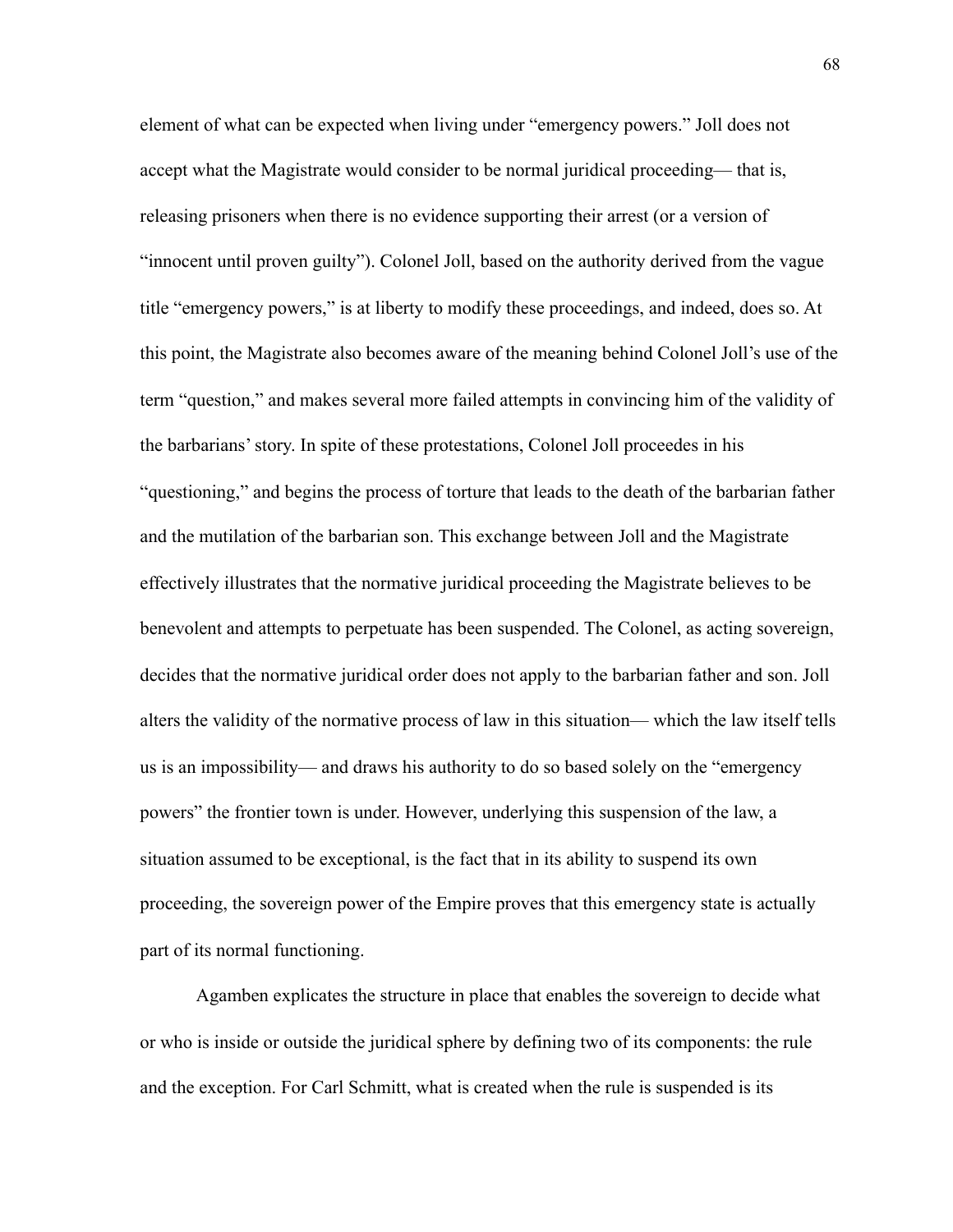exception— the relationship between the rule and the exception are considered to be diametrically opposed concepts, thought as either "inside" or "outside" in mutually exclusive sense. Though Agamben confers with the understanding that the suspension of the rule creates the exception, he finds the relation between the two to be significantly more complex. Instead of the rule and the exception, or the inside and the outside, being mutually exclusive

*[t]he rule applies to the exception in no longer applying, in withdrawing from it. The* state of exception is thus not the chaos that precedes order but rather the situation that results from its suspension [....] The exception does not subtract itself from the rule; rather, the rule suspending itself, gives rise to the exception and, maintaining itself in relation to the exception, first constitutes itself as a rule." (18, original emphasis)

The exception must, therefore, be thought of as a necessary constituent of the rule itself. In practice, it is not exceptional at all. The sovereign decision to suspend juridical rule creates the exception and includes the exception within the rule precisely because it is through this creation of the exception that it can constitute itself as the rule. This relation between the rule and the exception, in its most extreme form, is a "relation of exception," a situation through which, "something is included solely through its exclusion" (18).

In the case of sovereign violence in *Waiting for the Barbarians,* this "emergency state" of the township directly reflects the characteristics of Agamben's perpetual state of exception. The emergency powers in place in the frontier town give the Colonel the ability to suspend the normal proceedings of the juridical order. He does so, and through the decision to suspend the juridical order, he creates the relation between the rule (the subjects of the Empire, for whom the normative juridical process still applies) and the exception (the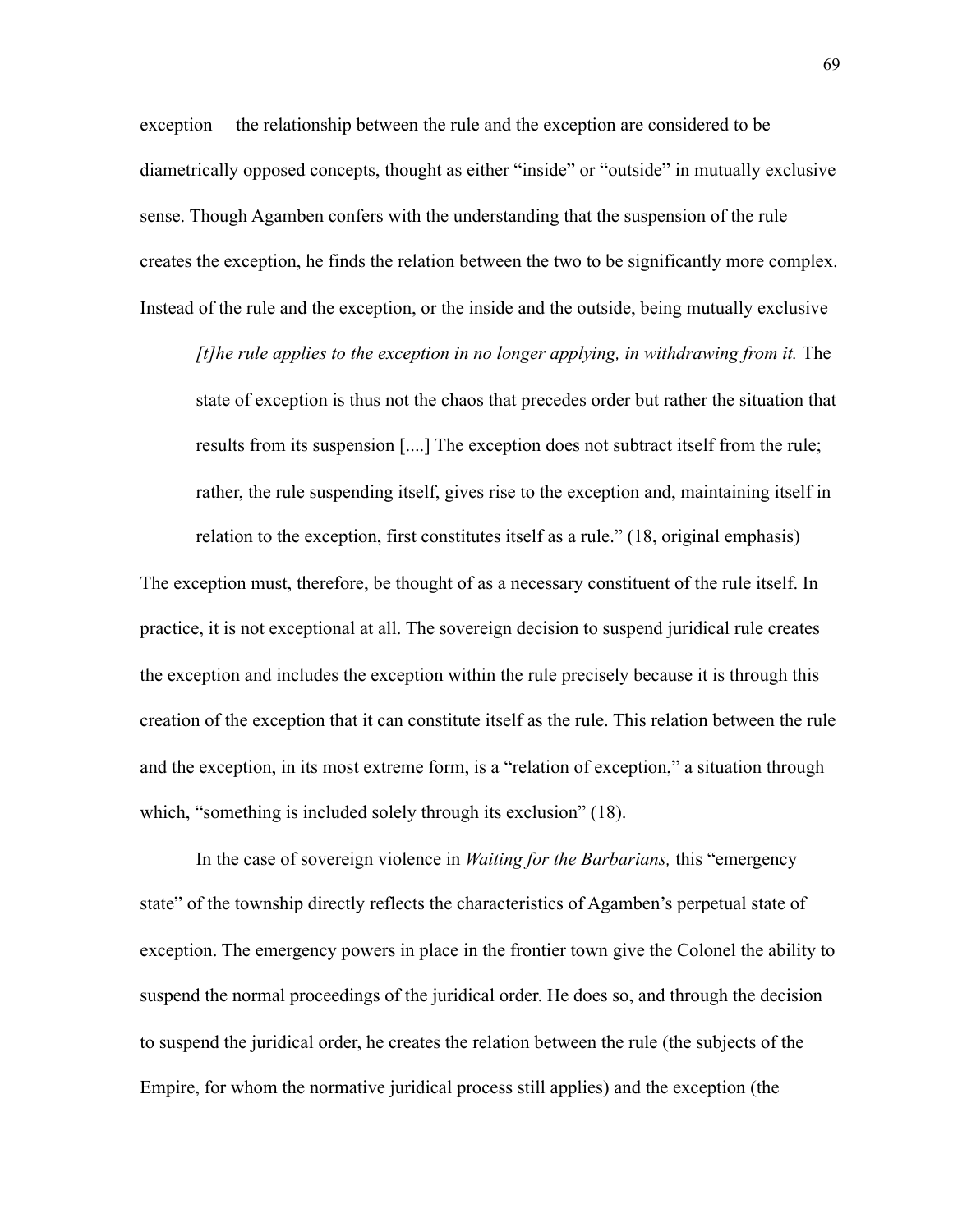barbarians, for whom the normative juridical process is suspended). In other words, he suspends the validity of the law for the barbarian father and son, and in so doing, renders them exceptional to the law that pretends to offer protection from the violence he inflicts on them. However, Coetzee's decision to withhold the specifics of the Empire's "normal" legal proceeding invite the reader to question their own relationship with the laws in place in their context. Believing that the law itself *should* protect those living under it leads to a humanist understanding of how sovereign power operates, and is demonstrably not how sovereign power seems to work in the context of *Waiting for the Barbarians.* Through maintaining itself in relation to the exception, the rule has the ability to constitute itself as such in the first place. The population of the town, and the population of the "civilized" Empire more broadly, constitute themselves as inside juridical rule precisely because they place the barbarians outside of that juridical rule, as exceptions. In order to claim their validity as the rule, they require that there be the exception, the outside. What goes unrecognized, however, is the reliance of the rule on the exception— the exception is what gives the rule its validity and is therefore always included through its exclusion. The boundaries between what is included and excluded, or what is inside and outside the juridical rule, prove less stable than previously supposed. This disrupts any claim that attempts to naturalize or essentialize the identity of who is inside of the law and who is outside of the law. Moreover, and as we see in both novels, this inability to essentialize this criteria of rule/exception means that individuals who believe themselves to be the rule can easily become the exception.

 The instability of divisions between inside/outside, rule/exception, then, reflect how Agamben previously defines the state of exception as that situation that can occur only once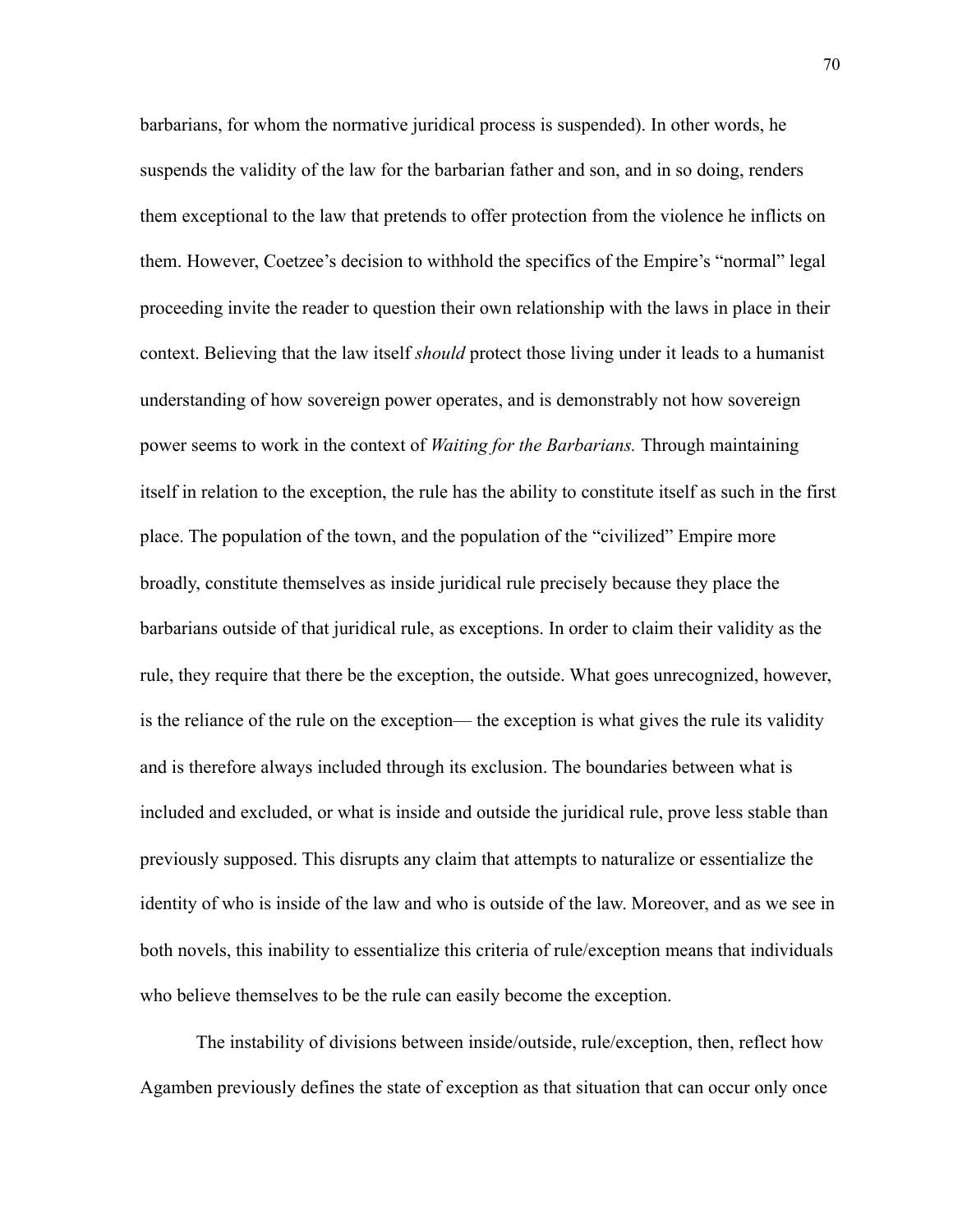the sovereign power has suspended the validity of the law: "What emerges in this limit figure [in the relation of exception] is the radical crisis of every possibility of clearly distinguishing between membership and inclusion, between what is outside and what is inside, between exception and rule" (25). This leads to the crucial point, which will prove instrumental in application to Coetzee's texts; once the procedure of the juridical sphere has been suspended for a certain group of people, the divisions between the protected and unprotected, or the inside and outside, cannot be distinguished. In order to demonstrate this inability to distinguish between supposedly rigid ontological categories, Agamben uses the figure of the *homo sacer* in Roman law. The homo sacer, or the sacred man, refers to the individual that may not be sacrificed, but may be killed without consequences (71). This figure represents part of the enigmatic character of sovereign power: how can a person be simultaneously killed with impunity and nevertheless be prohibited from execution according to ritual practice? The sacred man is simultaneously excluded from both the realm of the political and the realm of the religious—he cannot find protection in either sphere. Agamben describes the significance of the homo sacer's double exclusion in the following description: "*The sovereign sphere is the sphere in which it is permitted to kill without committing homicide and without celebrating a sacrifice, and sacred life— that is, life that may be killed but not sacrificed— is the life that has been captured in this sphere* (83). The life within the sovereign sphere is sacred life, or bare life, and reveals that life itself is the original referent of sovereign power. The crux of Agamben's use of this concept resides in this relationship between life and sovereign power. In its ability to suspend normative juridical proceeding, and therefore to make the purported differences between the rule and the exception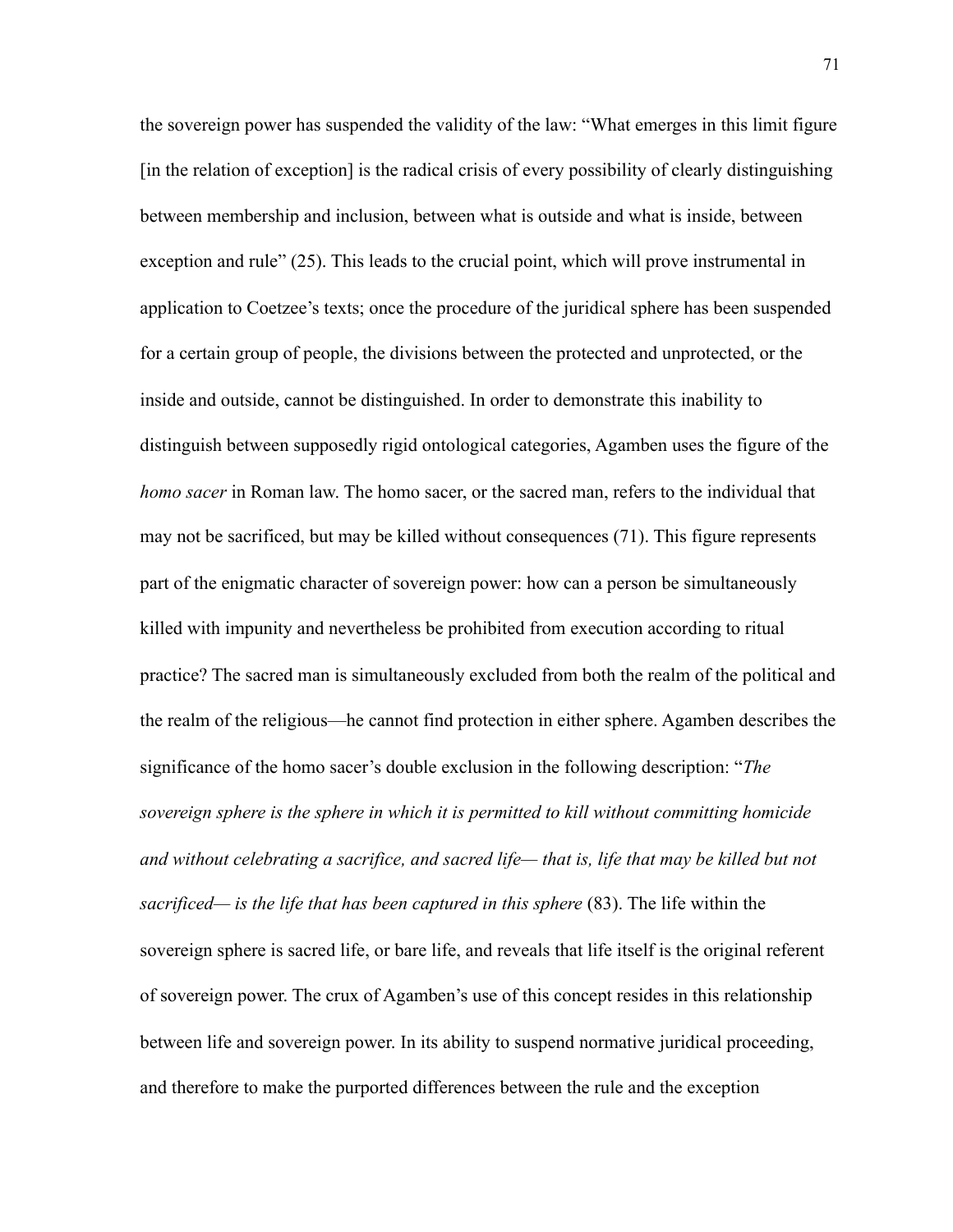indistinguishable, sovereign power renders *everyone* vulnerable to its violence. In the figure of the sacred man, we glimpse the fictional element of sovereign power's supposed benevolence. Though it pretends to perpetrate violence only against certain individuals who are excluded from its sphere, it actually has the ability to perpetrate violence against anyone at any time.

This can be seen throughout *Waiting for the Barbarians* specifically through the juridical process the Magistrate is subjected to after returning from delivering the Barbarian Girl back to her people, when Colonel Joll accuses him of "treasonously consorting" with the enemy. Through his association with the Girl, then, the Magistrate is placed outside of consideration of the sovereign protection. He ceases to become the rule and instead is forced closer to a position of the exception: "They will use the law against them as far as it serves them, then they will turn to other methods. That is the Bureau's way. To people who do not operate under statue, the legal process is simply one instrument among many" (97). The Magistrate describes the law as an instrument of the sovereign violence that creates it. In so doing, he shatters the conception of the law as a monolithic, detached, or non-human entity, which sovereign power usually claims. He also demonstrates that the law only pretends to operate justly—instead of being used as a tool of justice, it is actually used as a tool of power. The law itself is like any weapon used in the torture perpetrated in its name, and as such, must be understood as an intimately human creation that is susceptible to being manipulated by those in power. Thus, the sovereign violence represented in the novel disrupts the understanding that law can ever be thought separately from life, or as naturally benevolent. When it is understood as an instrument of sovereign violence, the justice that the law claims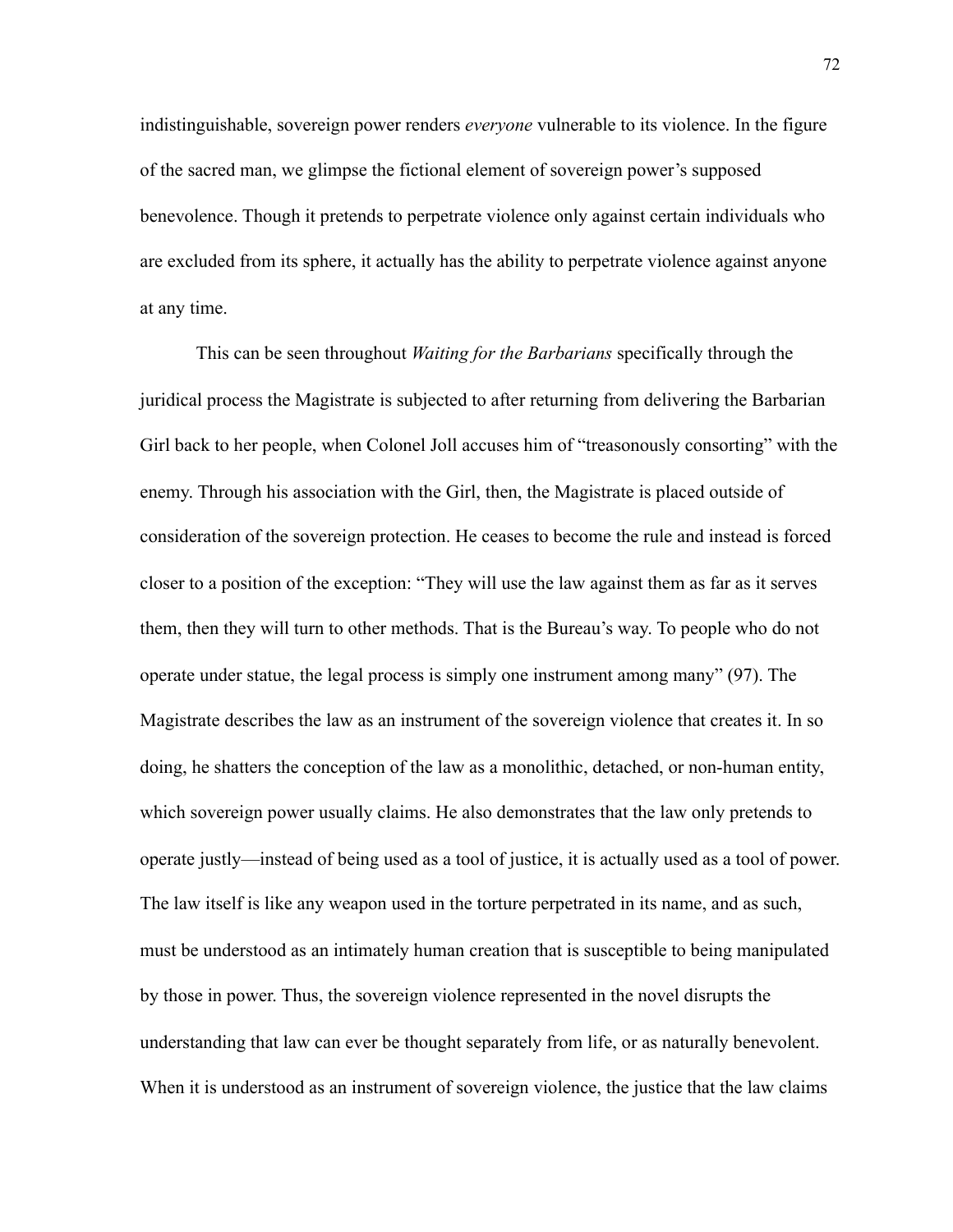to uphold or secure ceases to assume any sort of higher, divinely ordained status. The violence of the sovereign state of exception is rendered in this moment most explicitly when the law is exposed as an articulation of the interests of sovereign power, its protection no longer applies, and torture can and is considered justifiable.

Torture becomes justifiable, and indeed, *necessary* for the protection of the Empire. As Agamben notes, "the sovereign is the point of indistinction between violence and law, the threshold on which violence passes over into law and law passes over into violence" (32). The perpetual sovereign state of exception makes the distinction between inside and outside difficult to ascertain, and it extends this function to the muddling of violence and law. This fluidity between violence and law manifests, perhaps, as sanctioned violence and unsanctioned violence. Though the Magistrate used to reside inside the legal protection of the Empire, the emergency powers in place now reveal the malleability of those divisions between inside and outside, and he transgresses into a position that is outside of that normative legal protection, which allows for the justification of his torture.

The indistinction between violence and law becomes especially clear when the Magistrate reflects on the reasons why he has not been given a trial: "they will never bring a man to trial while he is healthy and strong enough to confound them. They will shut me away in the dark till I am a muttering idiot, a ghost of myself; then they will haul me before a closed court and in five minutes dispose of the legalities they find so tiresome" (130). Here, the legal proceeding is responding to the Magistrate in an extreme state of exception, in a way that Agamben describes as, "the pure form in which law affirms itself with the greatest force precisely at the point in which it no longer prescribes anything" (50). When the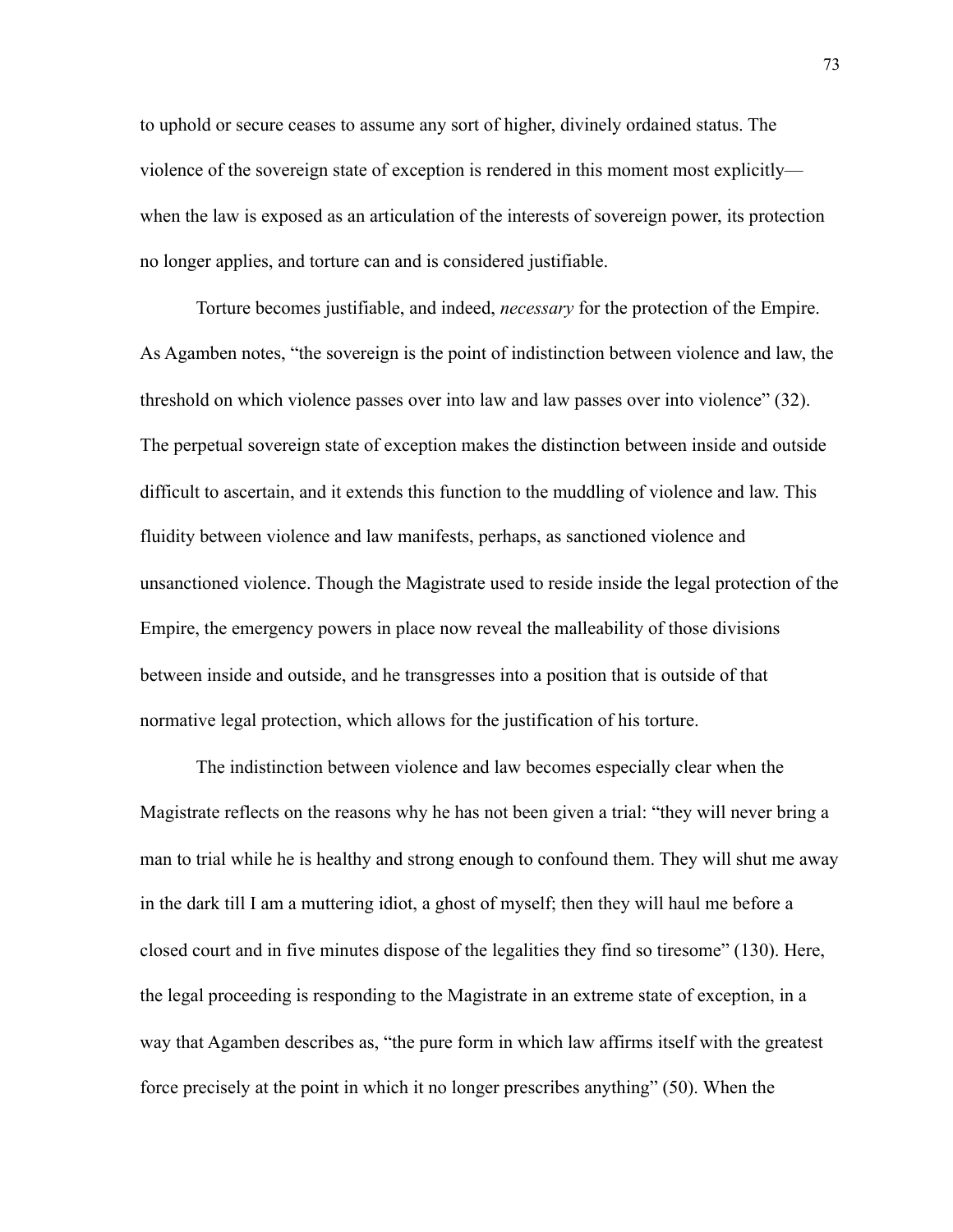Magistrate and the barbarians are both subjected to torture in the novel, the mechanism of sovereign violence directly highlights the instrumental structure of the law, emptied of the fiction of any content, and has exposed it for what it is: pure form. The law is the mode through which sovereign violence asserts itself. It does not respond to any particular transgression; in fact, the question of transgression or compliance is no longer necessary. In its full force, law under the state of exception singles out individuals and populations that oppose the sovereign power in spite of any specific violation of any specific law. As Agamben puts it, "life under a law that is in force without signifying resembles life in the state of exception, in which the most innocent gesture or the smallest forgetfulness can have the most extreme consequences" (53). Sovereignty ceases to respond to realities of innocence and guilt while the township is under the "emergency powers" of the Third Bureau. Therefore, the sovereign violence at work in Coetzee's text enacts the law in its full force, exposes it as pure form without any necessary content or signification, and collapses the distinction between violence and law. It suspends normative juridical proceeding, placing itself simultaneously inside and outside of the law, and therefore, embodies the characteristics of the paradoxical mechanism of sovereignty described by Agamben.

Under this sovereign state of exception, the abhorrent practices of the Third Bureau are permitted to begin, continue, and as the Magistrate notes, are even celebrated: "A scapegoat is named, a festival is declared, the laws are suspended: who would not flock to see the entertainment?" (137). This liminality of sovereignty in the text, this ability for sovereign power to destabilize oppositional mechanisms, is finally *recognized* by the Magistrate when he asks his torturer, Mandel— one of the only other named characters in the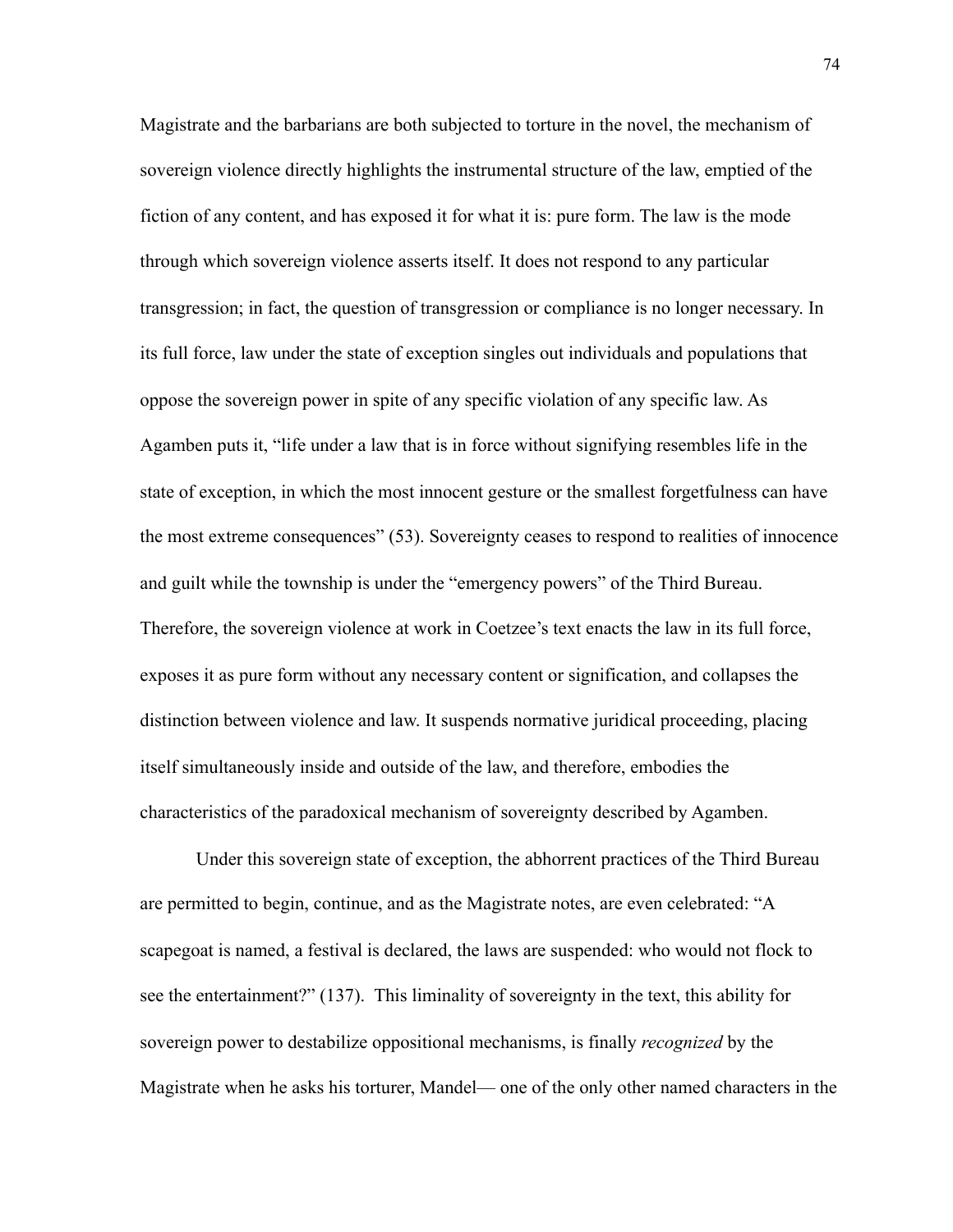novel, "I know that the workings of justice are often obscure. I am only trying to understand. I am trying to understand the zone in which you live. I am trying to imagine how you breathe and eat and live from day to day. But I cannot! That is what troubles me!" (145-146). Though he technically addresses his torturer Mandel in this moment, his line of questioning can be extrapolated to the entire Imperial enterprise at work in his society, and to society as a whole. The questions can also be applied to the Magistrate himself, and thus, implications of individual accountability or complicity in the perpetuation of sovereign violence emerge once again. This impenetrable location, this zone of indistinction, this liminal residence is precisely what characterizes sovereign violence. Combined with its ability to make the state of exception permanent, which makes distinguishing between law and violence, between rule and exception, and between inside and outside impossible, that sovereignty engenders egregious violence.

## **"That is not how vengeance works. Vengeance is like fire. The more it devours, the hungrier it gets.": Sovereign Violence in** *Disgrace*

The instability of epistemological categories brought about by the sovereign state of exception can be seen in *Disgrace,* but crucially, the novel takes place at the moment when Apartheid has been "officially" disavowed by the mechanism of the South African state. Unlike in *Waiting for the Barbarians,* which is intentionally set in an ambiguous context where the dynamics of violent sovereignty play out openly, *Disgrace* is set in a state that has only just attempted to dissolve the legality of Apartheid.

What *Disgrace* illuminates are the complexities that arise when those usually considered outside of the juridical proceedings move inside of them (when black South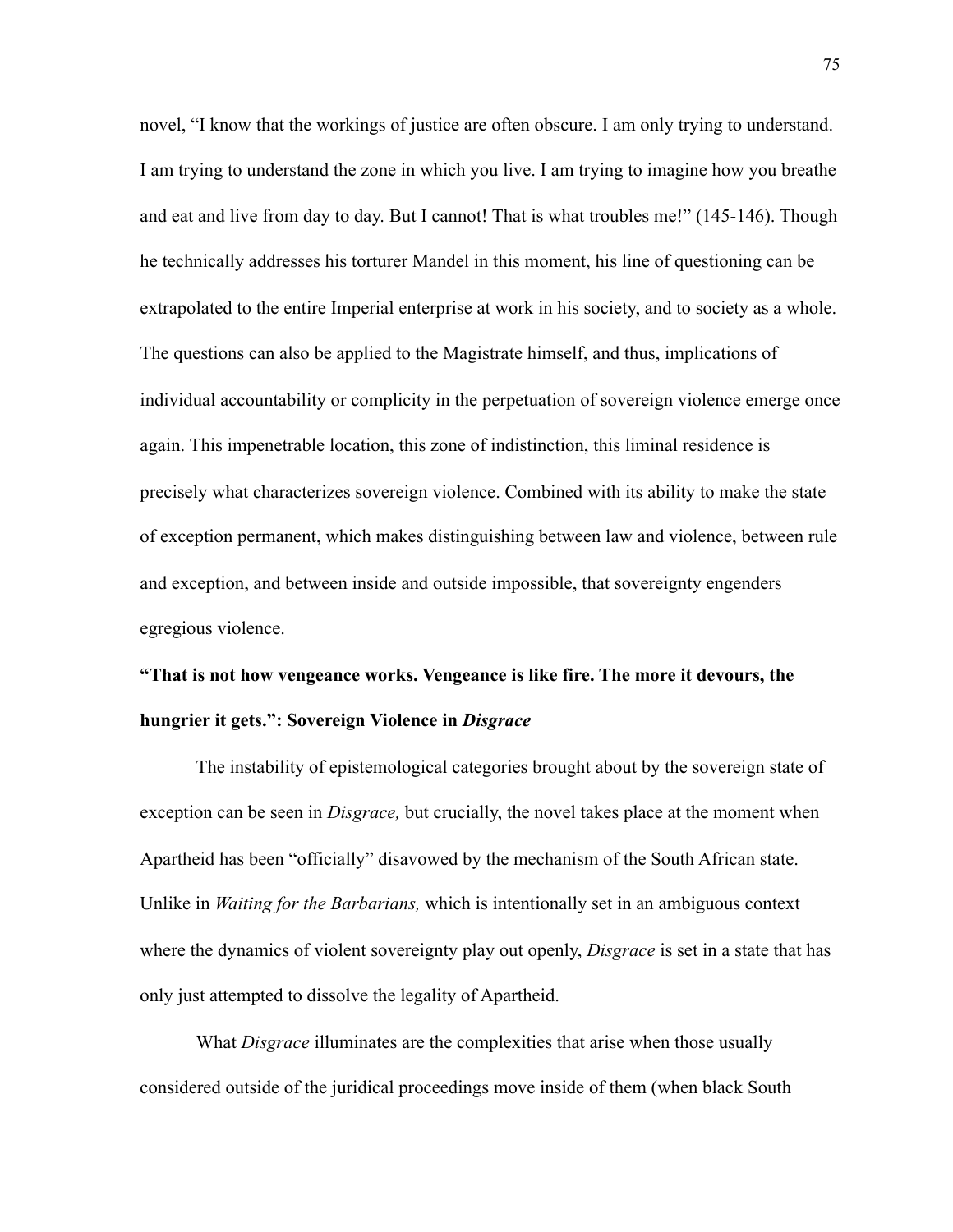<span id="page-82-1"></span>African populations suddenly carry as many juridical protections as white South African populations).[18](#page-82-0) In short, it explores what occurs after certain legislation has been exposed as nothing more than an articulation of sovereign power. Agamben offers the following description of sovereign violence*:* 

Law is made of nothing but what it manages to capture inside itself through the inclusive exclusion of the *exceptio:* it nourishes itself on this exception and is a dead letter without it. In this sense, the law truly has 'no existence in itself, but rather *has its being in the very life of men*.' The sovereign decision traces and from time to time renews this threshold of indistinction between outside and inside, exclusion and inclusion, in which life is originally expected in law. (27, first emphasis original, second emphasis added)

If the law has no inherent materiality or function other than what it manages to constitute inside of its own structure through the exception, we can tentatively say that in practice, through relinquishing the exception it has captured inside of itself in the form of the black South African population, the law in *Disgrace's* South Africa is a "dead letter." The ideologies and racial prejudices that informed the system of Apartheid have not disappeared altogether. Believing they have is an extension of the same logic that claims racism disappeared when legalized slavery was abolished in the United States. When discrimination against populations is disavowed, the law is exposed as nothing other than an articulation of the interests of the hegemonically dominant population, the interests of whom are always

<span id="page-82-0"></span>[<sup>18</sup>](#page-82-1) I am drawing from the homogenous national identity prescribed by the state of South Africa itself that has then been internally divided along monolithic racial differences between 'white' and 'black' populations. There are, of course, many ethnic divisions in both the black and white populations in South Africa that adhere to more complex and nuanced internal hierarchies.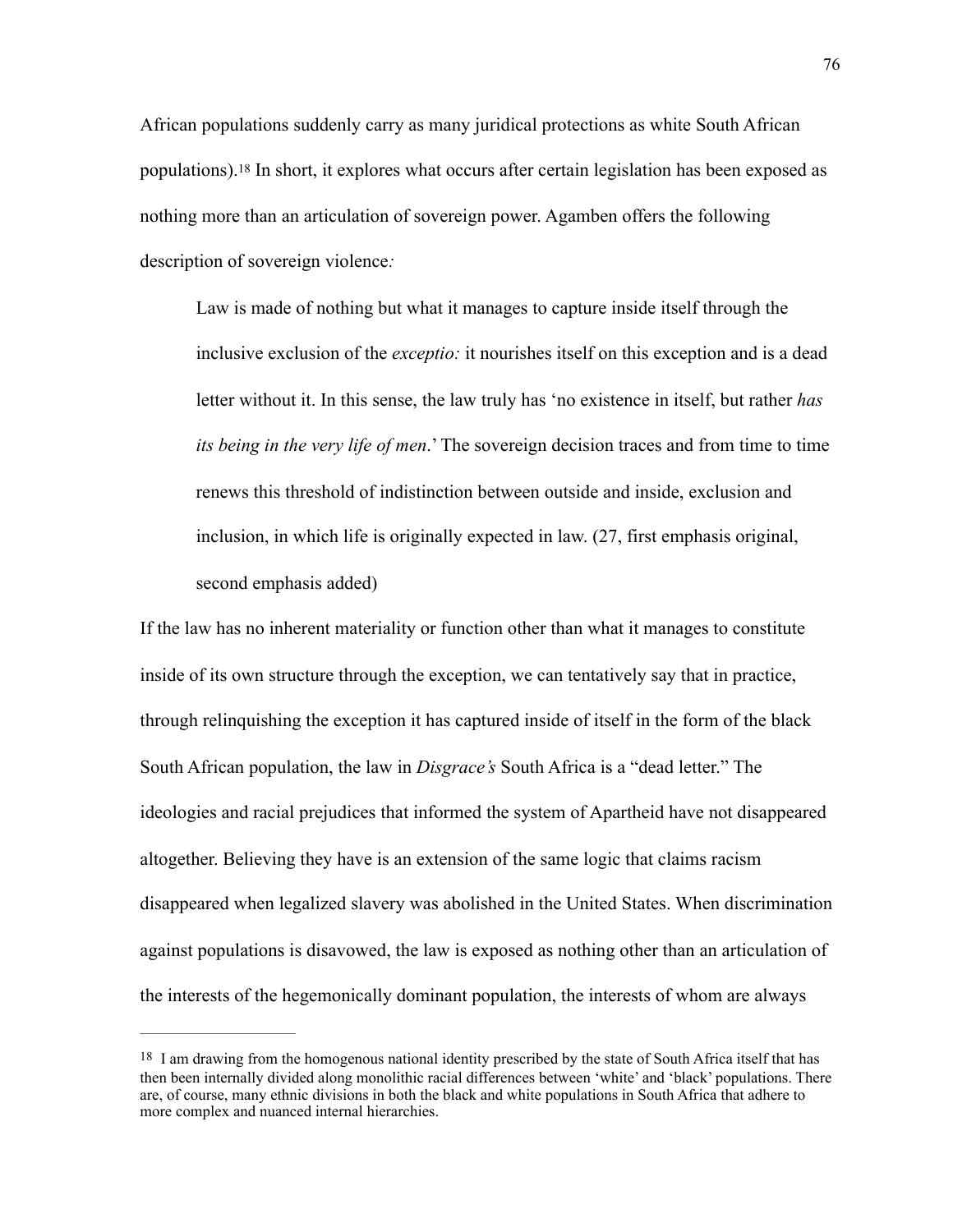served and protected by the sovereign power of the state. Those who usually benefit from that discrmination— in this context, white South African citizens— can either attempt to adjust to the new South African state appratus or choose to perpetuate the old state of Apartheid through their individual actions and beliefs.

David's way of understanding the violence he experiences and witnesses during the Lurie's home invasion correlates with what Agamben's description. When the exception is relinquished by the law, and the law is reduced to a "dead letter," it proves that the law is in the very lives of men and has no inherent existence or form without reference to human life. For example, in the immediate aftermath of the Lurie's violation, David begins to suspect Petrus' complicity. He tells Lucy, "I find it hard to believe they arrived out of nowhere, and did what they did, and disappeared afterwards like ghosts. And I find it hard to believe that the reason they picked us was simply that we were the first white folk they met that day" (118). These kinds of suspicions work their way into David's understanding of the situation, and escalate the racial predjudices within him, which eventually inform his violent actions against Petrus and Pollux. This has at least one implication in the context of *Disgrace,* magnifying Agamben's questions about the connections between law, life, and politics. The first is that if the law's reliance on the exception is what engenders its existence, then when the state relinquishes the laws that enforce that exception, it does not necessarily indicate that the sovereign power that made that exception possible has dissipated entirely. Indeed, as is implied in many moments in *Disgrace,* what is more likely is the residual extension of the sovereign violence of the Apartheid system to individual lives through the white characters' resurgence of racist ideology and action.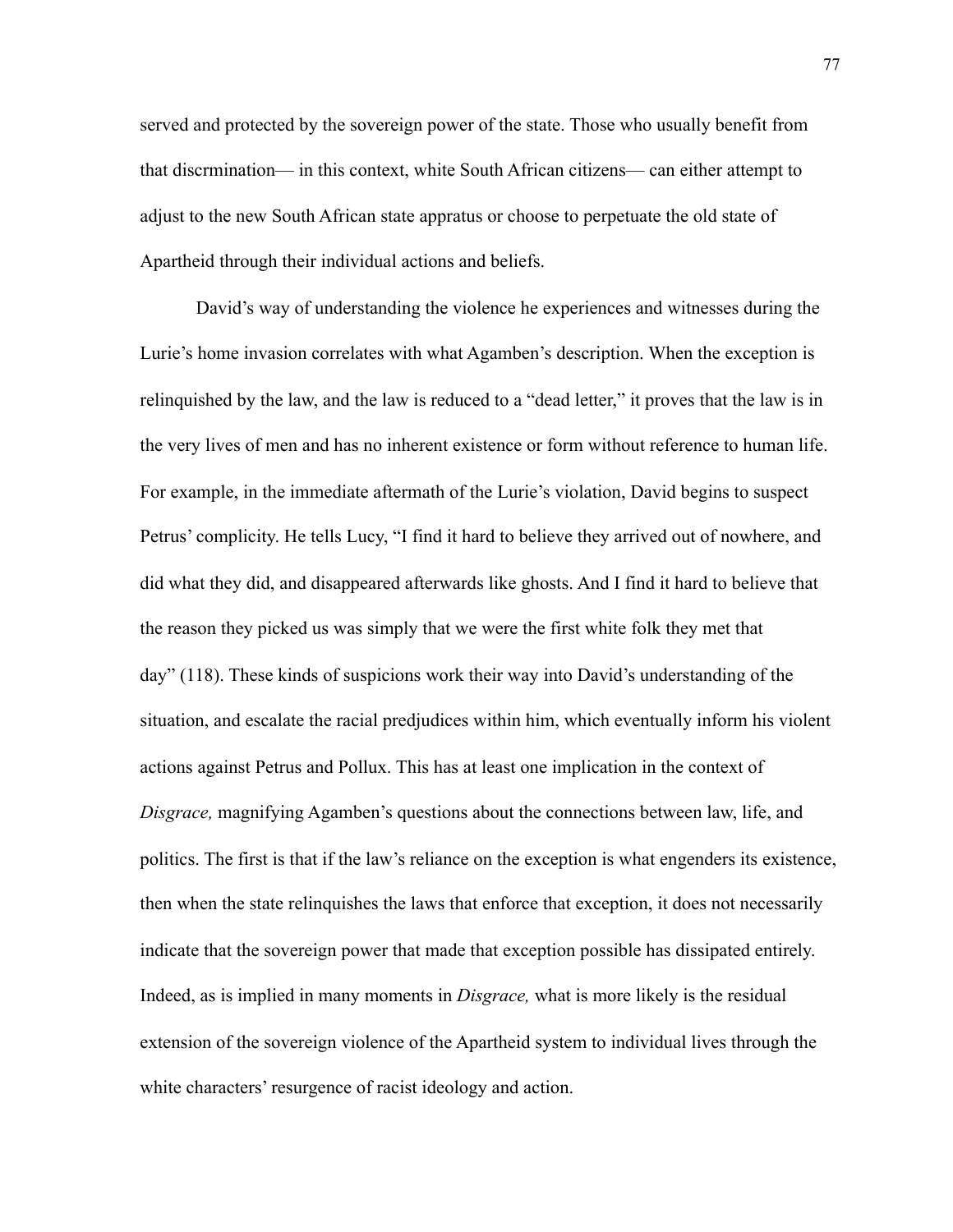The characters in *Disgrace* are constantly responding to the dissolution of the sovereign power of the Apartheid system. However, these responses to their changing juridical processes seem to center on various notions of vengeance. When David first realizes their violators took the time to shoot the dogs Lucy and David had been caring for, David reflects, "Contemptible, yet exhilarating, probably, in a country where dogs are bred to snarl at the mere smell of a black man. A satisfying afternoon's work, heady, like all revenge" (110). This sentiment repeats when David reacts to Lucy's refusal to disclose her assault to the police: "Do you think that by meekly accepting what happened to you, you can set yourself apart from farmers like Ettinger? [...] That is not how vengeance works, Lucy, Vengeance is like fire. The more it devours, the hungrier it gets" (112). At least in David's estimation, which could account for his later beating of Pollux, post-Apartheid South Africa has emerged as a landscape riddled with exchanges of vengeance, responses to a process of discrimination and violence begun hundreds of years earlier.

In "Potentiality and Law," Agamben begins to explicate the relation between constituting and constituted power in the juridical realm which will illuminate a way to understand the structure of the residual sovereign violence at work in *Disgrace*. Following Benjamin, he defines constituted power as the power which exerts violence to preserve law and constituting power as the power which exerts violence to posit law (40). For example, in a typical liberal revolution, the constituted power involved may be understood as the tyrannical government or monarchy, while the constituting power would be thought of as the insurgent force. However, he complicates this relation, and describes that it is impossible and actually harmful to think of the two as mutually exclusive. In light of the fact that most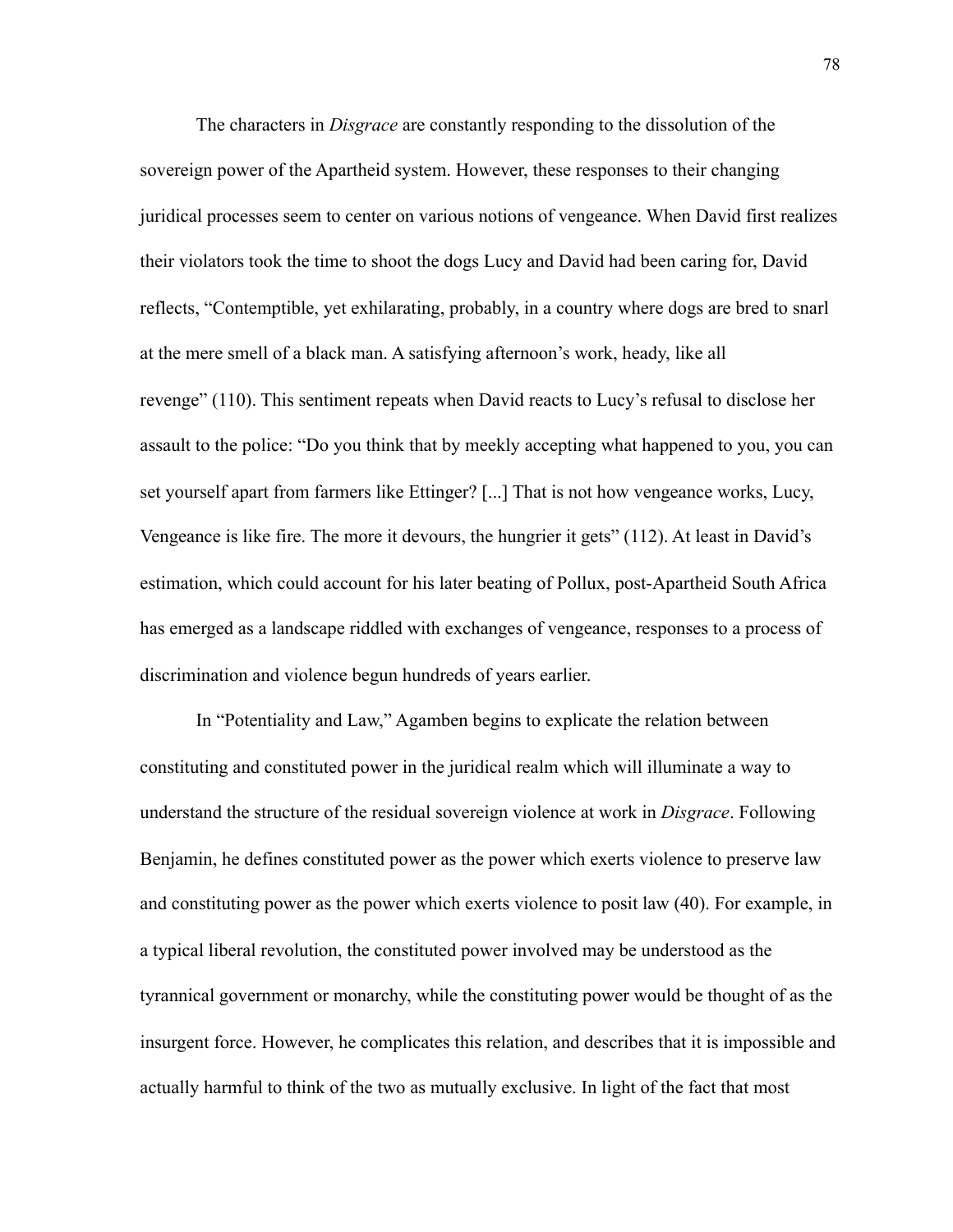juridical systems allow for the possibility of revision through the mechanism of a constitution or a legislative body, what follows any overhaul of the previous system is that, "the sovereign power divides itself into constituting and constituted power and maintains itself in relation to both, positioning itself at their point of indistinction" (41). Sovereign violence divides itself between constituted and constituting power— because it contains both— and makes it difficult for the constituting power, once it has successfully posited new laws and overthrown the constituted power, to "legitimate something other than law-preserving violence and even maintains an ambiguous and ineradicable relation with constituted power" (41). In other words, in order to maintain the law that it has posited, the constituting power must wield the law-preserving violence of the constituted power it has just overthrown, and it is able to do this precisely because of the sovereign power that has divided itself between the two. This structure of and relation between constituting and constituted power is part of the reason why, for Agamben, revolutions often result in the institution of an even more oppressive sovereign regime.

To be clear, Agamben's conclusion about insurrections against sovereign violence usually eliciting the foundations for a more violent sovereign mechanism is not what I am arguing is occurring in the South African state. However, certain aspects of his structure can apply to the dynamics occurring internally and externally in the text and can help explicate the sovereign violence at work in these cyclical acts of revenge. Agamben's model can provide an explanation for a legacy of violence in South Africa. We can posit that while the Apartheid system was in full effect, the constituting power would be the anti-Apartheid movement, or those attempting to overthrow the violence of Apartheid legislation, and the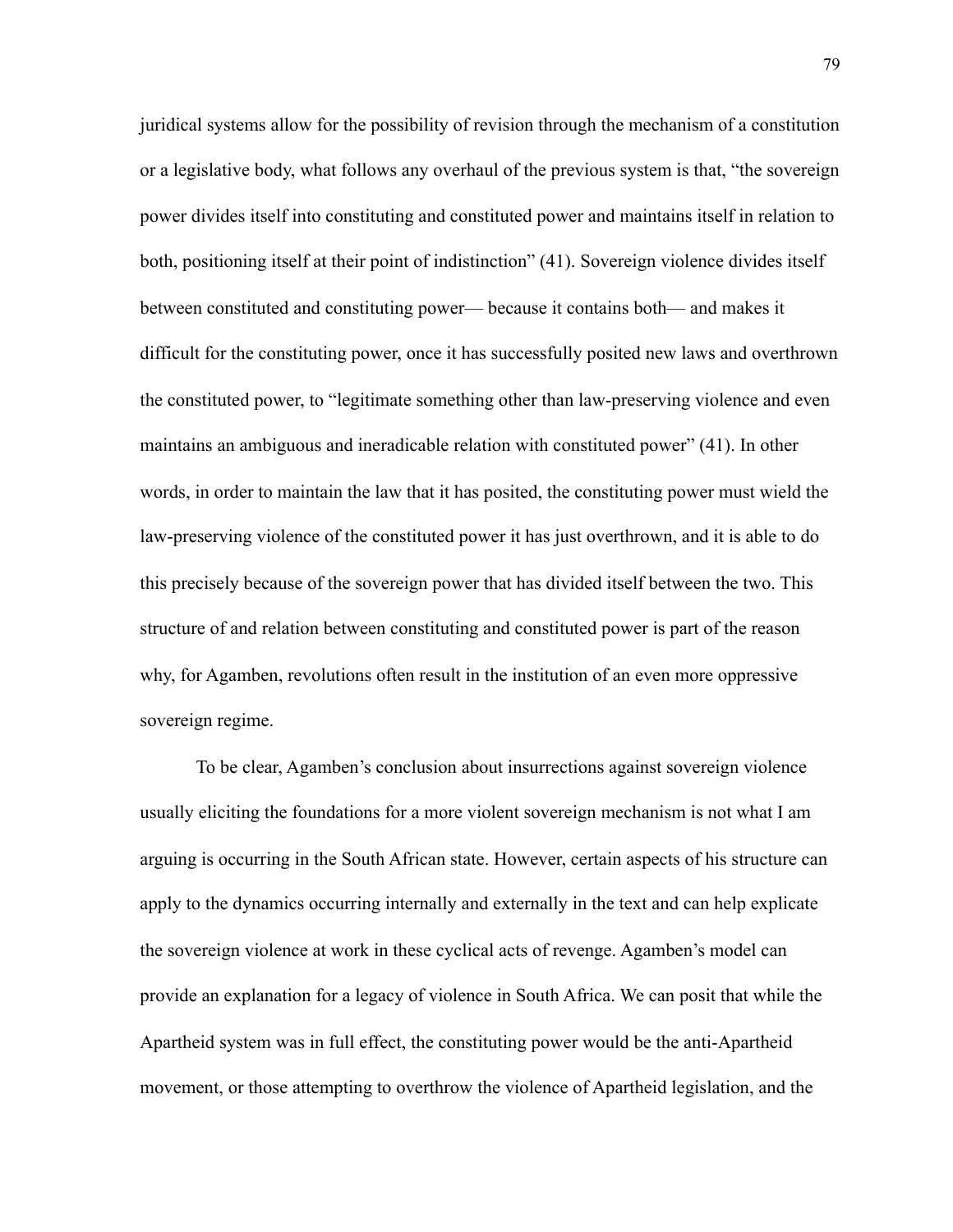constituted power would be the system of Apartheid and its supporters/sympathizers, or those attempting to maintain the legality of Apartheid. Even if the sovereign violence of the South African Apartheid system has been dissolved, the relationship between sovereignty, constituted, and constituting power entails that the sovereign violence of that system has not actually disappeared. It has only divided itself between the constituted and constituting powers it already contained within itself. The relations between the constituting and constituted powers of the sovereign Apartheid system are still at work in the actions and beliefs of individual characters in *Disgrace,* emerging as violent exchanges justified through claims of revenge*.* To put this more succinctly, the legality of sovereign violence in *Disgrace*  has been prohibited. However, the ideology of the sovereign violence of Apartheid continues to operate in the relations between those who either benefited from that violence or suffered under it.

It is possible to glean this particular dynamic throughout the progression of the novel, in both subtle and overt ways, but perhaps most tellingly when Petrus decides to throw a party to celebrate the acquisition of his land. He invites the Luries to this gathering, and they are the only white South Africans present. Before the celebration ensues, however, David and Petrus share an exchange, where David asks Petrus, "'I want those men to be caught and brought before the law and punished. Am I wrong? Am I wrong to want justice?'" to which Petrus replies, "'No, you are not wrong'" (119). The question David poses to Petrus about the importance of seeking justice mirrors the feeling permeating the country more broadly. All individuals that suffered under the violence of Apartheid have been seeking retribution and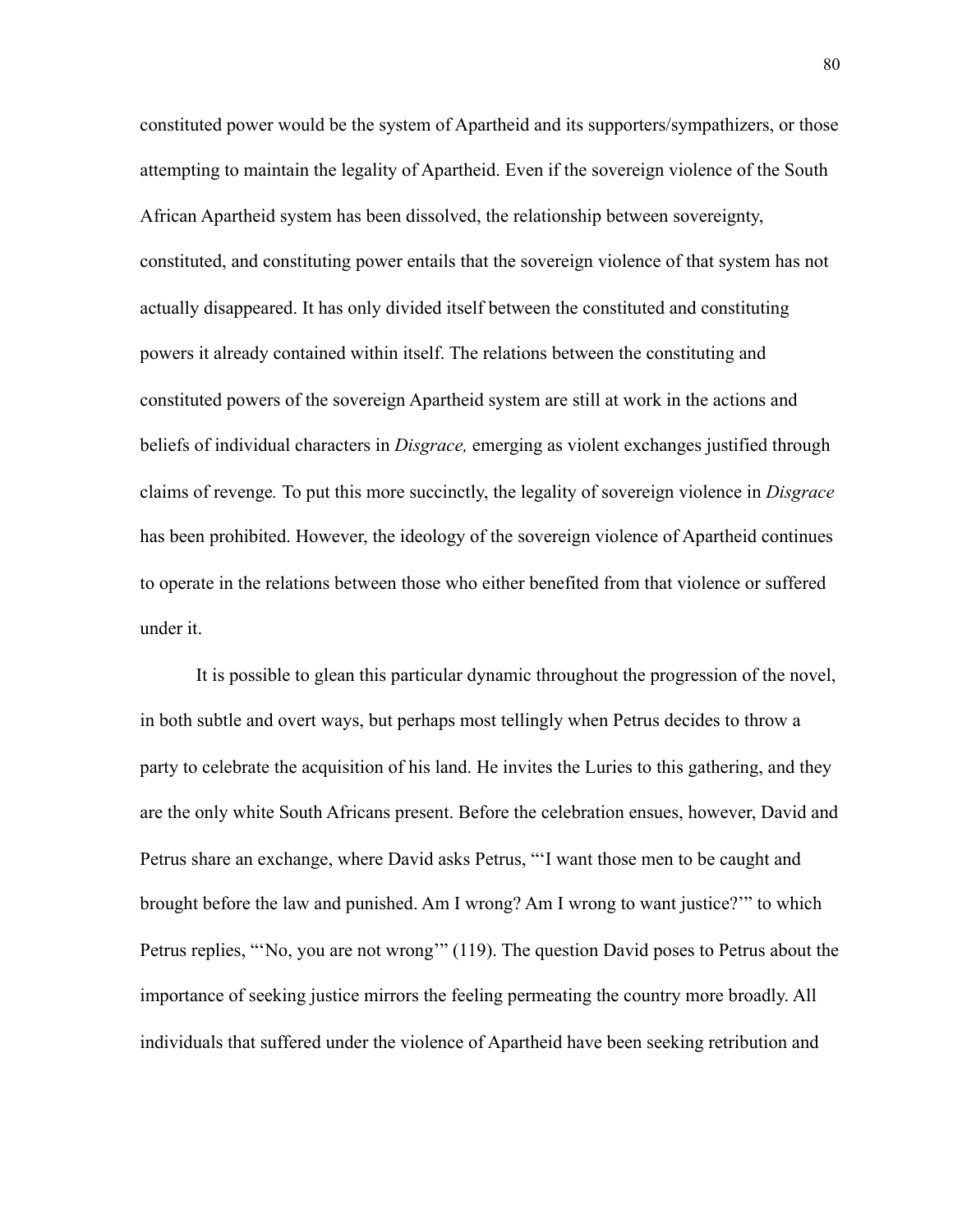some form of justice for the violence that has been inflicted on them for generations— this could be why Petrus responds in such a clear, yet detached manner.

Yet, an important clarification that must be made at this point is the difference between justice and revenge; I am working from the understanding of that difference provided by Nietzsche in *The Genealogy of Morals.* Justice operates primarily through the establishment and enforcement of a legal code by those in power. It focuses on training the individuals involved in any legal matter—both the victim and the violator—to depersonalize the crime under scrutiny. Revenge, therefore, is the quest for reparation that occurs outside a codified legal system, and that intentionally emphasizes the personal element attached to any violation (51). However, when sovereign power collapses law into violence, the difference between the impartially coded legal code and the individually invested act of personal revenge become more difficult to distinguish. The perpetuation of sovereign violence actually serves to invalidate the law it constitutes as a means to secure the perpetuation of its own validity. Therefore, though this description of the difference of justice and revenge is what Nietzsche identifies as the normative understanding of these terms, he adds that "states of legality can never be anything but exceptional states, as partial restrictions of the true will to life, that seeks power and to whose overall purpose they subordinate themselves [...] as a means of creating greater units of power" (52). The ability of sovereign power to efface supposedly undeniable distinctions between seemingly oppositional concepts also comes through when interrogating this understanding of justice versus revenge.

 Ironically, when David asks Petrus if it is wrong to want justice for Lucy, he effaces any distinction between justice and vengeance (and acts in a way that is reminiscent of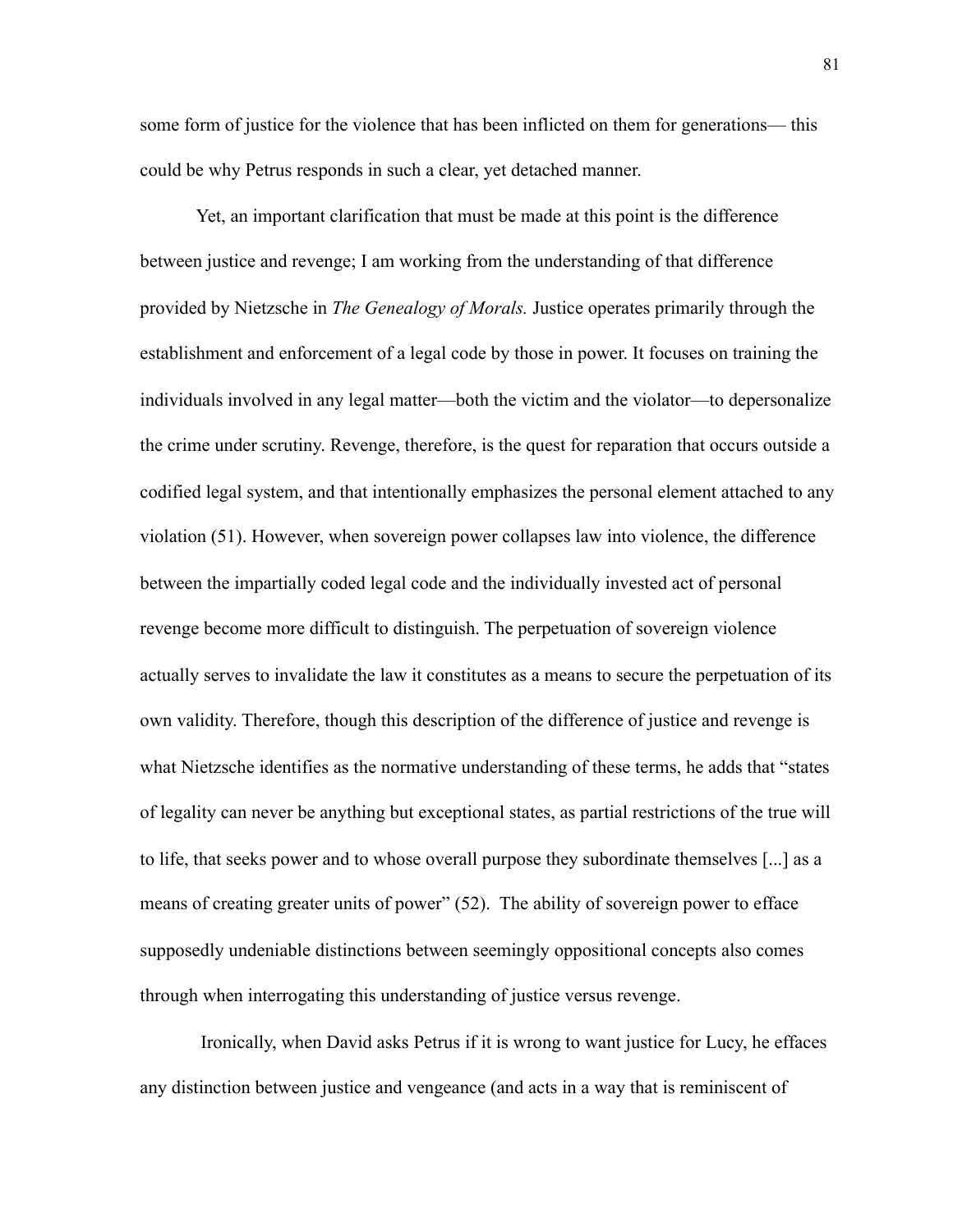sovereign power), and moreover, does not apprehend the possibility that Petrus, as part of the population most affected by the violence of Apartheid, may in fact be more keenly aware of the importance of retribution than any white South African individual. Instead, when he and Lucy attend the celebration and realize that one of Lucy's violators— Pollux— is in attendance, David unabashedly declares, "'I am going to telephone the police' [...] There is a disapproving murmur from the onlookers. 'I am going to telephone the police,' he repeats to Petrus. Petrus is stony-faced" (132). Here, although the sovereign violence of Apartheid is technically dissolved, it extends and is enforced through David Lurie himself, when he invokes residual dynamics between black indivduals, white individuals, and the apparatus of the state police.

When he and Lucy return to their home, and Lucy chastizes David for threatening Petrus and his guests, he further extends the sovereign violence of the Apartheid system, albeit in a manner which he considers justified in light of Lucy's rape, and tells her, "I fail to understand why you did not lay real charges against them, and now I fail to understand why you are protecting Petrus. Petrus is not an innocent party, Petrus is *with* them" (133). Here, the remnants of the state of exception embedded within the sovereign violence of Apartheid comes into partial relief. Petrus, who has done nothing wrong and has no direct involvement in the violence inflicted by the black South African men against the Luries, is still thought to be necessarily connected to those who did. David is responding in a way that is consistent with the constituted sovereign violence of the Apartheid system, refusing to discriminate between the guilty and the innocent, and thereby viewing the entire black South African community in their region as exempt from the due process of the juridical system. He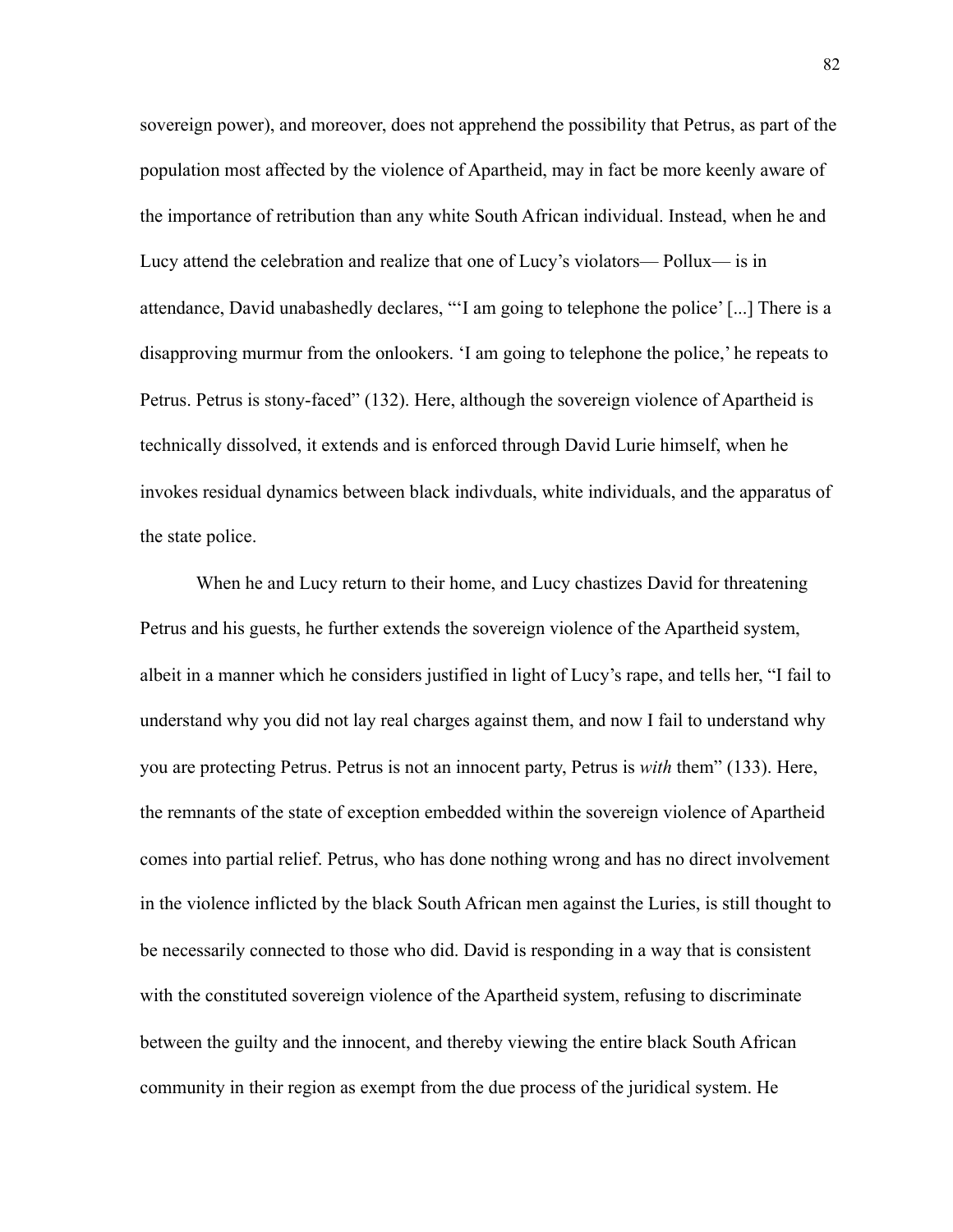continues to reify the formerly constituted power of the Apartheid system when, after he and Lucy leave Petrus' house, he thinks, "he does not mind the attention. Let them know I am still here, he thinks, let them know I am not skulking in the big house. And if that spoils their get-together, so be it" (135).

David's mentality carries traces of the sovereign violence described by Agamben; specifically, in the way it seems seems to legitimize his violent actions in seeking revenge or "justice" through the apparatus of the law. Because he views Lucy's sexual violation as occurring outside of the legal mechanism of "justice," he characterizes it as an act of "revenge." In attempting to involve the state, David believes that he is not acting out of revenge, but acts instead out of an attempt to secure justice for his daughter. After the party, he demands that Petrus reveal the identity and location of Pollux and the other two perpetrators, stating that after he does, "'Then we can leave it to the police to investigate and bring him and his friends to justice. You will not be involved. I will not be involved, it will be a matter for the law'" (137). However, the apparatus of South African law is, and has been, designed to secure "justice" for white individuals through overtly discriminating against black individuals. Therefore, David's claim that neither Petrus nor the Luries would have any involvement reveals his reliance on the abstract, "just" operation of law, a conception of law that does not correlate with the law in practice. Only once that reliance is taken away from him, when Lucy prohibits him from involving the state in any capacity, does he perpetuate violence in the name of revenge.

Important to note is the fact that these dynamics of vengeance, which re-engage the dynamics between the constituted and constituting relations of the Apartheid system, are

83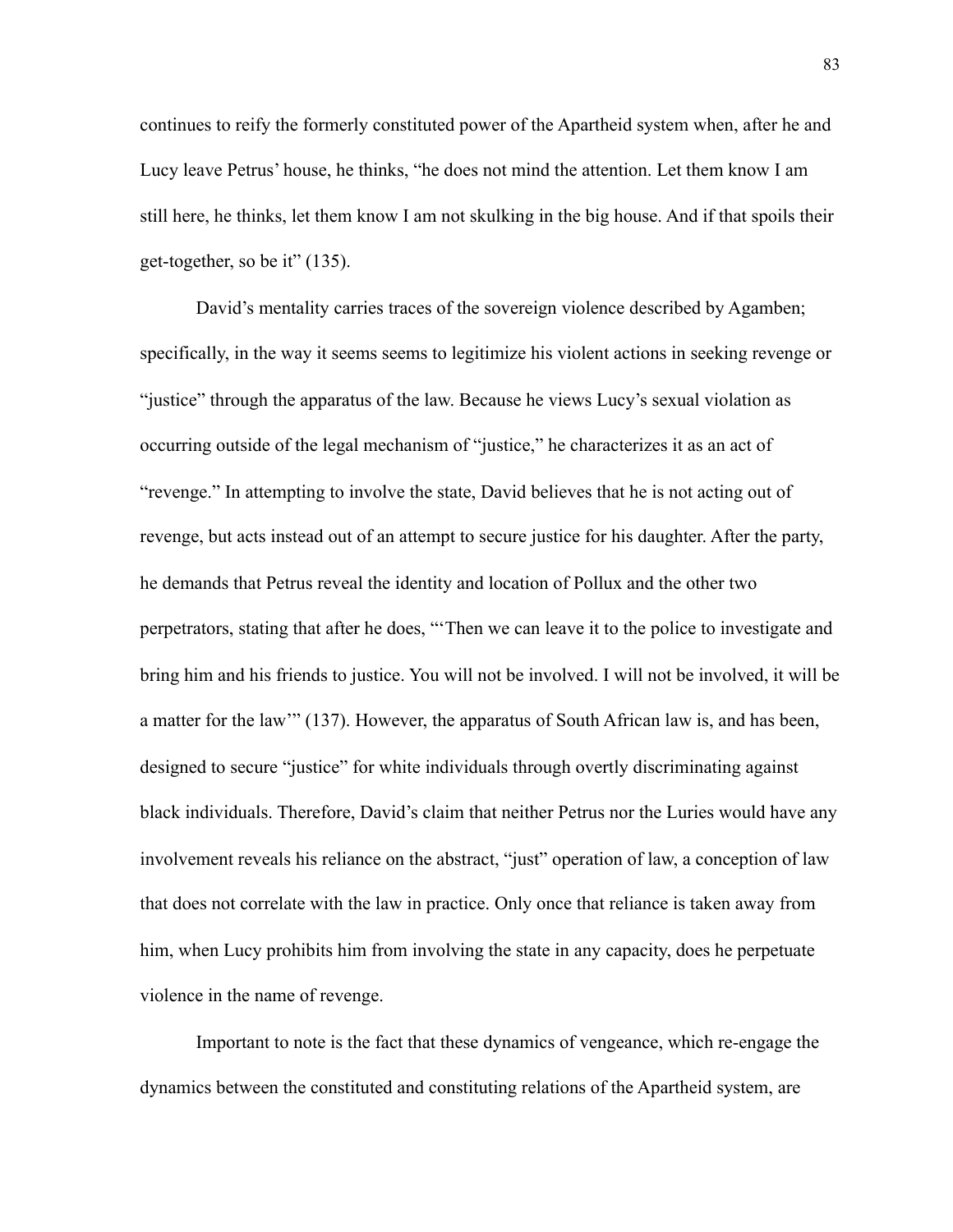actively worked against by two characters in the novel: Lucy and Petrus. In response to the demands David places on him to disclose Pollux's identity to the police, Petrus says, "'But you will not get your car back from this boy. He cannot give you your car. He does not know where your car is. Your car is gone. The best is, you can buy another car with the insurance, then you have a car again'" (138). Here, Petrus attempts to frame the Luries' situation in a way that dismantles the cyclical exchange of violent acts of revenge by using the car as a metaphorical way to engage with the dynamics of post-Apartheid South Africa. Namely, he points out that the "justice" David seeks will not undo what has already been done. Instead, it will reify the sovereign power that forms the base of the systems of legal racial discrimination, like that of Apartheid. However, Petrus' remarks also serve to inflict an iteration of the gendered violence which made Lucy's rape possible. By making the reality of her experience equivalent to the loss of a material object of David's car, he, though perhaps unwittingly, reinforces the objectification of women in patriarchal society.

Lucy also attempts to work against David's actions through her refusal to disclose her assault, or the identity of her assailants, to the police. Of course, Lucy's position as a survivor of rape also complicates this refusal—patriarchal systems are never designed to protect victims of sexual assault, which could also contribute to Lucy's reluctance to involve the nation's legal system. Toward the end of *Disgrace,* Lucy tells Daivd, "But perhaps that is a good point to start from again. Perhaps that is what I must learn to accept. To start at ground level. With nothing. Not with nothing but. With nothing. No cards, no weapons, no property, no rights, no dignity'" (205). Lucy's words gesture toward the crux of the ethical dilemmas posed by *Disgrace.* In the post-Apartheid social schema, in which the sovereign violence of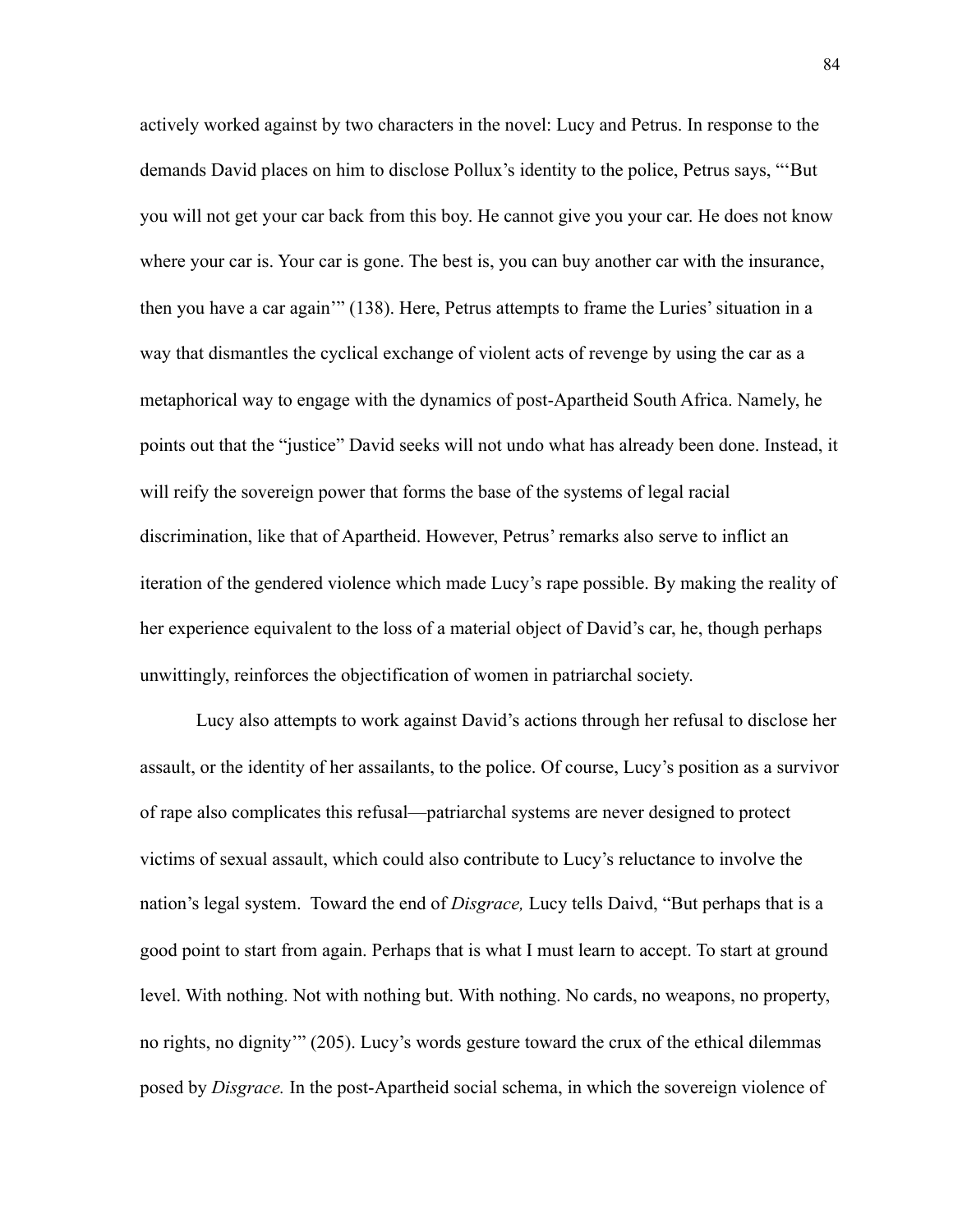Apartheid has extended to individual dynamics, Lucy could respond to her violation in the same capacity that David does— to reify the sovereign violence of the constituted power of the dissolved Apartheid state through involving the police, inflicting violence against her perpetrators herself, or supporting David's inclination to do so. However, she adamantly refuses to approach the situation in this way. Instead, upon finding herself in this particular situation, she realizes that if she wishes to live in a way that corresponds with her political and ideological views (which are fundamentally opposed to Apartheid) she can no longer rely on the protection of the South African state, or even of her father. She chooses to insert herself into a position that recalls the way Agamben describes those living under the sovereign state of exception as the exception— stripped of rights, property, protection, and ultimately, as an individual with nothing. She implies this decision earlier in the narrative when she asks David, "What if... what if that is the price one has to pay for staying on? Perhaps that is how they look at it; perhaps that is how I should look at it too. They see me as owing something. [...] Why should I be allowed to live here without paying?'" (158). This question, this way of formulating her situation, stands as one of the most ethically difficult moments in the entire novel. In thinking of herself as owing something to the black South African men who violated her, Lucy attempts to enact justice at an individual level. Nevertheless, though she attempts to reconcile the history of violence and trauma enacted by the sovereignty of the Apartheid South African state, she still unwittingly reifies the individualized relations between constitued and constituting powers at work in the novel.

In justifying the violence perpetrated against her by her rapists in light of a history of discrimination, Lucy implies that the history of Apartheid becomes a kind of unshakable,

85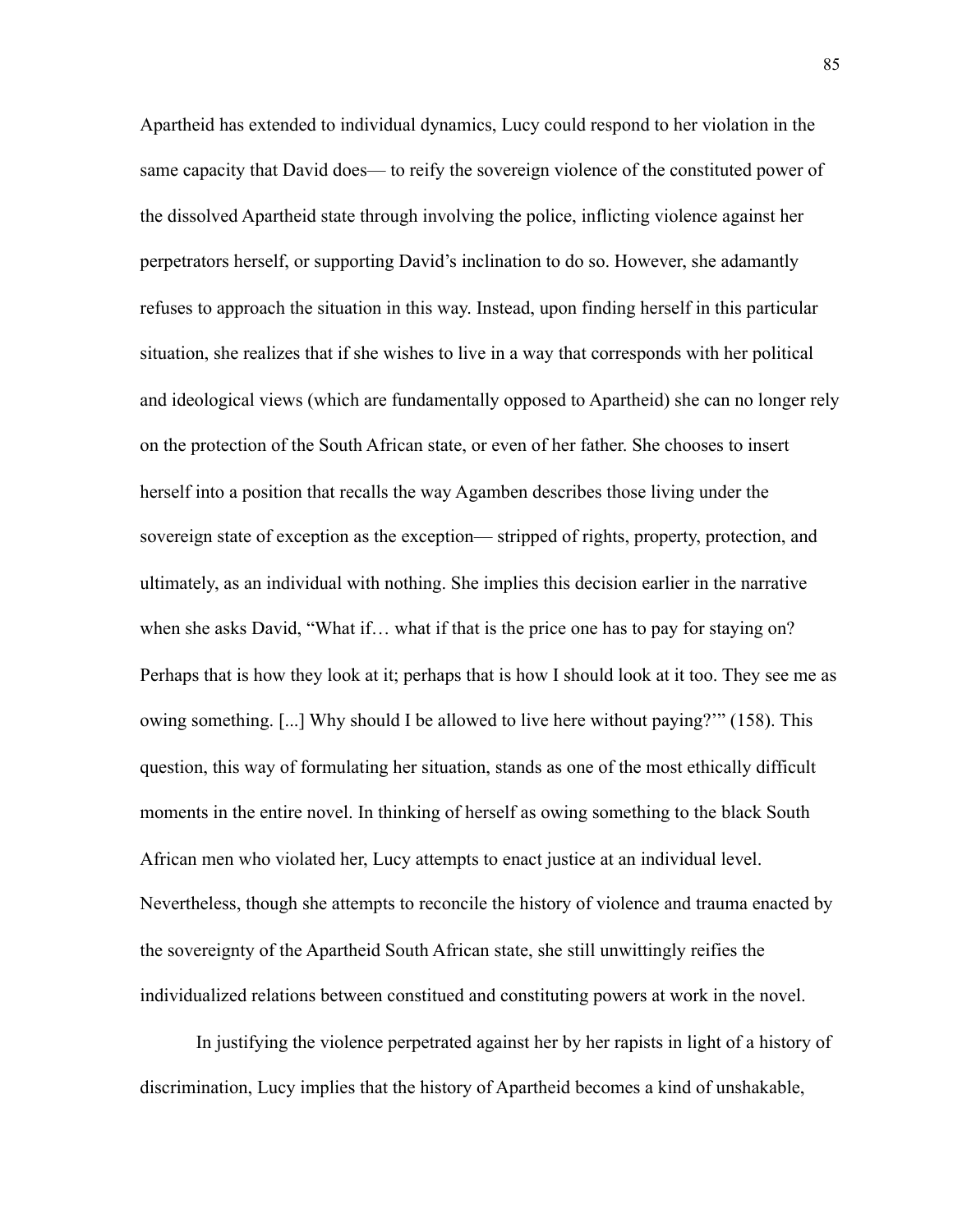binding mechanism (like the normative understanding of law itself) which excuses the most intimate, personal physical violation imaginable. In this capacity, if in a muddled way, Lucy's mentality mirrors the sovereign's prerogative to dissolve the distinction between violence and law. Additionally, in framing the violence perpetrated against her as a necessity, she potentially opens up an opportunity for the constituting power of the newly Apartheid-free South African state to resemble the constituted power it has theoretically overthrown. Vengeance, in other words, as it is understood by both David and Lucy, becomes that very method through which the constituting power and constituted power still relate to each other through the mechanism of sovereign violence. An act of vengeance dissolves the difference between violence and law, and essentializes the condition of the exception in relation to the rule. Lucy's understanding of vengeance simply inverts the same understanding purported by David. Perhaps this is what can be gleaned from David when he tells her that, "'It is not finished. Don't pretend you don't know what I mean. It is not finished. On the contrary, it is just beginning. It will go on long after I am dead and you are dead" (202). Though they conceptualize them differently, David and Lucy navigate the dynamics of their post-Apartheid state through essentializing acts of revenge, on individual and universal levels, that perpetuate the sovereign violence at the heart of Apartheid itself. David's warning also notes another ability of the violence of sovereignty that emerges in post-Apartheid South Africa: its capacity to break with normative temporal boundaries.

**"I am the same man I always was: but time has broken, something has fallen in upon me from the sky, at random, from nowhere": Sovereignty and Temporality in** *Waiting for the Barbarians* **and** *Disgrace*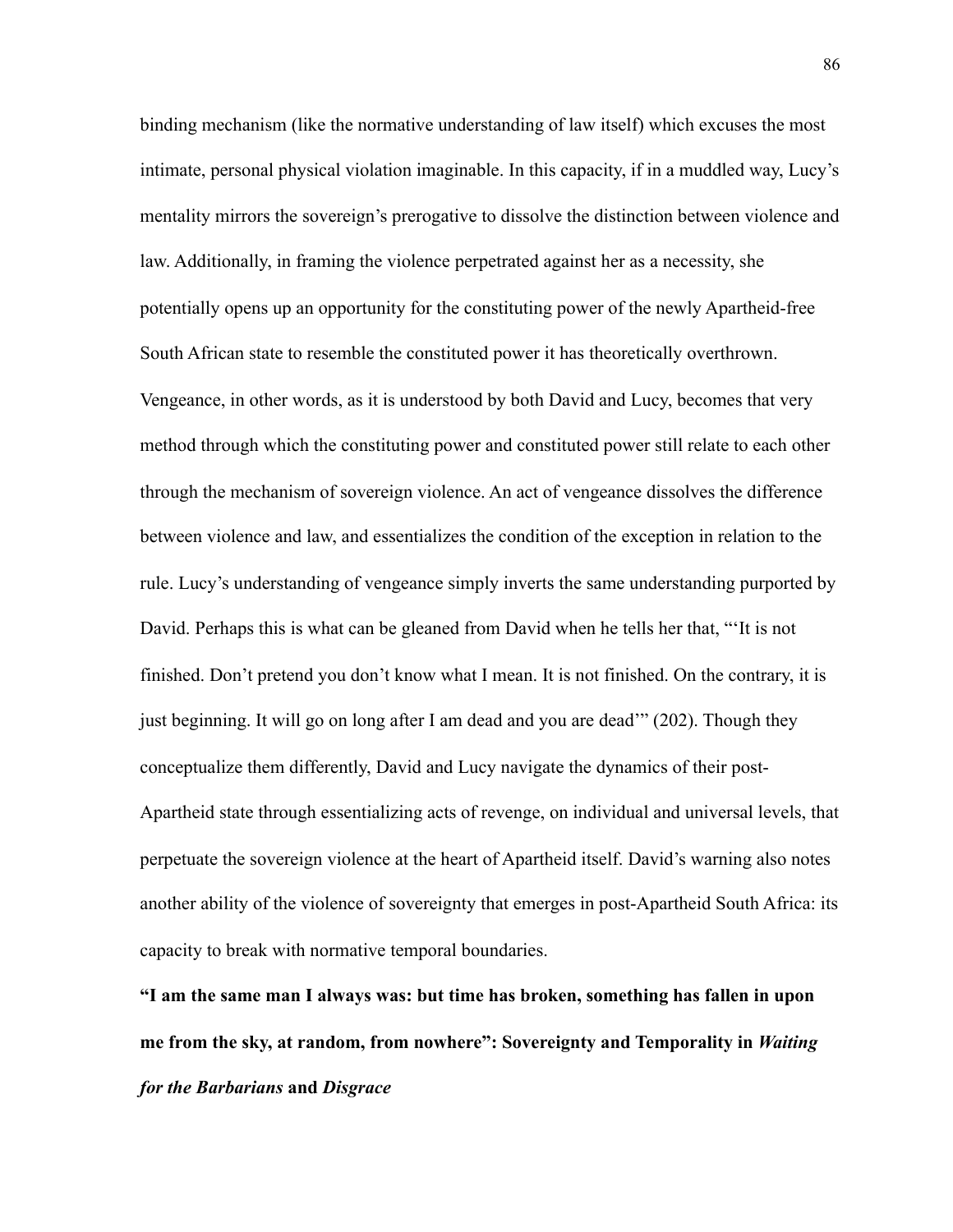*Waiting for the Barbarians* and *Disgrace* both hinge on a preoccupation with the disruption of the movement of time and the location of space. Sovereign violence gains its justification through implementing a juridical system designed to protect those who most closely resemble the sovereign in power (the hegemonically dominant population) and punishes those who diverge from the sovereign in power (any subject or population that diverges from the hegemonically dominant population). This mechanism becomes evident when the characters in Coetzee's novels attempt to reconcile their location in time and space while beginning to apprehend the sovereign violence of the Empire and the Aprtheid system.

For the Magistrate in *Waiting for the Barbarians*, temporal experience shifts according to his proximity to either Imperial territory or barbarian territory, or to Imperial subjects or barbarian subjects. For example, in the singular instance where the narrative depicts an actual encounter with the barbarians outside of the Empire's territory, when the Magistrate returns the Girl to her people, he thinks, "And here I am patching up relations between the men of the future and the men of the past, returning, with apologies, a body we have sucked dry— a go-between, a jackal of Empire in sheep's clothing!" (82). This moment indicates a fundamental relationship between spatial considerations and temporal considerations; the further the Magistrate travels from territory controlled by the Empire, (the further he ventures into the "unknown" territory of the barbarians), his feeling of traveling into the past becomes stronger. Moreover, this moment also draws attention to the way the Magistrate formulates temporality and "civilization." He and his men exist, in his mind, as men of the future, while the barbarian men he delivers the Girl to exist as men of the past. Therefore, his anxiety upon confronting them stems from this innate contradiction; if he and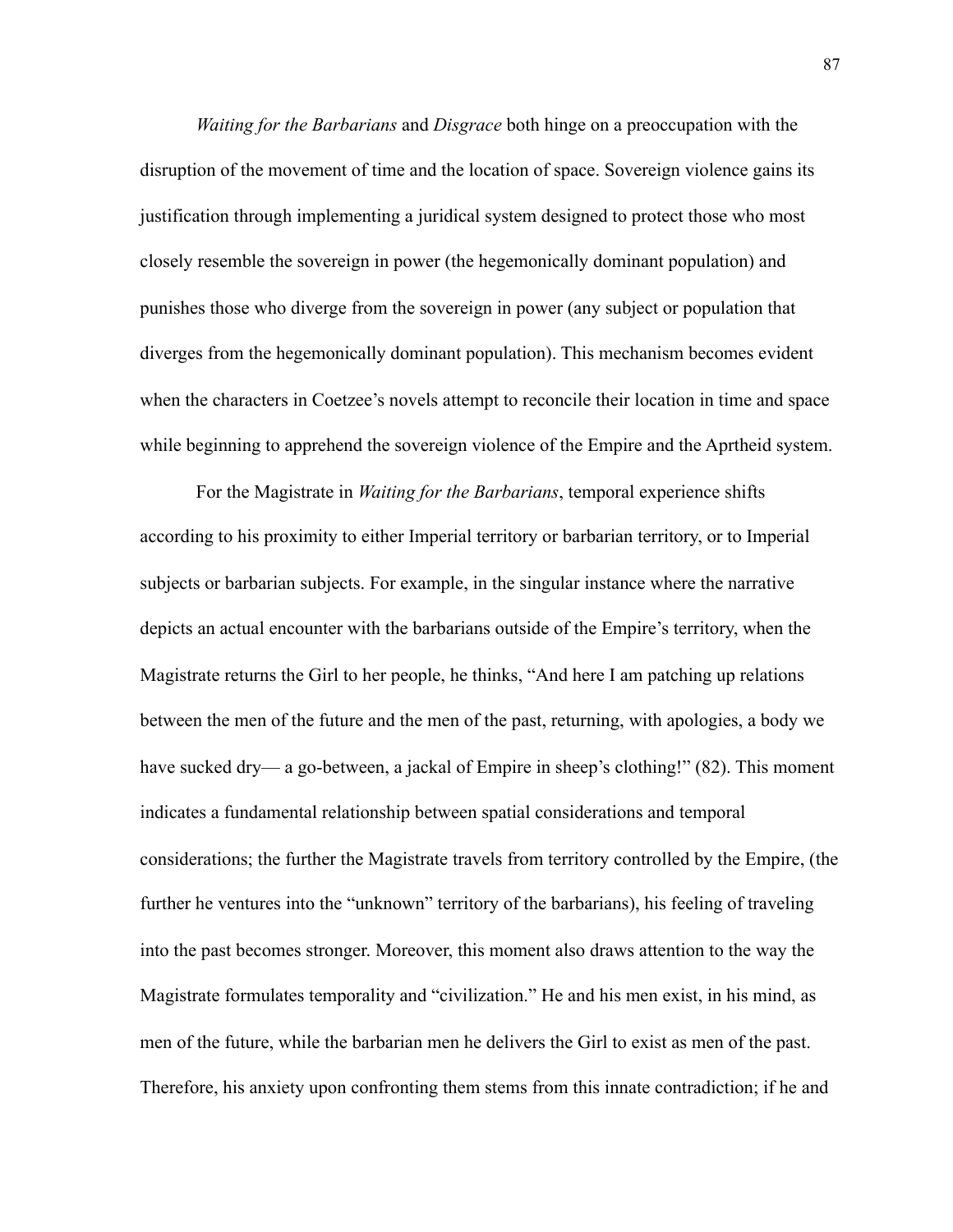the rest of the Empire's subjects are progressive, forward-moving people of the future, and the barbarians are archaic, prehistoric subjects, then this, and any other, interaction should not be possible. This impossibility proving possible unsettles and destabilizes the Magistrate's understanding of his position in relation to both other Imperial subjects and barbarians to whom they are supposedly diametrically opposed. This muddling can be glimpsed later in the narrative as well. After leaving the Girl with her people, the Magistrate ponders, "Plodding across the salt I catch myself in a moment of astonishment that I could have loved someone from so remote a kingdom" (86). Here the Magistrate's descriptions of the barbarian territory as remote or cut off from the present moment of the Empire and his surprise at his connection with a subject from so "remote" a place undercut the ideology espoused by the sovereignty of the Empire, which hinges on maintaining protection for the hegemonically dominant while justifying a lack of protection for those who are not.

A similar relationship between temporal experience, spatial movement, and the sovereign violence of the state occurs in *Disgrace.* For example, David becomes almost painstakingly aware of the innate differences both spatially and temporally between Cape Town and the frontier where Lucy lives, and additionally between those who reside in the city and those who reside in the country. David observes, "Curious that he and her mother, cityfolk, intellectuals, should have produced this throwback, this sturdy young settler." Later, he thinks,"So: a new adventure. His daughter [...] is taking him on an outing, showing him life, showing him this other, unfamiliar world" (61, 71). Not only does David view himself and his former wife as the opposite of Lucy's "throwback," antiquated farmer, which relies on a perceived difference in the location of the subjects in question, but he also understands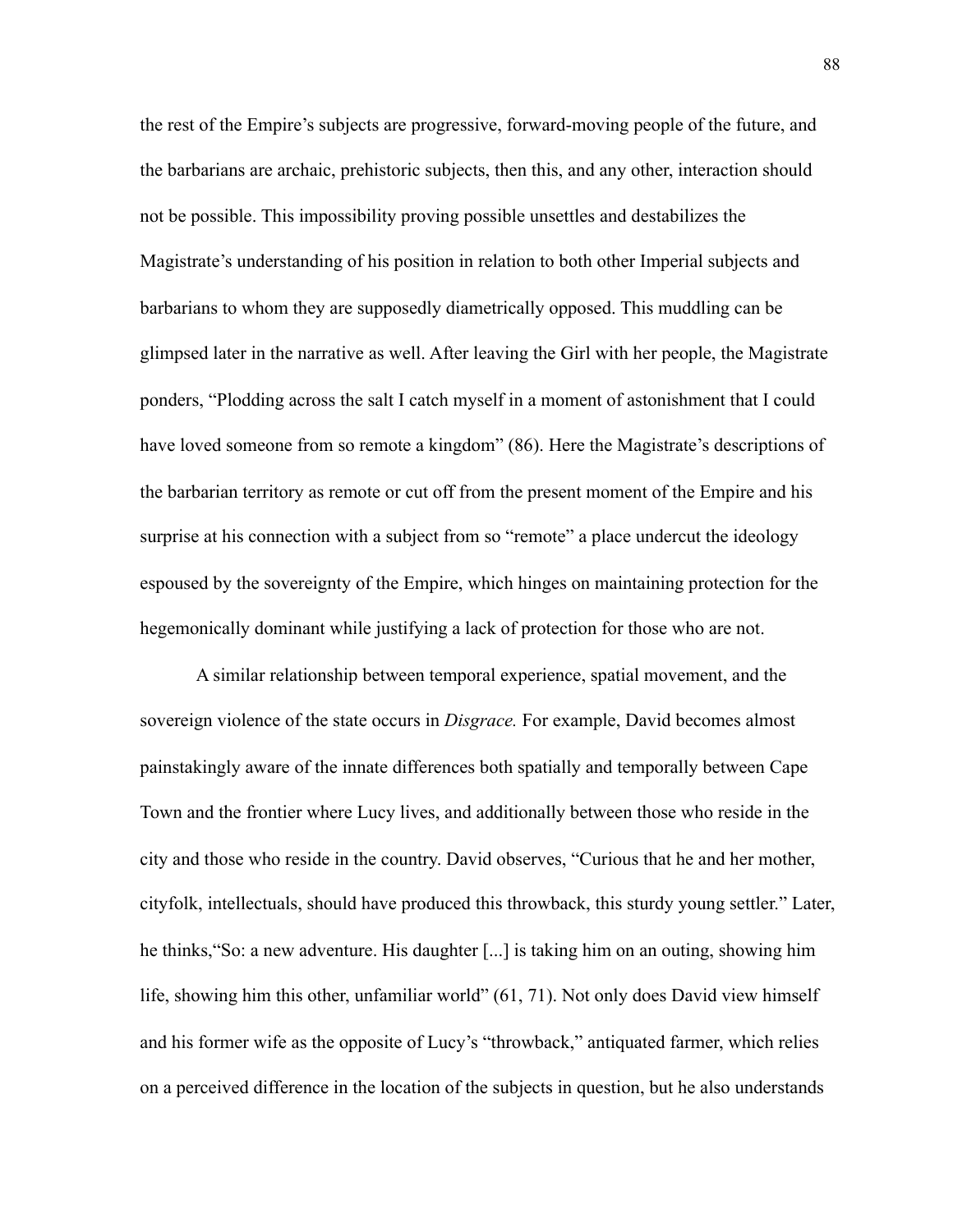the location itself to belong to either the past or the present world. Another crucial consideration this observation brings into relief is the fact that before arriving in this rural space, David did not anticipate life itself existing in any conjunction with life in the confines of the progressive "intellectual" city. Even though Lucy is his daughter, he finds contradictions between them that hinge on her decision to live in the "other" or "unfamiliar" world of "throwback" settlers. Ironically, this may inform David's view of Lucy as the reactionary member of their family. Interfacing with Lucy in this particular place destabilizes his sense of familial belonging, and moreover, decenters his sense of place and time in relation to the country he has lived in his entire life.

For Judith Butler, the relationship between time, space, and sovereign violence has a crucial and undeniable attachment to politics informed by a specific iteration of Eurocentrism (and more generally, a specific iteration of hegemonically constructed social relations). In *Frames of War,* Butler begins to discuss her understanding of the structure of sovereign violence: "To be protected from violence by the nation-state is to be exposed to the violence wielded by the nation-state, so to rely on the nation-state for protection from violence is precisely to exchange one potential violence for another" (26). This description aligns with the structure of sovereign power explicated by Agamben in *Homo Sacer;* namely, that the sovereign in question wields violence solely in order to maintain its powerful and dominant position.<sup>19</sup>Butler then writes, "The problem, rather, is that certain notions of relevant geopolitical space— including the spatial boundedness of minority communities— are circumscribed by this story of a progressive modernity; certainly notions of what 'this time'

<span id="page-95-1"></span><span id="page-95-0"></span>[<sup>19</sup>](#page-95-1) This can be seen particularly in Agamben's discussion of "Potentiality and Law," and in his understanding of the sovereign relation of exception in the first volume of *Homo Sacer.*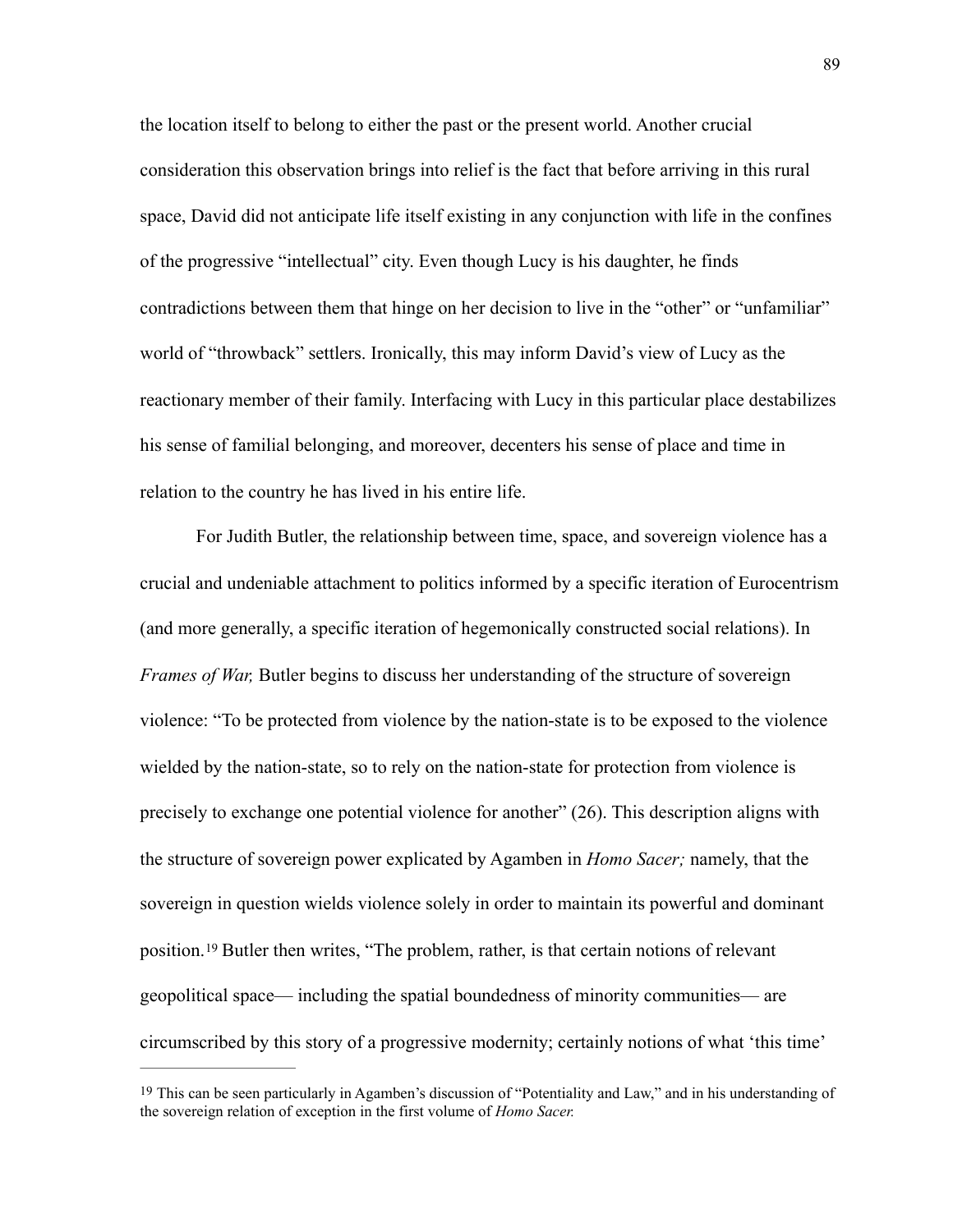can and must be are similarly construed on the basis of circumscribing the 'where' of its happening" (103). The space, and by extension the subjects residing within that space, that can be recognized as "relevant," and therefore as worthy of protection from sovereign violence, has an intimate connection with the fiction of progressive modernity and to an exclusively linear conception of history built around the development of European powers. Spaces considered "outside" of the modern, European progress—such as those spaces we refer to as "developing" nations, or the more antiquated term of "third-world" nations—are also considered to be "behind," or to be "backwards."[20](#page-96-0) Therefore, Butler gives us an important element to consider when thinking through the mechanism of sovereign violence: when certain places are considered to diverge from, or to exist outside of, both the time and space of the sovereign power in question— whether that sovereign be the Empire in *Waiting for the Barbarians* or the mechanism of Apartheid in *Disgrace—* the infliction of violence draws a crucial element of its justification.

<span id="page-96-1"></span> If we can use Butler's understanding of what considerations of time and space have to do with the infliction of sovereign violence in particular areas and onto particular people, we can begin to see how these dynamics in both of Coetzee's novels partially lead to the protagonists' fluctuation between almost apprehending the presence of sovereign violence and then retreating from that apprehension. In other words, both David Lurie and the Magistrate are conditioned to be unaware of the presence of sovereign violence in most every aspect of their society, and one of the most important places where their disillusionment with

<span id="page-96-0"></span>[<sup>20</sup>](#page-96-1) In Butler's third chapter, "Sexual Politics, Torture, and Time," she notes that this is often how Imperial practice continues in a "post" colonial world: the necessity of humanitarian intervention in order to "rescue" certain populations from the dangers of their fellow citizens' backwards policies and perspectives.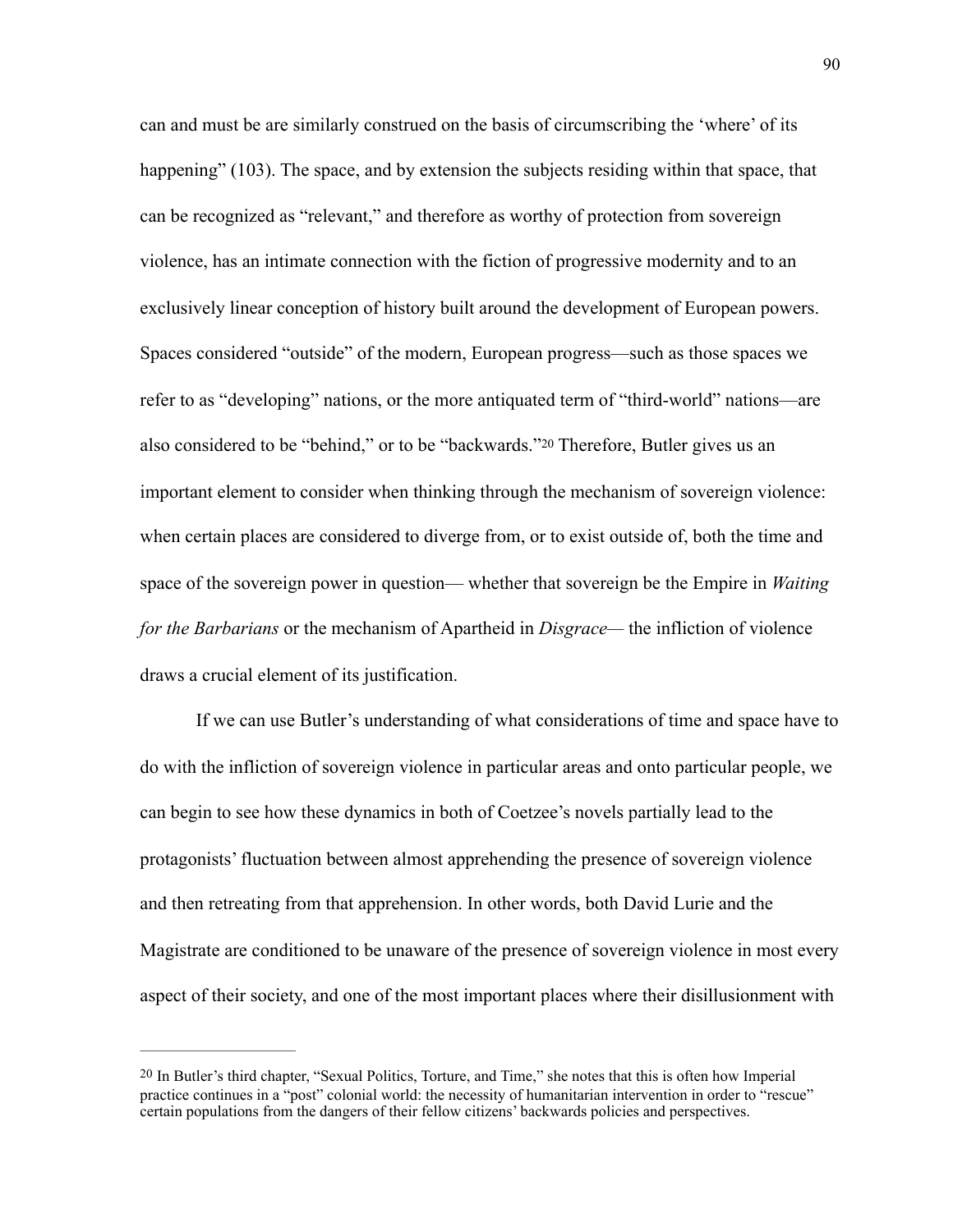and encroaching recognition of sovereign violence— on both systemic and individual levels — can be seen is in their experience of the destabilization of normative time and space.

 For David, who views Lucy's frontier town as part of another, more primitive South Africa, this destabilization of time and space begins to occur after the Luries' home invasion: "He is helpless, an Aunt Sally, a figure from a cartoon, a missionary in cassock and topi waiting with clasped hands and upcast eyes while the savages jaw away in their own lingo preparatory to plunging him into their boiling cauldron" (95). In the immediate aftermath of his direct exposure to the violence of post-Apartheid South Africa, David experiences himself moving backwards, becoming part of the dynamics between the colonizer and the colonized before the development of the South African nation-state itself. Crucially, instead of this disruption of time forcing him to confront the idea that the dynamics in the post-Apartheid schema differ from the dynamics of the Apartheid schema in legal terms only, he instead concludes that his experience is directly attached to the overall "backwardness" of this part of the country. This assumption emerges continually in the rest of the novel when David makes observations such as "Country life has always been a matter of neighbours scheming against each other, wishing on each other pests, poor crops and financial ruin" and "As a woman alone on a farm, she [Lucy] has no future, that is clear" (118, 134). The more evidence that accumulates in conflict with David's understanding of the progression of the South African state, and of himself as a white man, the more he doubles-down on his pejorative understanding that rural places are the actual source of the violence he witnesses and experiences. He frames the violence he encounters as a direct product of the fact that Lucy resides in a part of the country that is fundamentally backwards, emblematic of a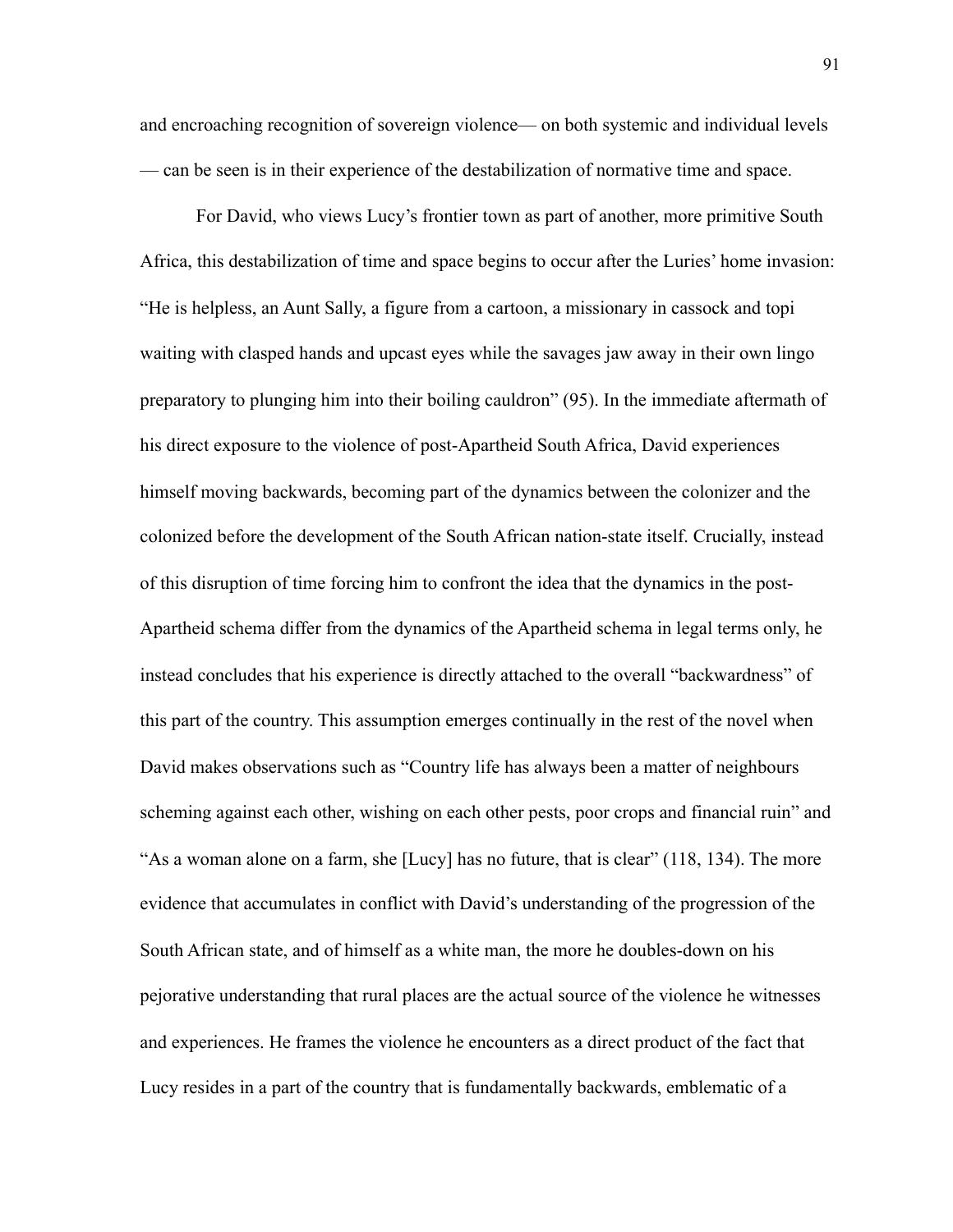bygone era of racially motivated prejudice and violence. Lucy pushes back against this response from David, and continually attempts to force him to engage with the pervasive presence of residual sovereign violence from the Apartheid system. This dynamic can be seen in a particularly heated exchange, when David attempts to convince Lucy to abandon her home and lifestyle. Lucy tells him,

"We can't just pick up where we left off,"

"Why not?"

"Because it's not a good idea. Because it's not safe."

"It was never safe, and it's not an idea, good or bad." (105)

Here, Lucy attempts to force David to consider that what happened to them was not an anomaly produced by an inherently archaic countryside. She implies that exchanges of violence based on the racial dynamics and discrimination of Apartheid is *still* a perpetual possibility, one that the legal dissolution of Apartheid never actually effaced, but only pretened to efface. Here again, Lucy reacts against David's tendency to extrapolate reality into ideas alone—the continuation of her livelihood and position in society it is not merely an idea. It simply is.

Ironically, the Magistrate in *Waiting for the Barbarians* begins with an observation about time that parallels David's tendency to blur the boundaries between perceivable reality and idealistic abstraction: "The space about us here is merely space, no meaner or grander than the space above the shacks and tenements and temples and offices of the capital. Space is space, life is life, everywhere the same" (18). The Magistrate makes this observation after immersing himself in the ruins of a previous civilization residing just outside of the limits of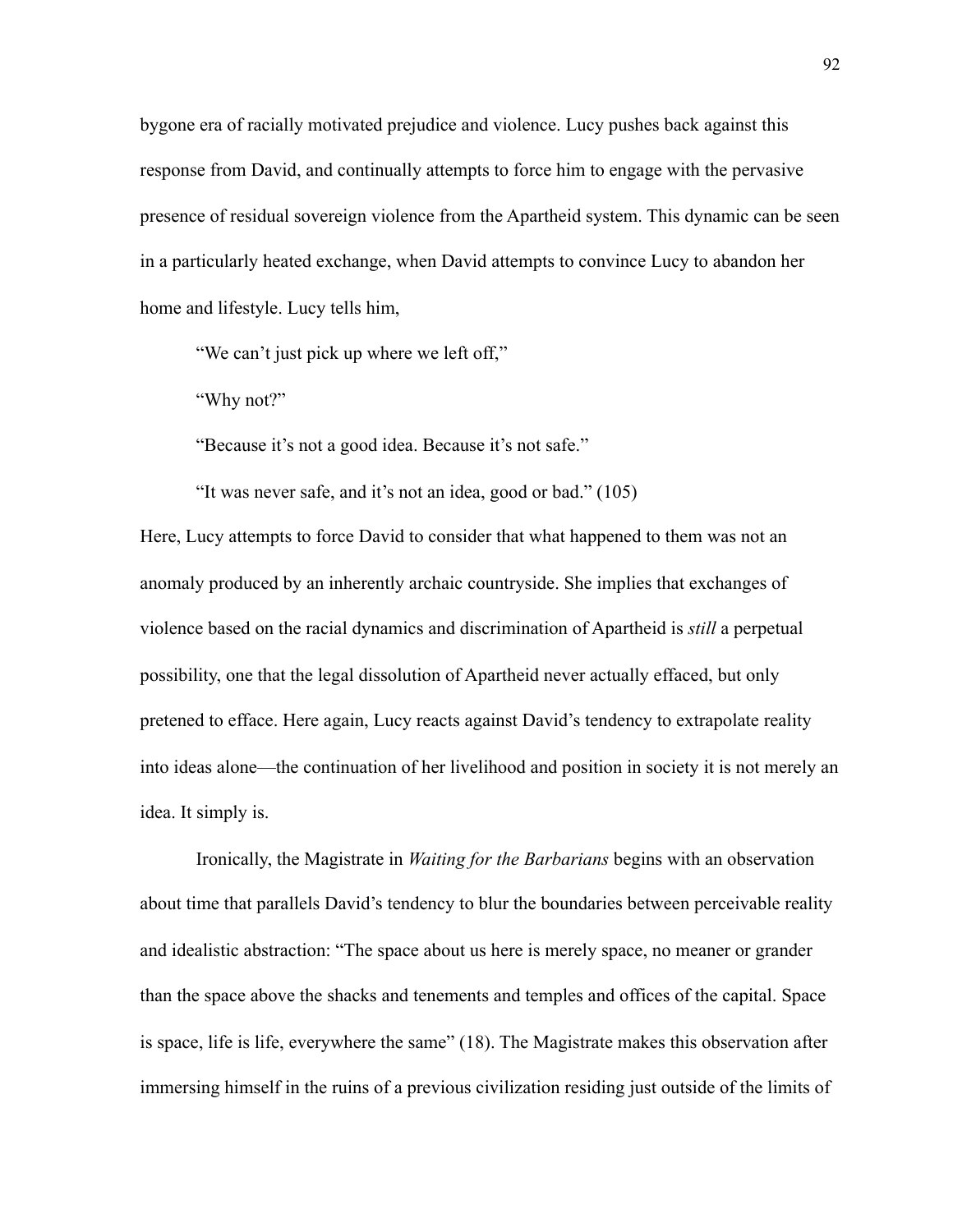his township. He catches himself waiting for them to yield some sort of essence of what they once were, and chides himself for expecting the realm of ideas and reality to suddenly lose their differentiation. However, the Magistrate's initial belief in the agency of the past continues to emerge in the first part of the novel: "The new men of Empire are the ones who believe in fresh starts, new chapters, clean pages; I struggle on with the old story, hoping that before it is finished it will reveal to me why it was that I thought it worth the trouble" (27). This is his general attitude toward the past. He believes that examination of the past inevitably connects with the progression of the past from the present and the present to the future. This understanding of temporality, though somewhat deviant from the unstoppable progress and obsession with the future that characterize the Empire's conception of time, still works within a normative, linear understanding of history. At this point in the novel, because the Magistrate has not fully begun to apprehend the extent of the sovereign violence surrounding him, his conception of time lacks what Butler describes as "the critique of state violence and the elaboration of its coercive mechanisms" that may lead to "an alternative political framework, one that implies another sense not only of modernity, but also of the time, the 'now,' in which we live" (110). The observations he makes about the structure of time may slightly disrupt the Empire's emphasis on eternal progression and futurity. However, his inability to fully recognize and critique sovereign violence's pervasiveness renders him unable to formulate an understanding of temporal movement that could ultimately lead him to an alternative perspective of time that opposes the violence of the Empire.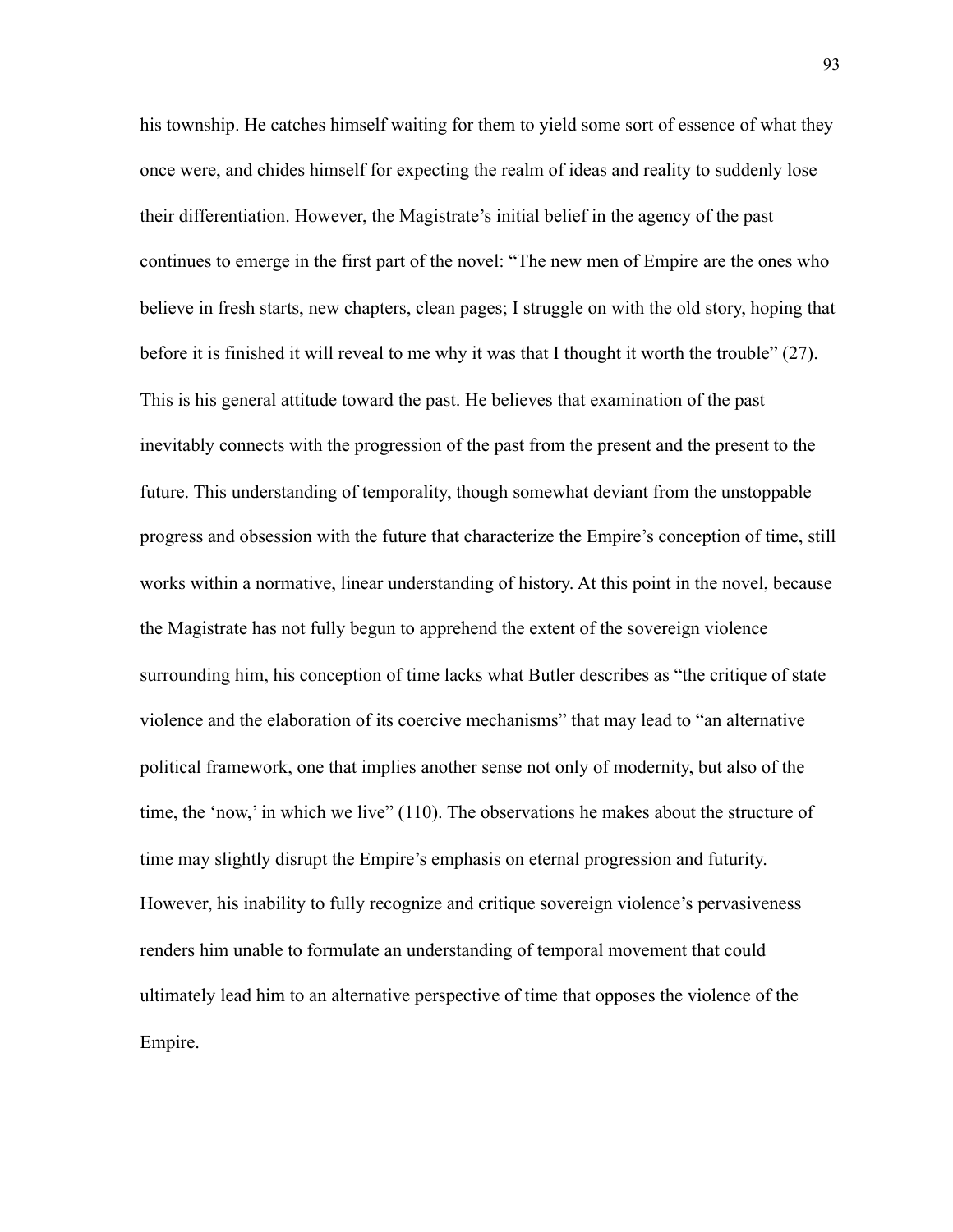David Lurie's experience of the instability of time only seems to project him into the past. The Magistrate's experience of the instability of time actually dislodges him from the categories of past, present, and future entirely. What ultimately serves as the catalyst for this destabilization and subsequent removal from the boundaries of normative temporality is his relationship with the Barbarian Girl. By examining and interacting with the Girl's brutalized body, the Magistrate experiences a dislocation of himself in relation to the time in which he resides. While initially washing the Girl's legs and broken feet, for example, he observes, "I lose myself in the rhythm of what I am doing. I lose awareness of the girl herself. There is a space of time which is blank to me: perhaps I am not even present" (32). Here, the Magistrate loses his sense of time and place almost completely, but still retains a modicum of awareness regarding this disruption. That awareness eventually disappears entirely, when he describes, "But more often in the very act of caressing her I am overcome with sleep as if poleaxed, fall into oblivion sprawled upon her body, and wake an hour or two later dizzy, confused, thirsty. These dreamless spells are like death to me, or enchantment, blank, *outside of time*" (35, added emphasis). Interaction with the Girl's maimed body produces this destabilizing effect on the Magistrate's relationship with the time and space around him.

This connection indicates several important considerations that extend to the relations between time, space, and sovereign violence. Through washing the Girl's body, the Magistrate attempts to piece together what has happened to her, to find the evidence of what the sovereign violence behind Colonel Joll's Third Bureau has inscribed on her body. For the first time, he attempts to fully recognize the extent of the sovereign violence of the Empire and therefore comes closer to recognizing the omni-presence of sovereign power in his own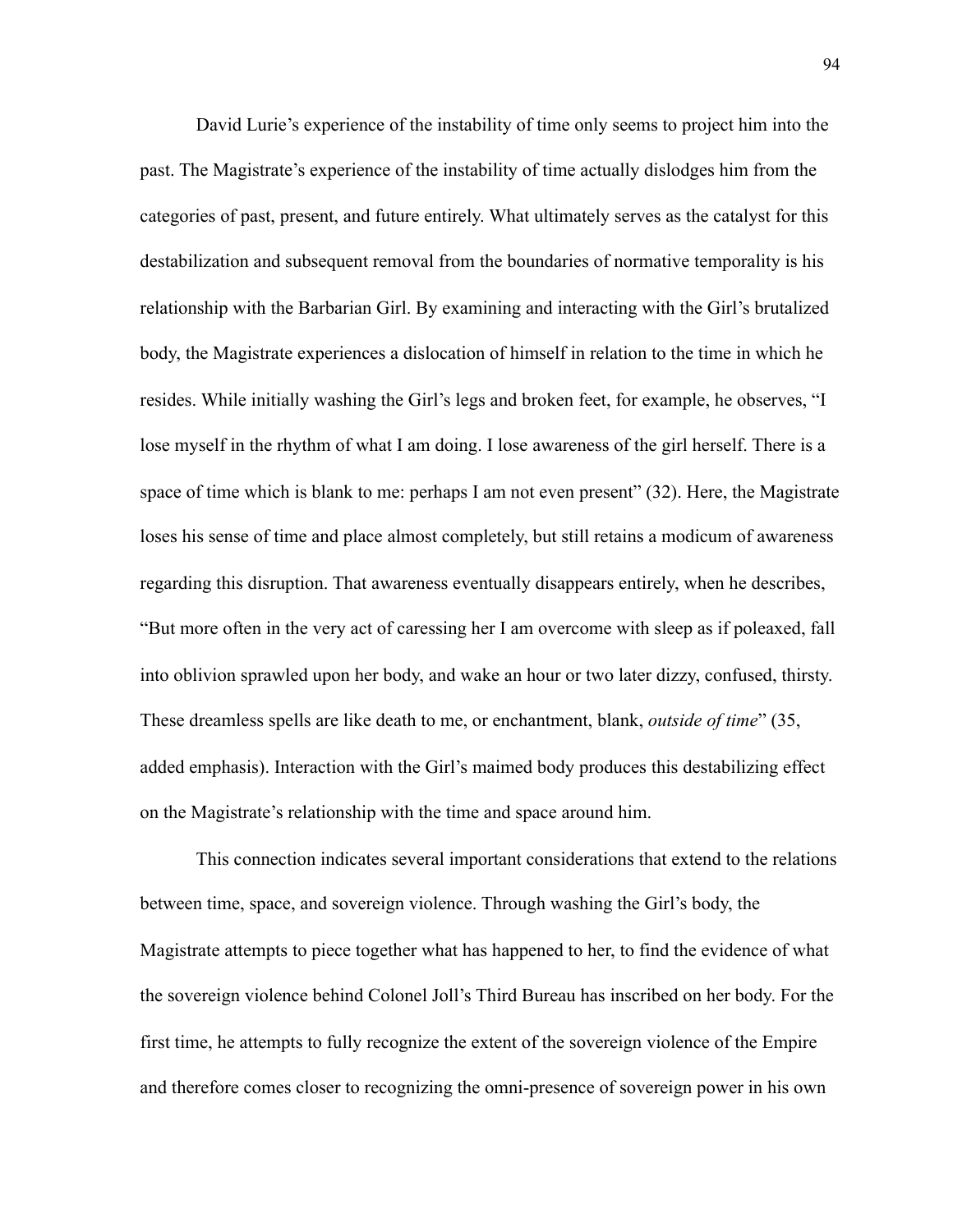life. More significantly still, however, is the fact that this recognition is attempted through careful consideration of a body from "so remote a kingdom," or from a population thought to embody the archaic characteristics of humanity that Imperial rule and control brings into the unceasing progress of its own futurity. In other words, the Magistrate finds himself dislodged from all considerations and movements of time and space when he washes the Barbarian Girl because interacting with her forces him to directly confront the pervasive quality of sovereign violence, and simultaneously disrupts the narrative espoused by the Empire that places itself in the future and the barbarians in the past. In this interaction, the Girl and the Magistrate exist in the same time and in the same place, and that, according to the ideologies purported by the sovereign imperial power, should be an impossibility.

As a result of this experience, the Magistrate reifies the violence inflicted on the Girl by her torturers; again, she is reduced to her body alone, and the Magistrate cannot interact with her as he would with an Imperial subject, or rather, with a living subject that is recognizable as such. This becomes especially clear when, after engaging with her in these terms for the duration of several weeks, the Magistrate reflects, "I am the same man I always was; but *time has broken*, *something* has fallen in upon me from the sky, at random, from nowhere: this *body* in my bed, for which I am responsible, or so it seems, otherwise why do I keep *it*?" (49, added emphasis). Linguistically, this reflection indicates the Magistrate's dehumanization of the Girl, and thus his complicity with the sovereign power that began that process in the first place. He only begins to confront this complicity when he returns to the township and is imprisoned by the same agents of sovereign power that tortured her: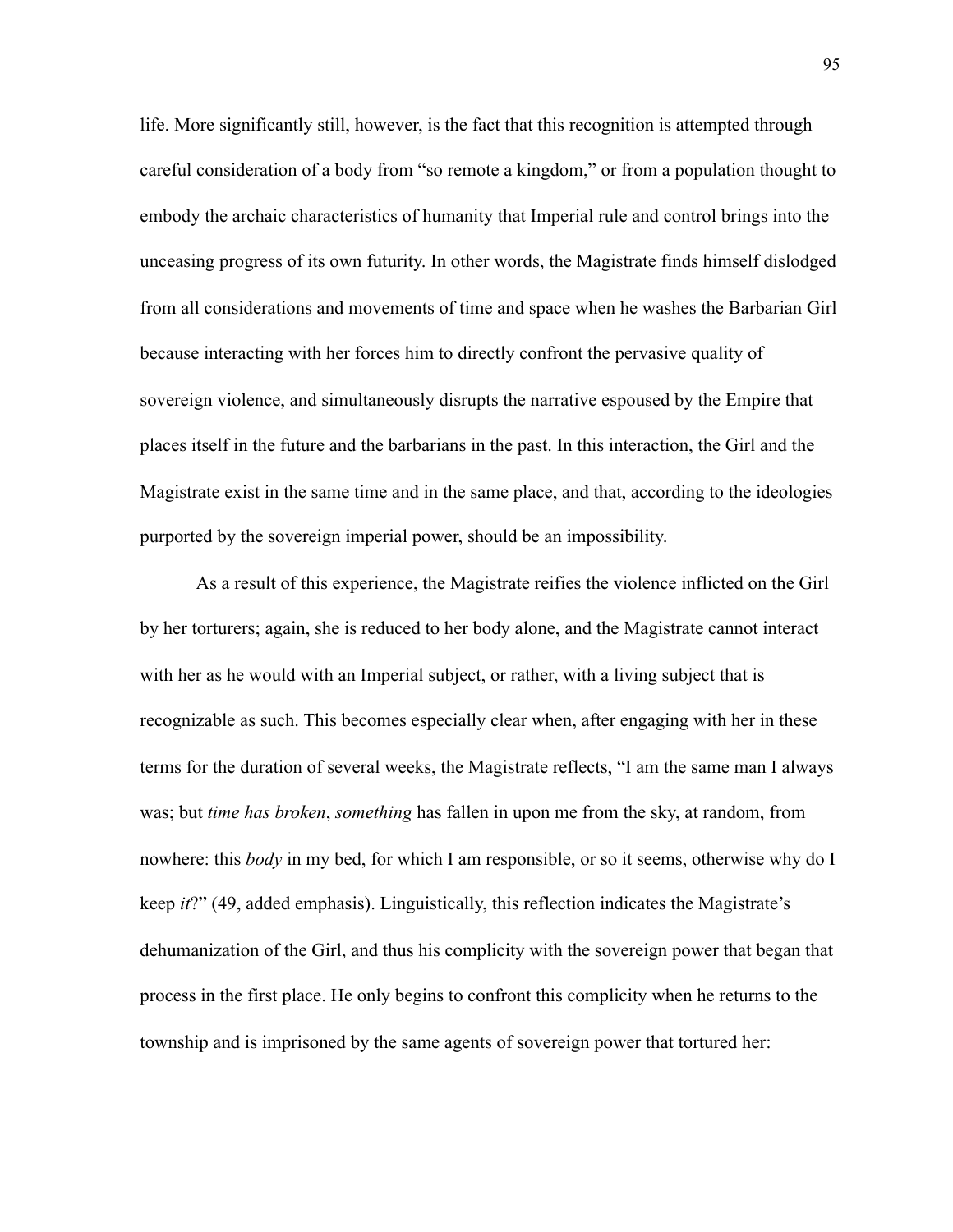Have I truly enjoyed the unbounded freedom of this past year in which more than ever before my life has been mine to make up as I go along? For example: my freedom to make of the girl whatever I felt like [...] at whim, because I had no duty to her save what it occurred to me to feel from moment to moment: from the oppression of such freedom who would not welcome the liberation of confinement? (91).

Here, when forced to not only begin apprehending sovereign violence of the Empire, but also to be subjected to it himself, the Magistrate's understanding of the categories and distinctions of freedom and imprisonment under the sovereign rule of the Empire collapse.

For Butler, when the concept of freedom under sovereign power is interrogated, it is "one that is free of the law at the same time that it is coercive; it is an extension of the logic that establishes state power— and its mechanisms of violence— as beyond the law" (129). In interrogating the freedom that gave him the ability to make the Girl into a symbol of whatever he felt toward her, the Magistrate apprehends the connection between that freedom, which is only provided to him through the protection of the Empire, and the violence perpetrated against those for whom that freedom does not exist. The distinctions between freedom and imprisonment come apart— he begins to recognize that the freedom that allows him to treat the Girl according to his whims is a direct articulation of the same mechanism of sovereign violence that led to her imprisonment and torture.

In *Disgrace,* David Lurie comes to a recognition of a similar sort, but it does not manifest in an overtly physical way, such as in the case of the Magistrate's physical imprisonment. When speculating about the mentality of his daughter's rapists, David realizes that, "He can, if he concentrates, if he loses himself, be there, be the men, inhabit them, fill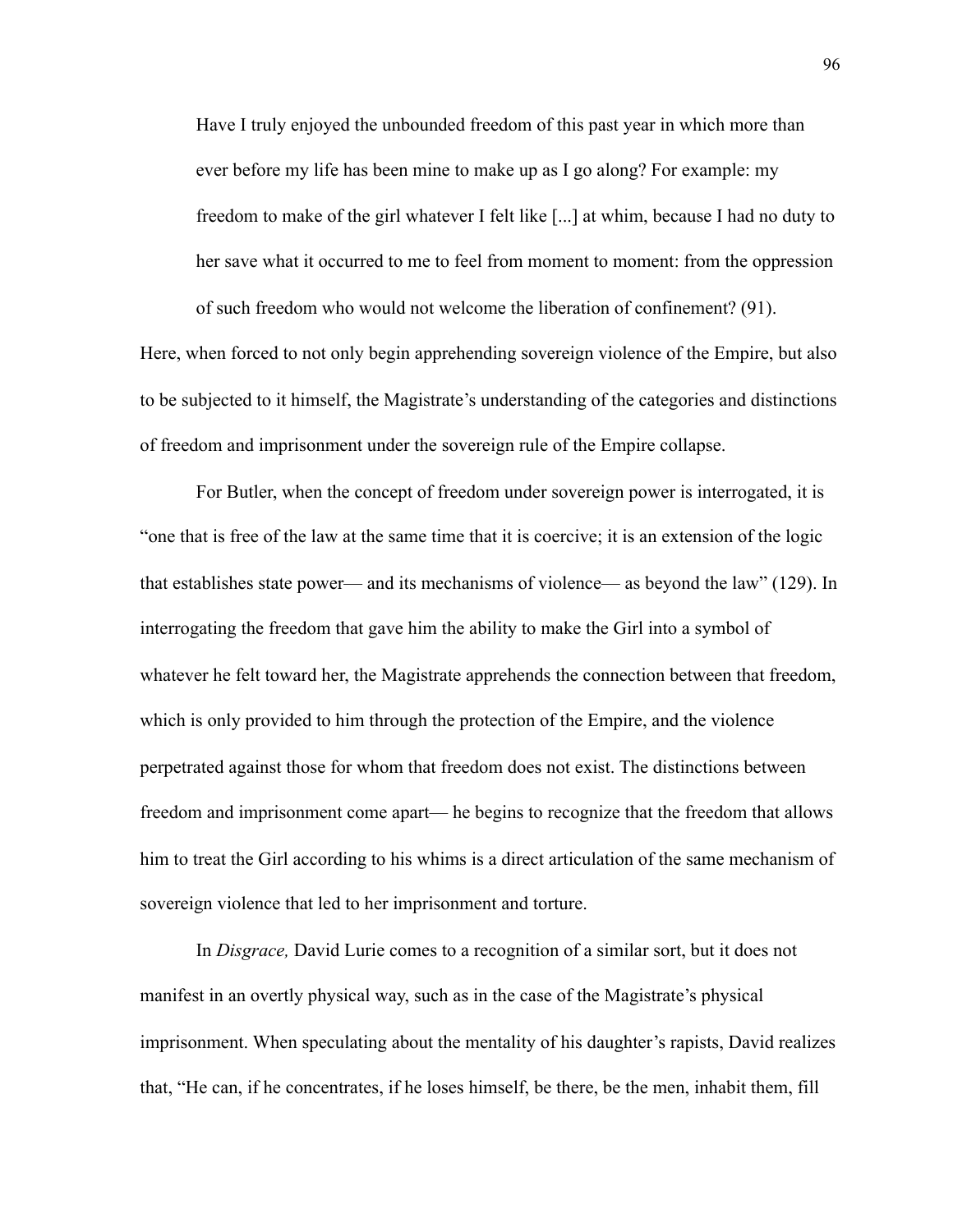them with the ghost of himself. The question is, does he have it in him to be the woman?" (160). In response to this question, David returns to Cape Town and engages with Melanie Isaac's parents, the student he sexually coerced in the first part of the novel. When speaking to her father, David says:

In my own terms, I am being punished for what happened between myself and your daughter. I am sunk into a state of disgrace from which it will not be easy to lift myself. It is not a punishment I have refused. I do not murmur against it. On the contrary, I am living out from day to day, trying to accept disgrace as my state of being. (172)

David, who is free to reduce Melanie to a sexually violable body, recognizes that his ability to do so is a different manifestation of the conditions that allowed his daughter's rapists to reduce her to nothing except a sexually violatable body. Those conditions, which stem from the hegemonic structure of patriarchy, collapse David's ability to differentiate his actions from those of Lucy's rapists. And yet, David's disgrace is not his alone to bear; the fact that he views Lucy's rape as the method by which to atone for his own violent actions speaks directly to the toxic masculine self-centeredness engendered by the patriarchal hegemonic system.

Like the Magistrate, David finds his punishment justified, though the stakes attached to David's punishment differ from the Magistrate's because David is not physically imprisoned or tortured, while the Magistrate is. David's primarily internalized punishment of living in disgrace, then, possibly becomes the reason why he seems unwilling to extend the recognition of his complicity in the mechanisms of sovereign violence to his perpetration of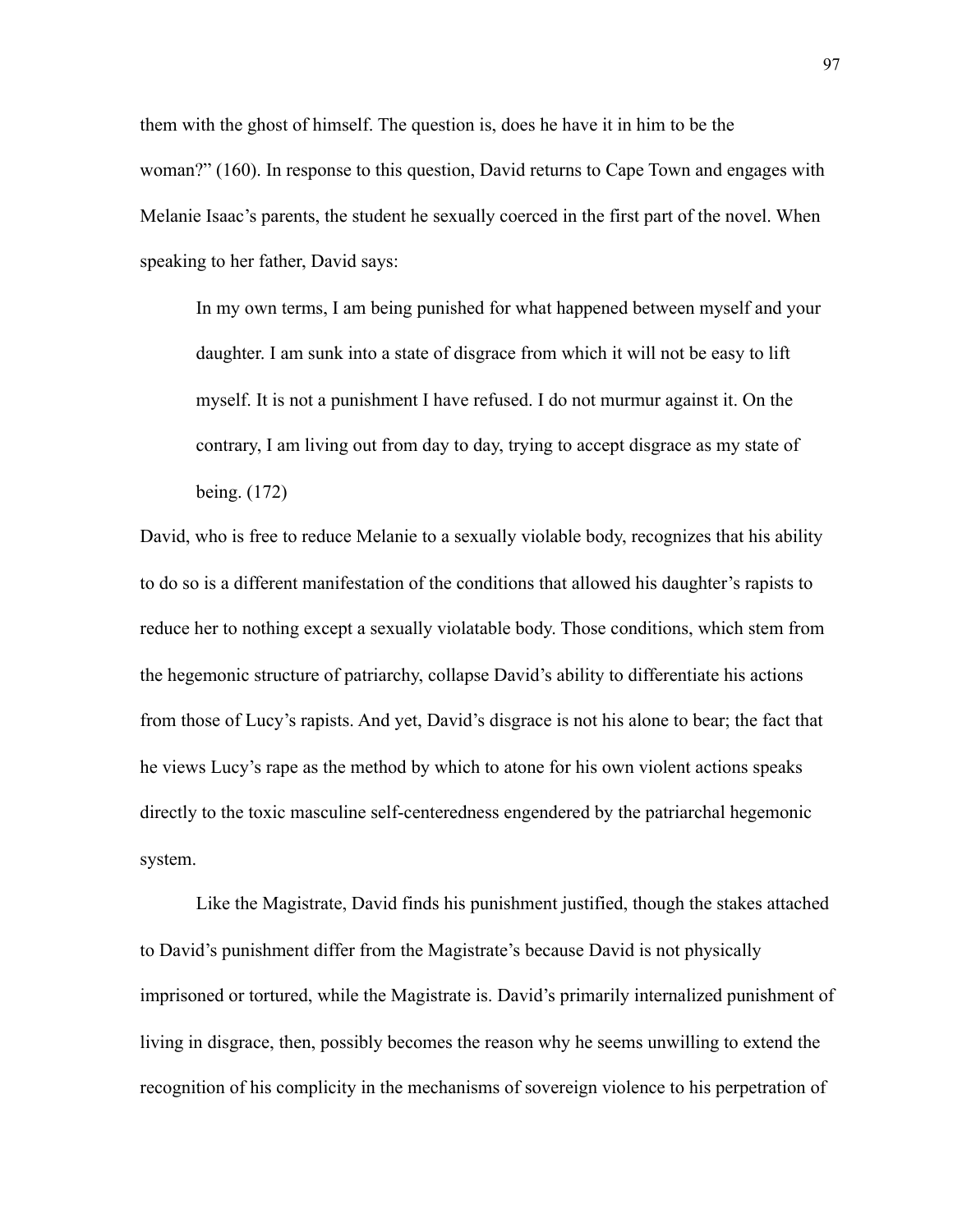violence against Pollux and Petrus. This gestures toward an element of the temporality of sovereign violence in both novels addressed in the beginning of this chapter— its eternal cycle, its ability to return again and again, even after one believes that return to be impossible. This emphasizes the fact that sovereign violence must be understood as a process that does not end. This is potentially part of the reason why both the Magistrate and David Lurie experience a destabilization of time when they come the closest to fully recognizing the extent of sovereign violence. Namely, they experience the instability of time most extremely when they approach the possibility of their own complicity in perpetuating sovereign violence, and this recognition leads to the paradoxical concept of these men finding freedom in their disgrace and imprisonment.

**"'There has been something staring me in the face, and still I do not see it'": The Mechanism Connected to the Cyclicality of Sovereign Violence in** *Disgrace* **and** *Waiting for the Barbarians* 

 Two final moments in *Waiting for the Barbarians* and *Disgrace* provide ambiguous reflections on sovereign violence that gesture toward the final mechanism of violence I will examine in this project's last chapter. *Disgrace* concludes with an interaction between David and Bev Shaw, the woman David has been working with in the animal shelter: "*It gets harder all the time,* Bev Shaw once said. Harder, yet easier too. One gets used to things getting harder; one ceases to be surprised that what used to be as hard as hard can be grows harder yet" (219). In the context of this conversation, Bev Shaw is speaking to the difficult process of killing the numerous stray dogs they harbor in the animal shelter, but the text implies that this way of understanding life applies specifically to post-Apartheid South Africa. Namely,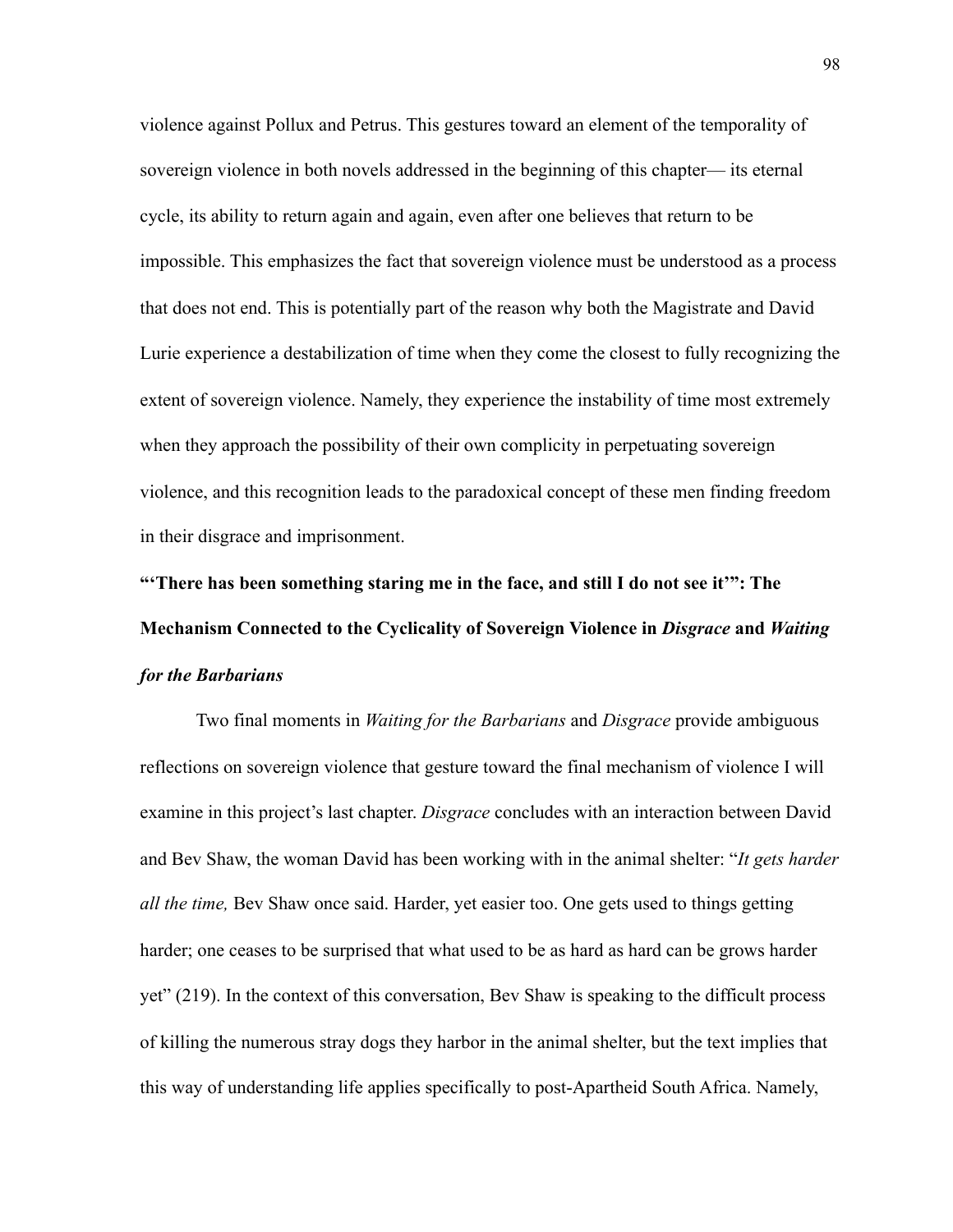though the legality of the sovereign violence of Apartheid has been abolished, it persists in the individual dynamics of South African subjects because the hegemonic sovereign ideology that informed it remains. In other words, her reflection speaks to the difficulty of imagining that even when one iteration of the state of exception is technically suspended in the juridical realm, the possibility of its resurgence remains intact because the criteria through which the sovereign power constitutes itself (i.e. through the ability to trace a threshold between categories of inside/outside, rule/exception) remains embedded within even the individual process of establishing collective belonging or non-belonging.

In the final moments of *Waiting for the Barbarians,* when the Magistrate reassumes his juridical position, he attempts to write a record of what has transpired. However, in light of his responsibility as the magistrate, finds himself unable to do so honestly. It is not insignificant that it is his role as the magistrate, as the civil officer in charge of administering the law, that makes him feel unable to create any records that may undermine the Empire. This leads him to engage in a few final reflective moments. He realizes, after thinking more seriously about his complicity in the infliction of the Empire's sovereign violence, that in spite of this seemingly full recognition, he still feels unable to explain that violence to anyone. He thinks, "'There has been something staring me in the face, and still I do not see it'" (179).

This *something* staring the Magistrate in the face is precisely what I will examine in the final chapter of this project. The something in question may be connected to what continues to make the condition of life harder in *Disgrace's* post-Apartheid context— one that is fundamentally connected to the perpetuation of sovereign violence. The tensions and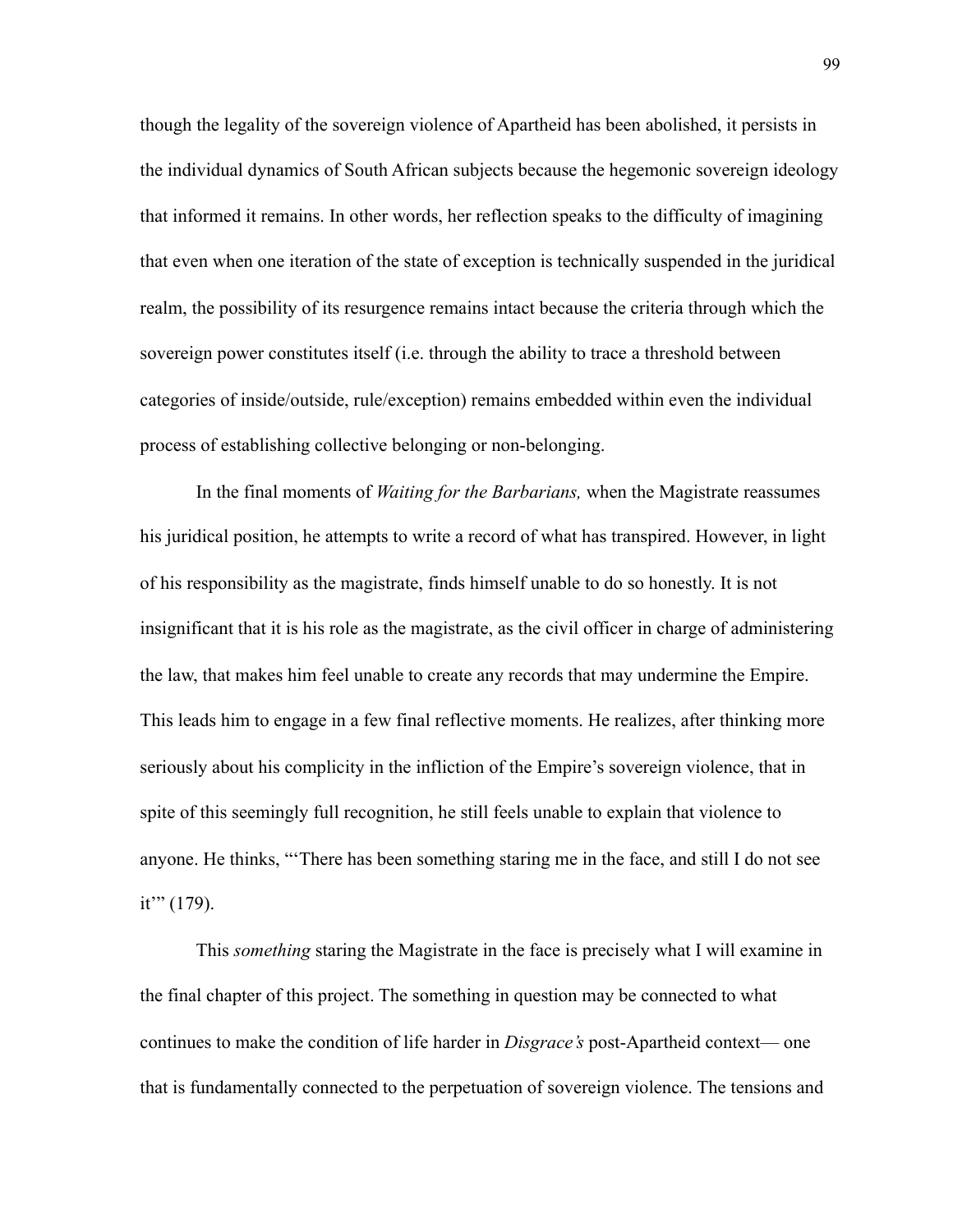interactions between this mechanism and the structural apparatus of sovereignty produces nothing other than the infliction of physical pain. It is the process through which certain individuals are understood as worthy of protection or persecution: the process of determining an individual's belonging or non-belonging to a collective.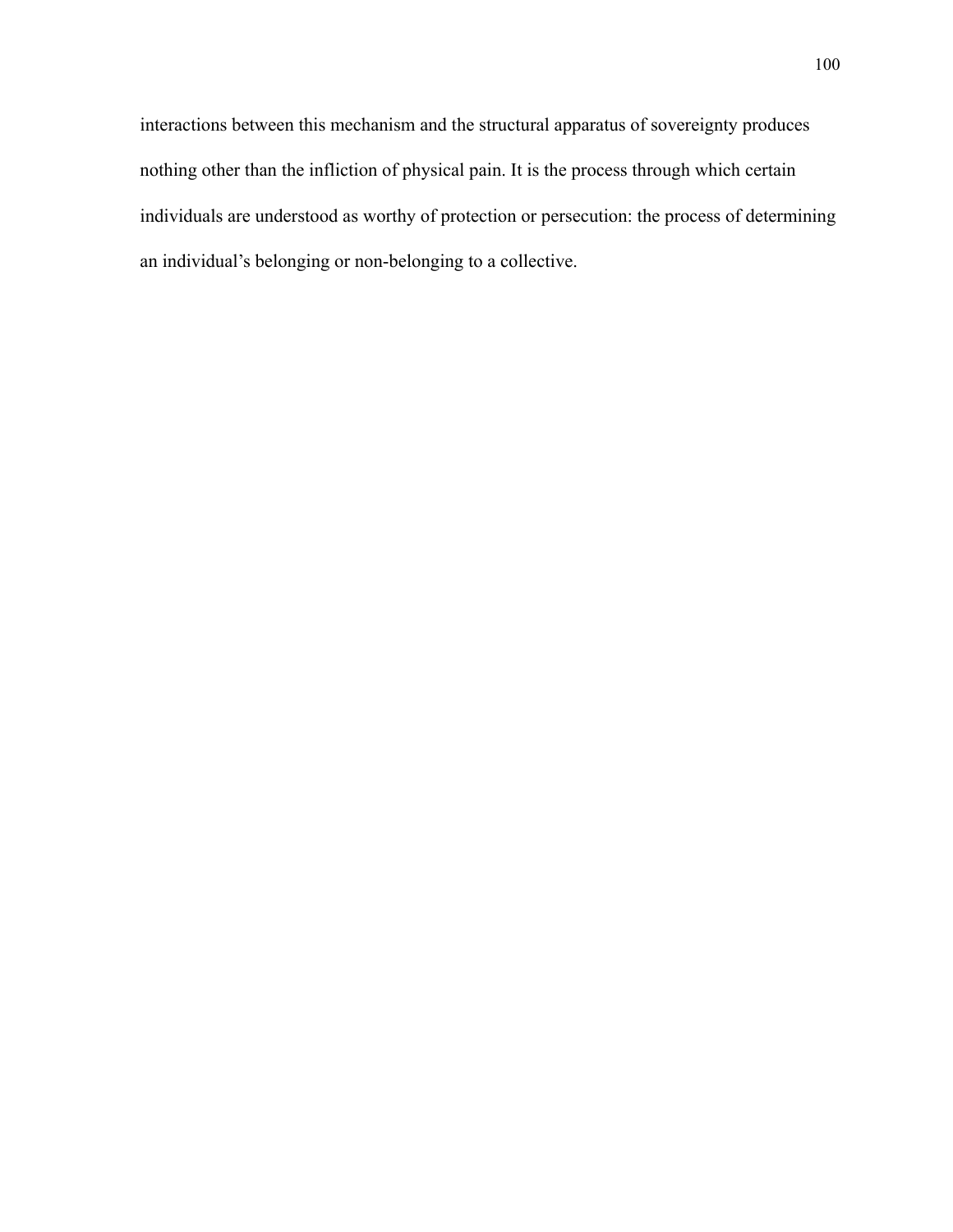## <span id="page-107-1"></span>**Chapter Three**

## **Ugliness, Bare Life, and the Camp: Comparing the Violence of Citizenship and Statelessness in** *Waiting for the Barbarians* **and** *Disgrace*

 The third and final chapter of this thesis project will examine the final mechanism of violence in J.M. Coetzee's *Disgrace* and *Waiting for the Barbarians:* the violence of citizenship and statelessness. Both those living inside and outside of the sovereign apparatus in both novels find themselves in a vulnerable position— for those categories to emerge at all, each included and excluded individual must both directly and indirectly consent to their individual, private lives melding with the overarching political interests of the sovereign power they live under. The process of the individual's private life becoming identical with theirpublic life is part of the mechanism of biopolitical power.<sup>[21](#page-107-0)</sup> Biopolitics becomes the necessary component of how categories or belonging or non-belonging emerge in both of Coetzee's novels.

 Attempting to compare the criteria used to identify belonging and non-belonging in *Disgrace* and *Waiting for the Barbarians* requires an understanding of how biopolitical power has previously been applied to the violent process of establishing the difference between citizenship and statelessness. Using the political theories of Giorgio Agamben and Hannah Arendt, I will compare the categories of belonging and non-belonging in each of Coetze's novels, and move toward a more concrete understanding pertaining to the relationship between physical violence, sovereign violence, and the violence of belonging or

<span id="page-107-0"></span>[<sup>21</sup>](#page-107-1) "The new non-disciplinary power is applied not to man-as-body but to living man, to man-as-living-being; ultimately, to man as species. [...] The new technology that is being established is addressed to a multiplicity of men [...] to the extent that they form a global mass that is affected by overall processes characteristic of birth, death, production, illness, and so on" (Foucault 1442).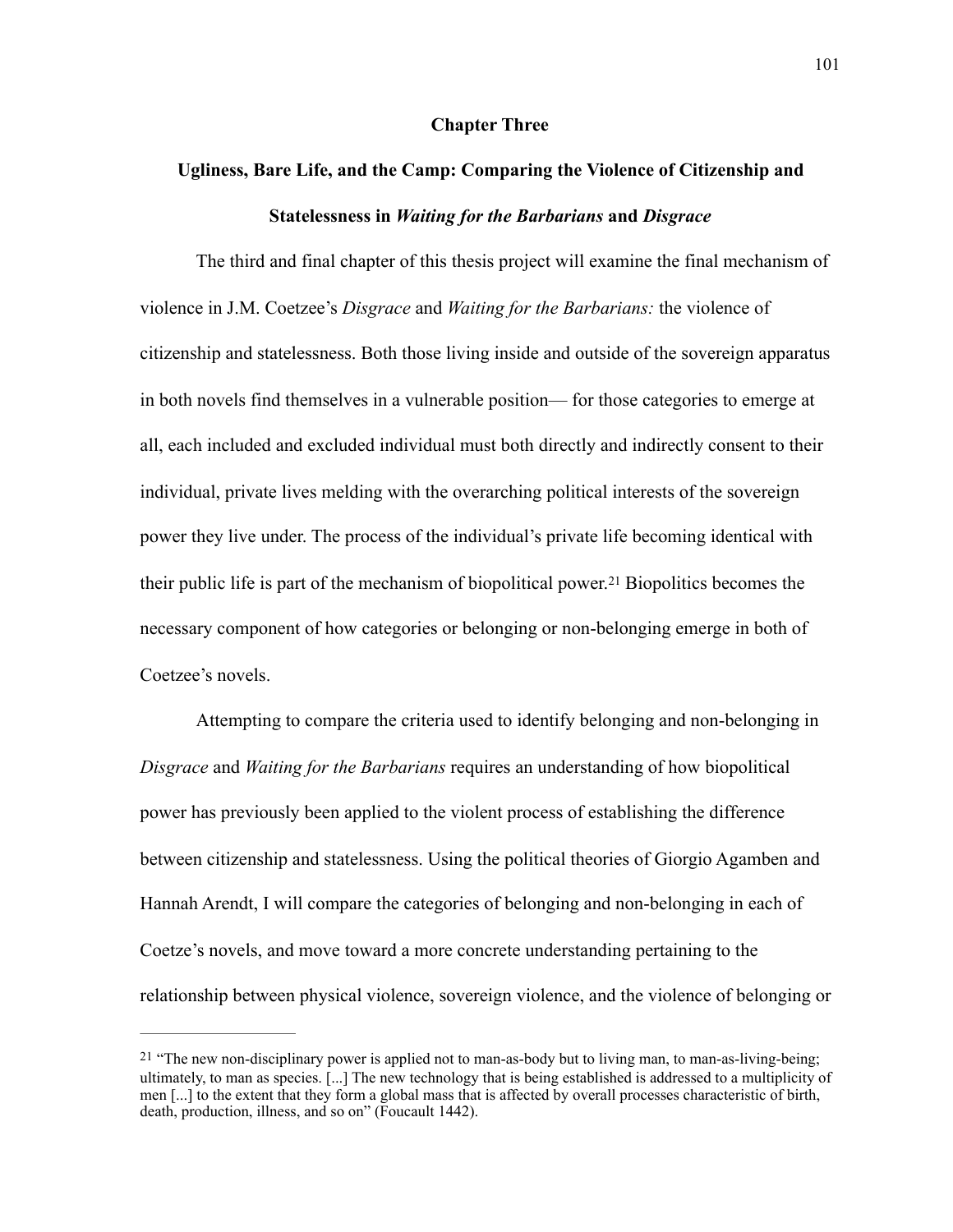non-belonging to the sovereign imperial or state apparatus. The physical violence articulated through the infliction of sovereign power can only occur once an understanding of the difference between those who belong and those who do not belong is reached—in both texts, those differences take the form of either statelessness or citizenship.

## **"It occurs to me that we crush insects beneath our feet, miracles of creation too, beetles, worms, cockroaches, ants, in their various ways": Bare Life and Political Life in**  *Waiting for the Barbarians* **and** *Disgrace*

It is crucial to first attempt to understand *what* makes the difference between belonging and non-belonging in each text— how are these categories established, and what criteria is sued to support them? Parallel to the question of *what* is the question of *how—* how are these distinctions made, and on what criteria do they rest? Generally, in both fiction and reality, human life, if not all life, carries an assumed, innate, sacred quality. Because of this fragility and sanctity, a life that is not recognizable as such defies normative expectations. It presents a paradox of a particularly urgent nature— if it can be generally agreed upon that all life is worthy of protection because of its value, then how can wide-scale extermination of life occur? As Hannah Arendt puts it in "The Decline of the Nation-State and the Ends of the Rights of Man" (1951), "No paradox of contemporary politics is filled with a more poignant irony than the discrepancy between the efforts of well-meaning idealists who [...] insist on regarding as 'inalienable' those human rights [...] and the situation of the rightless themselves" (279).

Characters in both *Waiting for the Barbarians* and *Disgrace* echo the anxiety surrounding this paradox— they rigidly hold to the innate value of all life, even when their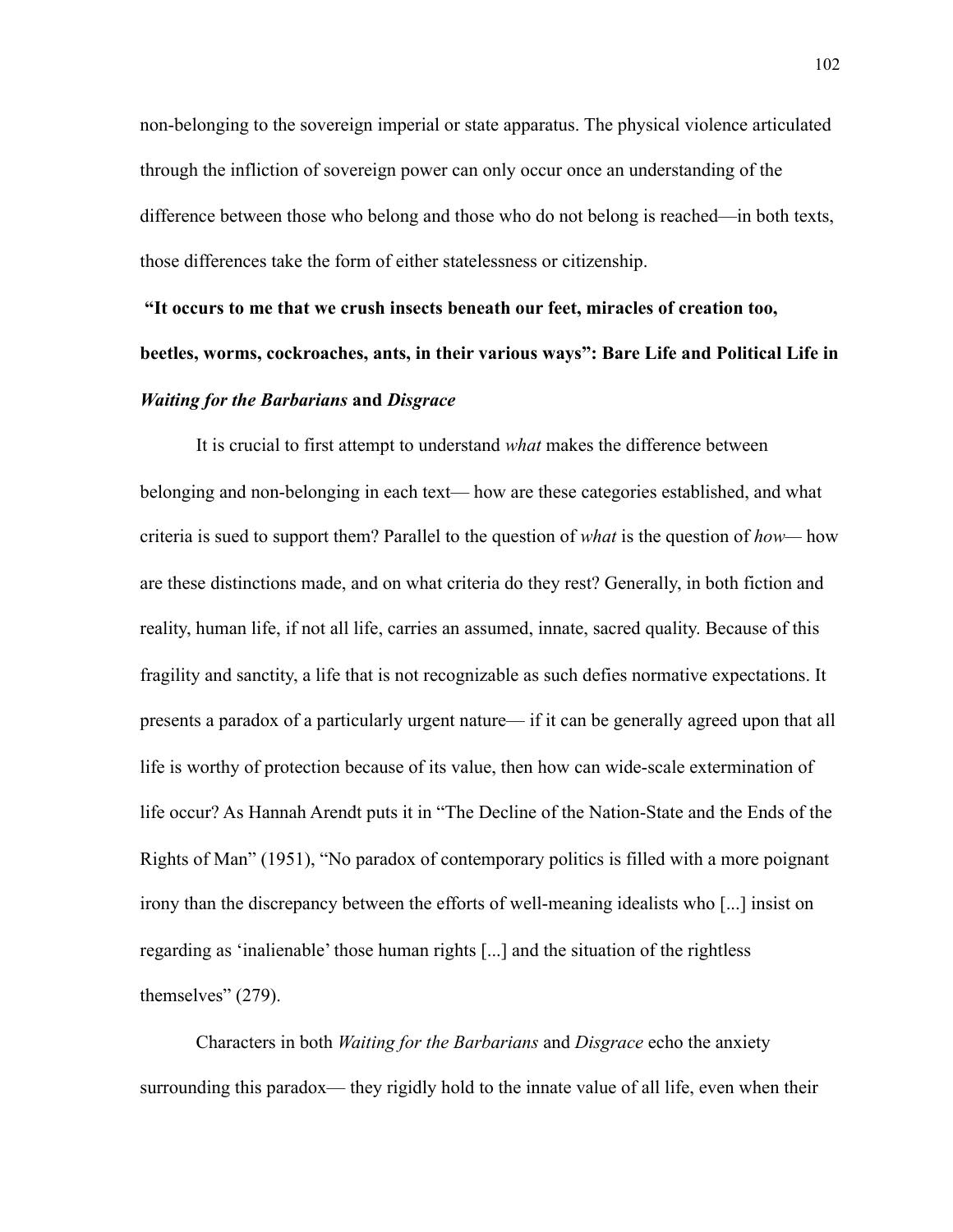belief in that value opposes the realities they experience. The Magistrate touches on it when he speaks what he believes to be his last words when his torturer tells him that he will be hanged: "'I want to say that no one deserves to die. [...] I want to live. As every man wants to live. To live and live and live. No matter what'" (137). Though he has witnessed total disregard for human life in his frontier town, when confronted with the certainty of his death, the Magistrate appeals to the simple fact that because all life wants to live, no life deserves to die. In *Disgrace,* when Bev Shaw and David discuss the process of euthanizing the stray dogs in the animal shelter, he offers that potentially, some of the dogs are ready for death. She replies, "'Do you think so?' she says. 'I'm not sure. I don't think we are ready to die, any of us, not without being escorted'" (84). Here, even when tasked with deciding whether or not the dogs in the shelter should live or die, Bev Shaw clings to the innate belief that because life only wants to continue living, it carries inherent value, regardless of whether or not that value is normatively recognizable.

In both situations, then, the innate value of life is not only apprehended, but is actually, at moments, recognized by characters in each text. Of course, the distinction between human life and non-human life still exists for characters in each text—but the certainty of those distinctions unravels as they witness and experience the accelerated infliction of violence. In regards to exactly *what* makes the difference between recognizable life and unrecognizable life, the answer, ideally speaking, is nothing. Nothing should make the difference between life that is worthy of protection and life that is not. This is precisely what certain humanitarian collectives rest their praxis upon— because all life wishes to continue living, because most life has an instinct of self-preservation, no life inherently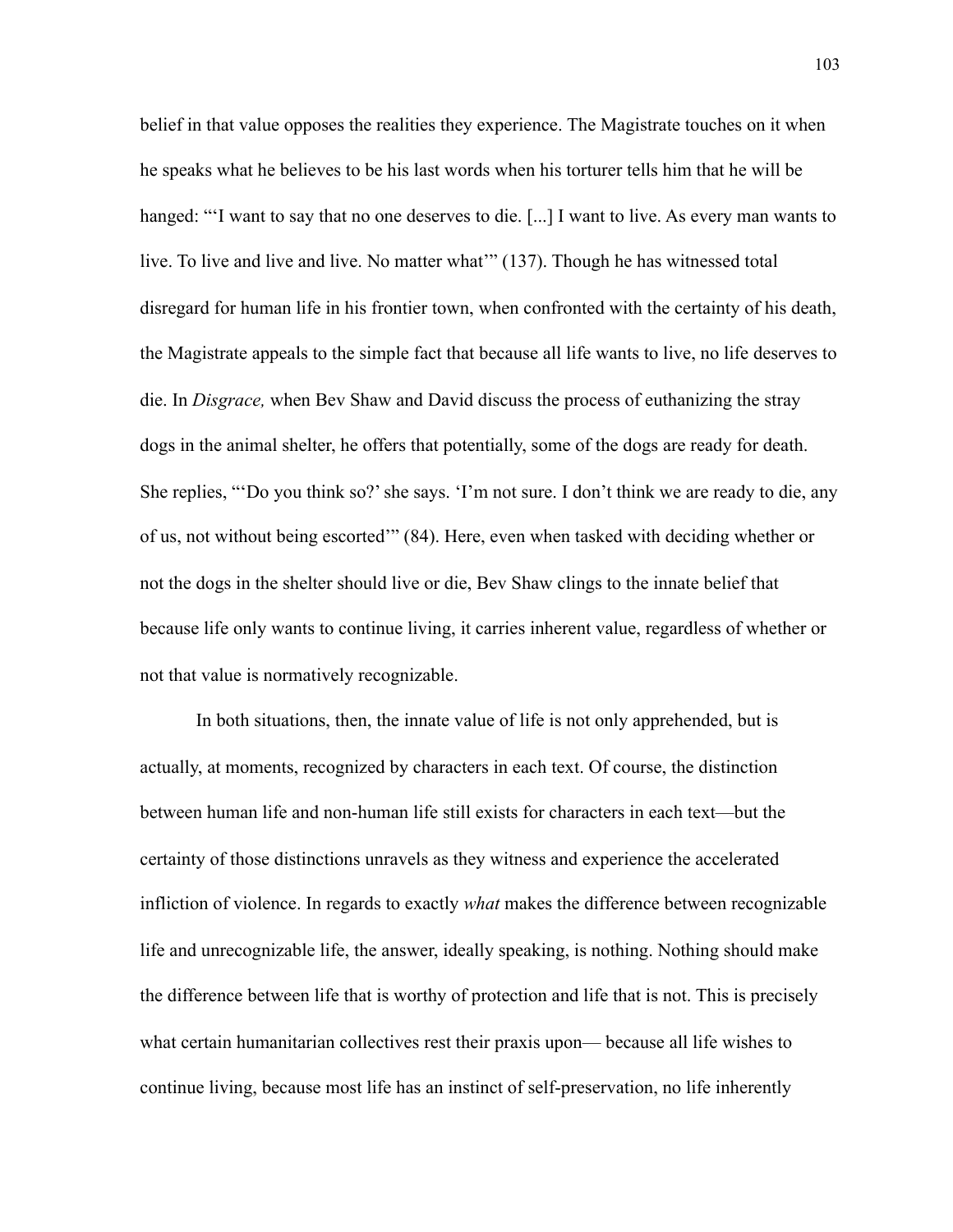deserves to end. And yet, wide-spread threats to and extermination of life occurs in these novels, even by characters that hold this understanding of the universal value of life to be true. Therefore, the second question becomes the only question: *how* is life distinguished as either worthy of protection and or unworthy of protection, as universally valuable or not?

 The answer, for Giorgio Agamben, lies in the ancient distinction between life in essence, (*zoē*), and the form or manner in which life is lived in relation to other life, or life in relation to the public, to the political realm (*bios*). Sovereign power is normatively thought to apply only to life in relation to politics, to the public realm. This belief, however, is where the paradox between mass execution and universal rights rests. Agamben clarifies that "Contrary to our modern habit of representing the political realm in terms of citizens' rights, free will, and social contracts, from the point of view of sovereignty *only bare life is authentically possible"* (106). Bare life refers to 'real life,' or the element of life thought to exist beyond any relation to any external mechanism (67). Sovereign power pretends to only affect life that exists in public, in the political realm, when in reality, the original relation between life and sovereign power is bare life, or life in essence. For Agamben, this illusory quality of the sovereign relation to bare life can be glimpsed, for example, when examining the Hobbesian political model. Instead of preserving the sovereign subjects' natural rights, the model actually only reifies the sovereign's right to do anything to anyone at any time, which corresponds to its right to punish (106). The incorporation of bare life into the political realm occurs unilaterally here— the sovereign completely resides over the lives of its subjects regardless of their specific relation to the public realm of politics. Therefore, Hobbes' model unintentionally exposes how sovereign power upholds a distinction between political life and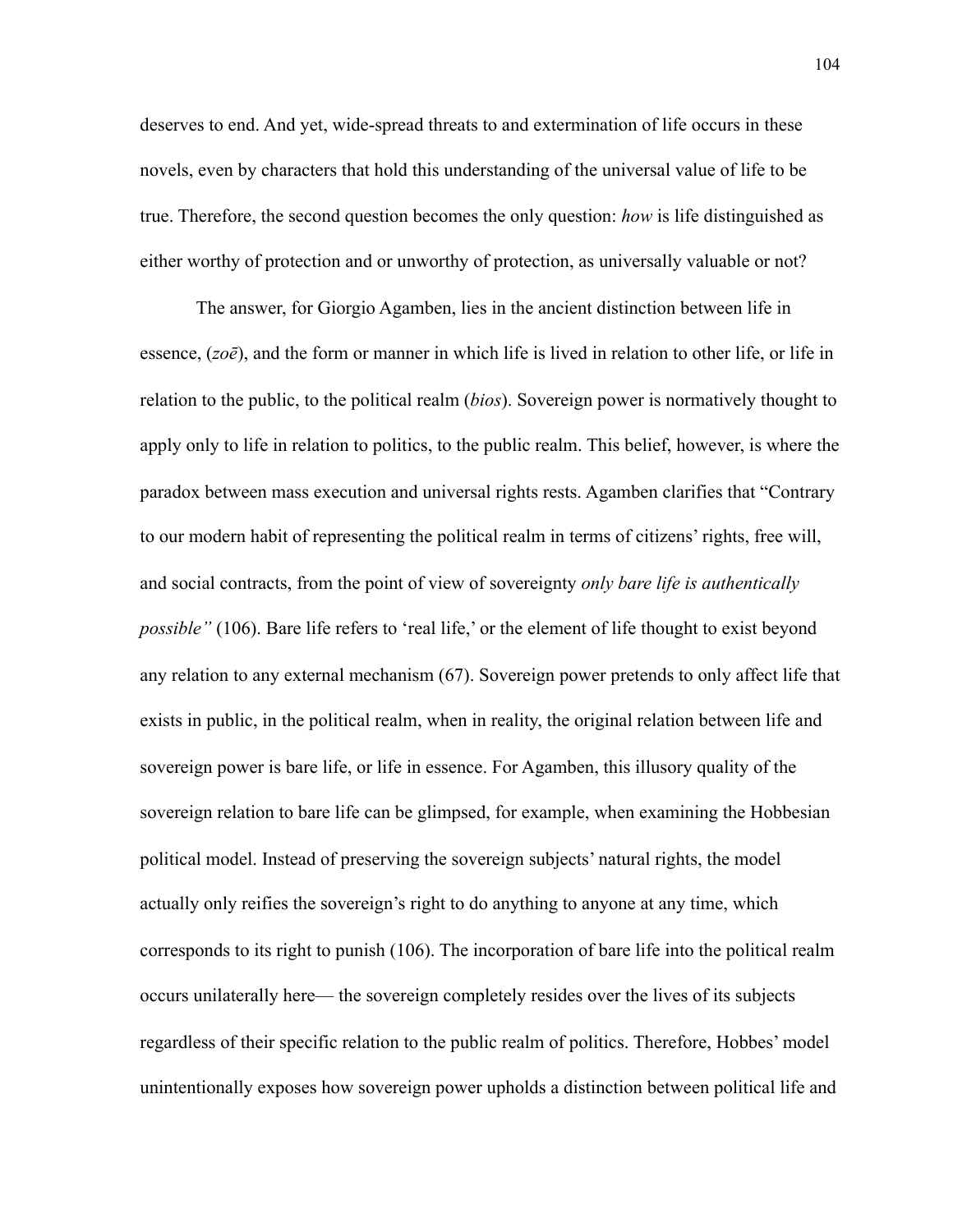bare life while simultaneously effacing that distinction in the very way it relates to the life it claims to protect. From that perspective of sovereignty, bare life is the only possible life because the distinction between bare life and political life is a false distinction from the outset.

This indicates that in order to think through the process by which universally valuable life loses that inherent value, the foundational metaphysical distinction between *zoē* and *bios*  must be exposed as an idealistic belief with no referent in reality. From the position of sovereign power, it does not exist, but in order for sovereign power to ensure its own perpetual existence, the fiction of that distinction must be in place. Agamben uses the image of the werewolf, the individual that metamorphosizes between human and animal, as the ideal image to disrupt the supposed division between *zoē* and *bios*: "The transformation into a werewolf corresponds perfectly to the state of exception, during which [...] time the city is dissolved and men enter into a zone in which they are no longer distinct from beasts" (107). In light of the perpetual quality of the state of exception, explicated in the previous chapter, the image of the werewolf serves as a crucial reminder that under sovereign power, every individual always resides between human animal and non-human animal, between life that is recognized as sacred and life that is not. Those who enjoy the protections afforded by a sovereign power who recognizes the value of their life can just as easily find themselves removed from the political realm and forced into the vulnerable position of life as such, life without recognizable value. The image of the werewolf occurs earlier in an observation made by Arendt about the humanitarian groups tasked with the protection of inalienable human rights: "The groups they formed, the declarations they issued, showed an uncanny similarity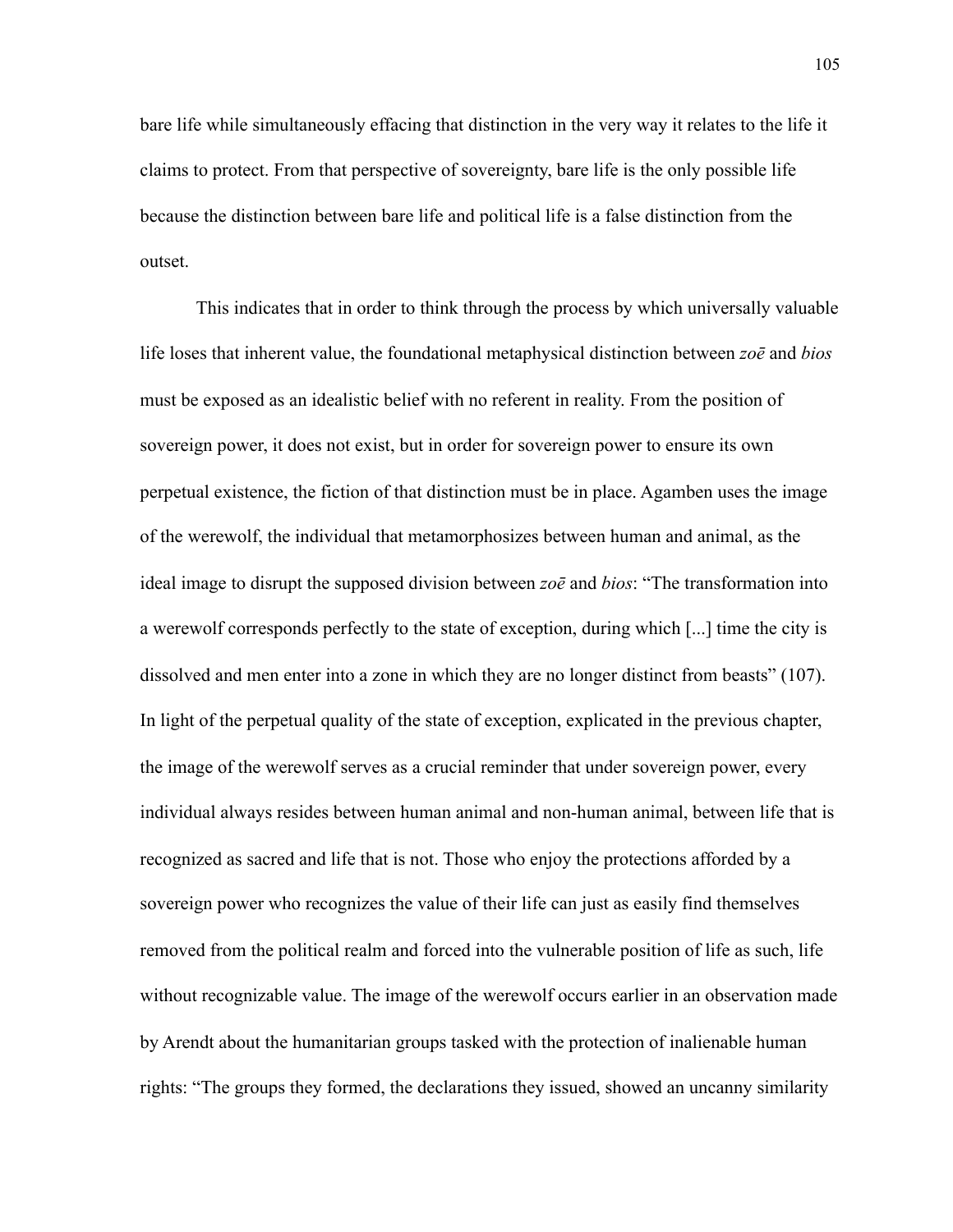in language and composition to that of societies for the prevention of cruelty to animals" (292). The distinction between human and non-human life, on which the foundation of supposedly universal human worth rests, proves feeble even in the rhetoric of organizations tasking themselves with the fight against mass violence and atrocity.

The image of the werewolf, which refers to the division between human life and nonhuman life (between life worthy or protection and life unworthy of protection) under sovereign power, provides a potential explanation for the proliferation of references to and comparisons between the human realm and the non-human realm in Coetzee's novels. In a seeming non-sequitur in *Waiting for the Barbarians*, for example, after the Magistrate has publicly protested against the beating of the barbarian prisoners, he thinks: "It occurs to me that we crush insects beneath our feet, miracles of creation too, beetles, worms, cockroaches, ants, in their various ways" (124). Here, the Magistrate recognizes the instability in believing that some life is a miraculous form of creation and some life is not. This recognition however, comes only after he has witnessed and participated in the dehumanization of barbarians. Early in the text, he describes the ways the frontier town looks in on the yard housing the barbarian prisoners: "There are always children with their faces pressed to the bars of the gate; and from my window I stare down, invisible behind the glass" (21). Here, the population of the frontier town regards the captured barbarian population as one would regard the captured inhabitants of any zoo exhibit. They become specimens of spectacle, and recognition of their innate human value is absent entirely. Moreover, he later 'jokes' with the Barbarian Girl that, "People will say I keep two wild animals in my rooms, a fox and a girl" (39). In this comparison, diluted through humor, the Magistrate's offense against the Girl is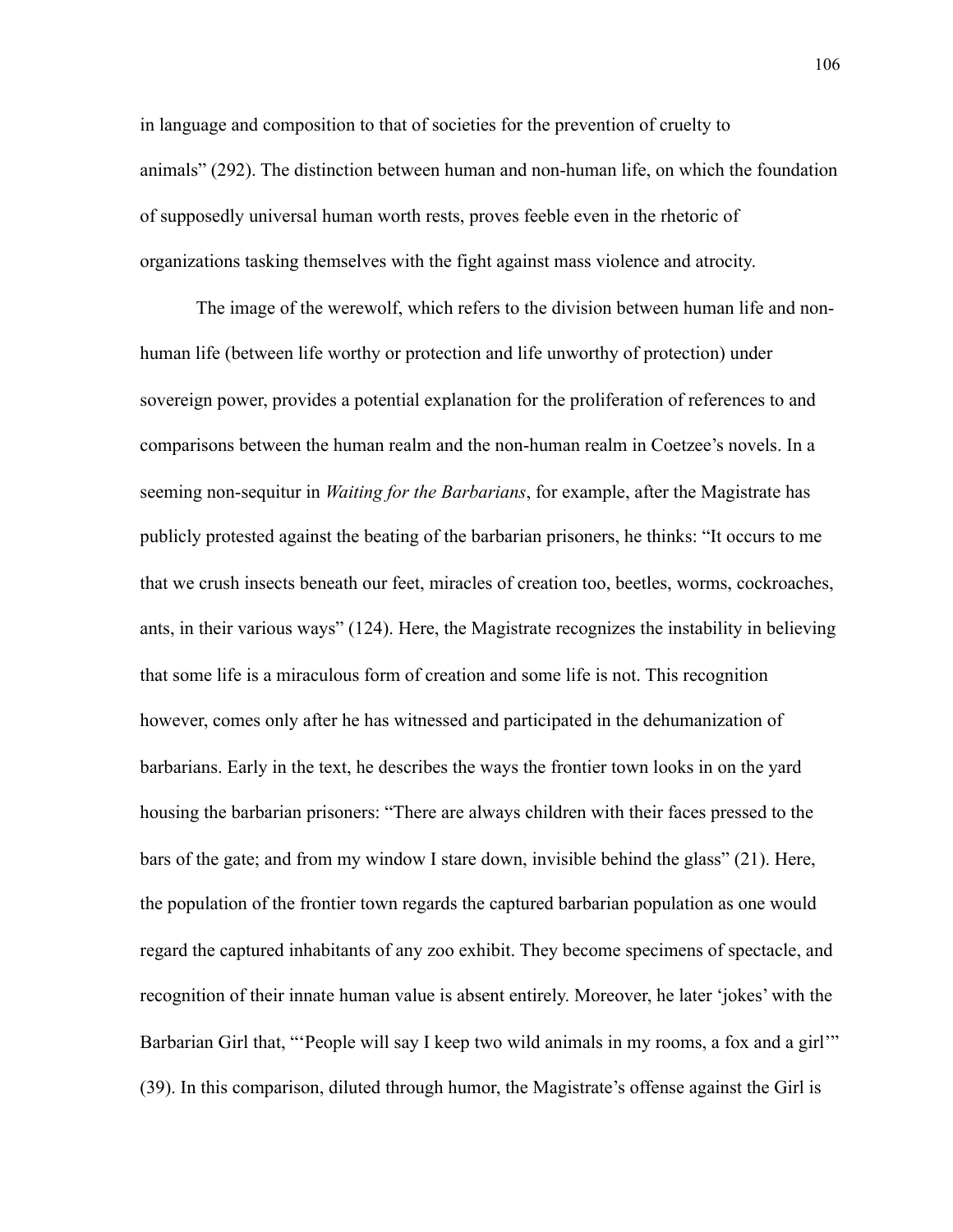two-fold; he compares her to the fox he procured for her amusement through drawing attention to her gender and to her foreignness. Because the barbarian populations in the novel are continually dehumanized, he can connect the Girl and the fox through a notion of an inherent 'wildness,' or proximity to a state of nature. Moreover, he can easily make this comparison due to the disempowered position the Girl occupies— not only is she barbarian, but she is also a woman, and can therefore more easily be compared to non-human life than human life identified in the criteria of a hegemonically patriarchal society. Moreover, the Magistrate unwittingly furthers her dehumanized state by how he justifies holding her captive in his rooms—in his mind, he keeps her with him in order to spare her from the cruelties of the townsfolk and the harshness of the winter. He tells her, "Winter is almost here. You must have somewhere to live. Otherwise you must go back to your own people" (30). This rhetoric comes from an attitude of preservation— as Arendt noticed about human rights advocates, the Magistrate's language actually more so mirrors that of groups dedicated to the preservation of non-human lives and habitats. In these moments, the lines between human life, or sacred life worthy of protection, and non-human life, or life unworthy of protection, vulnerable to complete objectification and violence, become indistinguishable.

In *Disgrace,* erosion of differences between human and non-human life plays out most overtly in David Lurie's observation and understanding of the narrative's non-human lives. In the beginning of the novel, David tells Lucy, "As for animals, by all means let us be kind to them. But let us not lose perspective. We are of a different order of creation from the animals [...] So if we are going to be kind, let it be out of simple generosity, not because we feel guilty" (74). For David, protecting non-human life, at this point, is not an ethical duty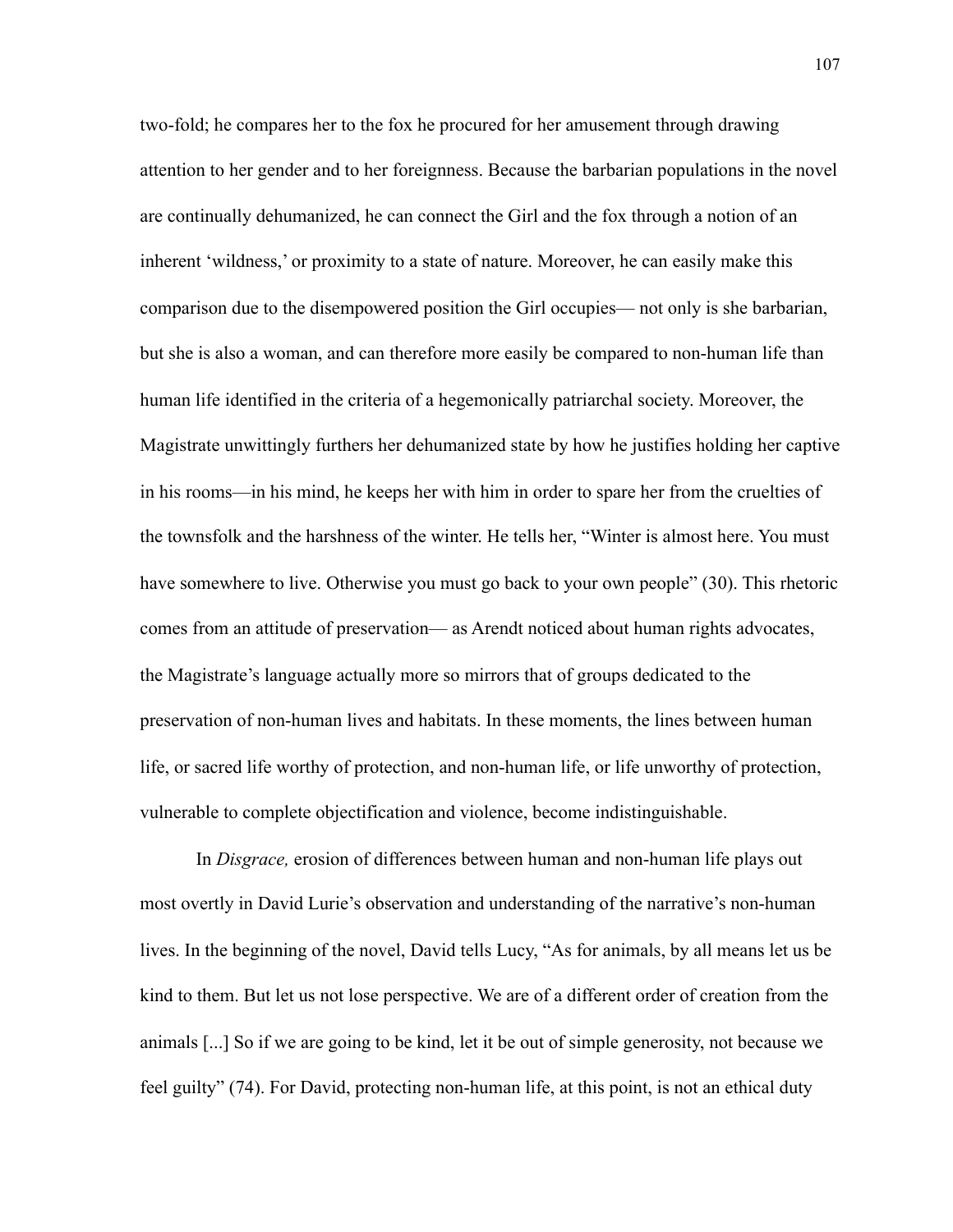<span id="page-114-1"></span>that serves to protect the universal value of all life as such, but a mere moral choice[.](#page-114-0)<sup>[22](#page-114-0)</sup> His ideas shift when he meets two sheep Petrus means to slaughter to feed his guests during the celebration of his acquisition of land: "'I'm not sure I like the way he does things— bringing the slaughter-beasts home to acquaint them with the people who are going to eat them.'" (124). He admits to Lucy that he would prefer the process remain hidden, confined to the abstracted, cloistered space of the slaughterhouse. She replies, "'Wake up, David. This is the country. This is Africa.'" (124). Here, Lucy Lurie emerges as a character who, especially because of her gender, sexuality, and the particular violence of rape she experienced because of them, recognizes that the difference between violence perpetrated against humans and non-humans amounts to an idea alone. By telling David to "wake up," she points out the absurdity in attempting to obscure violence that surrounds them all the time. She tells David that his wish to maintain that barrier between violence he sees and violence he does not need to see has no impact on whether or not that violence occurs. She exposes the hypocrisy in David's understanding of human and non-human life not to create or reify a hierarchy of value, but instead to subtly advocate for the protection of all forms of life. David, on the other hand, uses Lucy's violation to extend the comparison between human and non-human life that eventually serves to justify his feelings of prejudice and violence against the black South African individuals in the novel.

After returning to Lucy's home and discovering her pregnancy, David reflects that his daughter's rapists were "Not raping, they were mating. It was not the pleasure principle that ran the show but the testicles, sacs bulging with seed aching to perfect itself [...] What kind of

<span id="page-114-0"></span> $^{22}$  $^{22}$  $^{22}$  I am working within a normative understanding that ethical duties refer to external systems, while moral choices refer to internal decisions.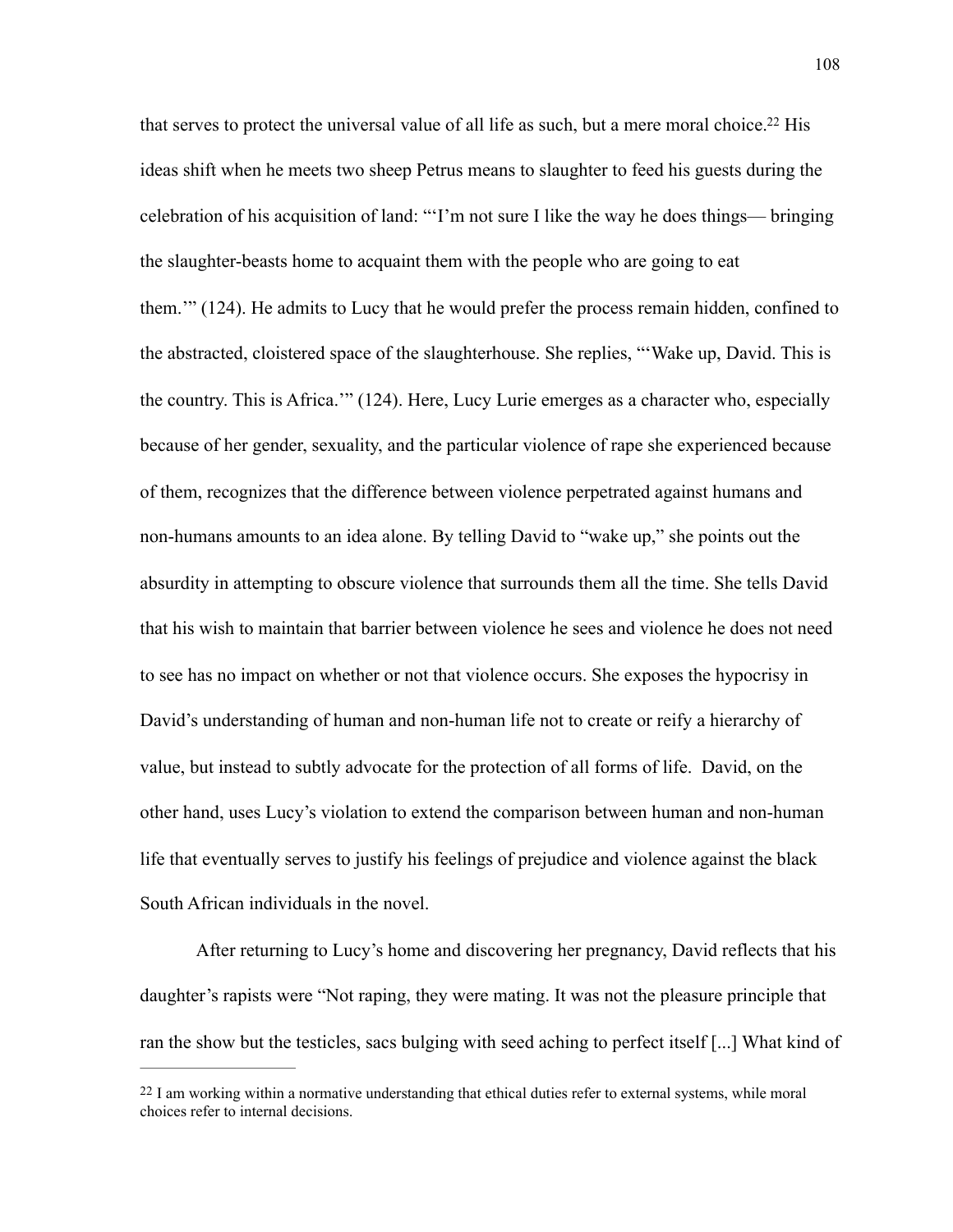child can seed like that give life to, seed driven into the woman not in love but in hatred [...] meant to soil her, mark her, like a dog's urine?" (199). David uses a harrowing comparison between human and non-human life and perhaps unintentionally reifies an already extant understanding that black South Africans are inherently closer to nature because of the color of their skin— that black individuals are closer to non-human, bestial life than human life. Though perhaps unaware of the racist attitude expressed through this comparison, in this moment David still demonstrates the ease with which a seemingly progressive individual falls into attitudes of racism in the South African context. In so doing, he doubles down on an understanding of life that makes a marked difference between human and non-human life, between bare life and political life, between life that needs protection and life that is exempt from it. Moreover, Lucy's pregnancy, only made possible through her sexual violation, can only serve to underscore the 'inhuman' method of its conception. Her rapists, instead of violating her body and forcibly penetrating her (a demonstration of the power elicited by gendered inequality) mark her, *urinate* on her. David understands her decision to carry the pregnancy to full-term, to raise the child growing inside of her, not as a further articulation of Lucy's commitment to protect and value all life, but only as the last element needed to complete her disgrace. Lucy commits to protecting life in practice; David commits to protecting life in theory. Their divergent attitudes and understandings about the relationship between human and non-human life cements this.

The difference between human and non-human life, in consideration of literal human and non-human presences in both novels, becomes a flimsy idea at best. The point recalls Agamben's understanding of how the werewolf exposes the status of all life under sovereign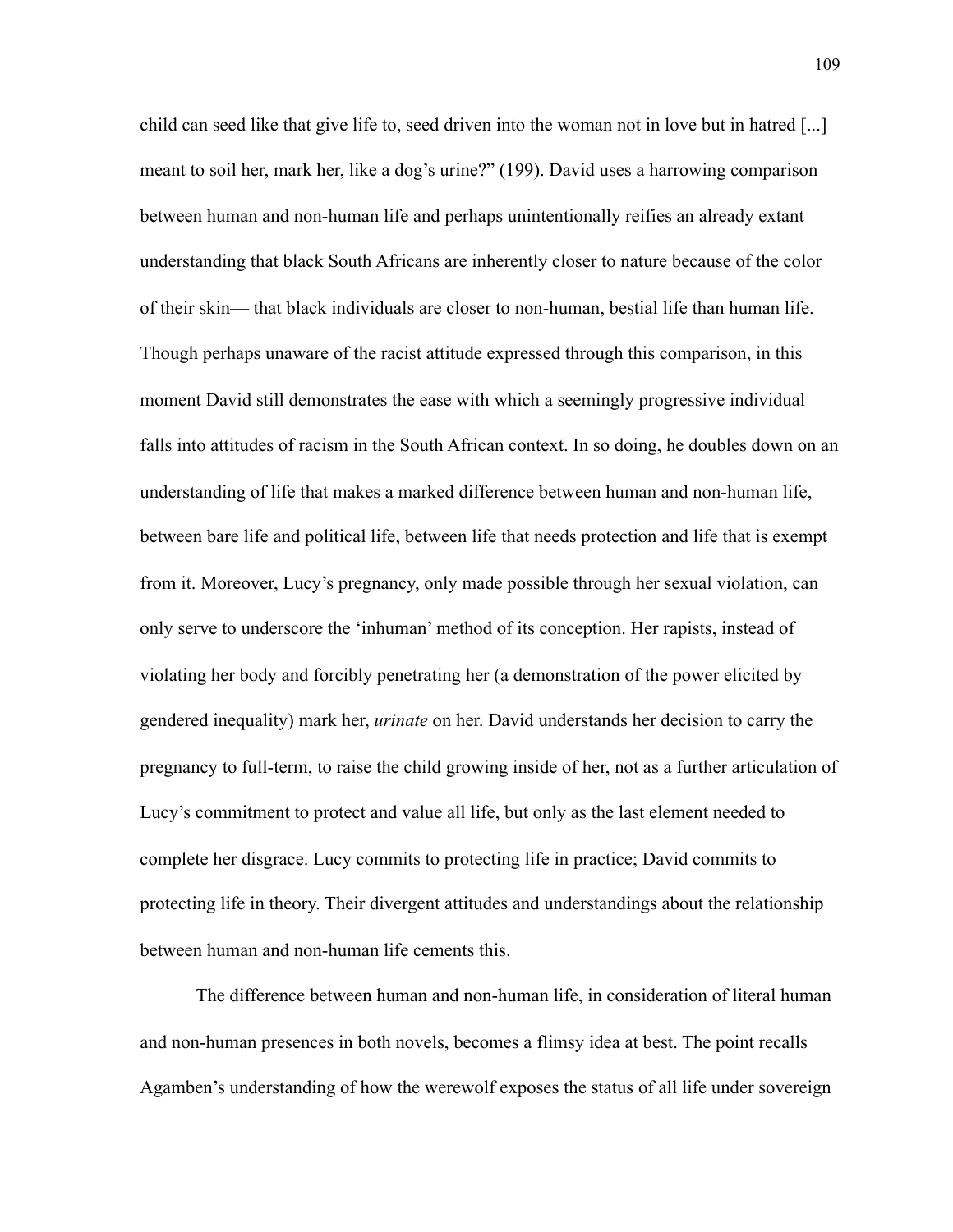power; life under sovereign power means that shifting between human and non-human status occurs continually and can occur without reference to any ontologically certifiable distinction, though there are certain identities (either through racial or gendered distinction) that are more easily violated because they are considered closer to non-human (disempowered) life. The repetitive references to non-human life throughout Coetzee's novels, both in literal and comparative terms, underscores Agamben's assertion that "The state of nature is, in truth, a state of exception [...] The foundation is thus not an event achieved once and for all but is continually operative in the civil state in the form of the sovereign decision [...] the latter refers *immediately* to the life [...] of the citizens, which thus appears as the originary political element" (109). Bare life has actually never been excluded from the political realm of sovereign power— in fact, bare life has always already been fundamentally a part of political function.

This understanding echoes in the Magistrate's answer to his own question about what bars humans from living as non-humans do: "It is the fault of Empire! Empire has created the time of history. Empire has located its existence not in the smooth recurrent spinning time of the cycle of the seasons, but in the jagged time of rise and fall, beginning and end, of catastrophe" (153-154). The answer the Magistrate provides here echoes Arendt's observation that, "Historical rights were replaced by natural rights, 'nature' took the place of history, and it was tacitly assumed that nature was less alien than history to the essence of man'" (298). In other words, the sovereign apparatus intentionally curates the distinction between nature and culture, and does so in order to create a hierarchy of life that claims certain lives belong more to one category than the other. Lives that are perceived to be closer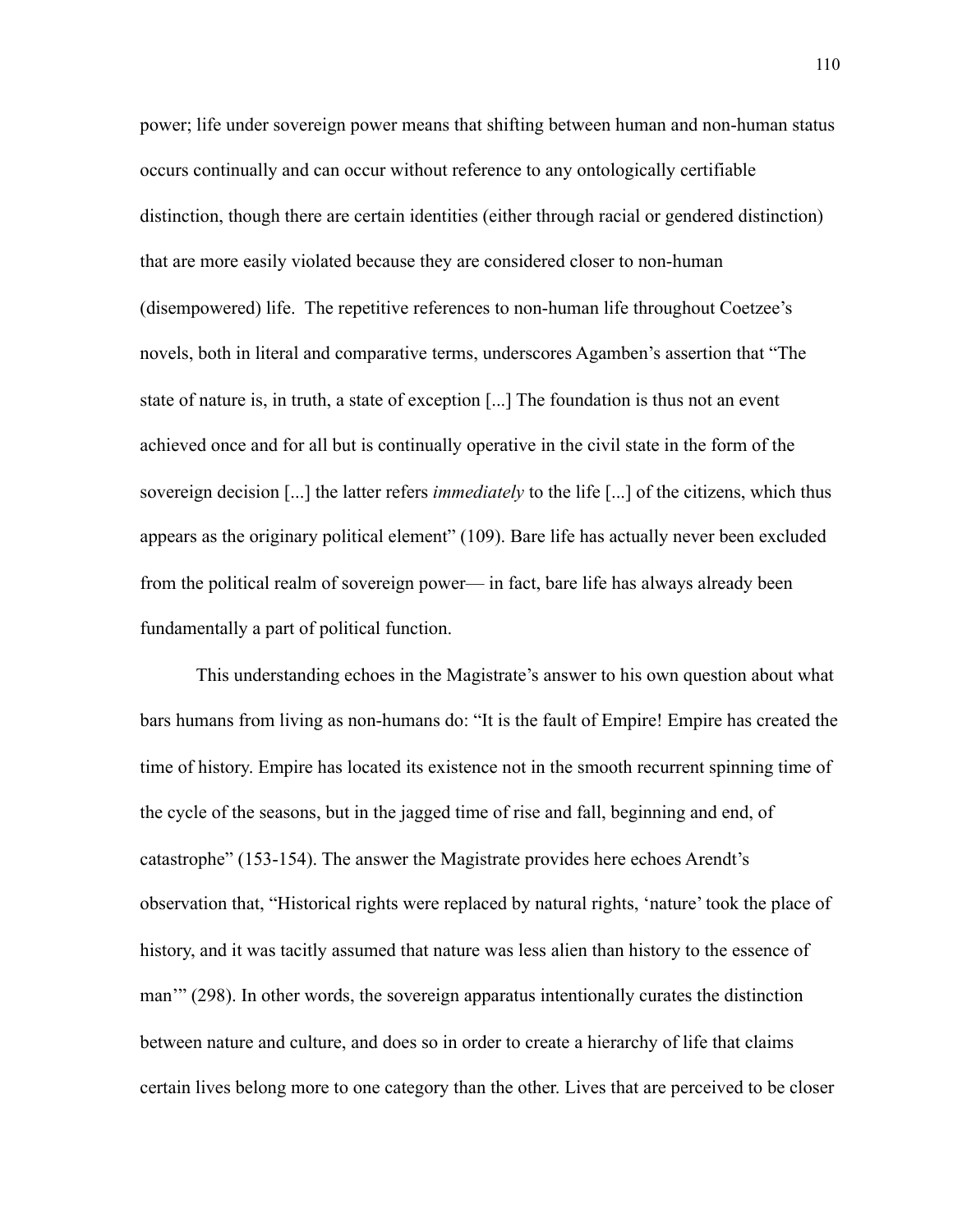to nature rather than culture, then, become lives that contain less value. Sovereign power legitimizes and even requires the illusion of difference between bare life and political life, between nature and culture, while simultaneously using the guise of that difference for its own benefit.

This transformation occurs most overtly in the establishment of belonging or nonbelonging to the sovereign power in question, a process that uses the criteria of citizenship or statelessness.

## **"So that is it. No more lies.** *My people.* **As naked of an answer as he could wish":**

## **Ugliness and the Criteria of Belonging in** *Disgrace* **and** *Waiting for the Barbarians*

In *Waiting for the Barbarians* and *Disgrace,* the status of citizenship or subjecthood differs because the implementation of these criteria are at different points in the process of distinction. In *Waiting for the Barbarians,* that designation occurs in an imperial context, and its violent implications are just beginning to be realized. This point in the process seems to mirror the very beginnings of the emergence of the category of citizen from the category of subject. According to both Arendt and Agamben, the decaying authority of the Christian Church initiated the necessity for sovereign power to draw alternative justification for the continuation of its power, and more crucially, its violence. Arendt articulates that the rise of the nation, and thus the category of the citizen, is "inevitable once the absolute and transcendent measurements of religion or the law of nature have lost their authority" (299). For Agamben, using the Hobbseian metaphor of the leviathan being formed out of the bodies of all individual subjects, modern sovereign power, which emerges after the Church loses some of its efficacy, covertly demonstrates for the first time the fact that its original referent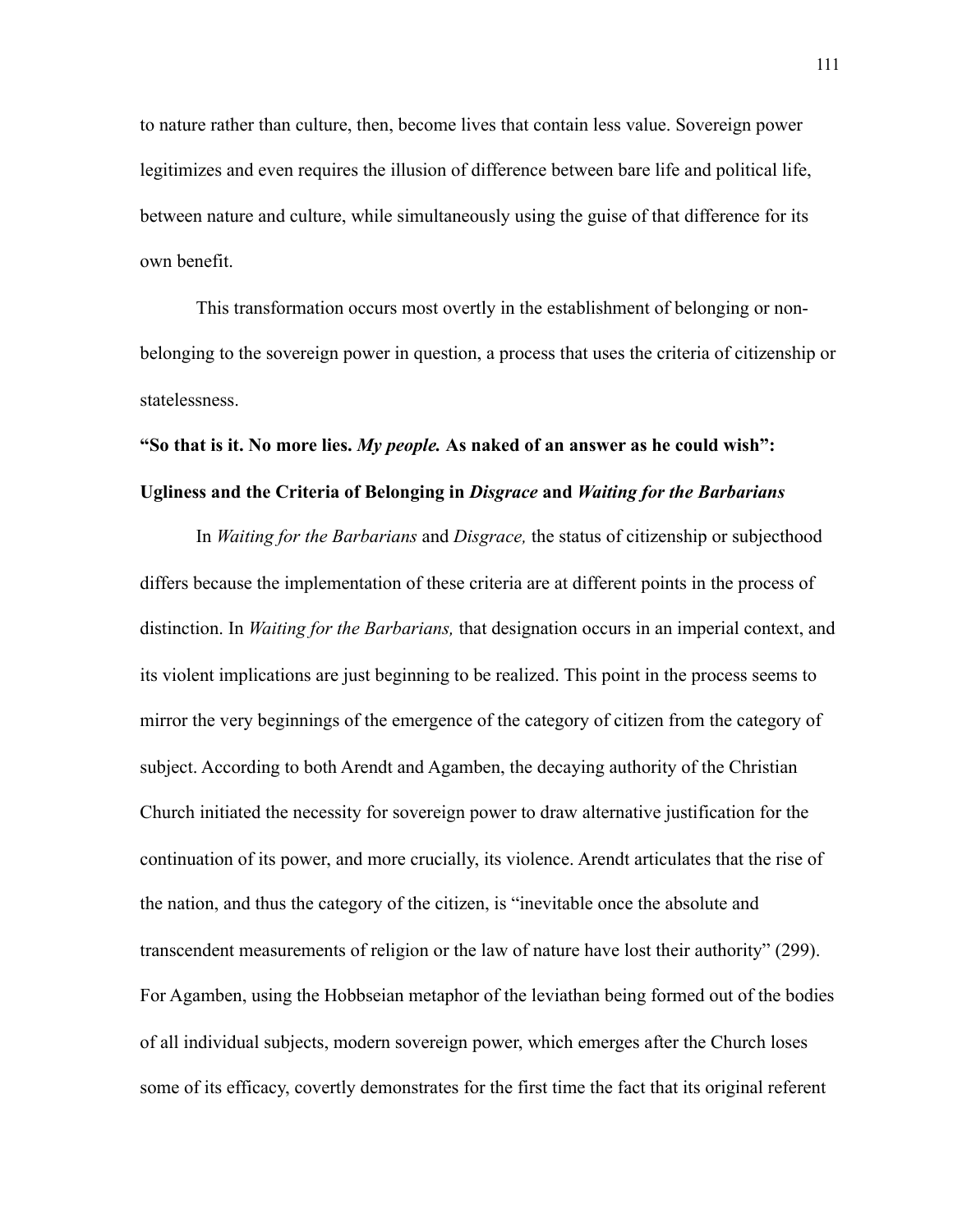is nothing besides the bare life of those living under it. Agamben sketches this process through delineating that

Declarations of rights must therefore be viewed as the place in which the passage from divinely authorized royal sovereignty to national sovereignty is accomplished [...] The fact that in this process the 'subject' is, as has been noted, transformed into a 'citizen' means that birth— which is to say, bare natural life as such— here for the first time becomes [...] the immediate bearer of sovereignty (128).

In other words, the transition from the subject to the citizen exposes that sovereign power equates citizenship with birth, and for the first time demonstrates the connection between sovereign power and bare life. In *Waiting for the Barbarians,* the Empire has yet to completely take on the characteristics normatively associated with that of a modern nation state— they still identify themselves as subjects of the Empire, not as citizens of a nationstate. However, the transition from subject to citizen unfolds in the dynamics between the rightless barbarian prisoners and refugees in the novel and the residents who were born within the borders of the Empire.

 In an early conversation between the Magistrate and a high-ranking military official, these dynamics can initially be glimpsed. In response to the officer's descriptions of the overt aggression of the barbarians, the Magistrate counters, "'How do you eradicate contempt, especially when that contempt is founded on nothing more substantial than differences in table manners, variations in the structure of the eyelid?'" (58). The officer answers, "'Even if it became necessary to supply the settlement by convoy, we would not go. Because these border settlements are the first line of defence of the Empire'" (59). The baseless contempt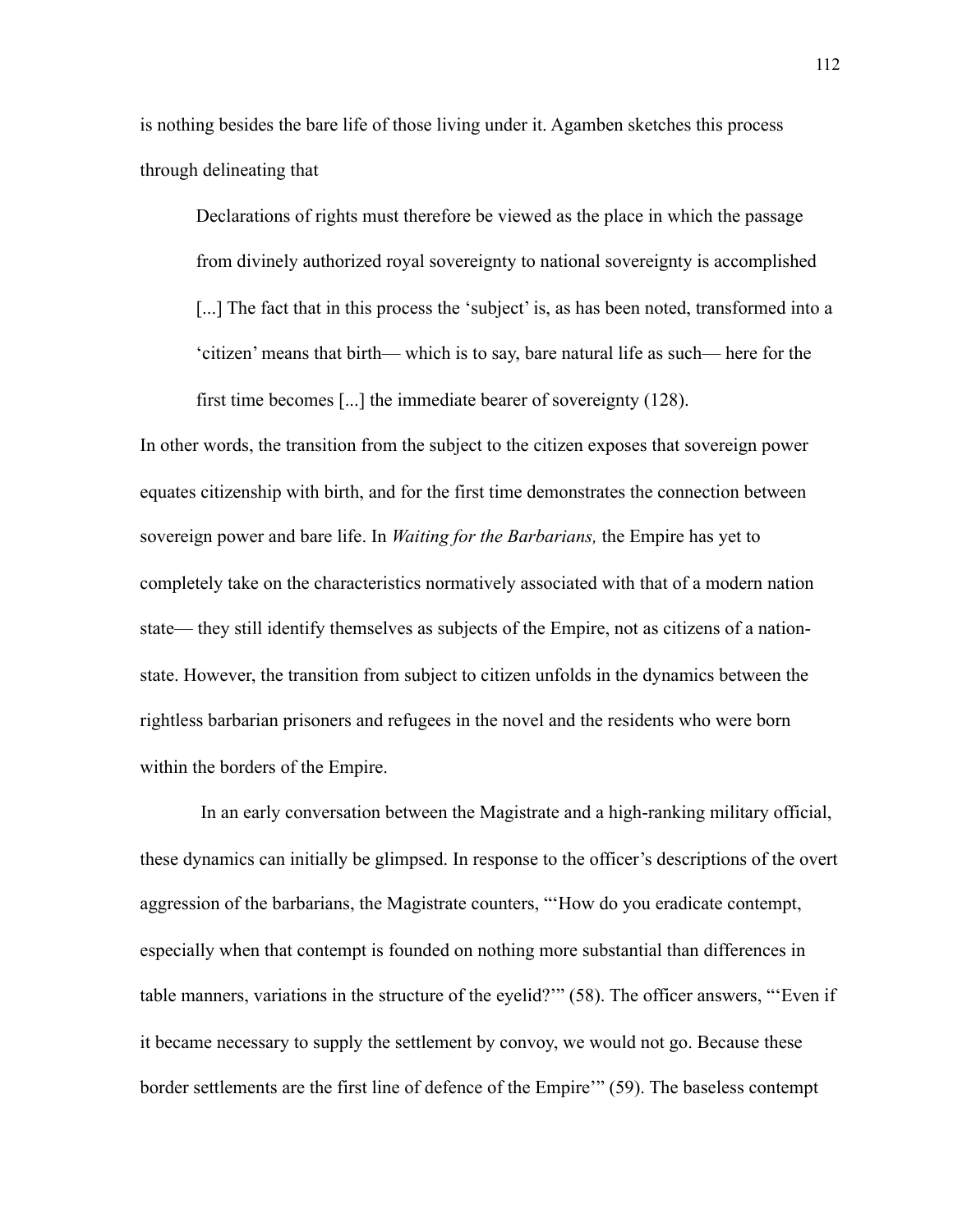the Magistrate describes here is the very instrument through which the sovereign power of the Empire works to achieve the perpetuation of its power. Through delineating the alleged inherent differences between the imperial subjects and the barbarians, the sovereignty of the Empire solidifies its power over both those belonging to it and those outside of its borders.

This dynamic between the subjects of the Empire and the barbarian merchants resembles those between the citizen and the stateless individual in Arendt's understanding. After explaining how the rights of citizenship rely on natural belonging, which in itself relies on shared ethnic or racial origin, she writes, "The reason why highly developed political communities [...] so often insist on ethnic homogeneity is that they hope to eliminate as far as possible those natural and always present differences and differentiates [...] because they indicate all too clearly those spheres where men cannot act and change at will" (301). The Empire draws its power from bolstering belief in its absolute ability to control every aspect of life— it is from this understanding that it legitimates its violence as a form of protection. The contempt felt by the residents of the frontier town toward the stateless barbarian populations is an intentional strategy introduced and maintained by the sovereign power of the Empire. Any camaraderie between the subjects of the Empire and the barbarians represents a threat to the complete control and domination of the Empire because it allows for the possibility of that the subjects and the barbarians could recognize their shared oppression by the sovereign power of the Empire. That possibility, which would come from alliances between the imperial subjects of the township and the stateless barbarian individuals, must be worked against by intentionally and directly disseminating feelings of contempt based on otherness.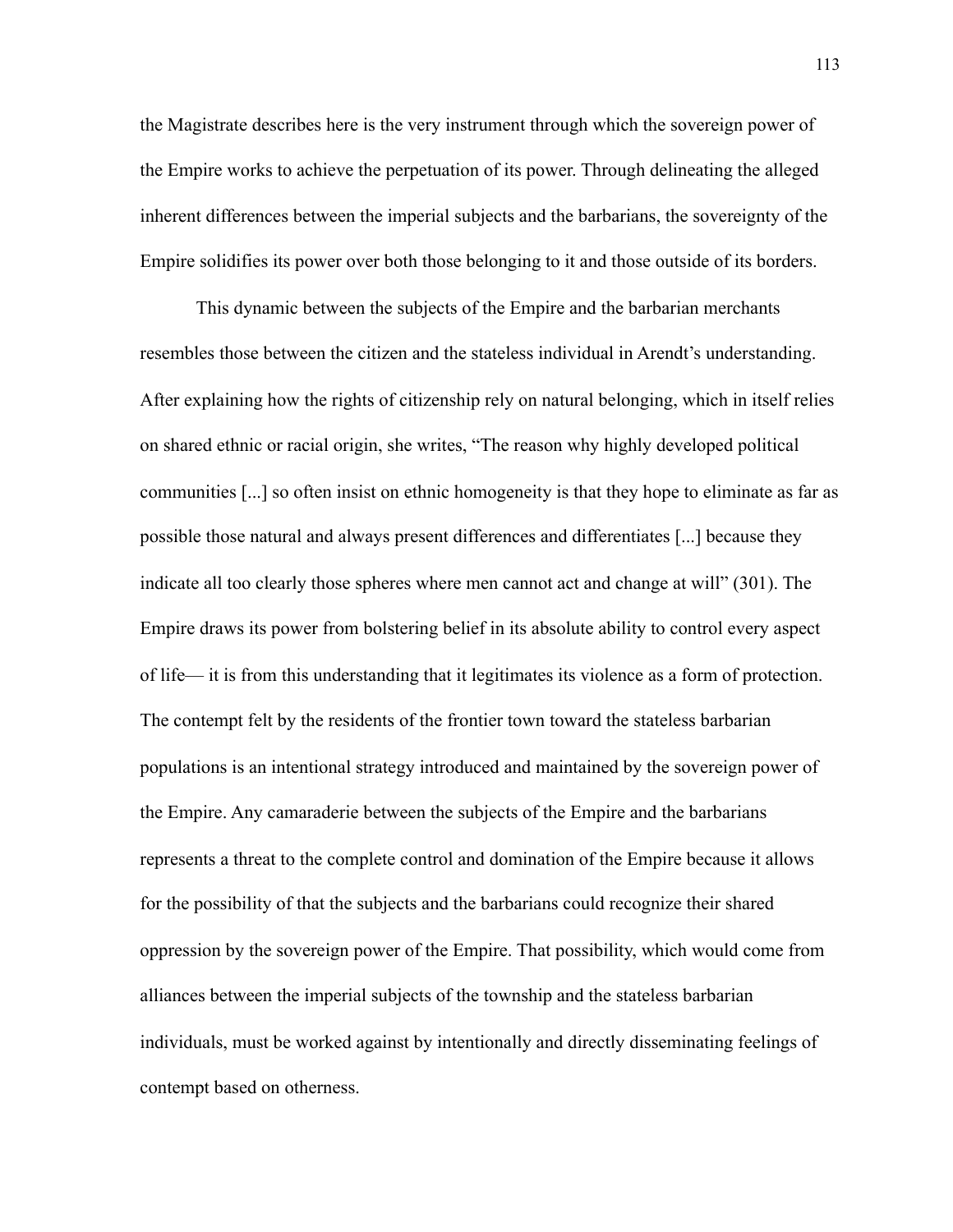In working to achieve that contempt with no basis in behavior or fact, the Empire successfully defines those who do not belong, and simultaneously instrumentalizes its subjects as the very means through which it articulates its violence. This dynamic occurs in *Waiting for the Barbarians* through the perpetual rumors floating around the township pertaining to the barbarians, which are illustrated overtly in the first pages of the text: "There is no woman living along the frontier who has not dreamed of a dark barbarian hand coming from under the bed to grip her ankle, no man who has not frightened himself with visions of the barbarians carousing in his home [...] setting fire to the curtains, raping his daughters" (9). Arendt understands the condition of the rightless as one in which, "Privileges in some cases, injustices in most, blessings and doom are meted out to them according to accident and without any relation to what they do, did, or may do" (296). Supposedly essential non-belonging becomes all the justification necessary to subject an individual to the violence of the sovereign— that understanding occurs without reference to any individual action that actually transgresses sovereign law. Though there are no specific instances of barbarians perpetrating violence in any form, the town's inhabitants attribute every crime that occurs to the barbarians. In giving an account of a young girl who has been raped, the Magistrate notices, "Her friends claim a barbarian did it. They saw him running away into the reeds. They recognized him as a barbarian by his ugliness" (142). Though no one aside from the girl witnesses this moment of violence, her story is appropriated to reify the panic surrounding the imminent barbarian invasion. The only indication that her rapist was necessarily a barbarian is his apparent "ugliness," a trait which is continually ascribed to barbarians specifically, though can easily be seen manifesting in imperial subjects and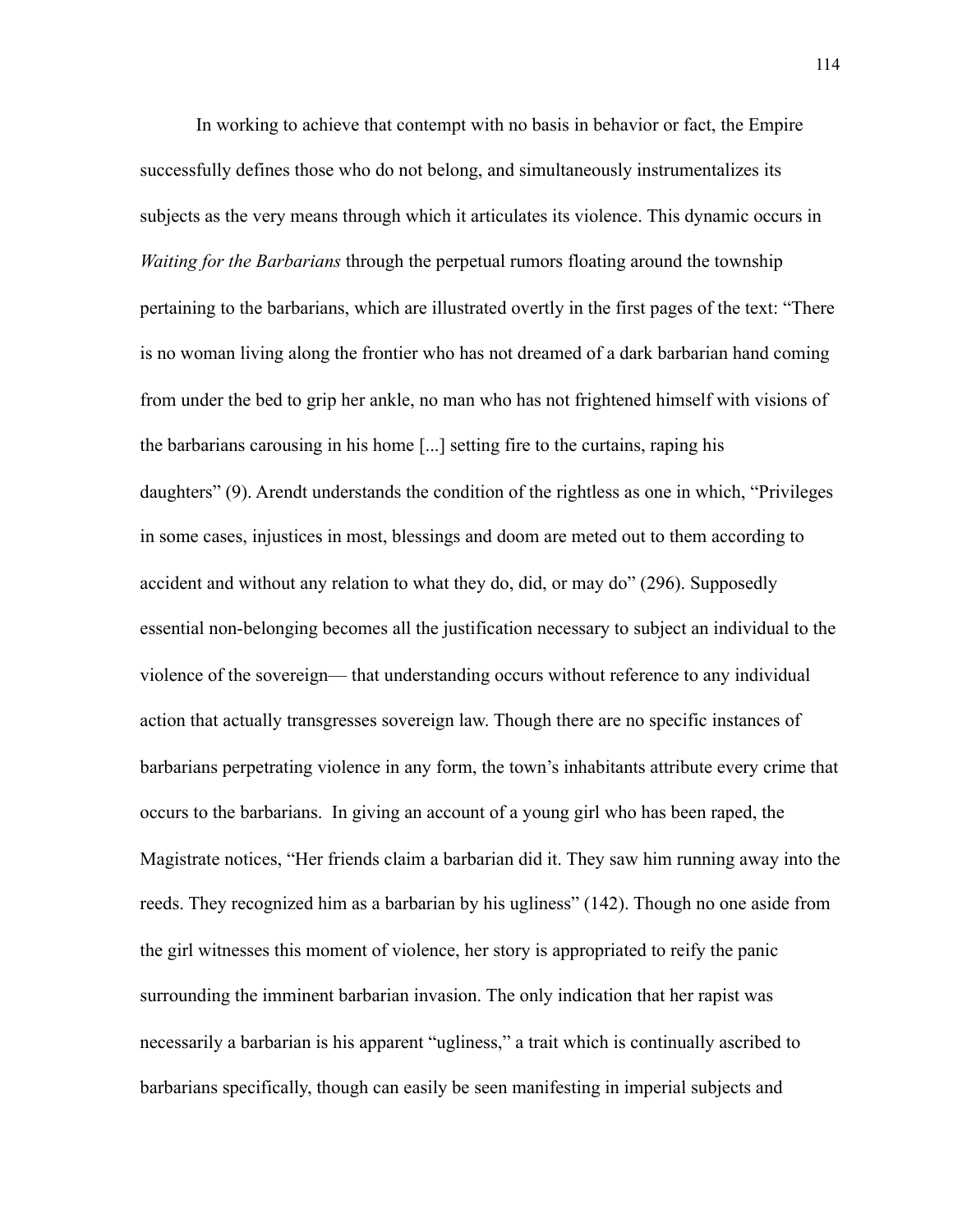officers alike. Beliefs like this ultimately lead to the townsfolk participating in inflicting physical violence against the barbarian prisoners.

The inherent ugliness of the barbarians in the minds of the residents of the Empire comes through most poignantly in the Magistrate himself, as he lies next to a sex worker who is also a subject of the Empire. When thinking of the Barbarian Girl in this moment, of the woman he has spent weeks sleeping next to, whose inaccessible body and mind he has spent countless hours obsessing over, he finally remarks, "How ugly, I say to myself. My mouth forms the ugly word. I am surprised by it but I do not resist: she is ugly, ugly" (53). Even in the most intimate relations, this didactic conception of barbarian otherness and subsequent ugliness comes through. The dynamics between subjects of the Empire and the barbarian populations they equally fear and loathe rests on a highly specific understanding of belonging and non-belonging, of similarity and difference based only on the difference between where certain individuals are born. It penetrates even the most personal of individual relationships.

Those divisions between belonging and non-belonging rest on the connection between birth and citizenship described by Agamben as the criteria used most extremely by Nazism's ideology of "blood and soil." He writes that they are "the concise expression of the two criteria that, already in Roman law, served to identify citizenship (that is, the primary inscription of life in the state order): *ius soli* (birth in a certain territory) and *ius sanguinis*  (birth from citizen parents)" (129). In light of where they are born, the residents of the frontier town become the bearers of the sovereign power of the Empire instead of any other higher authority, and can thus be understood as burgeoning citizens of a fledgling nation. This formulation of citizenship can be seen in a more developed, and therefore more covert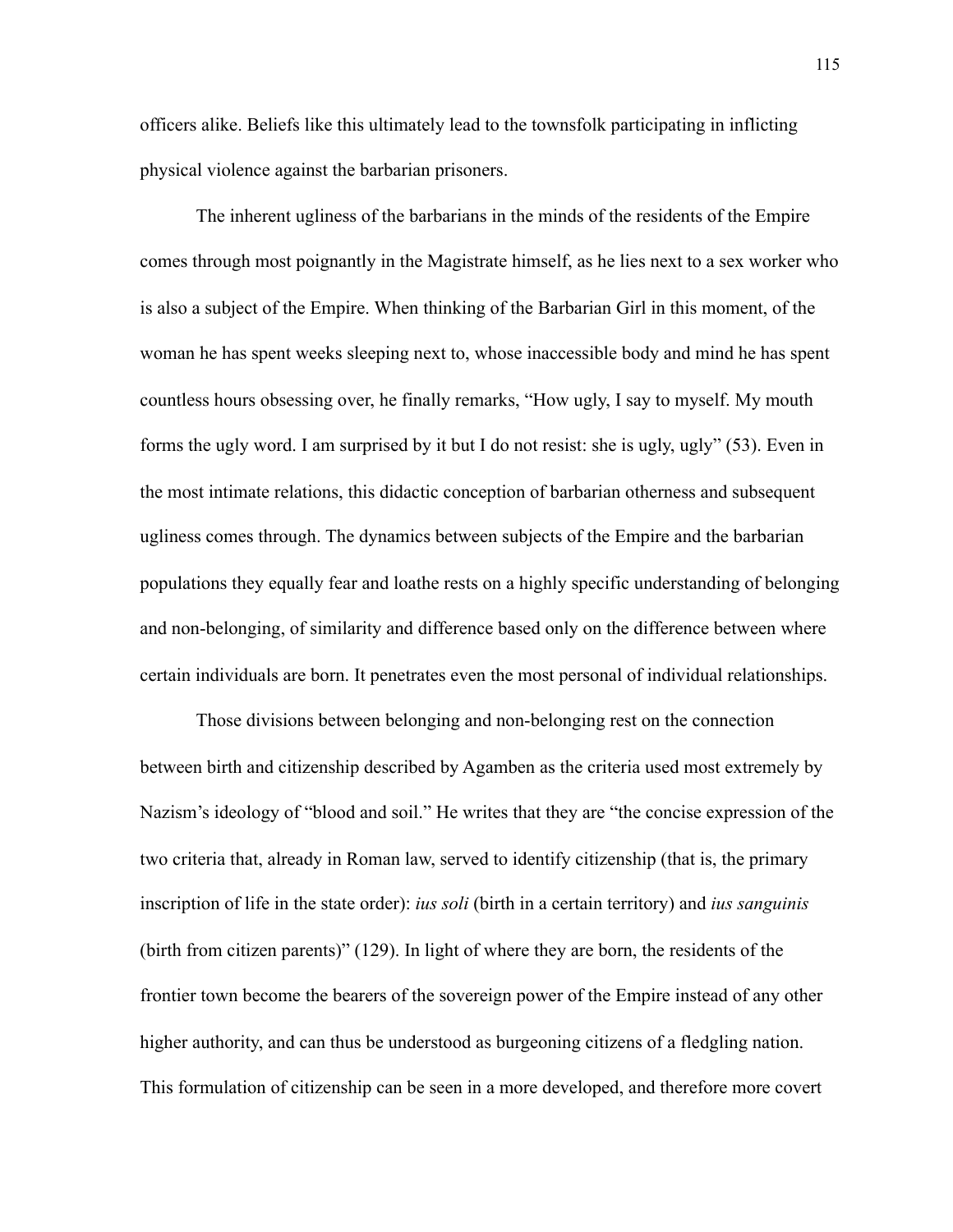capacity when the question of belonging or non-belonging is framed in the context of the nation-state of South Africa in *Disgrace.* 

<span id="page-122-1"></span>In "Race and Bureaucracy," Hannah Arendt examines the development of the South African national schema up until the mid-twentieth century[.23](#page-122-0) She maps the colonization of the native population residing in South Africa by the Boers, and later the British, in the nineteenth century. In this colonial schema, black South African colonial subjects, based on nothing besides the color of their skin, a characteristic which indicated their inherent difference from their white colonizers, were subverted in spite of the fact that the white Boers were also (though differently) oppressed by English occupiers (206). What Arendt draws attention to here is the fact that the South African colonial formation represents one of the first modern examples of innate foreignness, or non-belonging, being used to legitimize unilateral disempowerment. She then connects the example of South Africa to the eventual rise of Nazism in Germany "When the European mob discovered what a 'lovely virtue' a white skin could be in Africa [...] the stage seemed to be set for all possible horrors. Lying under anybody's nose were many of the elements which gathered together could create a totalitarian government on the basis of racism" (221). The non-belonging attributed to black populations in colonial South Africa, based only on racial difference, preempted the same hierarchy that occurred in Europe during World War Two, which led to the most deliberate

<span id="page-122-0"></span><sup>&</sup>lt;sup>[23](#page-122-1)</sup> It must be noted that although Arendt's use of primary resources appears legitimate, the language she uses to discuss racial relations in South Africa often (if unintentionally) reinforces the racist ideologies she seeks to uncover. I use her observation at this juncture only because of how she connects the racial hierarchy established in colonial South Africa to the development of violent totalitarian regimes.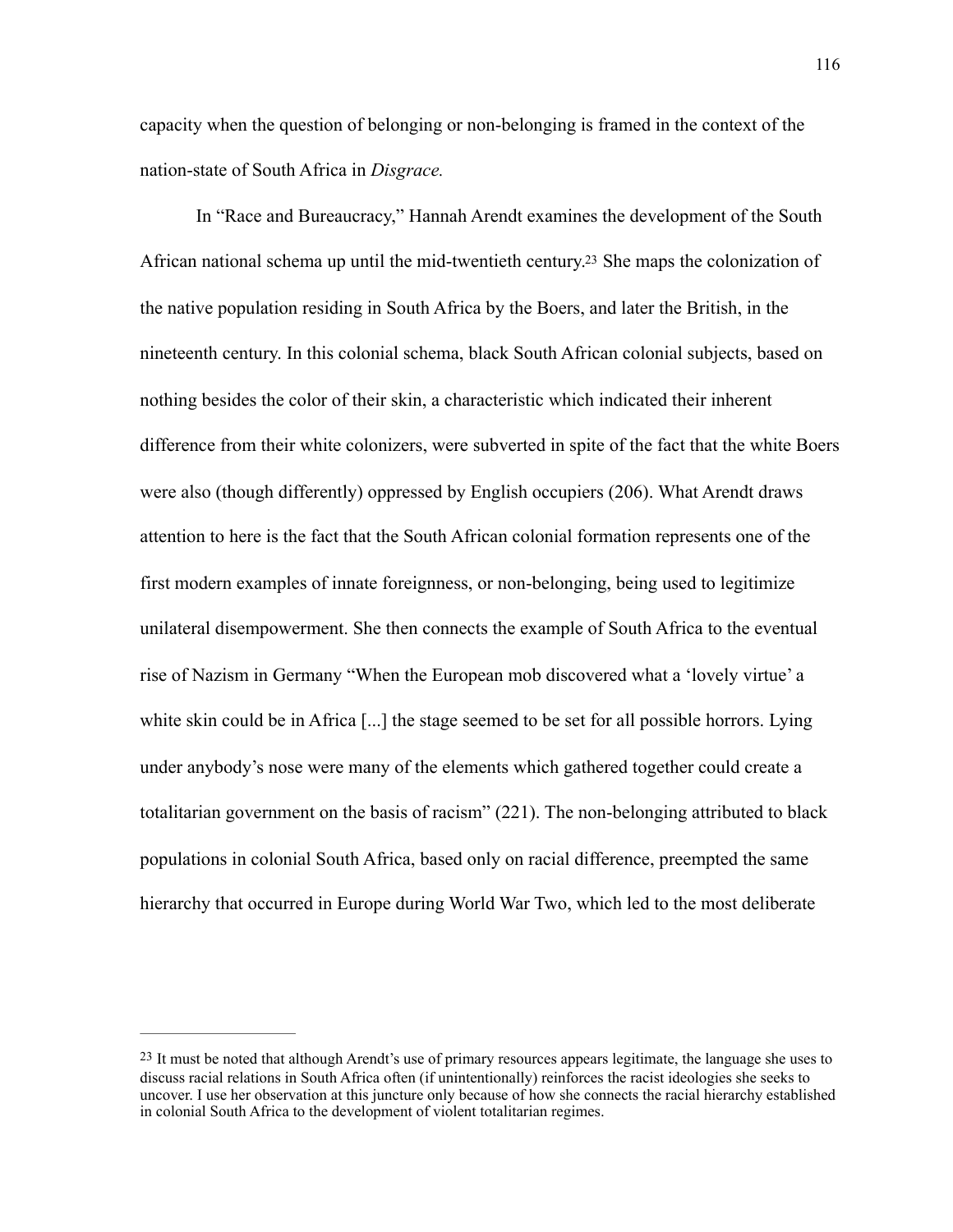<span id="page-123-1"></span>and prolific recorded extermination of human life in the past century[.](#page-123-0)<sup>[24](#page-123-0)</sup> Writing in 1951, Arendt examines a colonial history that would lead South Africa to implement the system of Apartheid, the system which differentiated between citizens with complete rights and citizens with only certain rights based on race, only three years before.

The Apartheid system worked precisely through connecting civil rights with national rights, which are understood to imply a belonging to the same origin based on racial and ethnic similarities. When articulating the place of naturalized citizens in Europe between the world wars, Arendt writes that "the difference between a naturalized citizen and a stateless resident was not great enough [...] the former being frequently deprived of important civil rights and threatened at any moment with the fate of the latter" (285). In the context of *Disgrace,* black South African populations can be understood as akin to the naturalized citizens Arendt describes. Black South Africans, though technically now sharing the same place in society as native white citizens, are still regarded differently, and do not enjoy any claims of inherent belonging. Instead, their full rights have to be given to them in spite of the color of their skin, as opposed to white South Africans, who for generations have possessed those rights simply by merit of being born white. When they are marked as such, Arendt writes, the nation-state doubles down on the equation of human rights and civil rights, and those civil rights are only afforded to those belonging to the same racial or ethnic origin (275).

<span id="page-123-0"></span>[<sup>24</sup>](#page-123-1) It should not go without saying, however, that European colonial enterprises in Africa in all likelihood produced numerous genocides that exceeded the Holocaust. The difference, of course, resides in the presence or absence of reliable record-keeping, which in itself means that the lives of the white Jewish populations in Europe were, harrowingly, already understood as more valuable than any colonial population of color.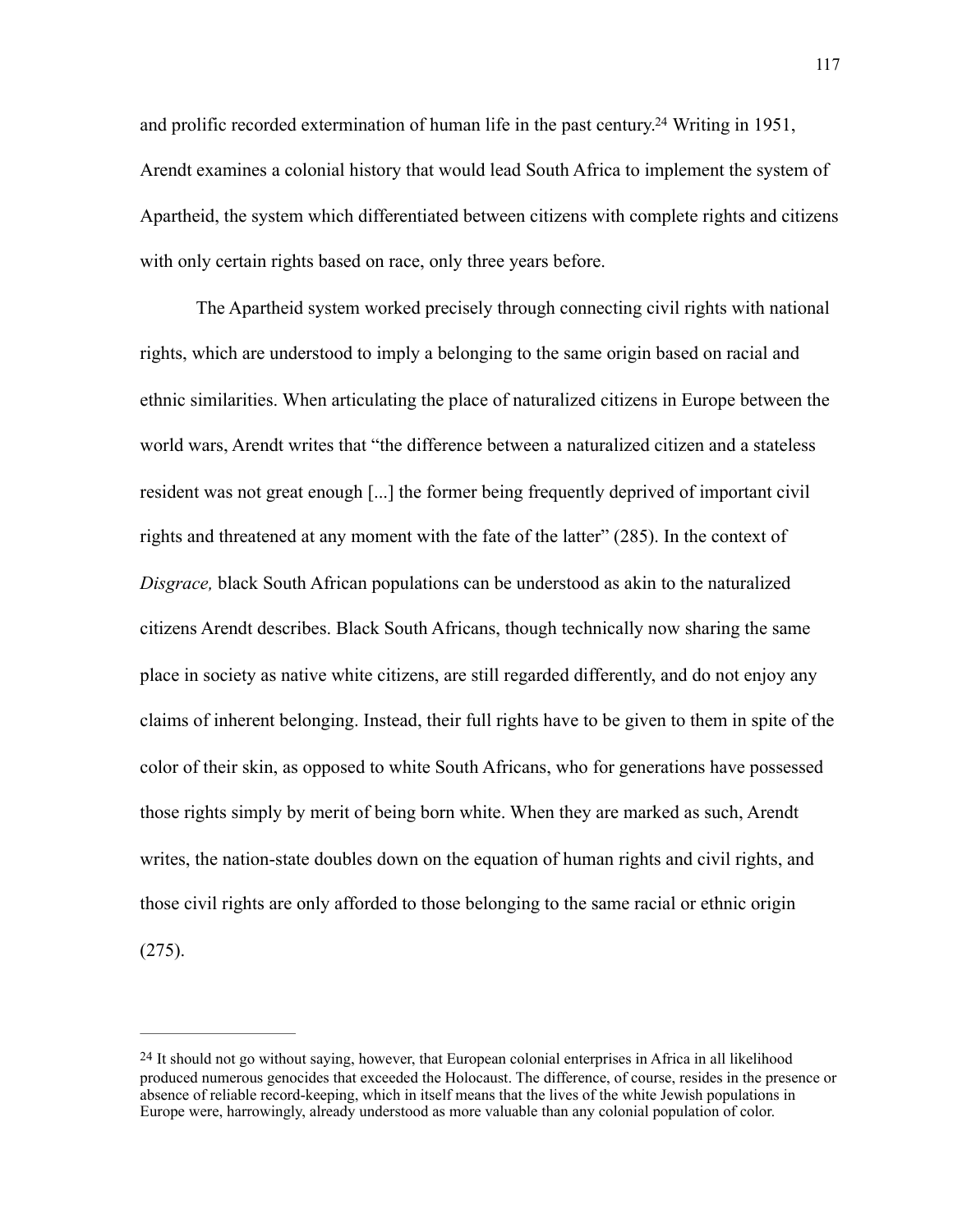Arendt and Agamben both describe that citizenship in Europe at the time is equated with being born in that country, but also that the formula between birth and nation rests on categorization and subsequent hierarchization along racial lines. This status of black South African citizens inspires multiple moments of anxiety for the characters in *Disgrace.* In a conversation between David and Lucy, David remarks, "'If they had been white you wouldn't talk about them in this way [...] If they had been white thugs from Despatch, for instance'" (159). Here, David indicates his disapproval that the identity of his daughter's perpetrators seems to allow them leniency in the new social order of South Africa. Because of their newly granted rights, he finds further justification for resenting them because the new social schema of their country demands that the racial legacy of Apartheid into consideration. David takes issue with the fact that Lucy, and by extension other South Africans, would think of her violation in different terms if her rapists had been white. It indirectly exposes the white fragility that the dissolution of Apartheid partially brings into relief— if the system itself has ended, white folks like David would like racial distinction to end as well. In his mind, the end of Apartheid should signal the end of racial discrimination or preference— white perpetrators should be treated the same as black perpetrators. However, because legal consideration has been historically based on racial and ethnic origin in South Africa, those distinctions are not easily unmade, and race necessarily plays a large part in how the legal system addresses individuals who commit crimes of any sort.

The narrative of *Disgrace* unfolds once that attempt to maintain a legal connection between human rights and national rights (drawn along racial differences) seems to fail, and has resulted in the dissolution of the Apartheid system. Theoretically, post-Apartheid, all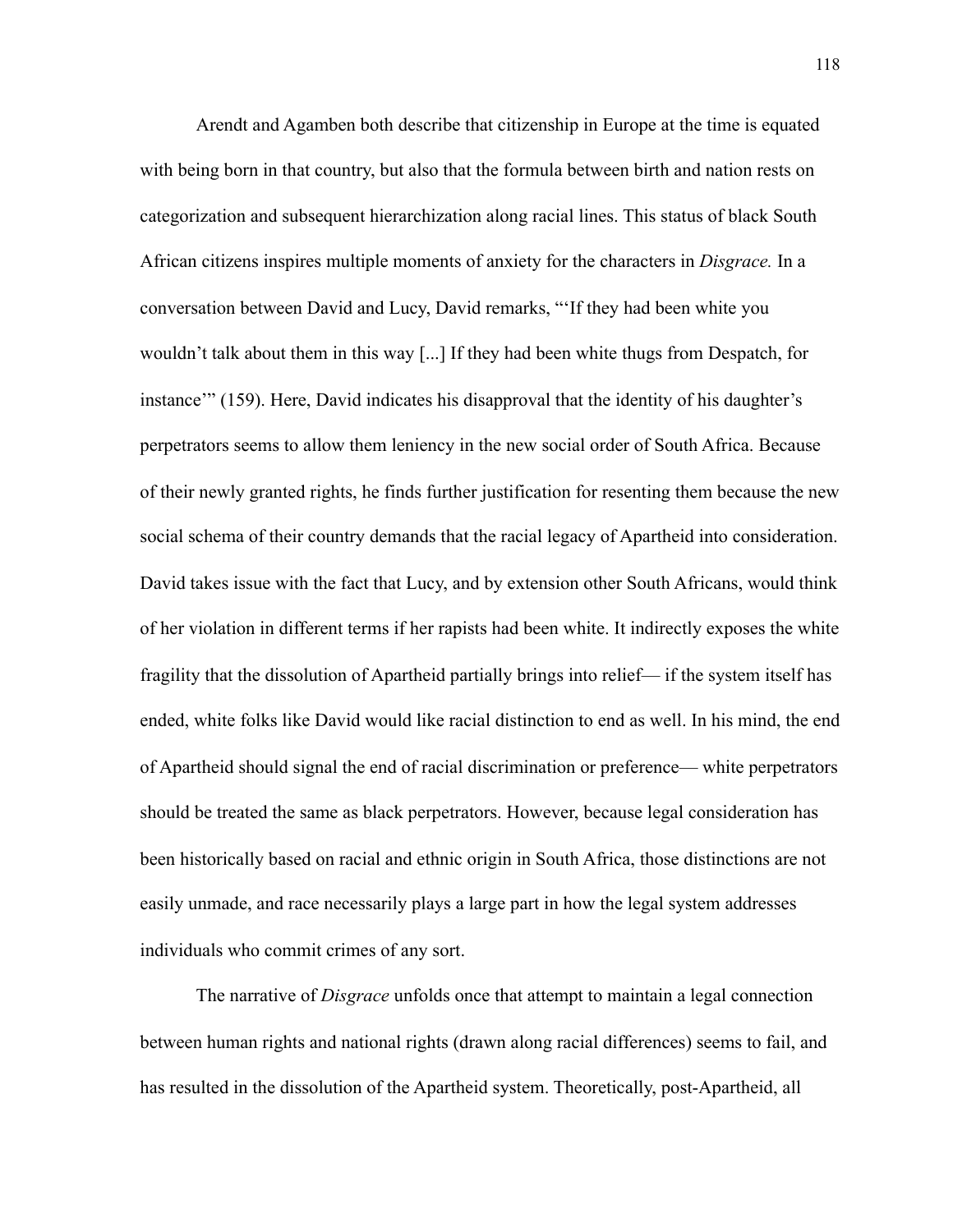South African civil rights are granted to all of its citizens, regardless of racial difference or ethnic origin, and therefore, all lives of South African citizens have equal value. Coetzee's text, however, opposes the assumption that the violence of Apartheid can be undone through its formal dissolution, and satirizes art that conveys this in *Disgrace's* first pages. While watching a performance about the reality of contemporary South Africa, David Lurie begins to analyze it: "Patter passes among the three of them [the characters]: jokes, insults. Catharsis seems to be the presiding principle: all the coarse old prejudices brought into the light of day and washed away in gales of laughter" (23). As the violence in the rest of the novel indicates, the possibility of laughing away the legacy of Apartheid, of perceiving the end of its violence in the end of its legality, proves to be only artiface— perhaps this is why the text intentionally uses the genre of the play to communicate this. *Disgrace* centers on the [25](#page-125-0) shifting dynamics and violence in a nation-state that has granted full rights to all of its citizens, and yet the prejudices that led to the allocation of civil rights to white citizens alone continue to permeate the national consciousness.

<span id="page-125-1"></span>The novel indicates how categories of citizenship function as a means to name what Agamben describes as "the new status of life as origin and ground of sovereignty, and therefore, literally identifies [...] *les membres du souverain,* 'the members of the sovereign.' Hence the centrality (and the ambiguity) of the notion of 'citizenship' in modern political thought" (129). In the context of South Africa, the members of the sovereign, those initially

<span id="page-125-0"></span>[<sup>25</sup>](#page-125-1) To clarify, it seems intentional that Coetzee uses the vehicle of drama— the actors on stage literally *play* at the kind of cathartic humor meant to dissolve the violence of Apartheid racial dynamics while individuals affected by that violence watch and seem unconvinced. If we consider drama as the literary genre that demands a complete suspension of disbelief, the fact that this play fails to elicit that in its audience comes down to how it presents Apartheid dynamics.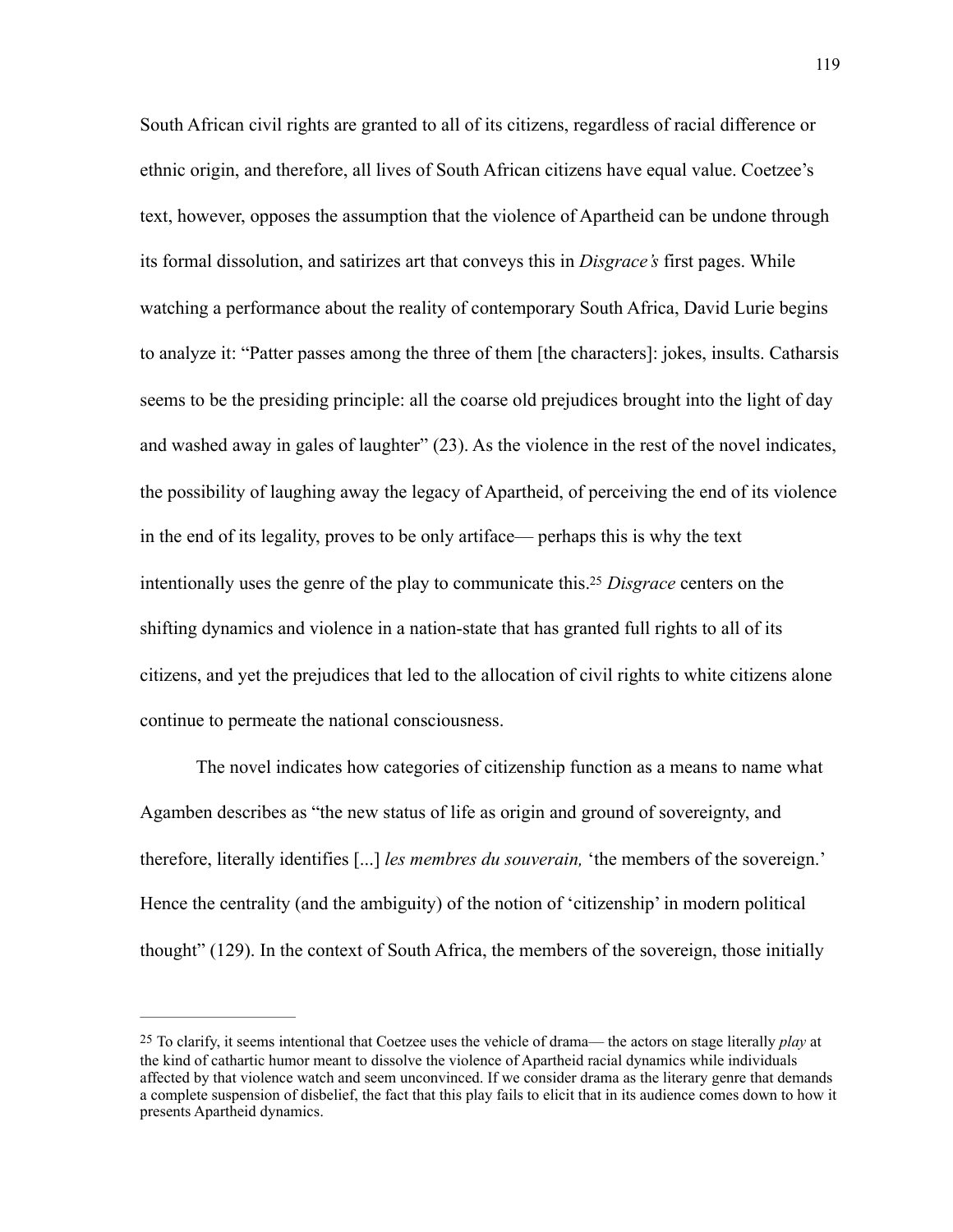granted the rights and protections of citizenship before the dissolution of legalized Apartheid, are those who belong to the original sovereign colonial power of Europe— white individuals. Black individuals, who only recently received the full status of citizenship in the eyes of the law, and can thereby be thought of as naturalized citizens, are closer to their previous status of rightlessness than to the positions occupied by their white counterparts. Ironically, and crucially, the citizens being treated as naturalized citizens are descendants of the original indigenous residents, while citizens who claim birthright are descendants of European colonizers[.26](#page-126-0) This tenuous relationship between the status of rightlessness and the status of naturalized citizenship occurs due to the fact that both positions can never lay claim to an origin which would, in effect, prove their belonging to a sovereign power that equates human rights with ethnic homogeneity.

<span id="page-126-1"></span>Thus the violent dynamics in the novel still predicate on the racial difference that amounted to certain civil rights belonging only to the white population of the nation. For example, David wonders, "Against this new Petrus what chance does Lucy stand? Petrus arrived as the dig-man, the carry-man, the water-man. Now he is too busy for that kind of thing" (151). Here, David acknowledges Petrus' changing status in regard to his economic mobility— now that he has been granted full civil rights, opportunities are now afforded to him which would have been impossible without them. However, David apprehends this with an overt sense of regret; he dwells on Petrus' newfound equality with a sense of loss. This feeling comes up again when he reflects, "Once [Petrus] was a boy, now he is no longer. Now he can play at being one, as Marie Antoinette could play at being a milkmaid" (152). Here,

<span id="page-126-0"></span>[<sup>26</sup>](#page-126-1) An illogical relation that, of course, mirrors the situation in modern-day Israel.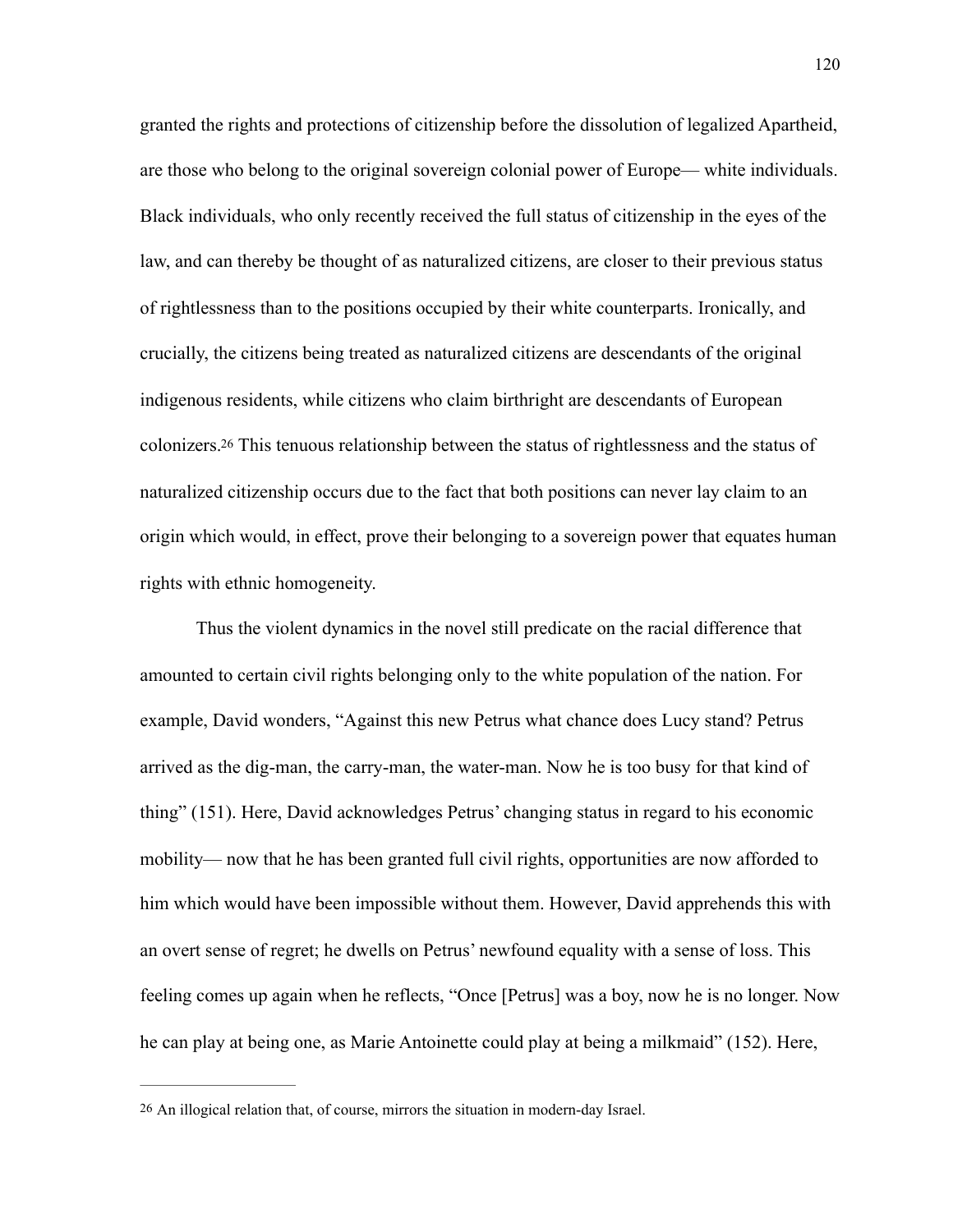the text indicates the fundamental flaw in beliving the inequalities and violence of Apartheid to have ended in post-Apartheid South Africa; in David's eyes, as a white South African citizen and therefore as an original member of the population the sovereign power of the state protects and deems valuable, Petrus' new mobility does not indicate that he (and by extension, other black South Africans) had the capacity to so in the first place. Instead, it points to the fact that the new political system of his country accomplishes little to efface the stringent division between those who belong and those who do not— it operates instead only as 'official' granting of equal humanity. The racism that informs David's assumptions and observations has only been subverted in the most technical sense.

In describing the operation of National Socialist divisions in twentieth century Germany, Agamben identifies a crucial method through which to read the role of citizenship in *Disgrace:* "The judge, the civil servant [...] no longer orients himself according to a rule or a situation of fact. Binding himself solely to his own community of race [...] such a person moves in a zone in which the distinction between life and politics, between questions of fact and questions of law, has literally no more meaning" (172). When civil rights are granted according to only perceived difference or non-belonging, the alleged relation between fact and law has little effect.<sup>[27](#page-127-0)</sup> Disgrace demonstrates that this racially motivated violence carries over even once Apartheid has officially been overturned. This can most clearly be seen in one interaction between David and Lucy, when David again pleads with her to disclose the identity of Pollux to the state police. He asks her, "Why should I be sensible? Really, Lucy, from beginning to end I fail to understand. I fail to understand why you did not lay real

<span id="page-127-1"></span><span id="page-127-0"></span> $27$  That relation, of course, is the assumption that law responds only to facts, to real transgressions, and not to assumptions or prejudices.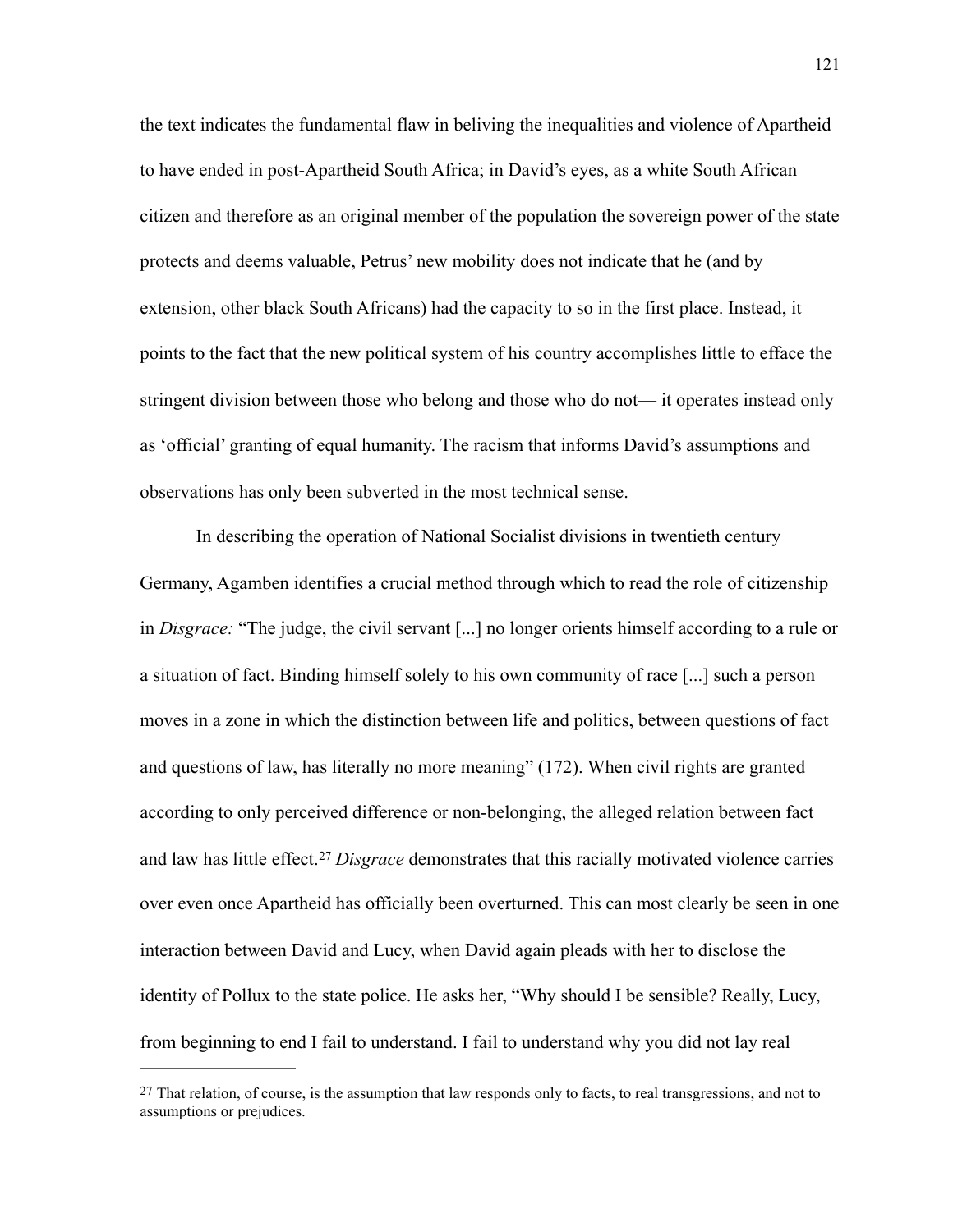charges against them, and now I fail to understand why you are protecting Petrus. Petrus is not an innocent party. Petrus is *with* them" (133). Here, David connects law with assumption, not fact, and uses Petrus' ambiguous connection to Lucy's rapists as justification for the perpetuation of violence against him in the form of police involvement. Lucy recognizes this fallacy, and the prejudice that informs it, and retaliates: "As for Petrus, he is not some hired labourer whom I can sack because in my opinion he is mixed up with the wrong people. [...] If you want to antagonize Petrus, you had better be sure of your facts first" (133). Though she and David both occupy the privileged status of white South African citizens, and therefore, as the beneficiaries of the sovereign colonial power that established the nation in the first place, the differences between them make it possible for her to perceive the errors in his thinking. Lucy belongs to a generation that primarily witnessed the end of Apartheid, and therefore must adjust to the social changes that occur after its abolition. Her gender, moreover, places her in a social position that is caught between the privilege her whiteness affords her and the disempowerment her gender elicits. Her body, which is continually used by David as a site on which the political dynamics of the novel occur, figure her as disempowered by the same sovereignty that grants her power based on the color of her skin. Of course, as a white woman, Lucy still has the capacity to harbor racial prejudice and behave in a racist capacity. However, she seems able to recognize that the same hegemonic social constructions that have *completely* disempowered black South Africans also *partially* disempower her. [28](#page-128-0)

<span id="page-128-1"></span><span id="page-128-0"></span>[<sup>28</sup>](#page-128-1) This partial disempowerment, of course, also comes into play when consideration of Lucy's sexuality is foregrounded—though a complete consideration of her sexuality would benefit this analysis enormously, constructing a thorough interpretation of its impact lies outside the current scope of this project.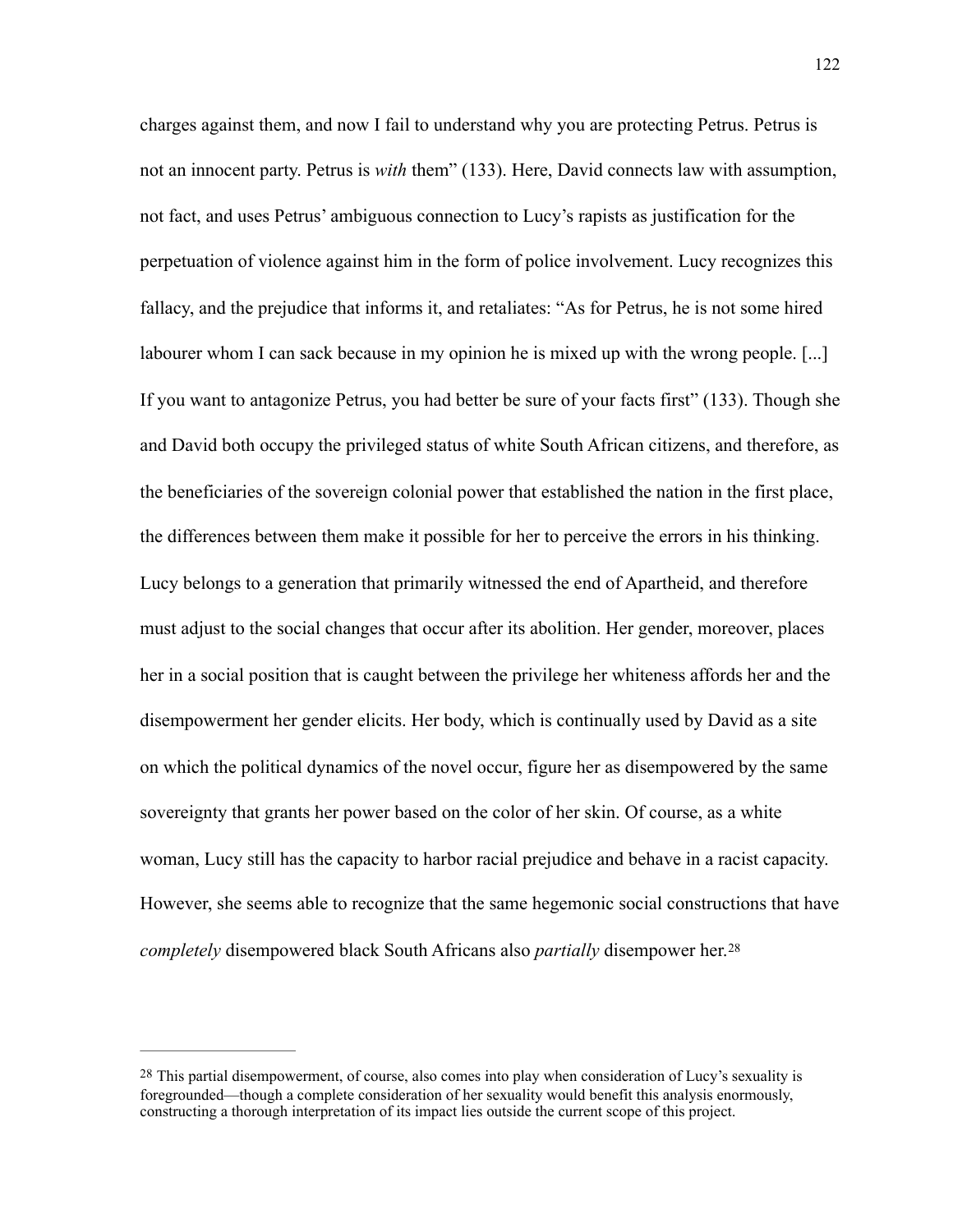One of the last moments in the novel that indicate the sense of belonging or nonbelonging used in Apartheid still exists occurs in a final encounter between David and Petrus. Upon returning to the South African country after a brief stint in Capetown, David discusses the future of Lucy's land with Petrus, who directly offers to marry Lucy in order to protect her from the violence she experienced previously. Reacting to the fact that Petrus already has not one, but two wives, David replies, "'This is not something I want to hear. This is not how we do things.' *We:* he is on the point of saying, *We Westerners"* (202). Even if he does not articulate this thought directly to Petrus, the implication is palpable. Polygamy, even if only offered to protect David's child and grandchild, disgusts him because it seems so adverse to the normative customs of the white South African culture he resides in— the thought indicates Petrus' inherent otherness and non-belonging to that culture, and therefore underscores the foreign quality that gave European powers justification to sytemically oppress and dominate the black populations of the South African colony. Important to note, of course, is that Petrus still behaves in a way that we should consider misogynistic. Though the color of his skin has rendered him less powerful than any white person, the privilege his gender still manages to afford him manifests in moments like this, where he is demonstrably sexist. This division occurs slightly earlier in the conversation as well, when Petrus discusses Pollux with David and says, "'He [Pollux] is a child. He is my family, my people.'" Upon hearing this designation, David thinks, "So that is it. No more lies. *My people.* As naked of an answer as he could wish. Well, Lucy is *his people"* (201). The colonial divisions between belonging and non-belonging echo in this interaction— in spite of whatever civil or legal status the abolition of Apartheid provides for Petrus and for the rest of the black South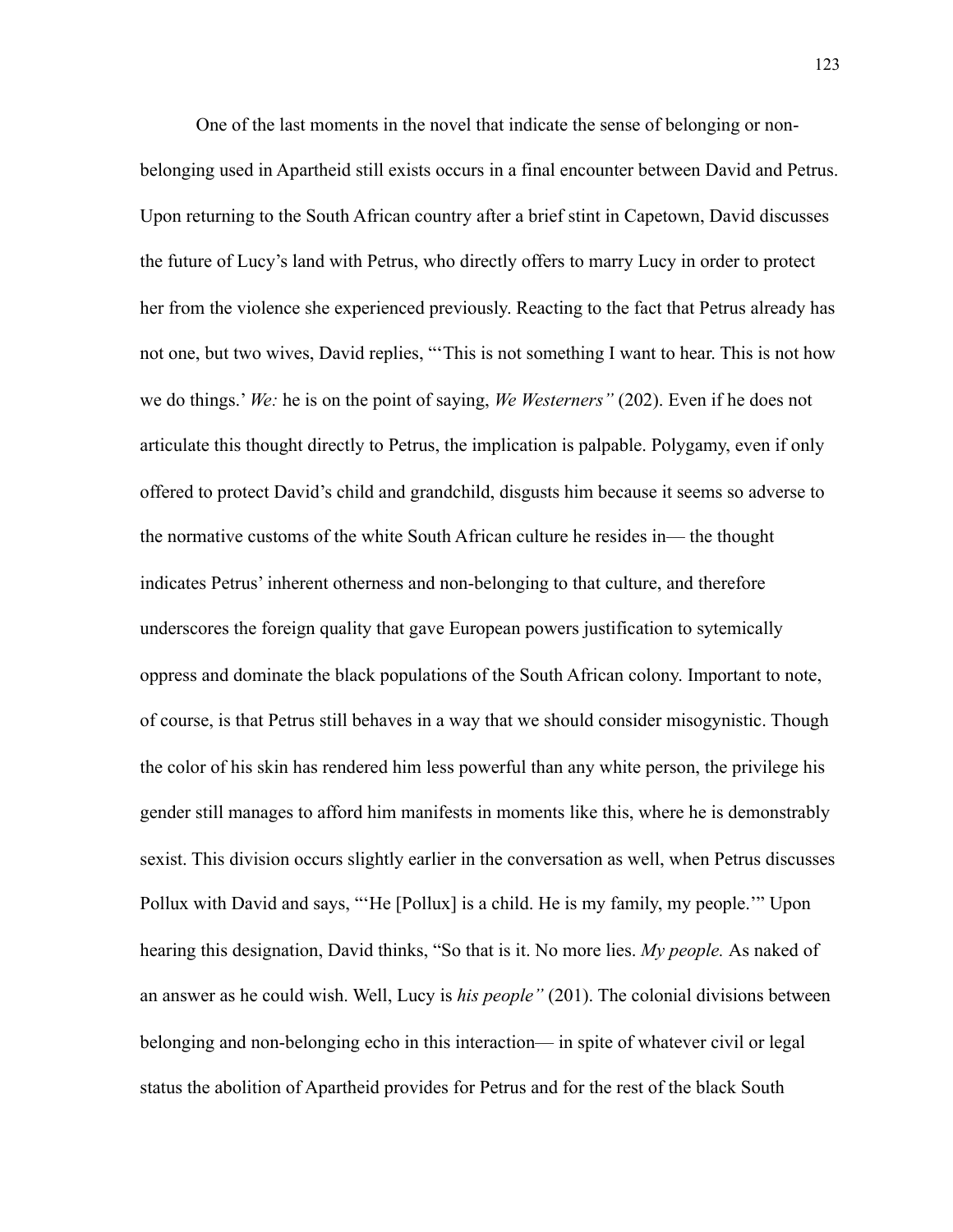African population, David still extrapolates Pollux's violent behavior to Petrus' people as a whole. Accordingly, he justifies the physical violence he inflicts on Pollux because Lucy belongs to *his* people.

The relationship between citizenship and statelessness can be glimpsed at different intervals when *Waiting for the Barbarians* and *Disgrace* are compared. A more overt similarity between the novels pertaining to a criterium of belonging or non-belonging, through inclusion or exclusion, occurs however, when consideration of Agamben and Arendt's description of the paradoxical status of rightless individuals and their location in the political realm is foregrounded.

**"To have them dig, with their last strength, a pit large enough for all of them to lie in, and leaving them buried there forever and forever": The Camp in** *Waiting for the Barbarians* **and** *Disgrace* 

 Both Arendt and Agamben use the example of the refugee to outline precisely what the dimensions of the paradoxical status of rightless individual looks like—a paradox stemming from the equation of human rights with national rights. Arendt uses the example of survivors of the extermination camps in the Second World War to describe how

The conception of human rights [...] broke down at the very moment when those who professed to believe in it were for the first time confronted with people who had indeed lost all other qualities and specific relationships— except that they were human. [...] The world found nothing sacred in the abstract nakedness of being human. (299)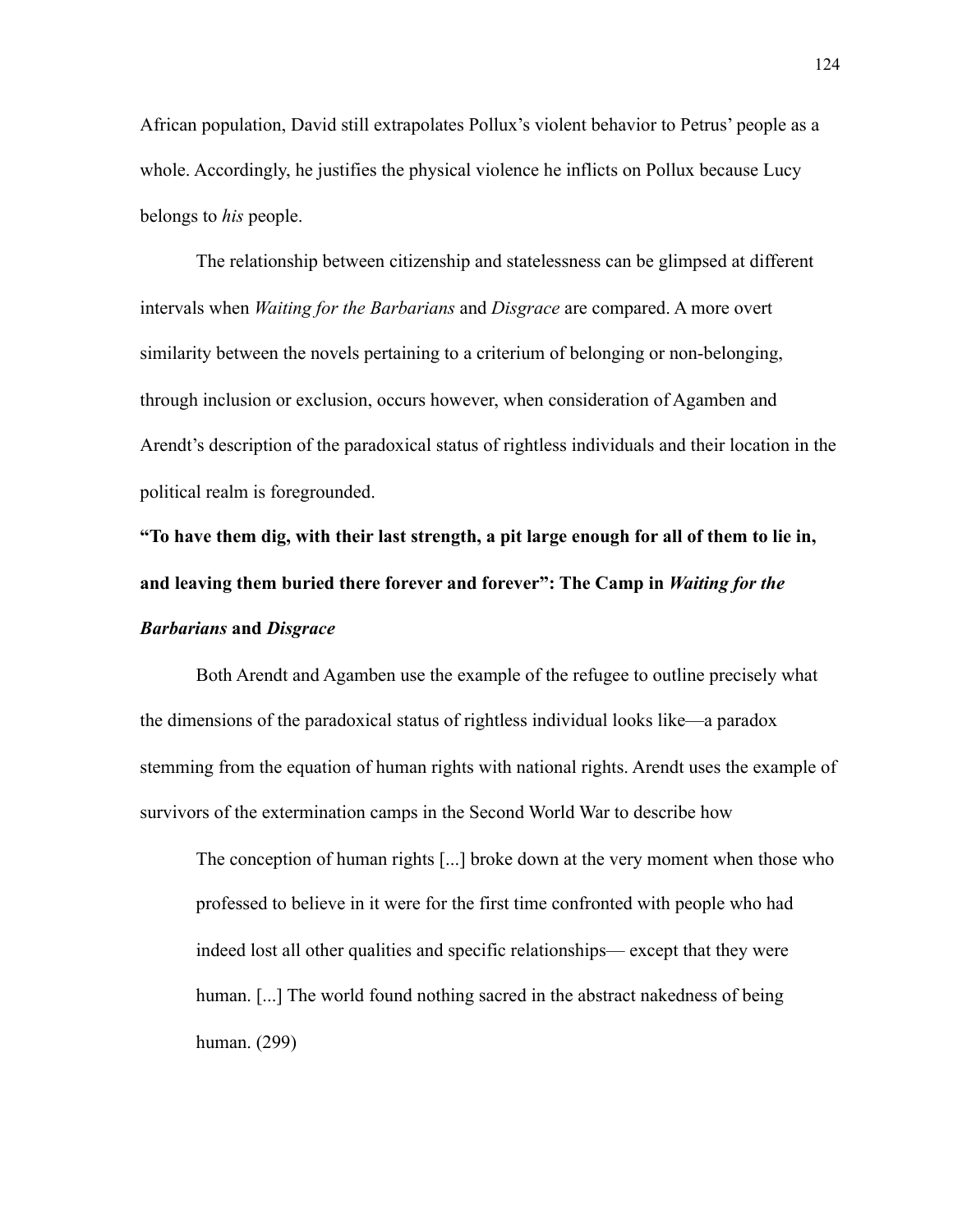In other words, even those individuals who professed to believe in the absolute certainty of universal human value found themselves unable to apply that value to the masses of stateless, and therefore rightless, individuals pouring into their countries after the Holocaust. Instead, these populations only merited consideration in the form of resentment, or total abjection. They completely lost their essential value once that value became the only relation they possessed.

Agamben also uses the status of the refugee to remark about how this position signifies the fictional understanding that in modernity, human rights can be separated from national rights, or that private life can be distinguished from public life. He states, "If refugees [...] represent such a disquieting element in the order of the modern nation-state, this is above all because [...] they can put the originary fiction of modern sovereignty in crisis by [...] causing the secret presupposition of the public domain— bare life— to appear for an instant within that domain" (131). Here, Agamben asserts that the figure of the refugee, the stateless or "displaced" person, breaks the fiction purported by sovereign power. That fiction, again, is the idea that sovereign power only applies to the public lives of those living under it — the refugee, precisely because of their rightless status, demonstrates how sovereign power impacts bare life even though it pretends to only apply to public, political life. In other words, he expands on Arendt's description of refugees though specifying that refugees can be thought of as individuals who reside in a permanent state of exception. Refugees, outside of the borders of their nation, find themselves stripped of national rights, and therefore, of their human rights in general. They exist as examples of bare life, and reveal precisely how bare life, even though it is thought to be excluded from the public political realm, is included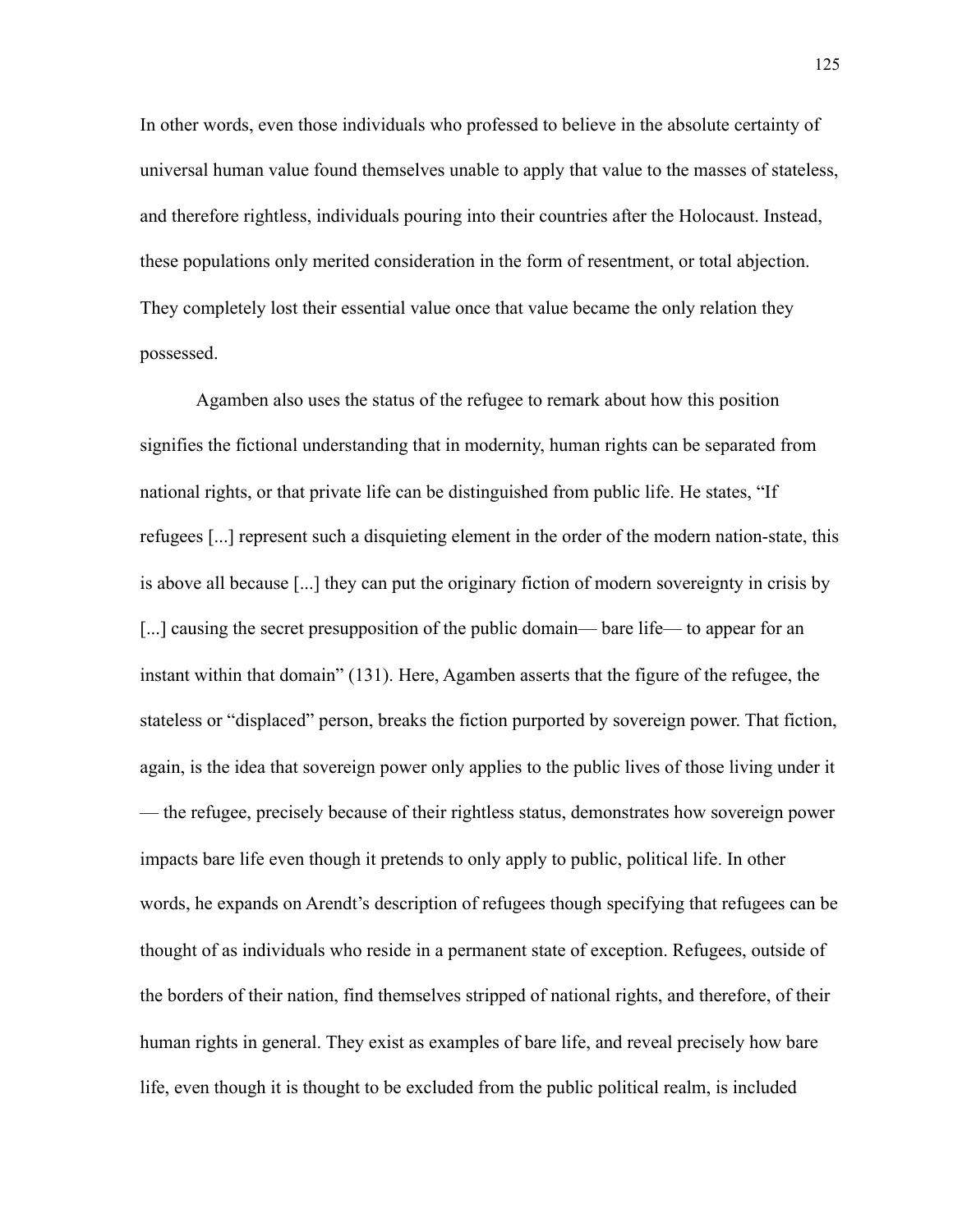within it. The state of exception, as delineated in the previous chapter, is the situation that results from the suspension of the normative juridical process—the rule of the juridical order suspends its own normative proceedings, which creates the exception and thereby creates the rule only through that exception. In the case of the refugee, an exception is created, but following Agamben's formula, the exception it is still included because the rule constitutes itself as a rule through the exception.

After discussing the figure of the refugee as the individual who resides in a permanent state of exception, Agamben defines the camp as what the location of the pure state of exception looks like. This space is "*opened when the state of exception begins to become the rule.* In the camp, the state of exception, which was essentially a temporary suspension of the rule of law on the basis of a factual state of danger, is now given a permanent spatial arrangement, which as such nevertheless remains outside the normal order" (169). The camp emerges as the location of what would normatively be unlocalizable—it can only be created when the temporary element of the state of suspension ceases to become temporary and becomes permanent. The camp "is thus the structure in which the state of exception [...] is realized *normally"* (170). The state of exception becomes the rule once it is given a permanent location, and yet that location still does not fall under the normal juridical order. This of course indicates that within the space of the camp, the normal rights and protections afforded to those living under the consideration of the sovereign power do not apply. As the pure space of exception, the camp in fact becomes the location of the paradox between the supposedly sacred, universal value of human life, and the existence of violent processes of mass-execution. When residing in the space of exception, an individual ceases to possess any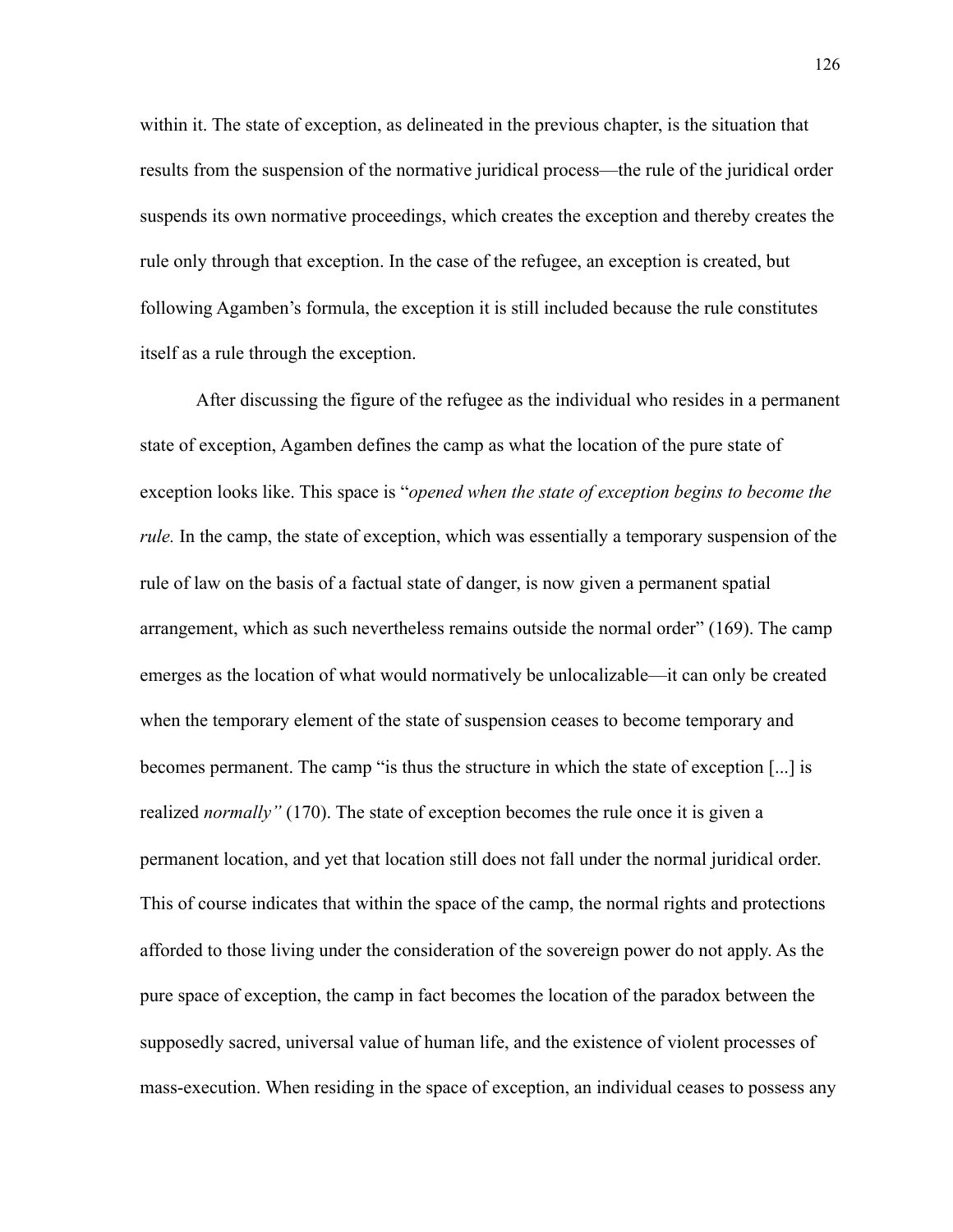civil or human rights that would differentiate their private, bare life from their public, political life. These understandings of the camp and the stateless— and therefore rightless populations residing within it come into full relief when applied to *Waiting for the Barbarians* and *Disgrace.* 

 In *Waiting for the Barbarians,* the space of the camp comes into being once the first wave of barbarian prisoners are ushered into the open yard of the town's barracks: "We stand watching them eat as though they are strange animals [...] 'Let them stay in the yard,' I tell the guards. 'It will be inconvenient for us, but there is nowhere else'" (20). Pushed together in a space meant only for their containment, the barbarian prisoners are then subjected to a period of cyclical "interrogations," during which they are tortured by members of the Third Bureau of the Empire. They are understood by the townsfolk as individuals who exist in the same realm as animal life— they are not considered to be part of the political realm, which would bestow the rights and privileges afforded to them under the juridical process. However, precisely in light of their exclusion from the political realm, they still find themselves included within it, or subjected to the full might of sovereign violence, which is articulated in the military apparatus of the Empire through the infliction of physical torture.

At first, most residents of the frontier town find the barbarians to be harmless, and even worthy of pity. However, the longer they reside in the barrack yard, "all together, we lose sympathy for them. The filth, the smell, the noise of their quarrelling and coughing becomes too much" (22). Here, because the prisoners reside in a space that marks their exceptional status, included through their exclusion in the juridical schema of the Empire, their bare life ceases to become considered valuable, and therefore worthy of protection and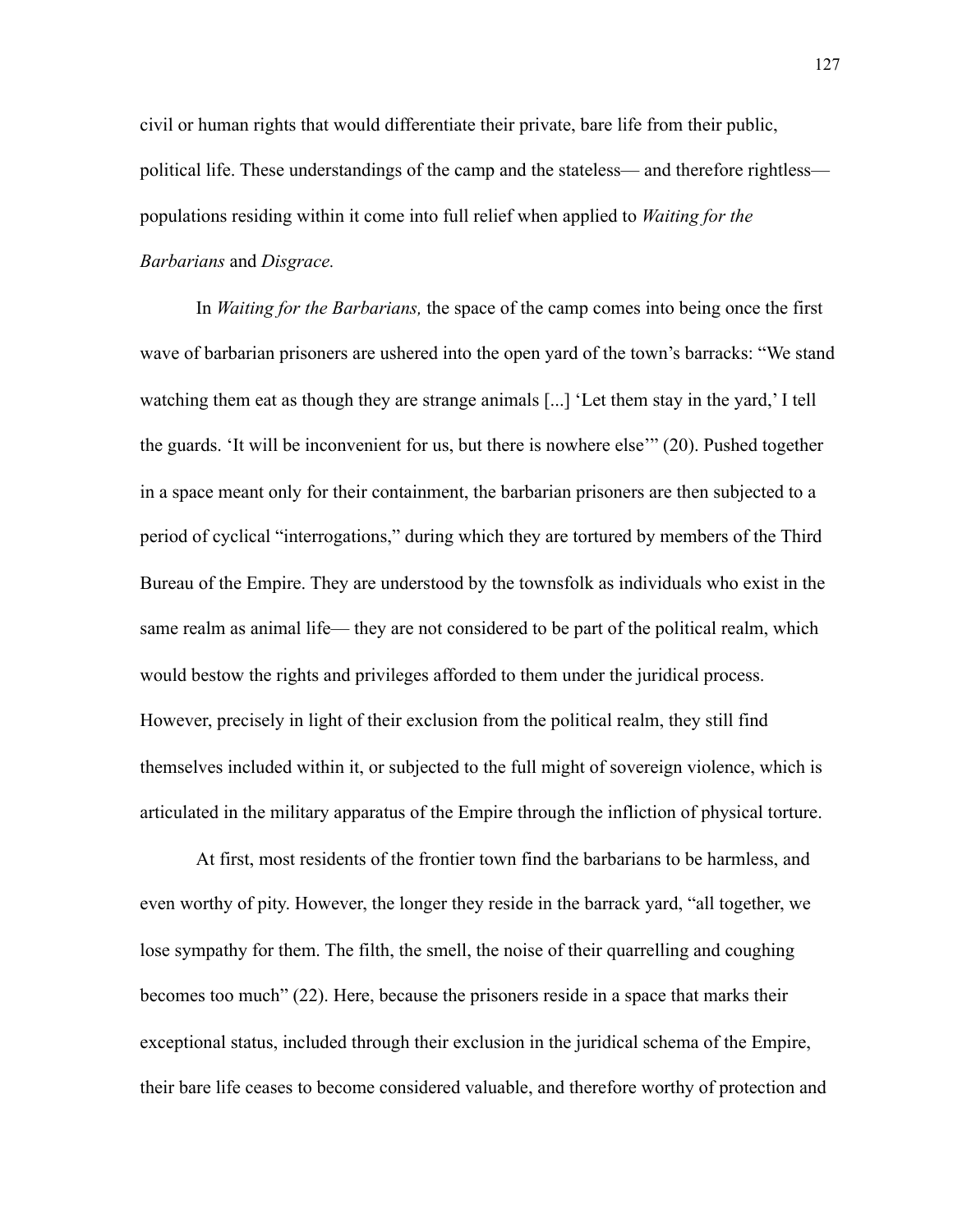sympathy. Instead, as Arendt puts it, "If a tribal or other 'backward' community did not enjoy human rights, it was obviously because as a whole it had not yet reached that stage of civilization, the stage of popular and national sovereignty" (291). The barbarian prisoners are not considered to belong within the folds of the juridical imperial realm, and this lack of consideration stems from their very identity as barbarians— as backwards, foreign savages understood to be relics from a bygone era. It never occurs to the constituents of the Empire that the prisoners in the yard do not have access to the provisions that would allow them to clean themselves, or engage themselves in any activity besides waiting for their eventual turn in the torture chamber.

This dynamic between individuals thought to naturally belong to a lower order of life — to the category of bare life— and the space of the camp as the location of the pure state of exception is also depicted in *Disgrace,* though in a less overt capacity. The first wave of barbarian prisoners in *Waiting for the Barbarians* illustrate more obviously, perhaps, the emergence of the camp as the space in which the pure state of exception becomes permanent, becomes the rule. In *Disgrace,* any iteration of the camp is significantly more secret, and therefore, potentially more insidious. This correlates with Agamben's understanding that in modernity, the paradigm of political life, has ceased to be the city (or the polis) and has instead become the camp itself:

The state of exception, which was essentially a temporary suspension of the juridicopolitical order, now becomes a new and stable spatial arrangement inhabited by the bare life that more and more can no longer be inscribed in that order. The growing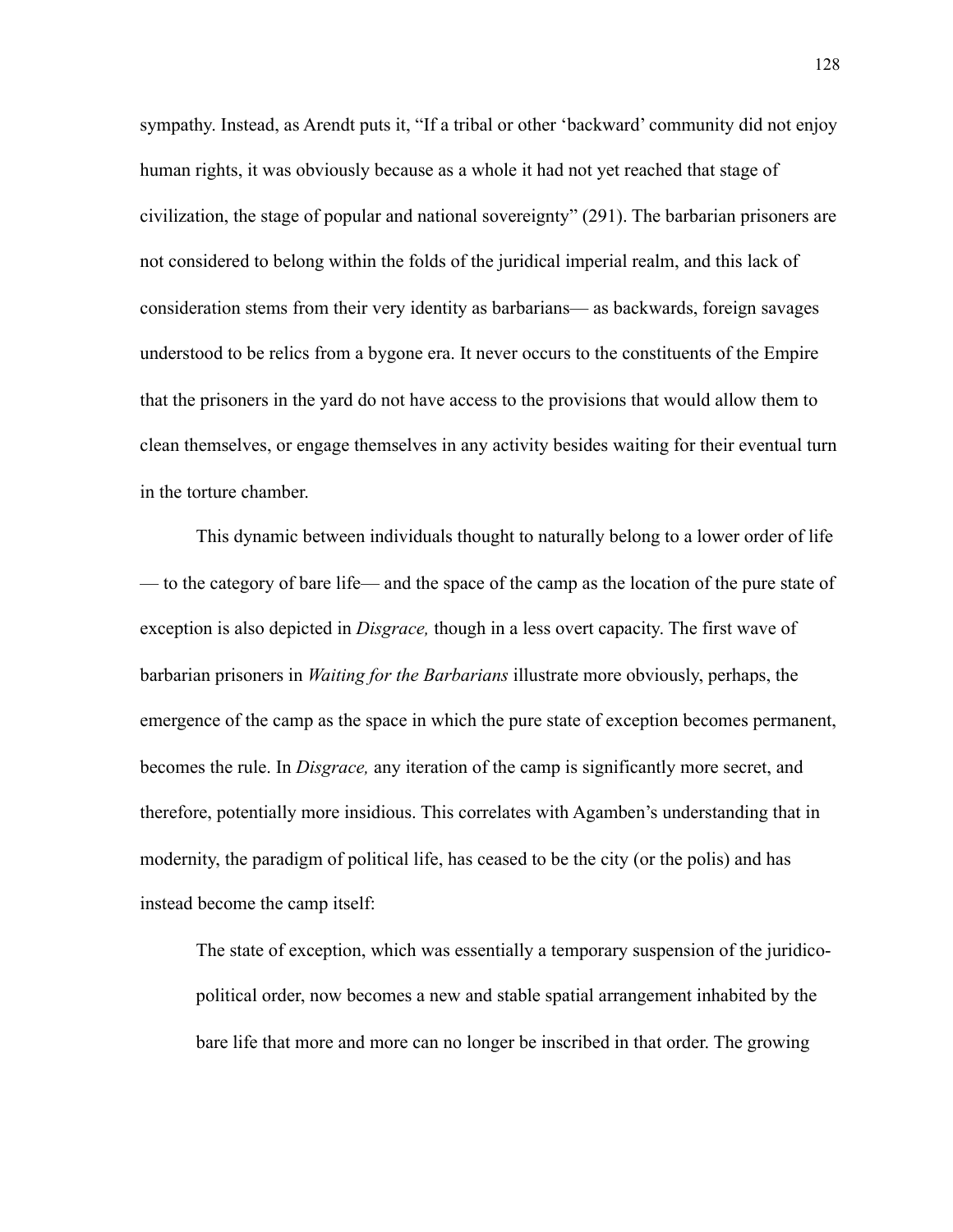dissociation of birth (bare life) and the nation-state is the new fact of politics in our day, and what we call *camp* is this disjunction. (175)

In modern political organization, then, the disparity between bare life and political life, which relies on the dissociation between bare life and the nation-state, is understood to be more severe than ever. In reality, however, at no other point in time has bare life been so completely ingrained in political life. In classical political thought, the city is the center of political life precisely because it signifies the division between bare life and public, political life. The camp, which exists perpetually in this modern political schema, indicates the illusory quality of this supposed division most acutely. For Agamben, "The camp as dislocating localization is the hidden matrix of the politics in which we are still living, and it is this structure of the camp that we must learn to recognize in all its metamorphoses into the *zones d'attentes* [holding areas] of our airports and *certain outskirts of our cities*" (176, added emphasis). In other words, the camp still exists in a tangible way outside of the context of refugee camps or even the extermination camps first instituted in Europe during the Second World War.

This new center of political life can be glimpsed in *Disgrace,* when the three black South African home invaders work their way into the Lurie's home by asking to use their phone because a woman in their community is in labor. David and Lucy, after establishing the name of this community, "Exchange glances. Erasmuskraal, inside the forest concession, is a hamlet with no electricity, no telephone. The story makes sense" (92-93). This hamlet, residing on the outskirts of even the rural town Lucy and David live in, functionally takes on the status of the space of the camp in Agamben's terms. These men belong to a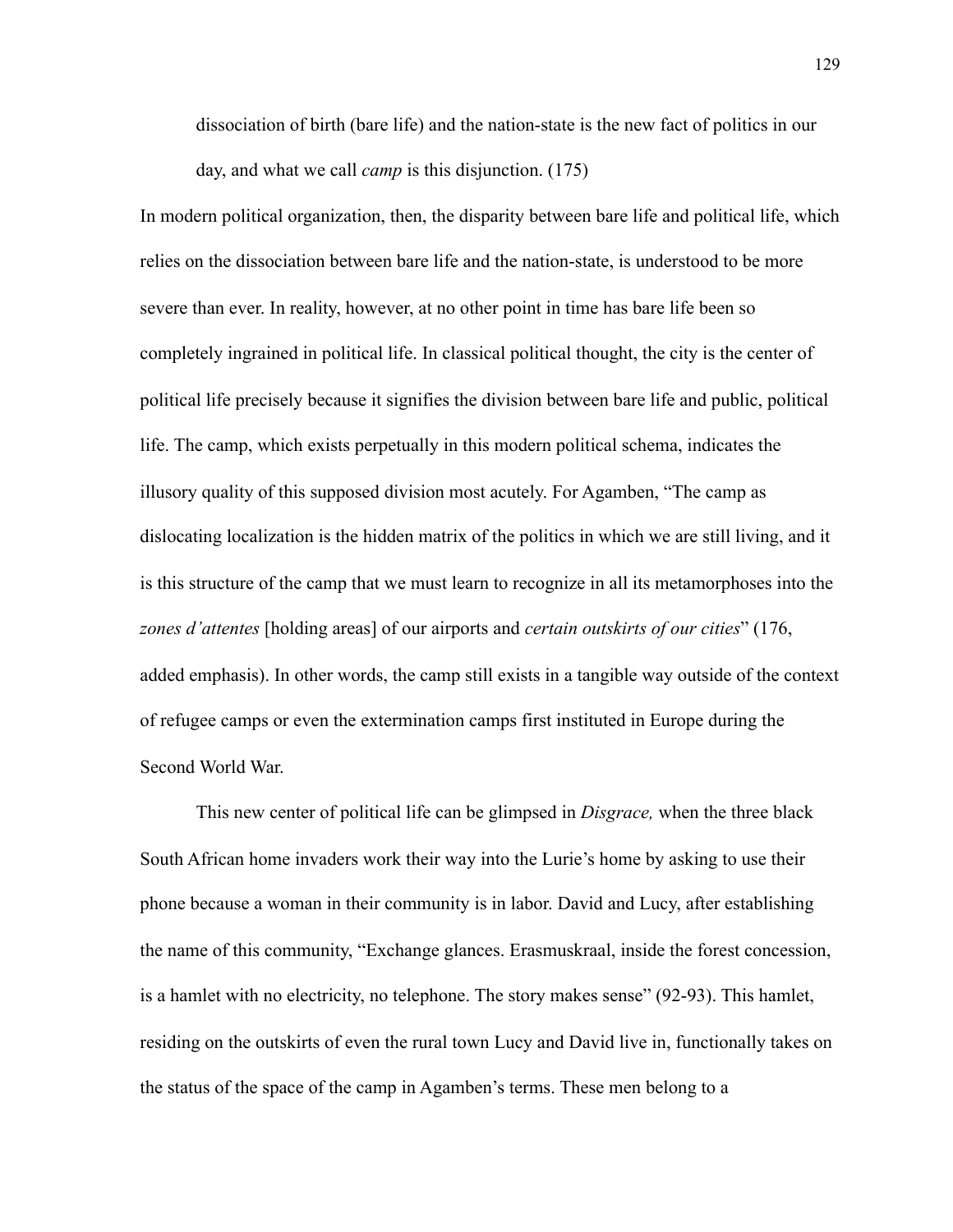homogenously black South African community that in spite of the dissolution the Apartheid system, still does not receive the basic utilities the state should provide to all of its citizens. In this capacity, Erasmuskraal subtly signifies a space in which the permanent state of exception reveals itself in a nation that believes it has restored equitable human rights to all of its legal residents. This hamlet can be seen as excluded from consideration of the sovereign nation-state of South Africa even through something as seemingly innocuous as insufficient technological or infrastructural connection to the rest of the country. In that capacity, this community completely lacks accessibility to the country outside of itself, but is still considered to belong to that country. It is included through its exclusion, and the population living within it signify the fact that the sense of belonging or non-belonging that originally instituted Apartheid has not actually been dissolved in practice, but only in theoretical terms. *Disgrace,* in this sense, illustrates the permanence of this violence of inclusion or exclusion in the normative juridical proceeding of the sovereign nation-state, in spite of the attempt to undo or correct the violence of the Apartheid system. Those living within it, perhaps because of their lack of access to modern technologies, are assumed to exist closer to the realm of bare life, and their standard of living is allowed to continue, cementing the permanent quality of the camp Agamben describes.

The transition of the camp as the paradigm of modern political life occurs in *Waiting for the Barbarians* as well, when the town is confronted with the formation of a permanent refugee settlement at its border. When an entire community of river people flee to the frontier town, the town's residents, at first, allow them to seek shelter and protection within the town itself. This sympathy, however, dissipates when the refugees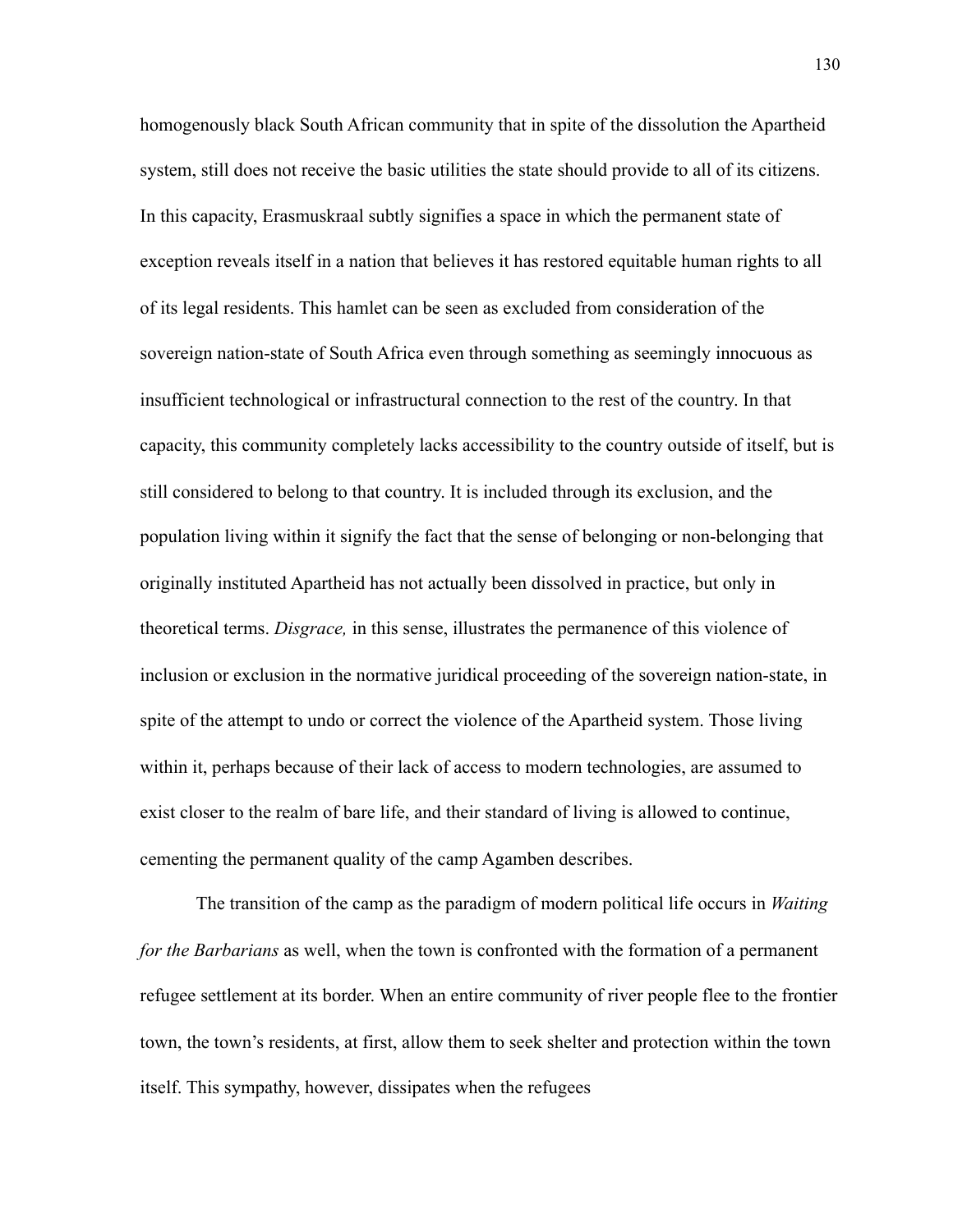Began to put up their thatched shelters against the wall on the side of the square near the walnut trees, and their children grew bold enough to sneak into kitchens and steal. [...] Feelings then turned against them [...] The soldiers took action, shooting their dogs on sight and [...] tearing down the entire row of shelters. For days the fisherfolk hid out in the reeds. Then one by one their little thatched huts began to reappear, this time outside the town under the north wall. (144)

The "temporary" space of the refugee camp within the walls of the frontier town, then, has not actually been effaced at all. On the contrary, what has occurred is that the camp space has merely been moved from the center of the frontier town and resituated just outside its northern borders. In this way, *Waiting for the Barbarians* not only illustrates the creation of the camp space itself, but simultaneously depicts how the camp does not ever wholly disappear, but instead is moved to a location where it cannot be easily recognized. The same process can be seen in *Disgrace*, though the reader encounters the space of the camp only *after* that attempt to obscure the existence of the camp has already been ingrained.

This is precisely why the camp is much more difficult to recognize in the context of *Disgrace—* the attempt to obscure the existence of such spaces, which serves the interests of a sovereign power that relies on the distinction between private and public life that the camp disrupts, has already occurred. In *Waiting for the Barbarians,* on the other hand, the reader witnesses the dual process of the creation and subsequent relocation of the refugee camp. It is moved from the center of town, a location which elicits revulsion and fear from the subjects of the Empire, to a location just "outside" of the town. Even though they are supposedly "outside" of the frontier town, the river folk are still permitted to participate in the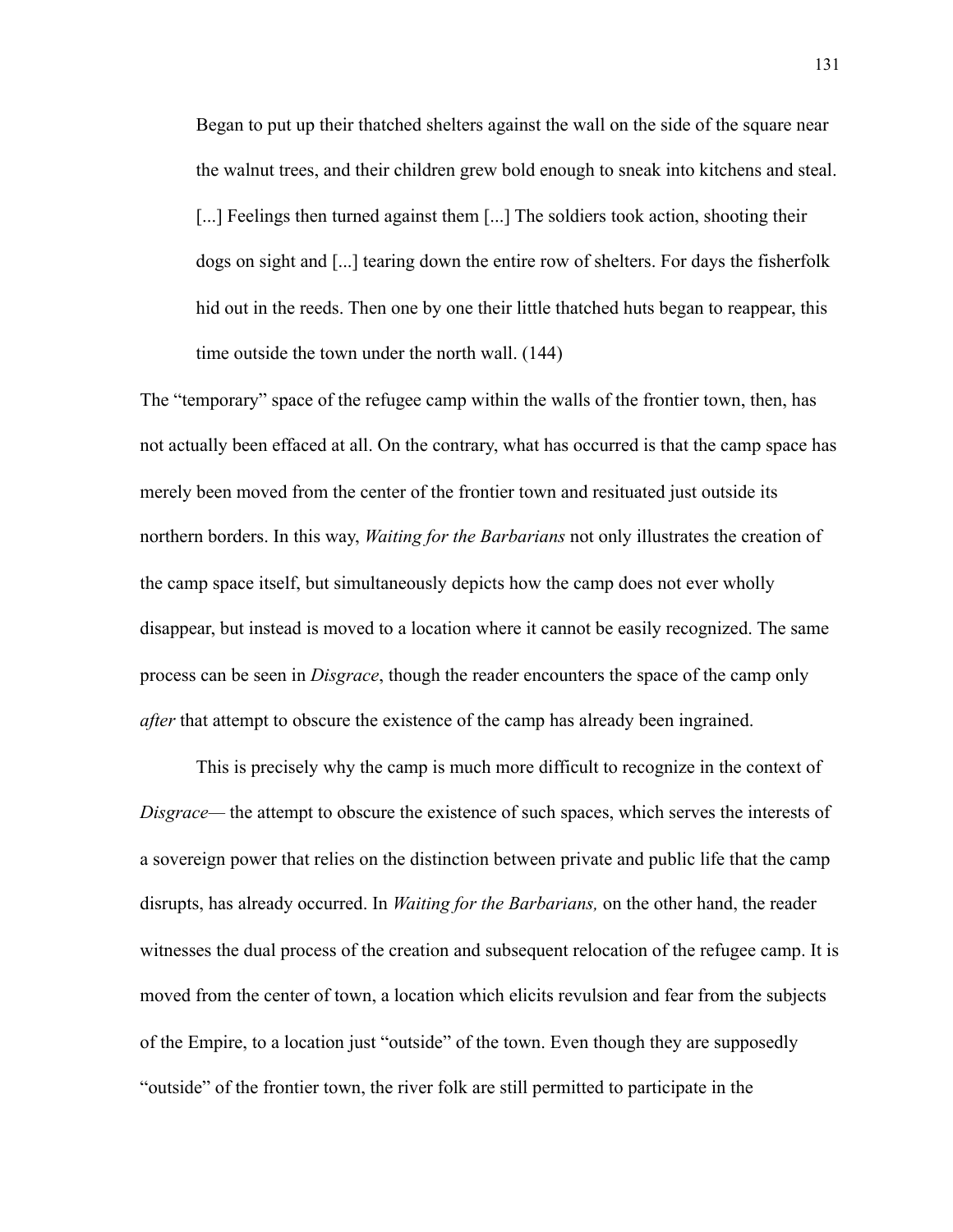commercial aspects of the town's economic system, but because "they have no experience of money, they are cheated outrageously, they will part with anything for a thimbleful of rum" (144). Here, the dimensions of the camp as the pure space of exception can be glimpsed; though the refugees are technically excluded from the juridical-political sphere of the frontier settlement, they are included through that exclusion, a dynamic illustrated by this new economic system that seems to allow them to participate while in reality barring them from participation in an equitable capacity. In this way, the new refugee settlement in *Waiting for the Barbarians* doubles the established, homogeneously black hamlet in *Disgrace.* Both populations reside in a localizable state of exception— though they are radically excluded from the normative processes of their respective juridical spheres, they are still included because those juridical systems rely on their exceptional status in order to maintain the norm. Additionally, both populations, in light of their exclusion from the normative sphere, are perceived to be close to absolute bare life, of life that does not necessarily carry any inherent value or rights.

The townsfolk' perceptions of the new community of refugees in *Waiting for the Barbarians* double those of the white residents of the South African rural community toward the residents of the black hamlet in *Disgrace*. Both groups believe those within these camp spaces are closer to the bareness of non-human life than the position of political, public, and specifically human life*.* However, these camp spaces also indicate the fact that sovereign power directly refers to the bare life it pretends to have no ability to impact. The space of the camp, in both narratives, thus disrupts the previously understood division between life and politics, and emerges or already has emerged as the new center of the political schema in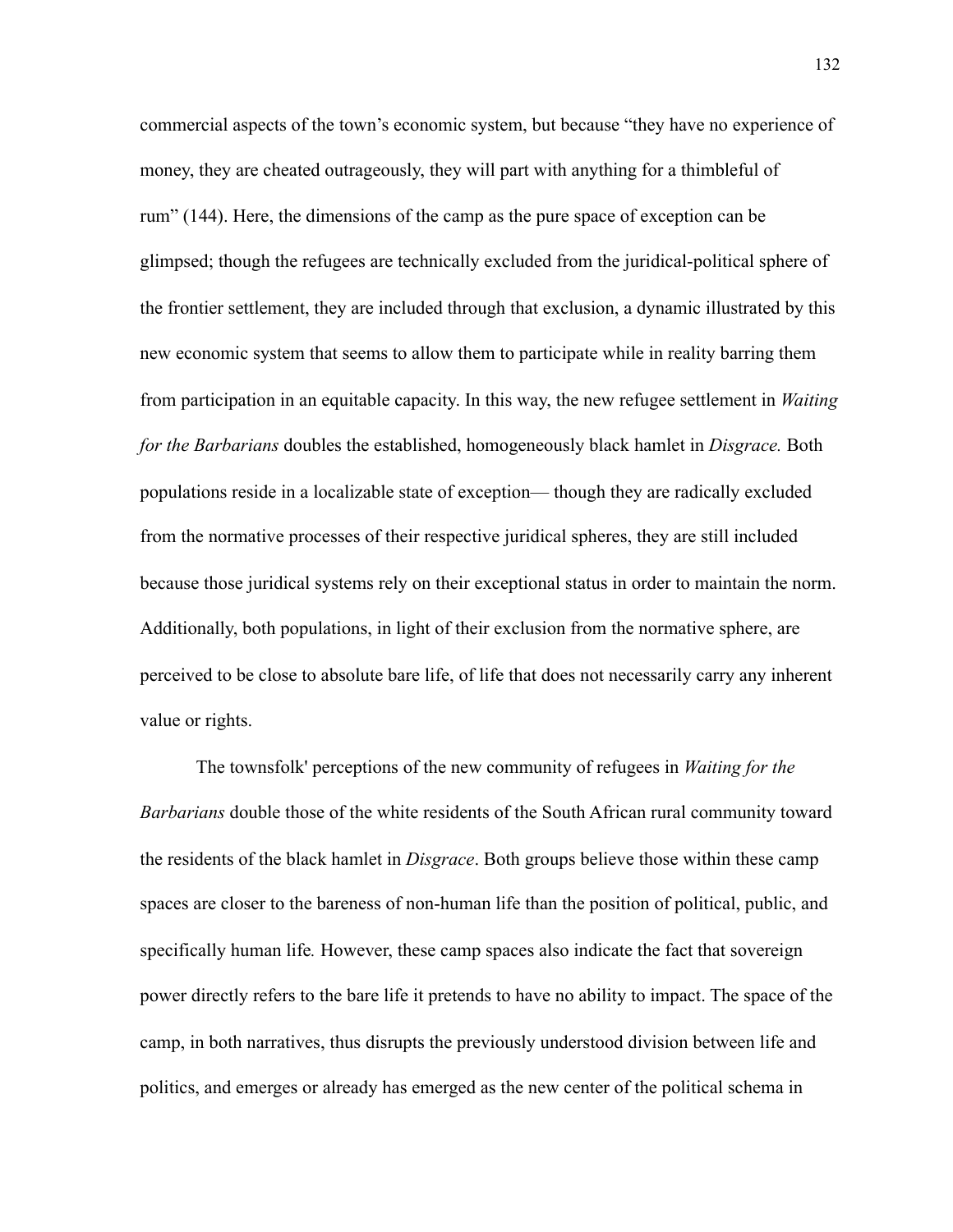both narrative contexts. Agamben writes, "There is no return from the camps to classical politics. In the camps [...] the possibility of differentiating between our biological body and our political body— between what is incommunicable and mute and what is communicable and sayable— was taken from us forever" (188). Both the residents of the hamlet and the prisoners in the barrack yard reside in a pure state of exception— the camp, which signifies the inclusion of bare life in the political realm through its supposed exclusion. They shatter the perception that the city offers— the absolute separate relationship between the private body of bare life and the public body of the political realm. The Magistrate, after observing the dynamics of what occurs in the barbarian prison camp, reflects that "It would cost little to march them out into the desert [...] to have them dig, with their last strength, a pit large enough for all of them to lie in, and leaving them buried there forever and forever, to come back to the walled town full of new intentions" (27). What the Magistrate describes here is genocide, and what he apprehends is the fact that once the camp emerges, return to a political system that existed before its creation becomes absolutely impossible. The only method he can find in this moment that would achieve a return to normalcy, to the separate spheres of the private and political, becomes nothing less than the mass-extermination of the rightless individuals that reside in that space of pure exception, which historical precedent has already proven will not work to restore the illusion of previous political organization.

**"As for recognizing it, he will leave that to the scholars of the future, if there are still scholars by then. For he will not hear the note himself, when it comes, if it comes": Physical Violence, Sovereign Violence, and the Violence of Citizenship and Statelessness in J.M. Coetzee's Fiction**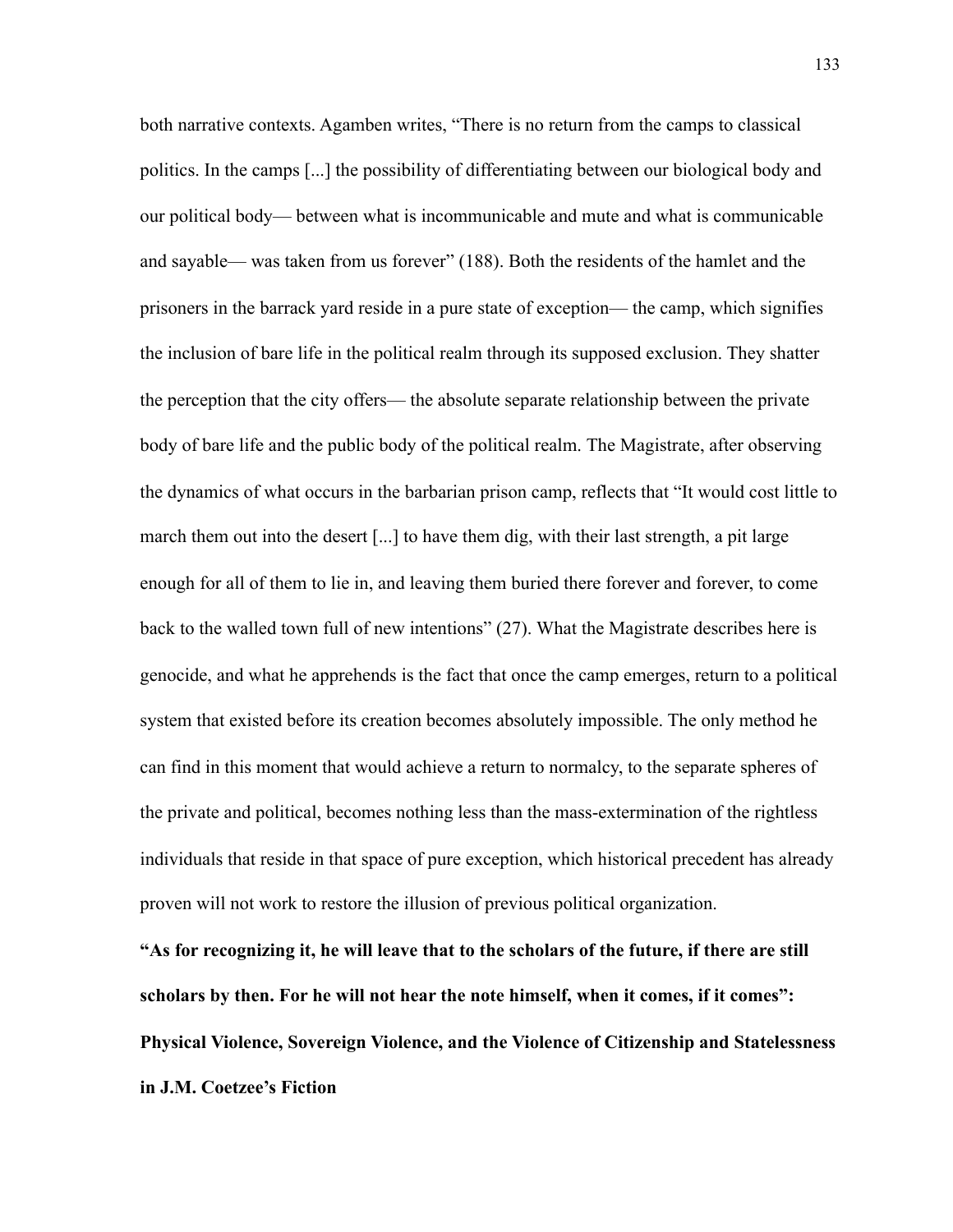Throughout this project, I have examined three mechanisms of violence in *Disgrace*  and *Waiting for the Barbarians:* physical violence, sovereign violence, and the violence of citizenship and statelessness. I argue that such an examination can provide a way to think through how fiction can demonstrate the necessary relationship between them, and to process that relationship when it occurs outside of the fictional realm. These mechanisms beget each other, work in conjunction with each other, and ultimately arise from constructed hierarchies between individuals that result in the differentiation between politically empowered and disempowered populations. Physical violence cannot occur in isolation from sovereign violence, and neither can it occur without relation to the violence of statelessness and citizenship.

This same sense of dependency extends to the relationship between all three categories of violence I examine in this project. The bodies these mechanisms of violence act upon correlate to the supposed differences between normatively recognizable life— valuable, inviolable life— and life unworthy of protection, life that is able to be violated, life that is unrecognizable as life. Comparing these novels also offers a glimpse into how the dynamics of violence attached to their individual historical moments shifts across spatial and temporal boundaries. Both novels directly and indirectly work to represent the violence of South Africa's legacy of Apartheid. *Waiting for the Barbarians,* written while Apartheid remained legal in the country, uses ambiguity and allegory to interface with the reality in South Africa at the time of its publication. In this capacity, the novel exemplifies a distinct ability of literature to represent real situations in unexpected and extraordinarily effective ways. *Disgrace,* written in the immediate years after the Apartheid system dissolved, represents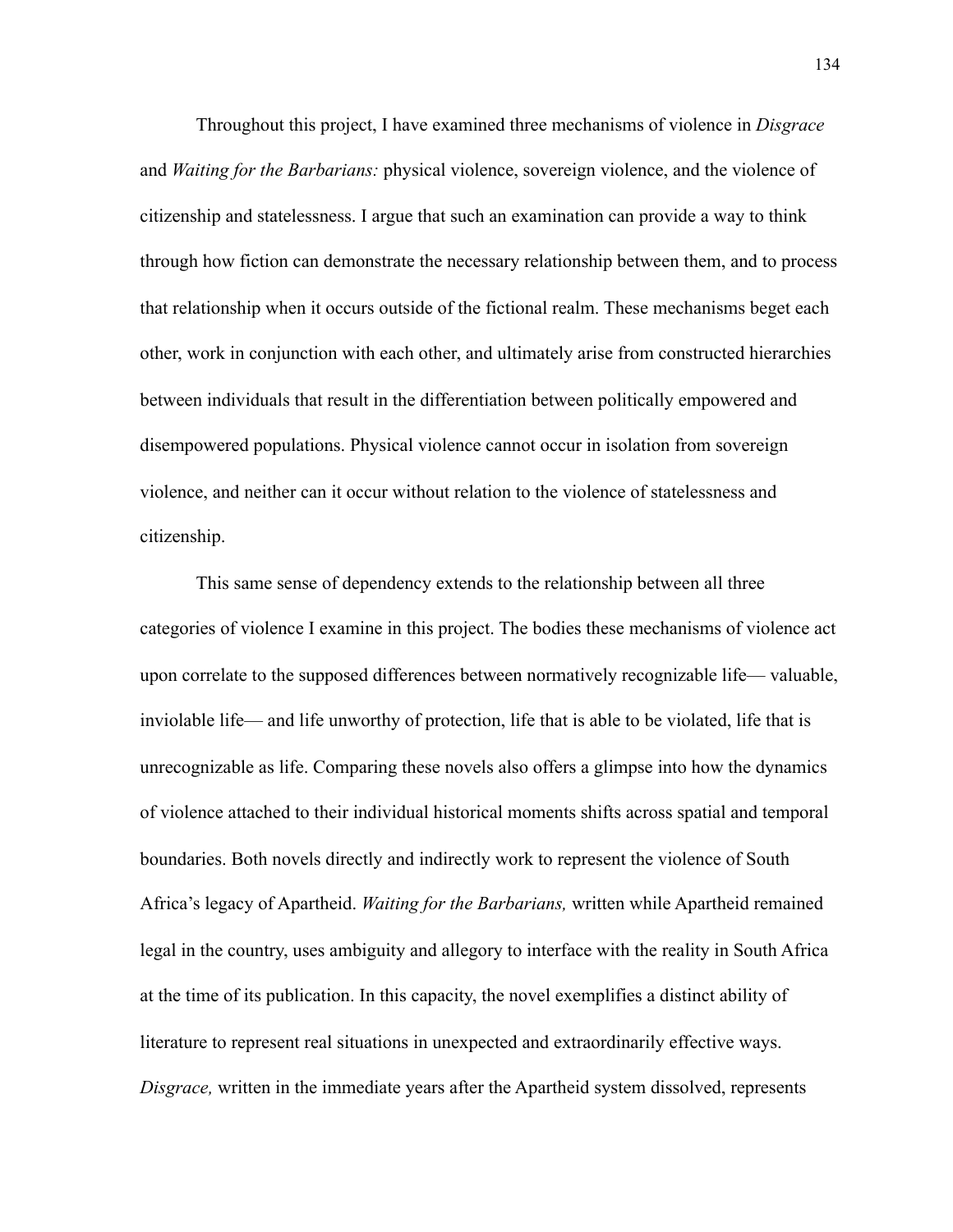how the specific violence of that system continues to impact individual lives in South Africa, and the unexpected ways its residual effects work to reify the dyanmics that led to its implementation in the first place. Though Apartheid does not legally exist in a technical sense, it maintains a visceral influence that continues to operate in the lives of the South African population.

I examine the physical violence that results from the difference between recognizable and unrecognizable life, terminology from Judith Butler I apply to both texts. When life is recognized as life, the infliction of physical pain becomes extremely difficult to justify. When life is not recognized as life, the infliction of physical pain needs little or no justification whatsoever. A comparative reading of these novels reveals that justified physical violence can only occur when certain individuals have been disempowered— this disempowerment occurs because they have been individually and collectively placed outside the norms of hegemonically organized power structures. The power structures in both novels, and in modern political schemas, are organized around the norms of whiteness, masculinity, heteronormativity, and anthropocentrism, which necessarily means that individuals who do not explicitly belong to those norms are more vulnerable to justified inflictions of physical violence.

I examine how gendered differences disempower the Barbarian Girl and Lucy Lurie and how racial differences render the barbarian and black South African populations vulnerable to the physical violence they experience. In both examples, these external differences lead to the physical violence experienced by these characters needing either little justification or no justification whatsoever. Both the Magistrate and David Lurie experience a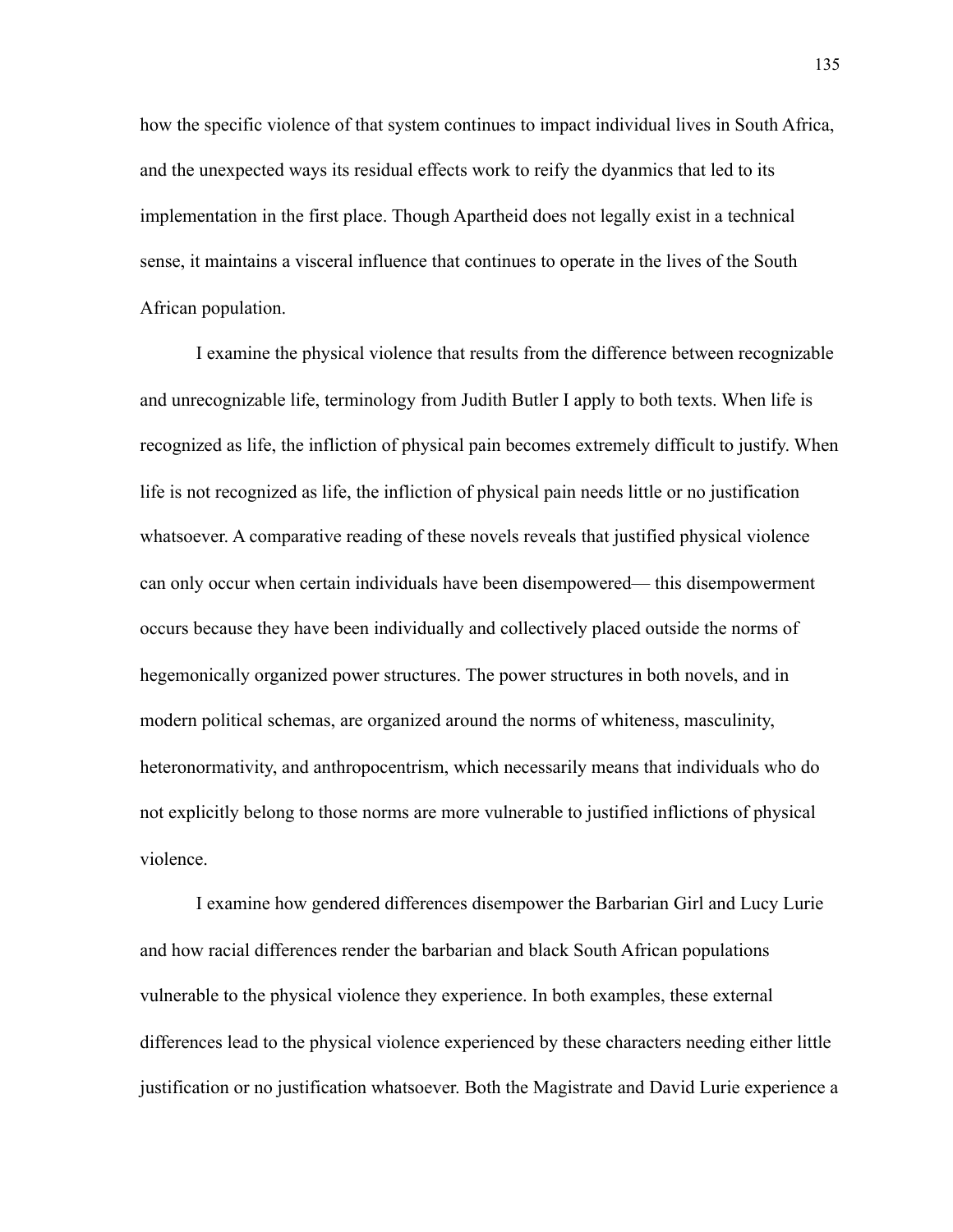reconfiguration of their powerful subject position to a position of disempowerment—this reconfiguration is signalled by their own experience of physical violence. Both characters witness and even contribute to the physical suffering of Othered characters in the novels, and their inaction indicates the significant capacity in which complicity is considered in Coetzee's fiction. Namely, that when powerful individuals choose not to intervene when physical violence is inflicted on less powerful individuals, they unwittingly contribute to the possibility that the same brutality can and will be inflicted on them. In other words, Coetzee's texts demonstrate that once the infliction of physical violence on *particular* bodies is permitted, there is nothing standing in the way of physical violence being inflicted on *every*  body.

However, this conclusion leads to a second vital consideration; *whose* interest does the infliction of this physical violence serve? Anxiety about identifying the perpetrator of the physical violence in both texts permeates the narratives. Both of the narrators in *Disgrace*  and *Waiting for the Barbarians* simultaneously work toward recognizing the structure at work behind the physical violence they witness and experience, and shrink from that recognition. This speaks to the insidious nature of the second mechanism I examine in the context of Coetzee's fiction: the violence of sovereign power. Each novel represents sovereign violence at a different point: *Waiting for the Barbarians,* written before the dissolution of the Apartheid system of South Africa, centers on the height of the sovereign violence that justifies the perpetration of physical violence; *Disgrace,* written after the dissolution of Apartheid, focuses on how the system residually impinges on individuals living in South Africa. Though the paradoxical logic of sovereign violence operates in both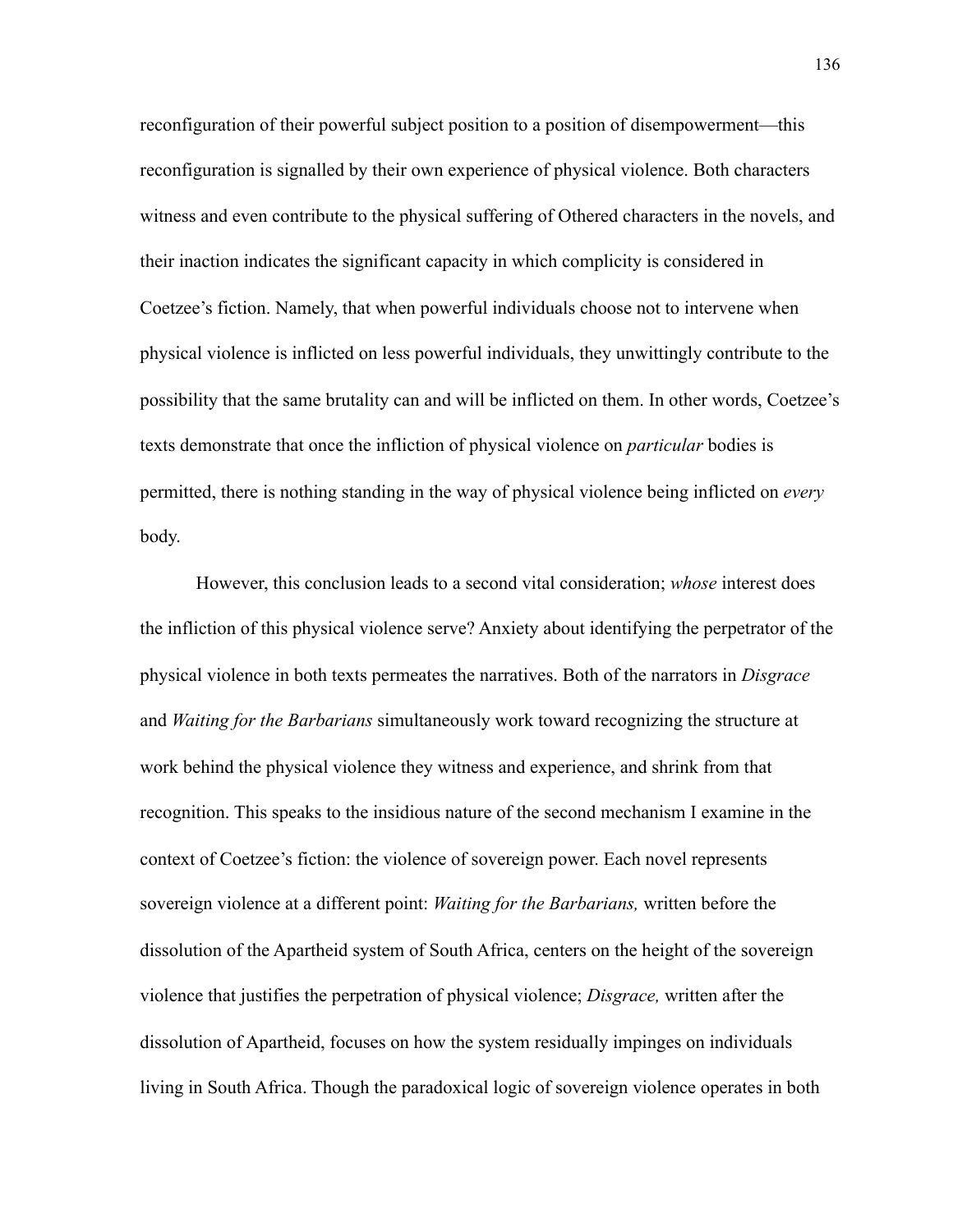novels through collapsing the ability to distinguish between categorical distinctions of violence and law, they individually illustrate the eternal character of sovereign violence through representing it at different points in its cycle.

After focusing on the individual logic of sovereign violence in both texts, and how they connect with each other in the context of the Apartheid and post-Apartheid periods, I then move to examine how the temporal fluctuation in both texts rest on the constructed difference between hegemonically powerful and hegemonically disempowered populations. When each protagonist interfaces with disempowered populations, they experience an overt sense of temporal displacement. When the Magistrate and David Lurie interface with the barbarian and black South African populations, or travel into spaces these populations occupy, they experience a sense of traveling backwards in time, of being transported into the past. This sense of temporal fluctuation correlates directly with how civilization, progress, and modernity are normatively attributed to colonizing powers, and how foreignness, barbarity, and backwardness are normatively attributed to the populations being colonized. In a sense, the effects sovereign power has on the movement of time and space gesture toward the last mechanism of violence examined in the final chapter: the violence of citizenship and statelessness.

*Waiting for the Barbarians* and *Disgrace* both depict the pernicious violence of citizenship and statelessness, though again, from distinct perspectives. Both novels illustrate the violence that occurs when one group is thought to belong and another is not. Both novels use the division between human and non-human life to articulate how certain disempowered populations are rendered unrecognizable as human because of their perceived proximity to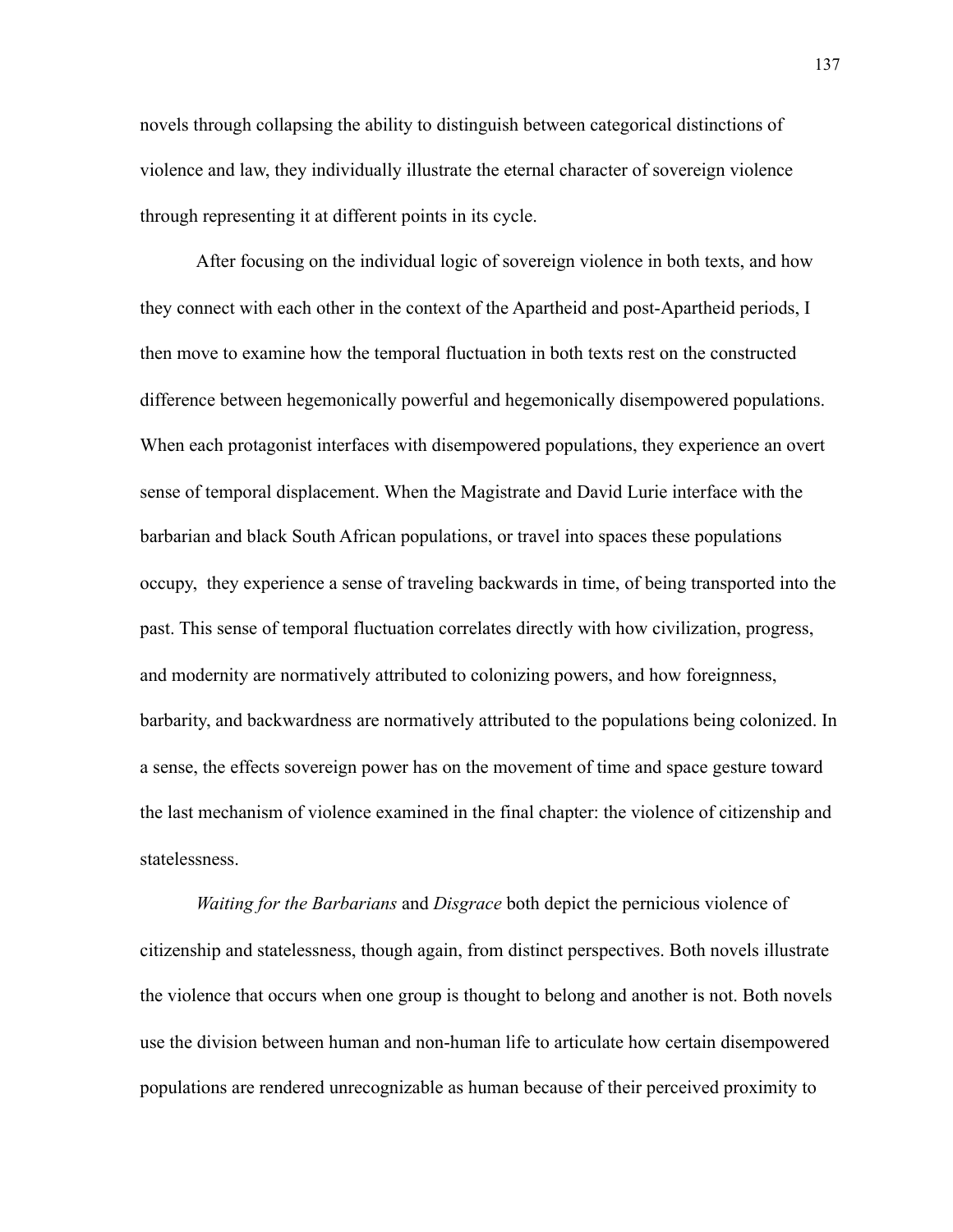non-human life, or life as such. Additionally, both texts use comparison between non-human lives and disempowered human lives to reveal how these categories efface any recognition of the universal value of all life. Disempowered characters are continually dehumanized by powerful characters precisely because their actions and appearances are understood to render them closer to the natural, non-human world. This way of understanding life centers on the specific fiction purported by sovereign power; in order to perpetuate itself, sovereign power relies on the division between bare life, or life as such, and political life, or the realm that separates the human and non-human. It pretends to refer only to political life, to those for whom it provides protection and rights, when in reality, its original referent is bare life itself. The subordination of disempowered populations is in part achieved through considering them as more reminiscent of natural, non-human life, and yet the fact that they are still subordinated by sovereign power reveals the illusion that this power only relates to political life and not to bare life.

This division between bare life and political life informs the criteria through which power is applied to certain individuals and removed from others. Both novels illustrate that though the universal value of human life is purported by certain characters, actual value is only given to individuals who share the same racial or ethnic origin as the population already in power. In *Waiting for the Barbarians,* this is most overtly demonstrated through the dynamics between the imperial subjects of the frontier town and the barbarian population excluded from juridical consideration. That exclusion leads to the mass imprisonment and torture of the barbarian population, who assume the status of stateless individuals when inside the borders of the Empire. Their inherent non-belonging along ethnic and racial lines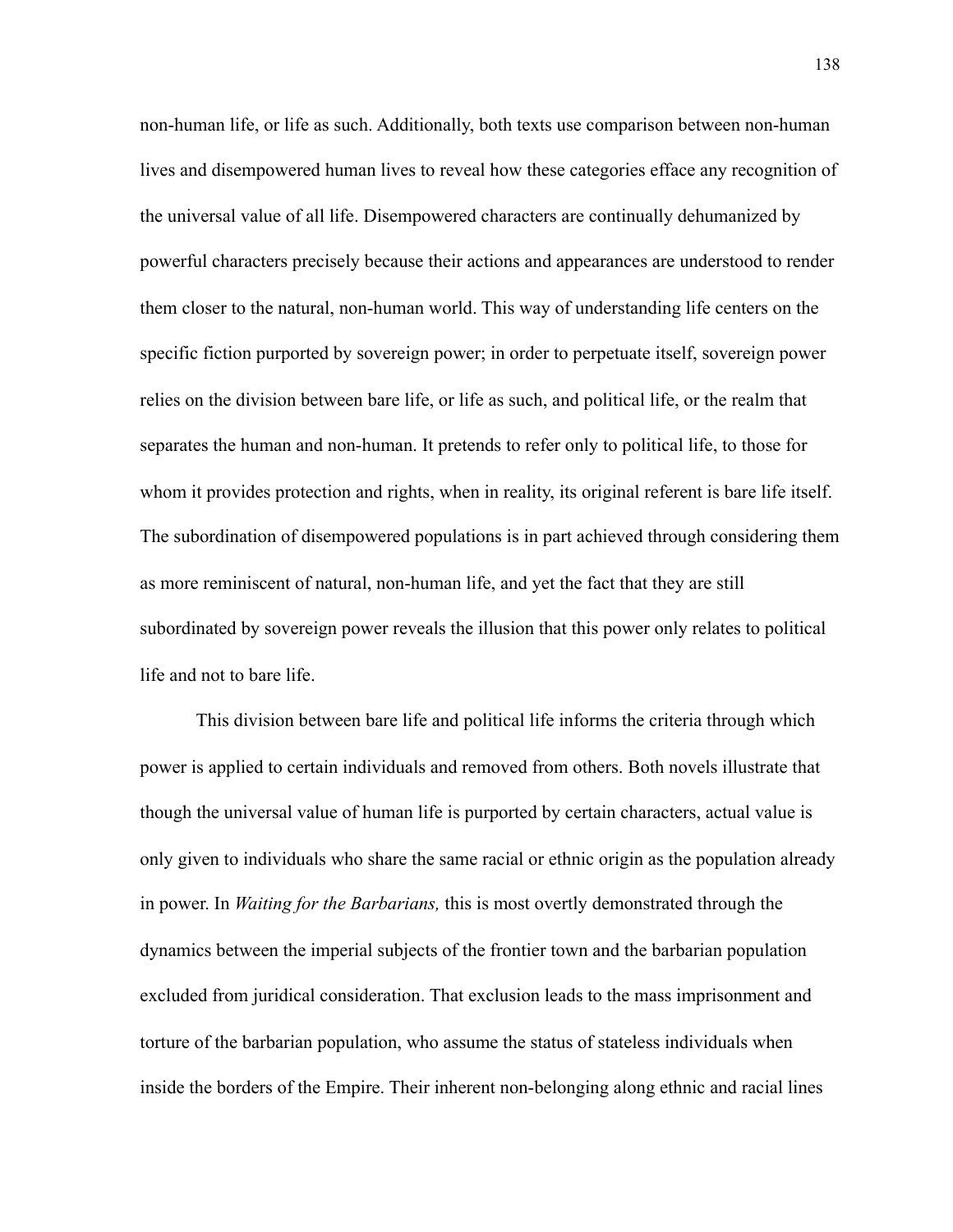results in the justification of physical violence that is perpetrated against them. Sovereign imperial violence, then, is articulated through the infliction of physical violence against those who are excluded from the protection of the Empire based on an understanding of inherent belonging or non-belonging. In *Disgrace,* the criteria used to give power to some and revoke it from others resembles the status of naturalized citizens in relation to native citizens. Though the black South African population technically possesses the same civil rights as their white counterparts, the very fact that they have only recently acquired these rights leads to the perpetuation of the residual violent dynamics of Apartheid, a system which was only made possible through the criteria of citizenship based on racial difference. That racial difference, ultimately, makes the difference between empowered and disempowered life because it extends to how certain populations are thought to belong and certain populations are thought to not belong to original European colonizers.

Finally, the criteria of belonging and non-belonging informs how each text represents the new political paradigm of the camp. The camp, as the space which locates the unlocalizable state of exception, reveals that the division between political life and life as such no longer bears any connection to reality. In *Waiting for the Barbarians,* the space of the camp is exhibited in the space where barbarian prisoners and refugees are placed— they are put into a physical space that represents how the sovereign power of the Empire includes them first and foremost through excluding them. The barbarian populations are removed from the juridical proceeding of the Empire, and are thus stripped of any rights they may have as humans, but the Empire still retains its ability to inflict violence upon them. In *Disgrace,* the camp is more or less removed from view— only cursory references to the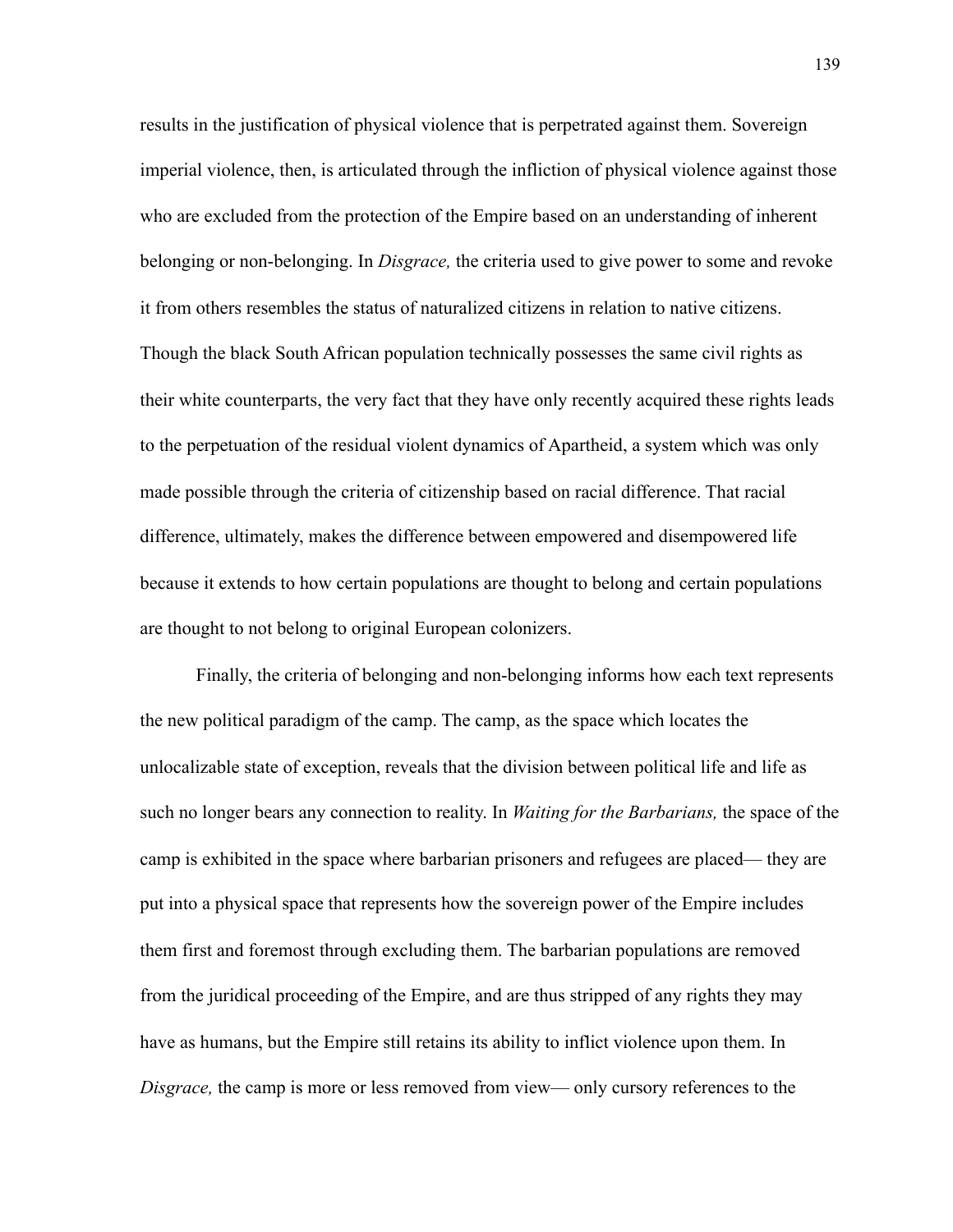outskirts of cities and primarily white rural communities indicate that a large portion of the black South African population still reside in a permanent space of exception. These references indicate that though the black South African population technically has the same civil rights as the white South African population, the physical space they occupy in the nation removes any accessibility they may have to the rest of the country. They are technically included as citizens in South Africa, and yet, are excluded from many of the same mechanisms of infrastructure and technology that would allow them to exercise those rights. In both contexts, these texts reveal that the space of the camp has become the new center of political life precisely because it disrupts the fiction that sovereign power does not refer originally to bare life itself. The politicization of life is fully realized in both the barbarian prison and refugee camps and in the hamlets where the black South African population is primarily concentrated. Thus, both novels work to reveal the connection between physical violence, sovereign violence, and the violence of citizenship and statelessness. The physical pain inflicted in *Waiting for the Barbarians* and *Disgrace* can be understood as a manifestation of the tension between the structural apparatus of sovereignty and the precariousness of citizenship and statelessness.

Though both texts illustrate these connections, neither offers a distinct or viable solution to the tangles presented by the connections between these three modes of violence. In the final moments of *Waiting for the Barbarians,* the Magistrate reflects, "To the last we will have learned nothing. In all of us, deep down, there seems to be something granite and unteachable. No one truly believes [...] that the world of tranquil certainties we were born into is about to be extinguished" (165). *Disgrace* ends on another note of apparent hopelessness. David Lurie, in a final point of reflection, wishes that "from amidst the welter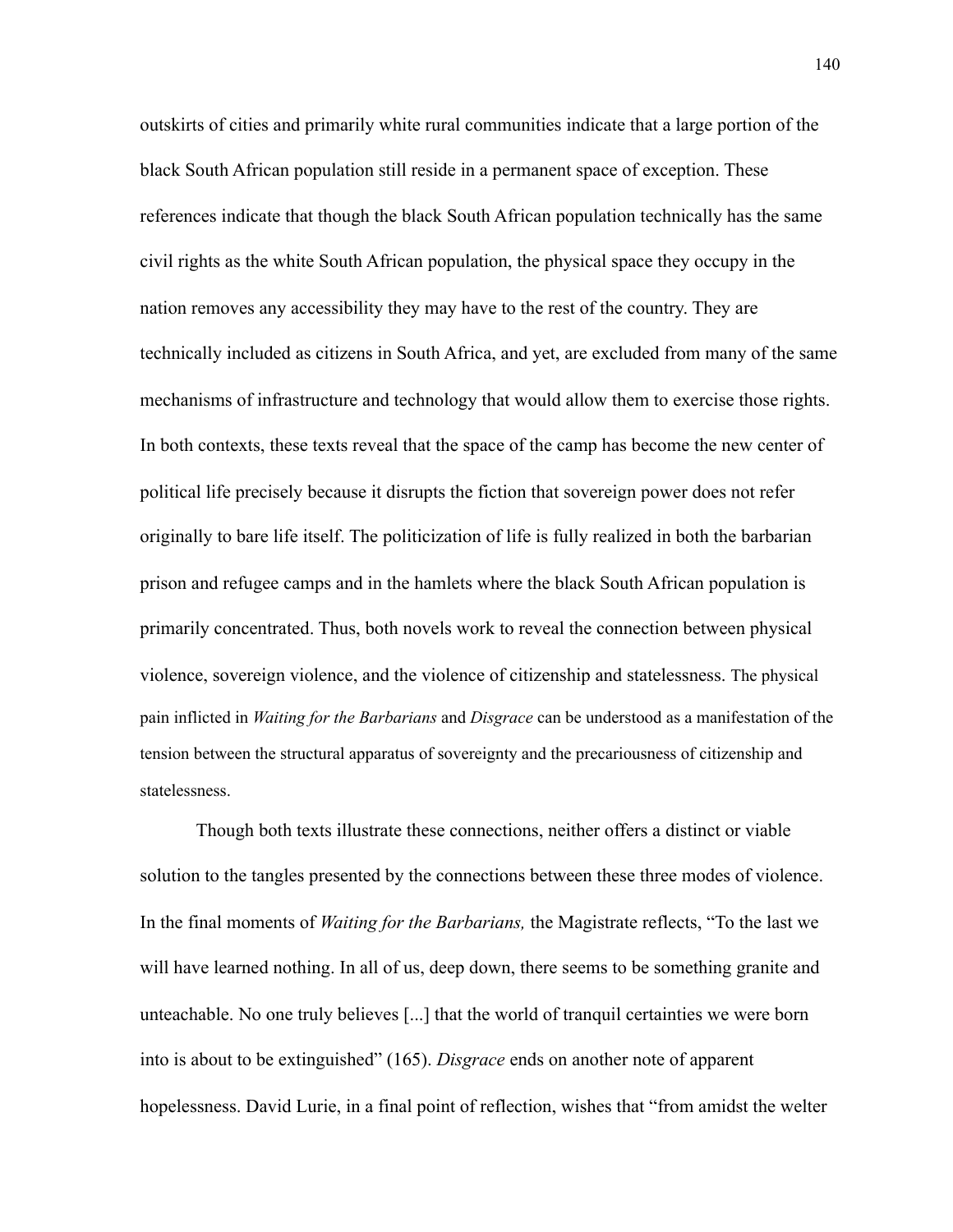of sound there will dart up, like a bird, a single authentic note of immortal longing. As for recognizing it, he will leave that to the scholars of the future, if there are still scholar by then. For he will not hear the note himself" (214). Of course, given David Lurie's position as a white man, this "authentic" note actually reifies the violence of Apartheid, and this statement is therefore loaded with elements of violent nostalgia. Both of these points, however, also seem to gesture toward the original paradox between the supposed universal value of life, both human and non-human, and the legacy of atrocity that invalidates that life, and any claims that advocate for its unconditional protection.

Moreover, both of the reflections made by fictional protagonists uncannily speak to the same anxieties we experience in our reality. The twenty-first century is a moment where considerations of the value of human life carry unprecedented importance, when the global political schema continues to move recklessly in the direction of reactionary nationalism, which leads to the implementation of new restrictions on economic, physical, and political mobility, interaction, and survival. The questions posed by these novels, questions pertaining to the recognition of life and a commitment to preserving it, have never been more important to consider. Hopefully the explication of these forms of violence in their fictional manifestations can contribute to an understanding of how wide-spread inconsideration and violation of the beauty of life happens. At the very least, I hope this examination has demonstrated the particular power of literature to present an insightful, nuanced, and exquisitely devastating perspective on the darker aspects that come with being human. What comes next, if the conclusions this project has offered prove salient, is this hope; that scholars of the future, if scholars have a place in the admittedly bleak prospects we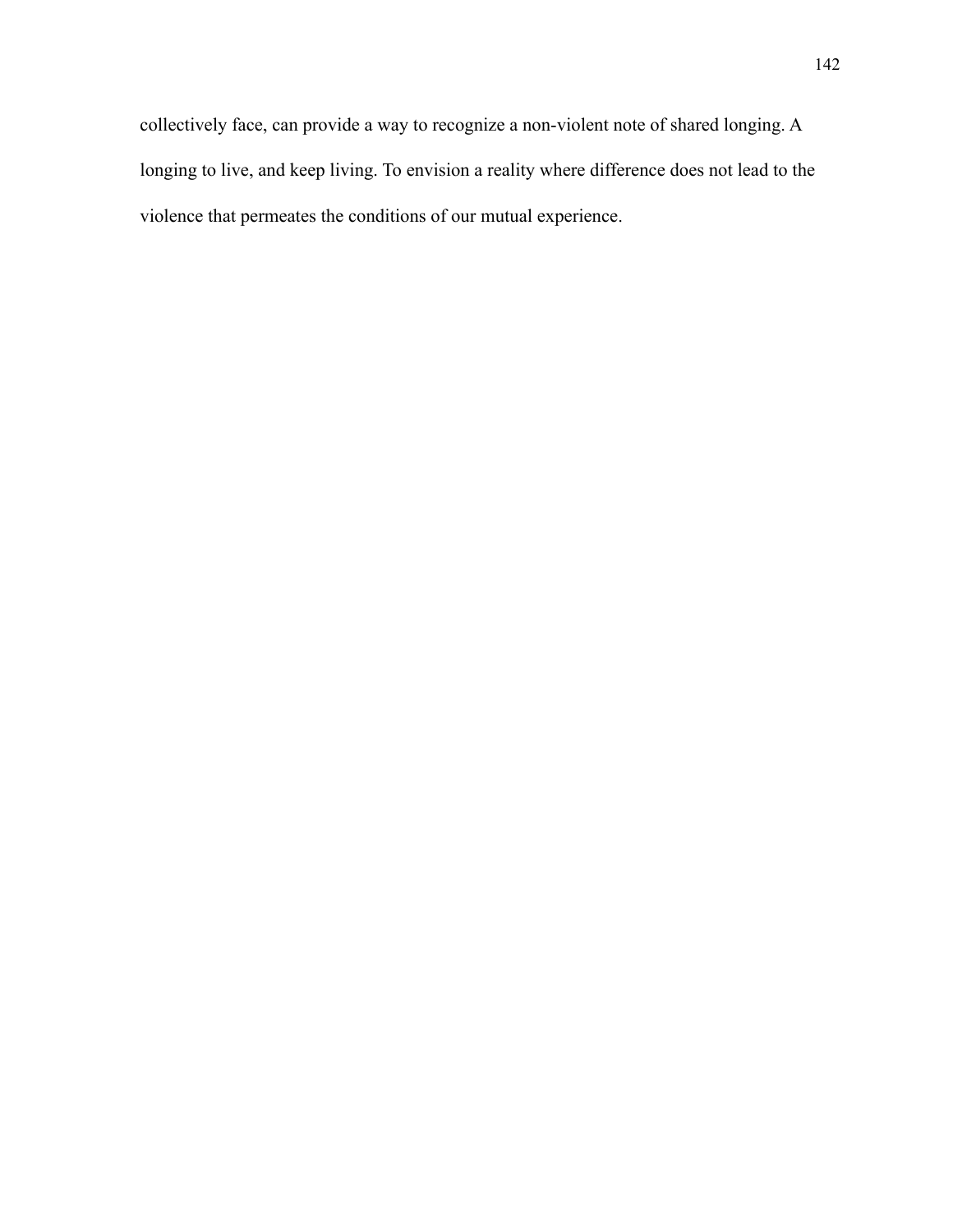## **Works Cited**

- Adams, Kelly. "Acts without Agents: The Language of Torture in J. M. Coetzee's Waiting for the Barbarians." *ARIEL: A Review of International English Literature*, vol. 46, no. 3, July 2015, pp. 165–177, DOI:10.1353/ari.2015.0018
- Agamben, Giorgio. *Homo Sacer: Sovereign Power and Bare Life.* Translated by Daniel Heller-Roazen, Stanford UP, 1998.

Apter, Emily. *The Translation Zone.* Princeton UP, 2006.

Arendt, Hannah. *Eichmann in Jerusalem: A Report on the Banality of Evil.* Viking Press, 1964.

—-*The Origins of Totalitarianism.* Harvest Books, 1998.

Attridge, D. *J.M. Coetzee & the ethics of reading : literature in the event*. University of Chicago Press, 2004.

Avelar, Idelber. *The Letter of Violence.* Palgrave Macmillan, 2004.

Bernardi, Claudia. "The Tenacity of Memory: Art in the Aftermath of Atrocity." *Witnessing Torture: Perspectives of Torture Survivors and Human Rights Workers,* edited by Alexandra S. Moore & Elizabeth Swanson, Palgrave MacMillan, 2018, pp. 169-182.

Butler, Judith. *Frames of War: When is Life Grievable?* Verso, 2016.

Cavafy, C.P. "Waiting for the Barbarians." *Collected Poems.* Translated by Edmund Keeley and Philip Sherrard, Princeton UP, 1992.

Coetzee, J.M. *Disgrace.* Penguin Books, 1999.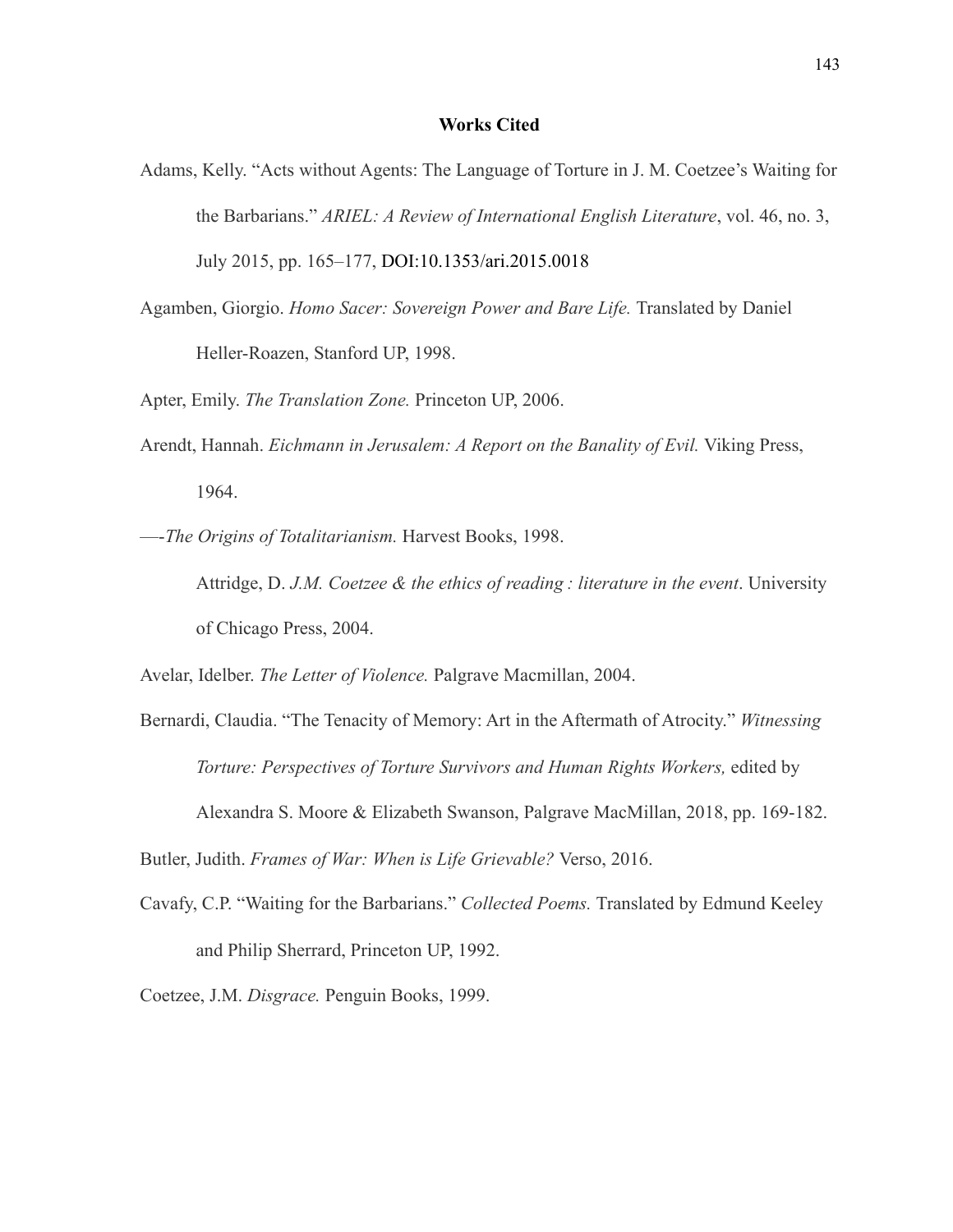- —"Into the Dark Chamber: The Novelist and South Africa." *The New York Times,* 12 January 1986, p.L13, https://www.nytimes.com/1986/01/12/books/into-the-dark-chamber-theovelist-and-south-africa.html.
- —*Waiting for the Barbarians.* Penguin Books, 1982.

Davenport, T.R.H. "The Birth of a Plural Society." *South Africa: A Modern History.*  5th ed., St. Martin's Press, Inc., 2000, pp. 20-36.

- Dovey, Teresa. "Coetzee and His Critics: The Case of Dusklands." *English in Africa*, vol. 14, no. 2, 1987, pp. 15–30, https://www-jstor-org.proxy006.nclive.org/stable/40238764
- Durrant, Sam. "Speechless Before Apartheid." *Postcolonial Narrative and the Work of Mourning : J.M. Coetzee, Wilson Harris, and Toni Morrison*. New York State UP, 2004.
- Foucault, Michel. "Society Must Be Defended." *The Norton Anthology of Theory and Criticism.* 3rd ed., edited by Vincent B. Leitch, Norton & Company, 2018, pp. 1440-1449.
- Lear, Jonathan. "Waiting with Coetzee." *Raritan: A Quarterly Review*, vol. 34, no. 4, 2015, pp. 1–26. *EBSCOhost,* http://search.ebscohost.com.proxy006.nclive.org/login.aspx? direct=true&db=a9h&AN=102612444&site=eds-live&scope=site.
- LeBlanc, Mary. "Hushed Resolve, Reticence, and Rape in J. M. Coetzee's *Disgrace*." *Philosophy and Literature*, vol. 41, no. 1, Apr. 2017, pp. 158–168, DOI:10.1353/phl. 2017.0010
- Leist, Anton, and Peter Singer. *J.M. Coetzee and Ethics : Philosophical Perspectives on Literature*. Columbia UP, 2010.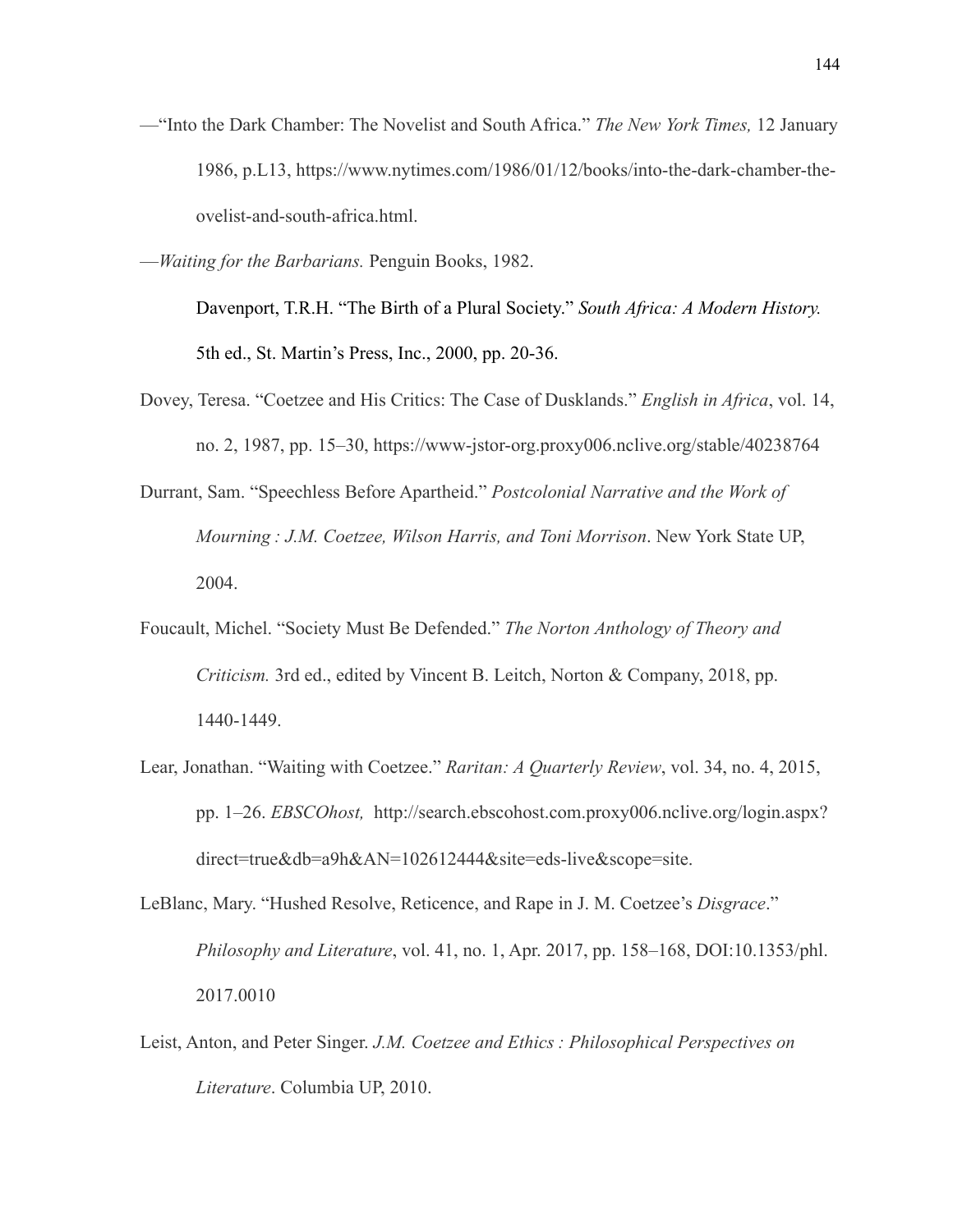Lochner, Liani. "Power and the Subject in J. M. Coetzee's *Waiting for the Barbarians*." *ARIEL: A Review of International English Literature*, vol. 47, no. 4, Oct. 2016, pp. 103–134. *EBSCOhost,* http://search.ebscohost.com.proxy006.nclive.org/login.aspx? direct=true&db=edsglr&AN=edsgcl.469209740&site=eds-live&scope=site.

Marais, Mike. "Violence, Postcolonial Fiction, and the Limits of Sympathy." *Studies in the Novel*, vol. 43, no. 1, 2011, p. 94-114, http://

search.ebscohost.com.proxy006.nclive.org/login.aspx?

direct=true&db=edsglr&AN=edsgcl.254186597&site=eds-live&scope=site.

- Nietzsche, Friedrich Wilhelm, et al. *On the Genealogy of Morals : A Polemic*. Translated by Michael A. Scarpitti, Penguin Books, 2013.
- Rainey, Lawrence, et al. "An Interview with J. M. Coetzee." *Modernism/modernity*, vol. 18, no. 4, 2011, p. 847-853. *EBSCOhost,* http://

search.ebscohost.com.proxy006.nclive.org/login.aspx?

direct=true&db=edsggo&AN=edsgcl.283652035&site=eds-live&scope=site.

Rogobete, Ileana. *Reconstructing Trauma and Meaning: Life Narratives of Survivors of Political Violence During Apartheid in South Africa.* Cambridge Scholars Publishing, 2015.

Scarry, Elaine. *The Body in Pain: the Making and Unmaking of the World*. Oxford UP, 1985.

- Spivak, Gayatri Chakravorty. *Death of a Discipline.* 2003.
- —*Can the Subaltern Speak?: Reflections on the History of an Idea.* Columbia UP, 2010.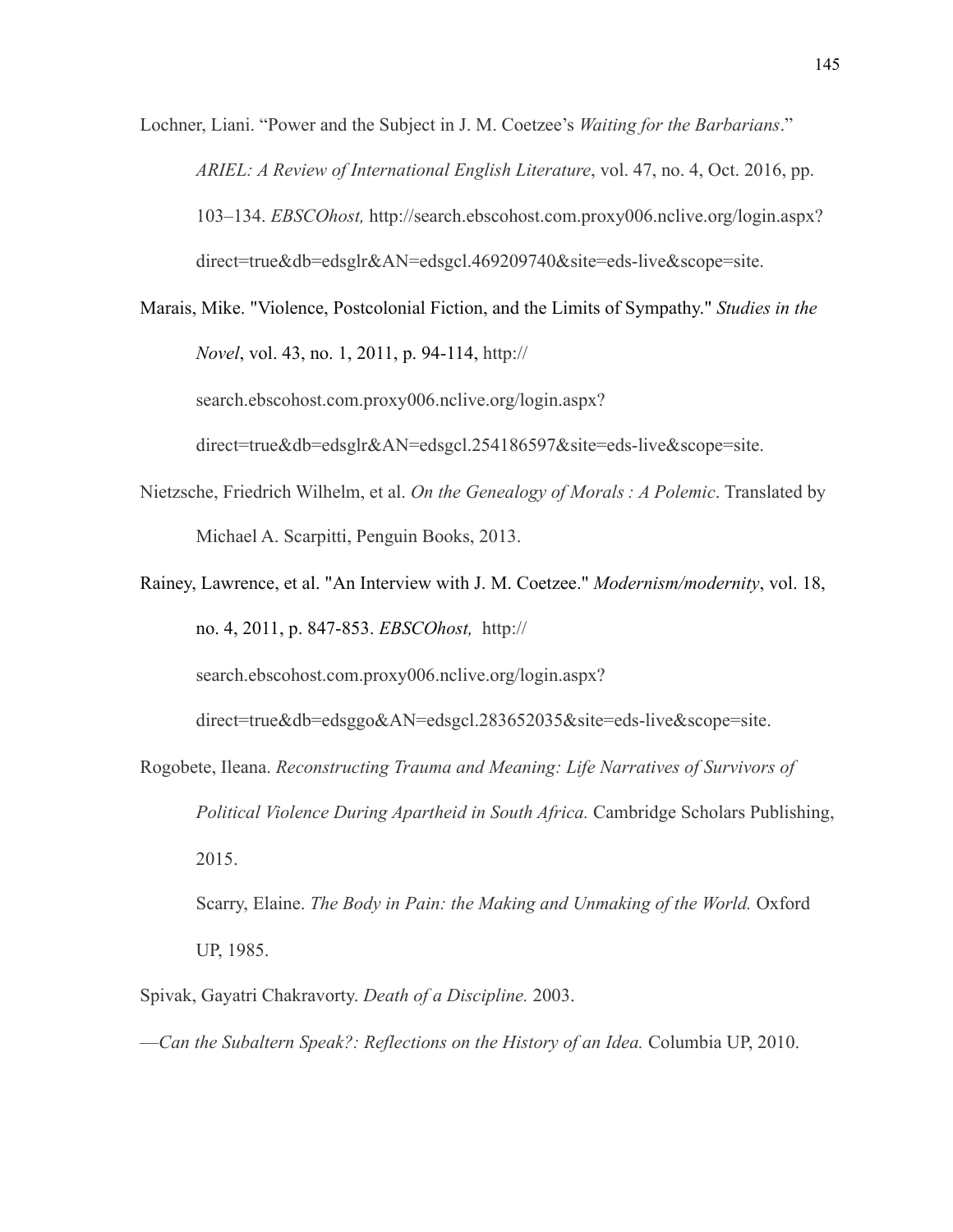Tantrigoda, Pavithra. "Body as a Site of Justice and Expiation in J. M. Coetzee's Fiction." *Postcolonial Text*, vol. 11, no. 4, 2016, http://postcolonial.org/.

Wolfe, Patrick. "Land, Labor, and Difference: Elementary Structures of Race." *The American Historical Review*, vol. 106, no. 3, 2001, pp. 866–905, DOI:10.2307/2692330.